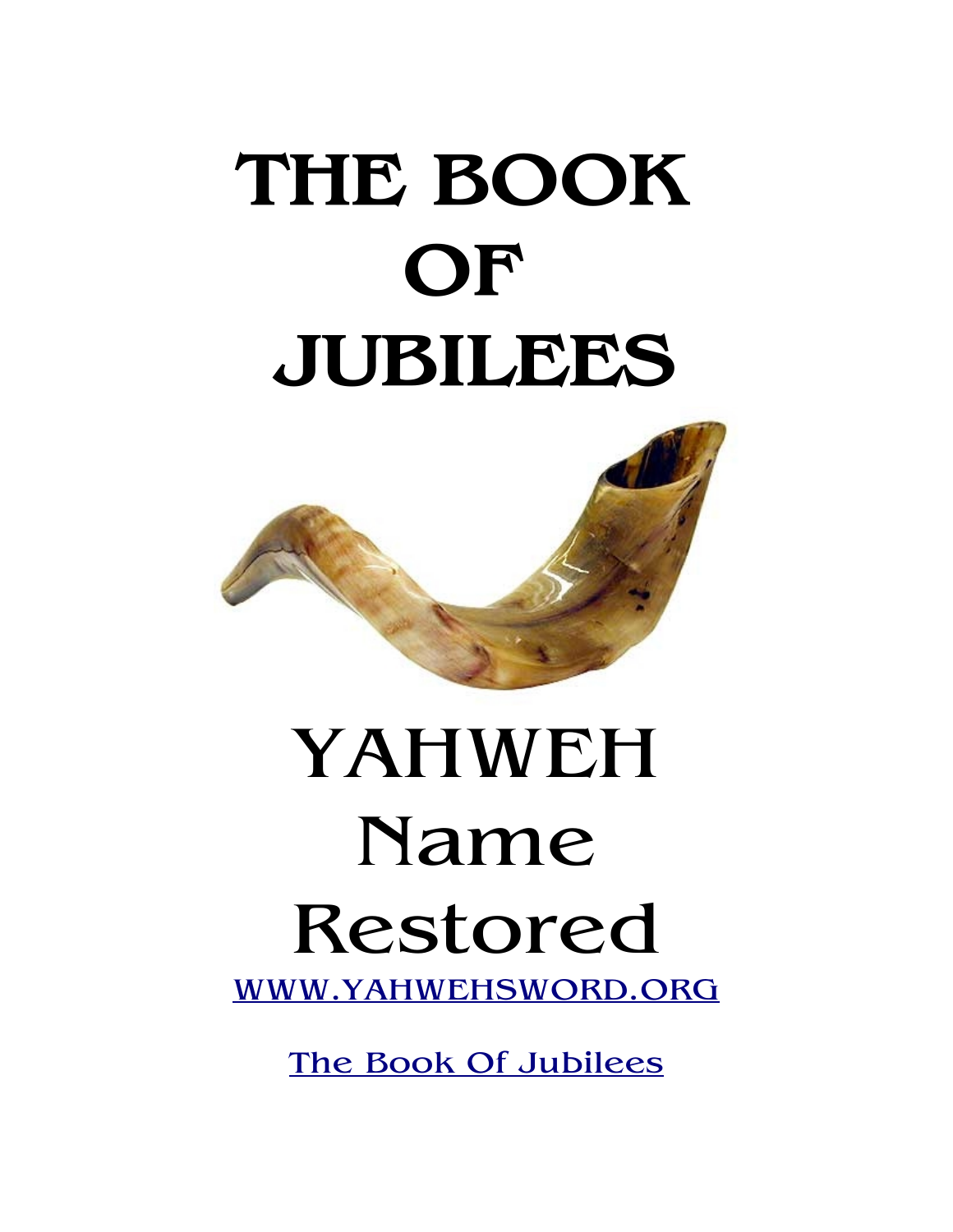# **THE BOOK OF JUBILEES**

THIS is the history of the division of the days of the Torah and of the testimony, of the events of the years, of their (year) weeks, festivals of the covenant, of their Shabbats, of their Jubilees throughout all the years of the world, as YAHWEH spoke to Mosheh on Mount Sinai when he went up to receive the tables of the Torah and of the commandment, according to the voice of YAHWEH as HE said to him, 'Go up to the top of the Mountain.'

# *JUBILEES 1*

# *YAHWEH Call Mosheh up to the Mountain to give the account of the division of the days*

1 And it came to pass in the first year of the exodus of the children of Yisrael out of Egypt, in the third month, on the sixteenth day of the month, [2450 Anno Mundi] that YAHWEH spoke to Mosheh, saying: 'Come up to Me on the Mount, and I will give you two tables of stone of the Torah and of the commandment, which I have written, that you may teach them.'

2 And Mosheh went up into the mount of YAHWEH, and the splendor of YAHWEH abode on Mount Sinai, and a cloud overshadowed it six days.

3 And He called to Mosheh on the seventh day out of the midst of the cloud, and the appearance of the splendor of YAHWEH was like a flaming fire on the top of the mount.

4 And Mosheh was on the Mount forty days and forty nights, and YAHWEH taught him the earlier and the later history of the division of all the days of the Torah and of the testimony.

5 And He said: 'Incline your heart to every word which I shall speak to you on this mount, and write them in a book in order that their generations may see how I have not forsaken them for all the evil which they have wrought in transgressing the covenant which I establish between Me and you for their generations this day on Mount Sinai.

6 And thus it will come to pass when all these things come upon them, that they will recognise that I am more righteous than they in all their judgments and in all their actions, and they will recognise that I have been truly with them.

7 And do you write for yourself all these words which I declare unto, you this day, for I know their rebellion and their stiff neck, before I bring them into the land of which I swore to their fathers, to Abraham and to Yitschaq and to Yacob, saying: ' Unto your seed will I give a land flowing with milk and honey.

8 And they will eat and be satisfied, and they will turn to strange gods, to (gods) which cannot deliver them from aught of their tribulation: and this witness shall be heard for a witness against them. For they will forget all My commandments, (even) all that I command them, and they will walk after the Gentiles, and after their uncleanness, and after their shame, and will serve their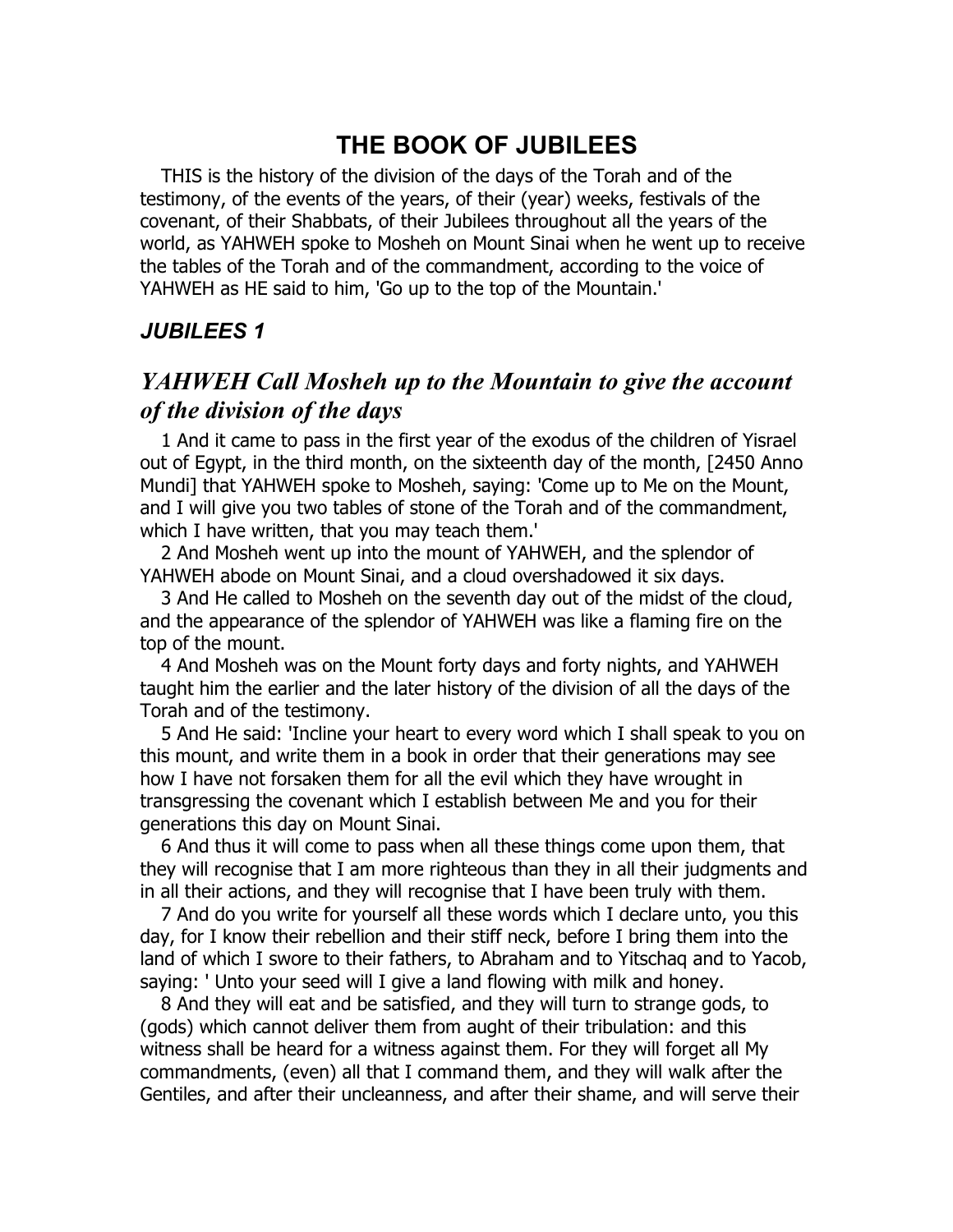gods, and these will prove unto them an offence and a tribulation and an affliction and a snare.

10 And many will perish and they will be taken captive, and will fall into the hands of the enemy, because they have forsaken My ordinances and My commandments, and the festivals of My covenant, and My Shabbats, and My kodesh place which I have hallowed for Myself in their midst, and My tabernacle, and My sanctuary, which I have hallowed for Myself in the midst of the land, that I should set MY NAME upon it, and that it should dwell (there).

11 And they will make to themselves high places and groves and graven images, and they will worship, each his own (graven image), so as to go astray, and they will sacrifice their children to demons, and to all the works of the error of their hearts.

12 And I will send witnesses unto them, that I may witness against them, but they will not hear, and will slay the witnesses also, and they will persecute those who seek the torah, and they will abrogate and change everything so as to work evil before My eyes.

13 And I will hide My face from them, and I will deliver them into the hand of the Gentiles for captivity, and for a prey, and for devouring, and I will remove them from the midst of the land, and I will scatter them amongst the Gentiles.

14 And they will forget all My Torah and all My commandments and all My judgments, and will go astray as to new months, and Shabbats, and festivals, and jubilees, and ordinances.

15 And after this they will turn to Me from amongst the Gentiles with all their heart and with all their soul and with all their strength, and I will gather them from amongst all the Gentiles, and they will seek me, so that I shall be found of them, when they seek me with all their heart and with all their soul.

16 And I will disclose to them abounding shalom with righteousness, and I will remove them the plant of uprightness, with all My heart and with all My soul, and they shall be for a blessing and not for a curse, and they shall be the head and not the tail.

17 And I will build My sanctuary in their midst, and I will dwell with them, and I will be YAHWEH their Sovereign Ruler and they shall be My people in truth and righteousness.

18 And I will not forsake them nor fail them; for I am YAHWEH their Sovereign Ruler.'

19 And Mosheh fell on his face and prayed and said, 'O YAHWEH my Sovereign Ruler, do not forsake Your people and Your inheritance, so that they should wander in the error of their hearts, and do not deliver them into the hands of their enemies, the Gentiles, lest they should rule over them and cause them to sin against You.

20 Let your mercy, O YAHWEH, be lifted up upon Your people, and create in them an upright spirit, and let not the spirit of Belial rule over them to accuse them before You, and to ensnare them from all the paths of righteousness, so that they may perish from before Your face.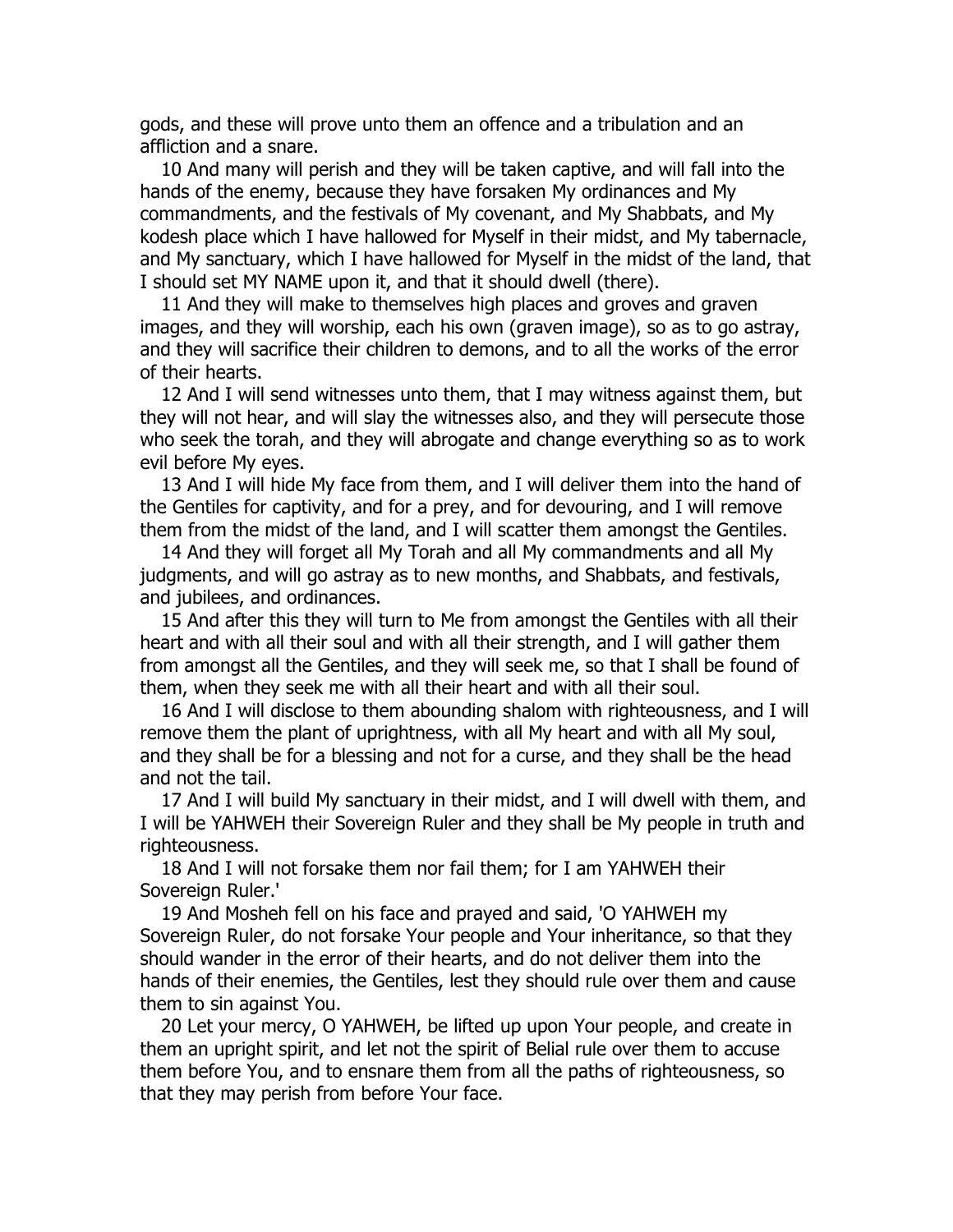21 But they are Your people and Your inheritance, which you have delivered with your great power from the hands of the Egyptians: create in them a clean heart and a kodesh spirit, and let them not be ensnared in their sins from henceforth until eternity.'

22 And YAHWEH said to Mosheh: 'I know their contrariness and their thoughts and their stiffneckedness, and they will not be obedient till they confess their own sin and the sin of their fathers.

23 And after this they will turn to Me in all uprightness and with all their heart and with all their soul, and I will circumcise the foreskin of their heart and the foreskin of the heart of their seed, and I will create in them a kodesh spirit, and I will cleanse them so that they shall not turn away from Me from that day unto eternity.

24 And their souls will cleave to Me and to all My commandments, and they will fulfill My commandments, and I will be their ABBA (Father) and they shall be My children.

25 And they all shall be called children of the living YAHWEH, and every malak and every spirit shall know, yes, they shall know that these are My children, and that I am their ABBA in uprightness and righteousness, and that I love them.

26 And do you write down for yourself all these words which I declare unto you on this mountain, the first and the last, which shall come to pass in all the divisions of the days in the Torah and in the testimony and in the weeks and the jubilees unto eternity, until I descend and dwell with them throughout eternity.'

27 And He said to the malak of the presence: Write for Mosheh from the beginning of creation till My sanctuary has been built among them for all eternity.

28 And YAHWEH will appear to the eyes of all, and all shall know that I am the Sovereign Ruler of Yisrael and the ABBA of all the children of Yacob, and King on Mount Zion for all eternity. And Zion and Yerusalem shall be kodesh.'

29 And the malak of the presence who went before the camp of Yisrael took the tables of the divisions of the years -from the time of the creation- of the Torah and of the testimony of the weeks of the jubilees, according to the individual years, according to all the number of the jubilees [according, to the individual years], from the day of the [new] creation when the heavens and the earth shall be renewed and all their creation according to the powers of the heaven, and according to all the creation of the earth, until the sanctuary of YAHWEH shall be made in Yerusalem on Mount Zion, and all the luminaries be renewed for healing and for shalom and for blessing for all the elect of Yisrael, and that thus it may be from that day and unto all the days of the earth.

#### *JUBILEES 2*

#### *Mosheh Is Given the complete history from Creation*

1 And the malak of the presence spoke to Mosheh according to the word of YAHWEH, saying: Write the complete history of the creation, how in six days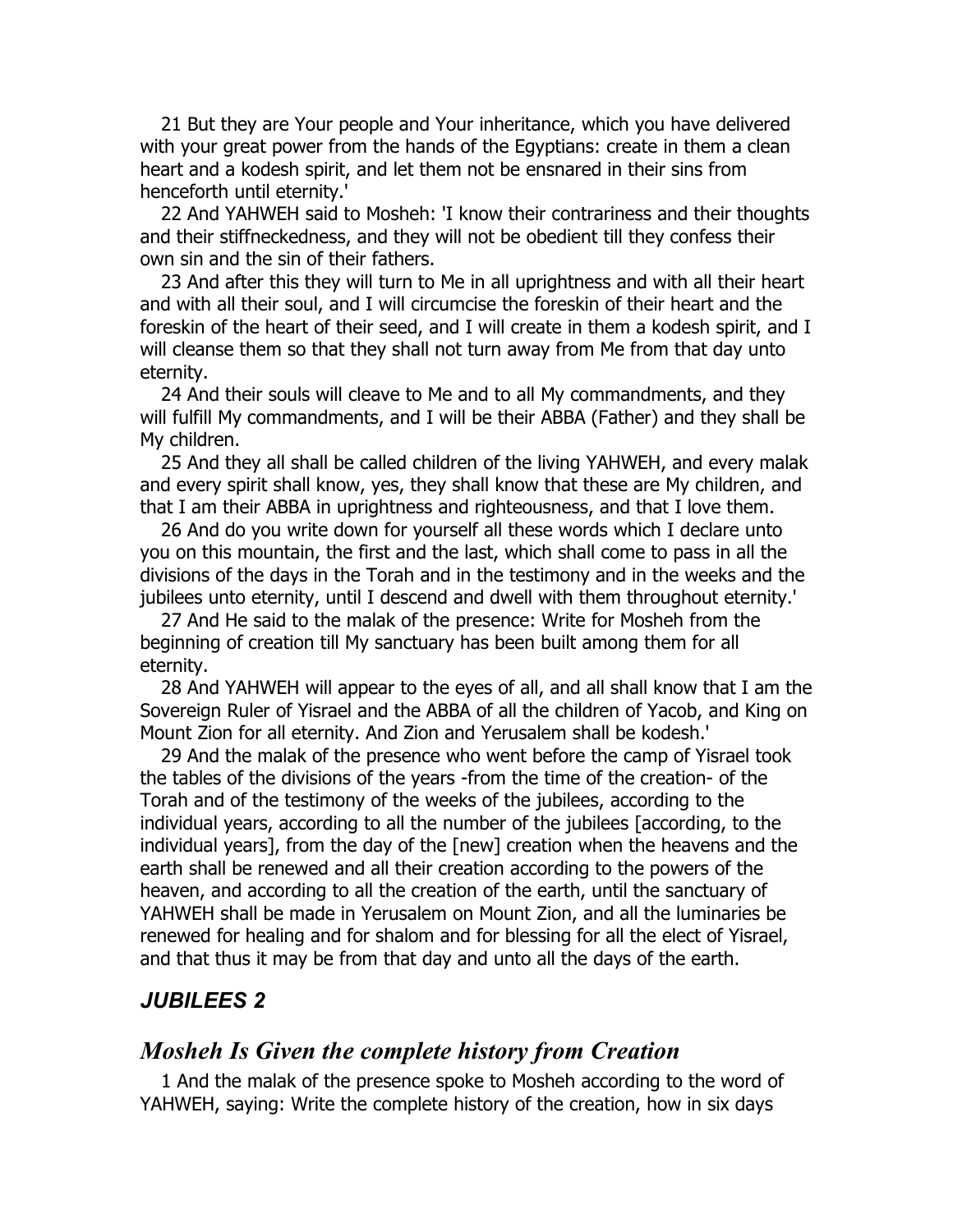YAHWEH ALMIGHTY finished all His works and all that He created, and kept Shabbat on the seventh day and hallowed it for all ages, and appointed it as a sign for all His works.

2 For on the first day He created the heavens which are above and the earth and the waters and all the spirits which serve before him -the malakim of the presence, and the malakim of sanctification, and the malakim [of the spirit of fire and the malakim] of the spirit of the winds, and the malakim of the spirit of the clouds, and of darkness, and of snow and of hail and of hoar frost, and the malakim of the voices and of the thunder and of the lightning, and the malakim of the spirits of cold and of heat, and of winter and of spring and of autumn and of summer and of all the spirits of his creatures which are in the heavens and on the earth, (He created) the abysses and the darkness, eventide (and night), and the light, dawn and day, which He has prepared in the knowledge of HIS heart.

3 And thereupon we saw His works, and praised Him, and lauded before Him on account of all His works; for seven great works did He create on the first day.

4 And on the second day He created the firmament in the midst of the waters, and the waters were divided on that day -half of them went up above and half of them went down below the firmament (that was) in the midst over the face of the whole earth. And this was the only work YAHWEH created on the second day.

5 And on the third day He commanded the waters to pass from off the face of the whole earth into one place, and the dry land to appear.

6 And the waters did so as He commanded them, and they retired from off the face of the earth into one place outside of this firmament, and the dry land appeared.

7 And on that day He created for them all the seas according to their separate gathering-places, and all the rivers, and the gatherings of the waters in the mountains and on all the earth, and all the lakes, and all the dew of the earth, and the seed which is sown, and all sprouting things, and fruit-bearing trees, and trees of the wood, and the garden of Eden, in Eden and all. These four great works YAHWEH created on the third day.

8 And on the fourth day He created the sun and the moon and the stars, and set them in the firmament of the heaven, to give light upon all the earth, and to rule over the day and the night, and divide the light from the darkness.

9 And YAHWEH appointed the sun to be a great sign on the earth for days and for Shabbats and for months and for feasts and for years and for Shabbats of years and for jubilees and for all seasons of the years.

10 And it divides the light from the darkness and for prosperity, that all things may prosper which shoot and grow on the earth. These three kinds He made on the fourth day.

11 And on the fifth day He created great sea monsters in the depths of the waters, for these were the first things of flesh that were created by his hands, the fish and everything that moves in the waters, and everything that flies, the birds and all their kind.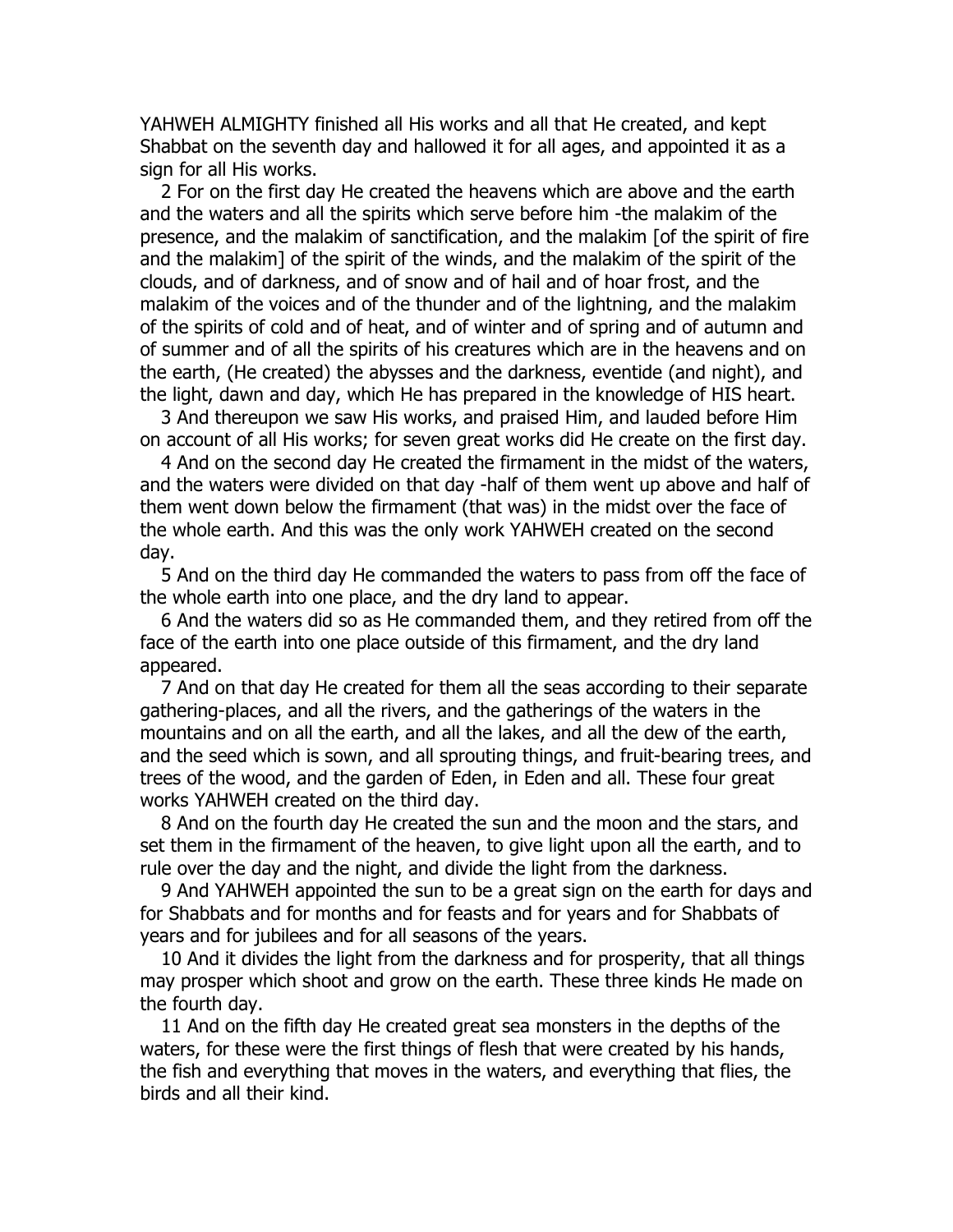12 And the sun rose above them to prosper them, and above everything that was on the earth, everything that shoots out of the earth, and all fruit-bearing trees, and all flesh. These three kinds He created on the fifth day.

13 And on the sixth day He created all the animals of the earth, and all cattle, and everything that moves on the earth.

14 And after all this He created man, a man and a woman created He them, and gave him dominion over all that is upon the earth, and in the seas, and over everything that flies, and over beasts and over cattle, and over everything that moves on the earth, and over the whole earth, and over all this He gave him dominion.

15 And these four kinds He created on the sixth day. And there were altogether two and twenty kinds.

16 And He finished all his work on the sixth day -all that is in the heavens and on the earth, and in the seas and in the abysses, and in the light and in the darkness, and in everything.

17 And He gave us a great sign, the Shabbat day, that we should work six days, but keep Shabbat on the seventh day from all work.

18 And all the malakim of the presence, and all the malakim of sanctification, these two great classes -He has bidden us to keep the Shabbat with Him in heaven and on earth.

19 And He said to us: 'Behold, I will separate unto Myself a people from among all the peoples, and these shall keep the Shabbat day, and I will sanctify them unto Myself as My people, and will bless them; as I have sanctified the Shabbat day and do sanctify it unto Myself, even so will I bless them, and they shall be My people and I will be their Sovereign Ruler.

20 And I have chosen the seed of Yacob from amongst all that I have seen, and have written him down as My first-born son, and have sanctified him unto Myself forever and ever; and I will teach them the Shabbat day, that they may keep Shabbat thereon from all work.'

21 And thus He created therein a sign in accordance with which they should keep Shabbat with us on the seventh day, to eat and to drink, and to bless Him who has created all things as He has blessed and sanctified unto Himself a peculiar people above all peoples, and that they should keep Shabbat together with us.

22 And He caused His commands to ascend as a sweet savoir acceptable before Him all the days

23 There (were) two and twenty heads of mankind from Adam to Yacob, and two and twenty kinds of work were made until the seventh day; this is blessed and kodesh; and the former also is blessed and kodesh; and this one serves with that one for sanctification and blessing.

24 And to this (Yacob and his seed) it was granted that they should always be the blessed and kodesh ones of the first testimony and Torah, even as He had sanctified and blessed the Shabbat day on the seventh day.

25 He created heaven and earth and everything that He created in six days,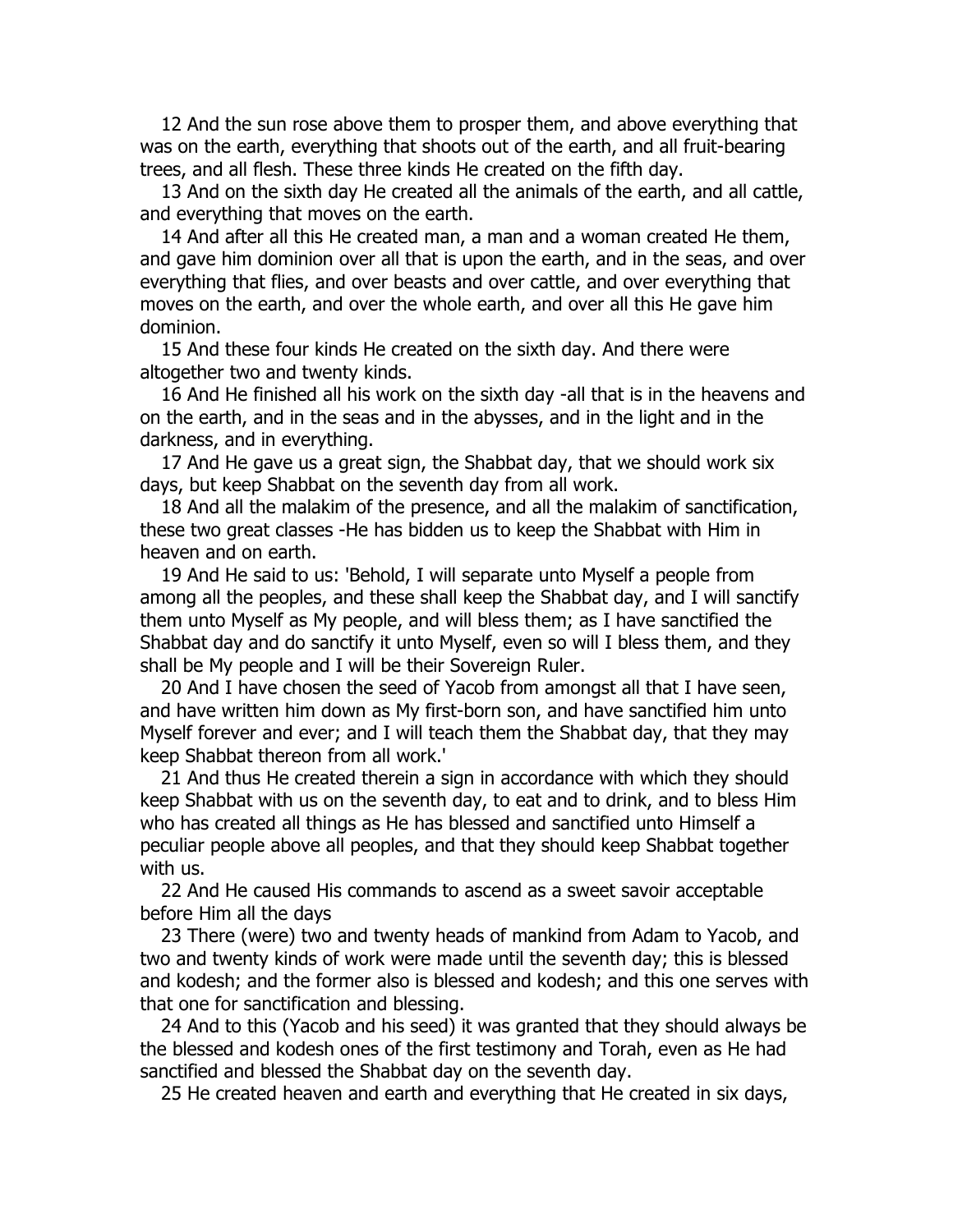and YAHWEH made the seventh day kodesh, for all His works; therefore He commanded on its behalf that, whoever does any work thereon shall die, and that he who defiles it shall surely die.

26 Wherefore do you command the children of Yisrael to observe this day that they may keep it kodesh and not do thereon any work, and not to defile it, as it is more kodesh than all other days.

27 And whoever profanes it shall surely die, and whoever does thereon any work shall surely die eternally, that the children of Yisrael may observe this day throughout their generations, and not be rooted out of the land; for it is a kodesh day and a blessed day.

28 And every one who observes it and keeps Shabbat thereon from all his work, will be kodesh and blessed throughout all days like unto us.

29 Declare and say to the children of Yisrael the Torah of this day both that they should keep Shabbat thereon, and that they should not forsake it in the error of their hearts; (and) that it is not lawful to do any work thereon which is unseemly, to do thereon their own pleasure, and that they should not prepare thereon anything to be eaten or drunk, and (that it is not lawful) to draw water, or bring in or take out thereon through their gates any burden, which they had not prepared for themselves on the sixth day in their dwellings.

30 And they shall not bring in nor take out from house to house on that day; for that day is more kodesh and blessed than any jubilee day of the jubilees; on this we kept Shabbat in the heavens before it was made known to any flesh to keep Shabbat thereon on the earth.

31 And the Creator of all things blessed it, but he did not sanctify all peoples and nations to keep Shabbat thereon, but Yisrael alone: them alone he permitted to eat and drink and to keep Shabbat thereon on the earth.

32 And the Creator of all things blessed this day which HE had created for blessing and making it kodesh and splendid above all days.

33 This Torah and testimony was given to the children of Yisrael as a Torah forever unto their generations.

# *JUBILEES 3*

#### *Adam names all that was on the Earth and the first Jubilee*

1 And on the six days of the second week we brought, according to the word of YAHWEH, unto Adam all the beasts, and all the cattle, and all the birds, and everything that moves on the earth, and everything that moves in the water, according to their kinds, and according to their types: the beasts on the first day; the cattle on the second day; the birds on the third day; and all that which moves on the earth on the fourth day; and that which moves in the water on the fifth day.

2 And Adam named them all by their respective names, and as he called them, so was their name.

3 And on these five days Adam saw all these, male and female, according to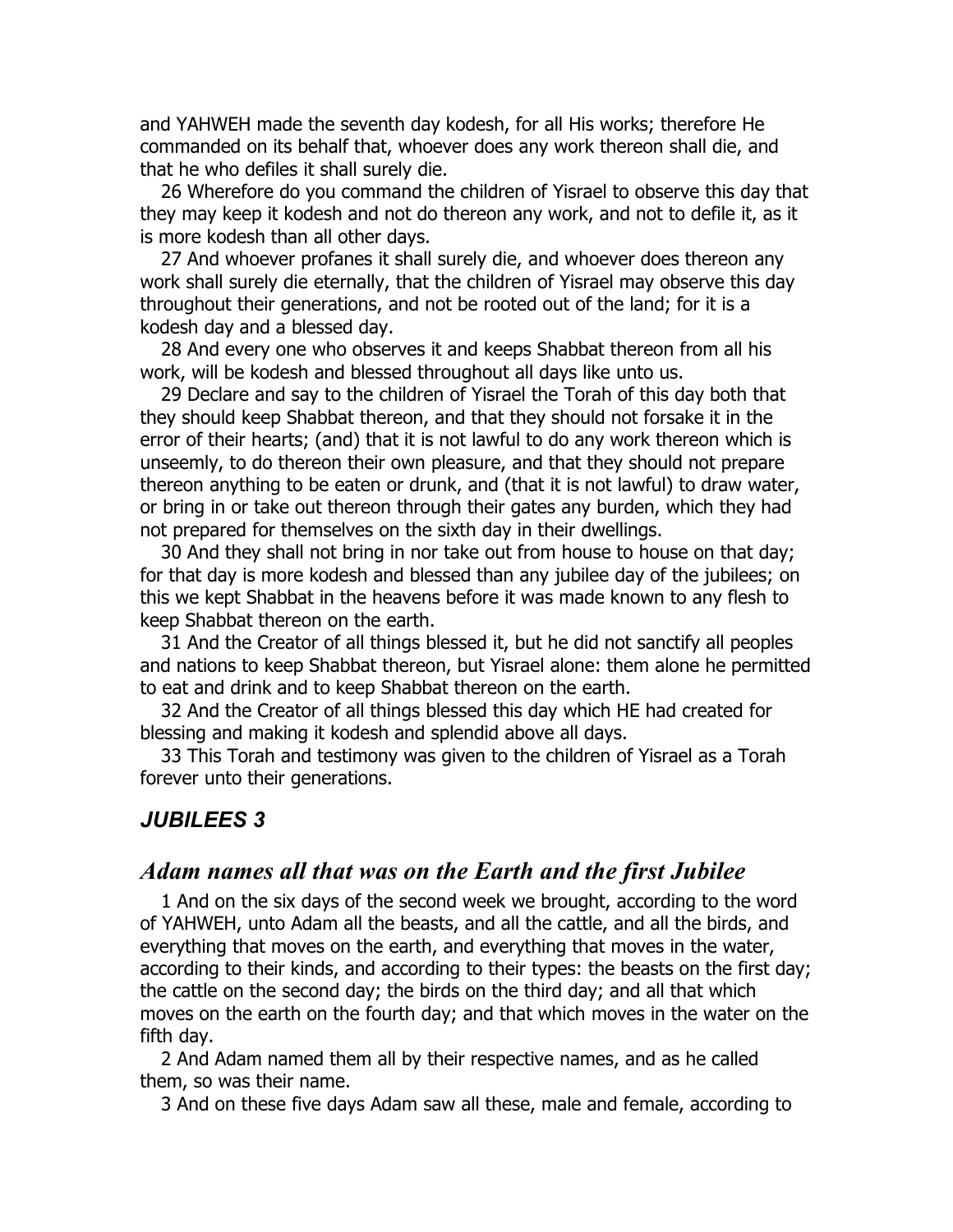every kind that was on the earth, but he was alone and found no helpmeet for him.

4 And YAHWEH said to us: 'It is not good that the man should be alone: let us make a helpmeet for him.

5 'And YAHWEH our Sovereign Ruler caused a deep sleep to fall upon him, and he slept, and He took for the woman one rib from amongst his ribs, and this rib was the origin of the woman from amongst his ribs, and He built up the flesh in its stead, and built the woman.

6 And He awaked Adam out of his sleep and on awaking he rose on the sixth day, and He brought her to him, and he knew her, and said to her: 'This is now bone of my bones and flesh of my flesh; she shall be called [my] wife; because she was taken from her husband.'

7 Therefore shall man and wife be one and therefore shall a man leave his father and his mother, and cleave unto his wife, and they shall be one flesh.

8 In the first week was Adam created, and the rib -his wife: in the second week He showed her unto him: and for this reason the commandment was given to keep in their defilement, for a male seven days, and for a female twice seven days.

9 And after Adam had completed forty days in the land where he had been created, we brought him into the garden of Eden to till and keep it, but his wife they brought in on the eightieth day, and after this she entered into the garden of Eden.

10 And for this reason the commandment is written on the heavenly tablets in regard to her that gives birth: 'If she bears a male, she shall remain in her uncleanness seven days according to the first week of days, and thirty and three days shall she remain in the blood of her purifying, and she shall not touch any kodesh thing, nor enter into the sanctuary, until she accomplishes these days which (are enjoined) in the case of a male child.

11 But in the case of a female child she shall remain in her uncleanness two weeks of days, according to the first two weeks, and sixty-six days in the blood of her purification, and they will be in all eighty days.'

12 And when she had completed these eighty days we brought her into the garden of Eden, for it is most kodesh than all the earth besides and every tree that is planted in it is kodesh.

13 Therefore, there was ordained regarding her who bears a male or a female child the statute of those days that she should touch no kodesh thing, nor enter into the sanctuary until these days for the male or female child are accomplished.

14 This is the Torah and testimony which was written down for Yisrael, in order that they should observe it all the days.

15 And in the first week of the first jubilee, [1-7 A.M.] Adam and his wife were in the garden of Eden for seven years tilling and keeping it, and we gave him work and we instructed him to do everything that is suitable for tillage.

16 And he tilled (the garden), and was naked and knew it not, and was not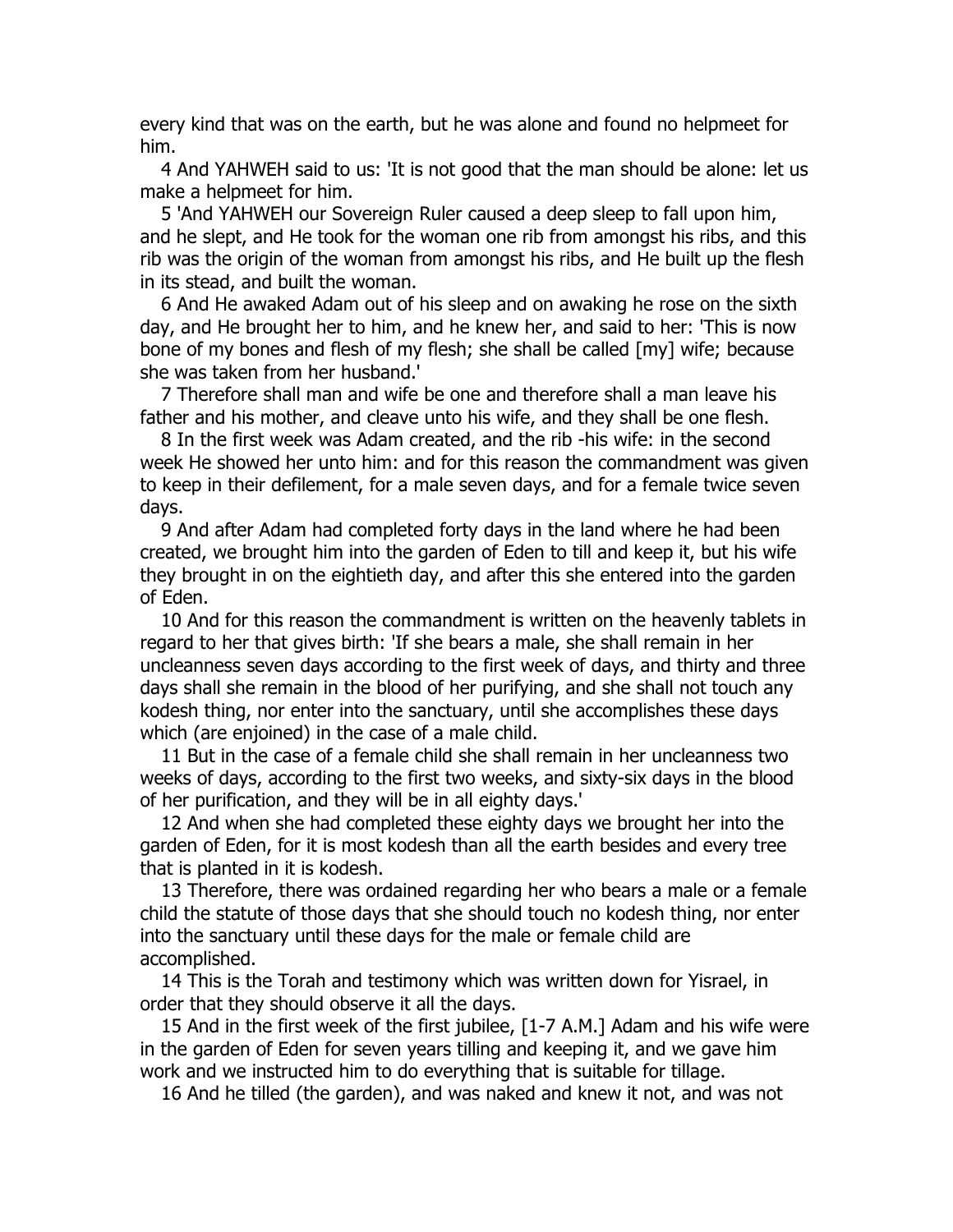ashamed, and he protected the garden from the birds and beasts and cattle, and gathered its fruit, and eat, and put aside the residue for himself and for his wife [and put aside that which was being kept].

17 And after the completion of the seven years, which he had completed there, seven years exactly, [8 A.M.] and in the second month, on the seventeenth day (of the month), the serpent came and approached the woman, and the serpent said to the woman, 'Has YAHWEH commanded you, saying, You shall not eat of every tree of the garden?'

18 And she said to it, 'Of all the fruit of the trees of the garden YAHWEH has said to us, Eat; but of the fruit of the tree which is in the midst of the garden YAHWEH has said to us, You shall not eat thereof, neither shall you touch it, lest you die.' And the serpent said to the woman, 'You shall not surely die: for YAHWEH does know that on the day you shall eat thereof, your eyes will be opened, and you will be as gods, and you will know good and evil.

20 And the woman saw the tree that it was agreeable and pleasant to the eye, and that its fruit was good for food, and she took thereof and eat

21. And when she had first covered her shame with figleaves, she gave thereof to Adam and he eat, and his eyes were opened, and he saw that he was naked.

22 And he took figleaves and sewed them together, and made an apron for himself, and covered his shame.

23 And YAHWEH cursed the serpent, and was wroth with it forever.

24 And He was wroth with the woman, because she listened to the voice of the serpent, and did eat; and He said to her: 'I will greatly multiply your sorrow and your pains: in sorrow you shall bring forth children, and your return shall be unto your husband, and he will rule over you.'

25 And to Adam also he said, ' Because you have listened unto the voice of your wife, and have eaten of the tree of which I commanded you that you should not eat thereof, cursed be the ground for your sake: thorns and thistles shall it bring forth to you, and you shall eat your bread in the sweat of your face, till you return to the earth from whence you were taken; for earth you are, and unto earth shall you return.'

26 And He made for them coats of skin, and clothed them, and sent them forth from the Garden of Eden.

27 And on that day on which Adam went forth from the Garden, he offered as a sweet savior an offering, frankincense, galbanum, and stacte, and spices in the morning with the rising of the sun from the day when he covered his shame.

28 And on that day was closed the mouth of all beasts, and of cattle, and of birds, and of whatever walks, and of whatever moves, so that they could no longer speak: for they had all spoken one with another with one lip and with one tongue.

29 And He sent out of the Garden of Eden all flesh that was in the Garden of Eden, and all flesh was scattered according to its kinds, and according to its types unto the places which had been created for them.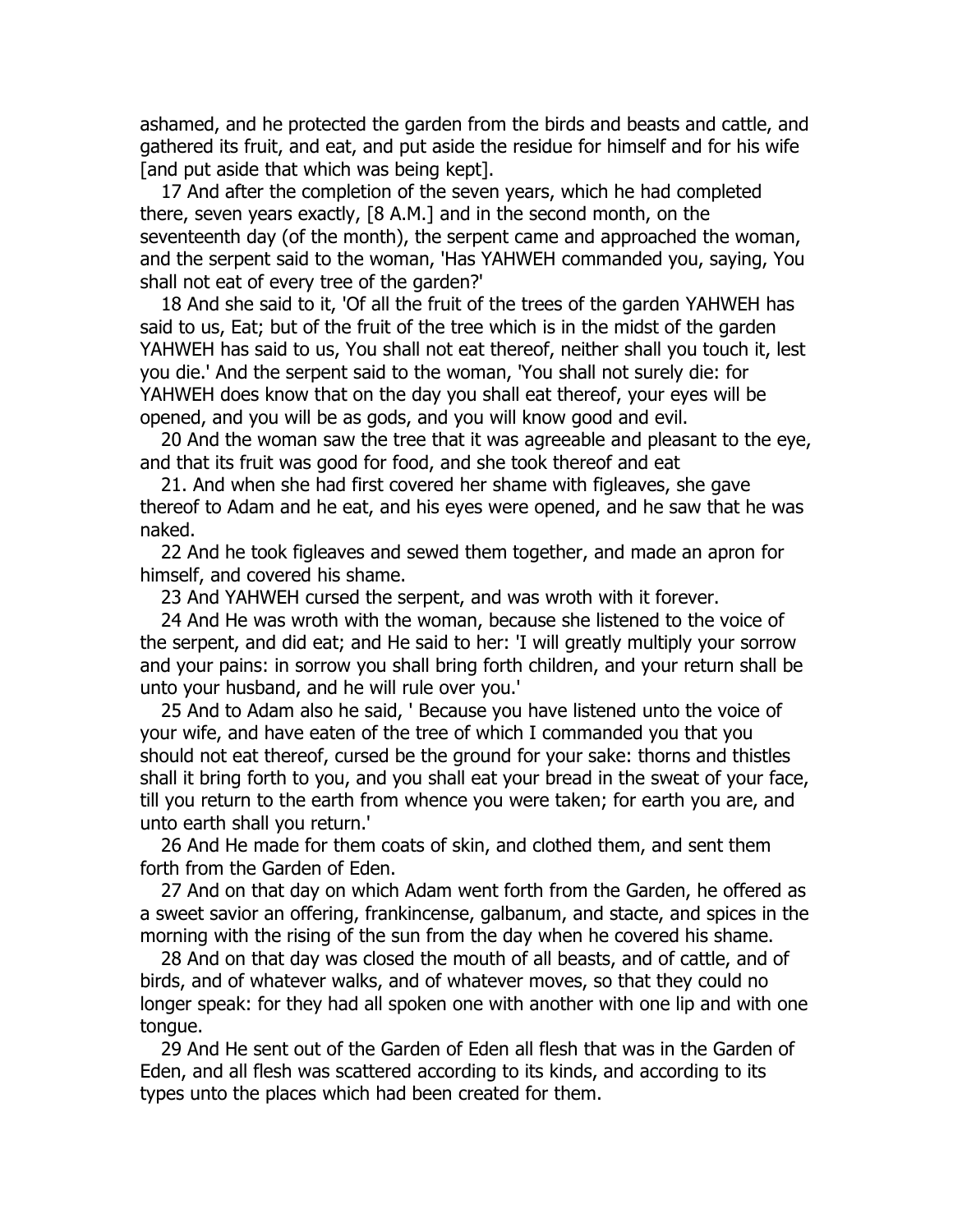30 And to Adam alone did He give (the wherewithal) to cover his shame, of all the beasts and cattle.

31 On this account, it is prescribed on the heavenly tablets as touching all those who know the judgment of the Torah, that they should cover their shame, and should not uncover themselves as the Gentiles uncover themselves.

32 And on the new month of the fourth month, Adam and his wife went forth from the Garden of Eden, and they dwelt in the land of Elda in the land of their creation.

33 And Adam called the name of his wife Eve.

34 And they had no son till the first jubilee, [8 A.M.] and after this he knew her.

35 Now he tilled the land as he had been instructed in the Garden of Eden.

#### *JUBILEES 4*

#### *Cain and Able*

1 And in the third week in the second jubilee she gave birth to Cain, and in the fourth she gave birth to Abel, and in the fifth she gave birth to her daughter Awan.

2 And in the first (year) of the third jubilee, Cain slew Abel because YAHWEH accepted the sacrifice of Abel, and did not accept the offering of Cain.

3 And he slew him in the field: and his blood cried from the ground to heaven, complaining because he had slain him.

4 And YAHWEH reproved Cain because of Abel, because he had slain him, and he made him a fugitive on the earth because of the blood of his brother, and he cursed him upon the earth.

5 And on this account it is written on the heavenly tables, 'Cursed is he who smites his neighbour treacherously, and let all who have seen and heard say, So be it; and the man who has seen and not declared it, let him be accursed as the other.'

6 And for this reason we announce when we come before YAHWEH our Sovereign Ruler all the sin which is committed in heaven and on earth, and in light and in darkness, and everywhere.

7 And Adam and his wife mourned for Abel four weeks of years, [99-127 A.M] and in the fourth year of the fifth week [130 A.M.] they became joyful, and Adam knew his wife again, and she bare him a son, and he called his name Seth; for he said 'YAHWEH has raised up a second seed unto us on the earth instead of Abel; for Cain slew him.'

8 And in the sixth week [134-40 A.M.] he begat his daughter Azura.

9 And Cain took Awan his sister to be his wife and she bare him Enoch at the close of the fourth jubilee. [190-196 A.M.] And in the first year of the first week of the fifth jubilee, [197 A.M.] houses were built on the earth, and Cain built a city, and called its name after the name of his son Enoch.

10 And Adam knew Eve his wife and she bare yet nine sons.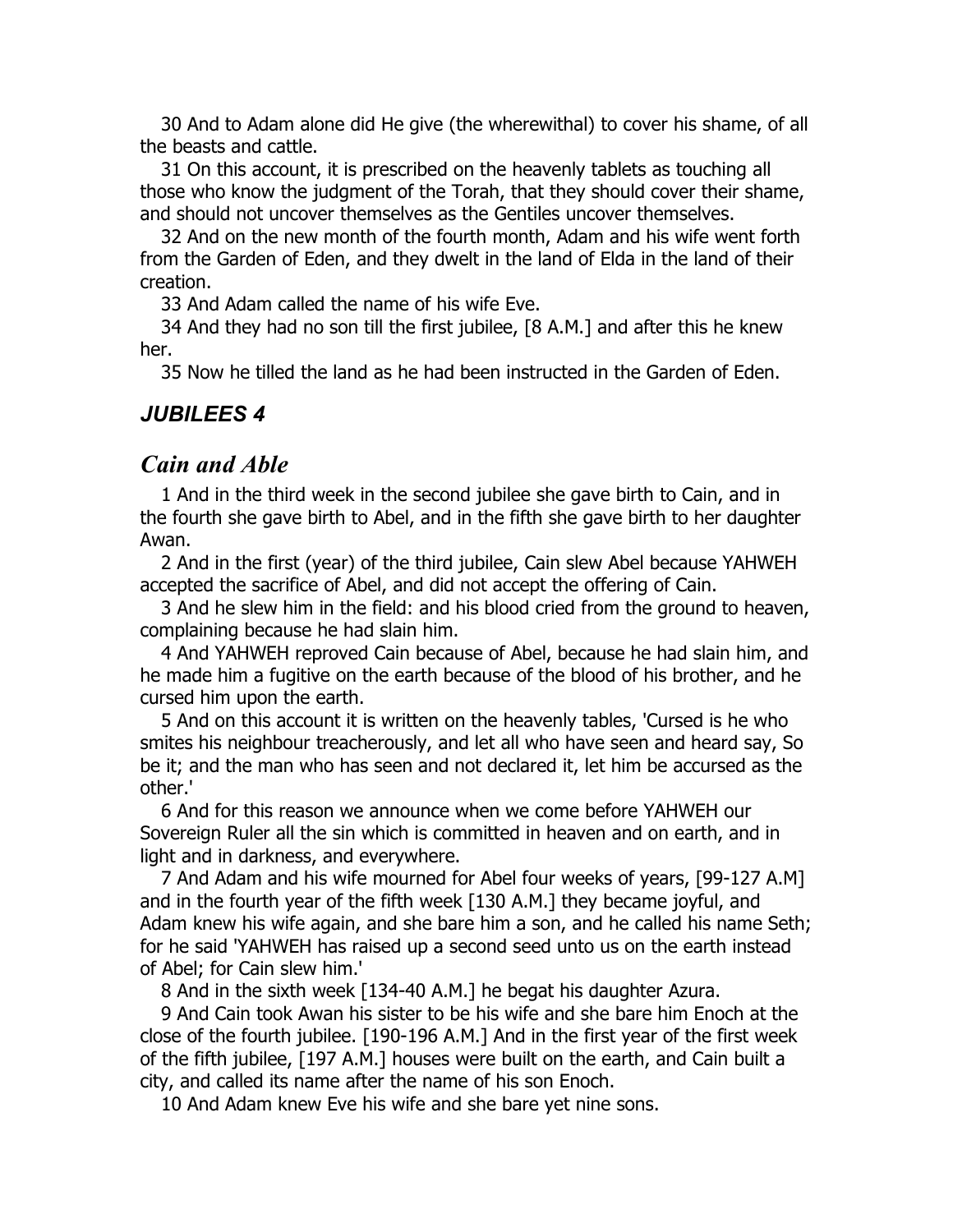11 And in the fifth week of the fifth jubilee [225-31 A.M.] Seth took Azura his sister to be his wife, and in the fourth (year of the sixth week) [235 A.M.] she bare him Enos.

12 He began to call on the NAME of YAHWEH on the earth.

13 And in the seventh jubilee in the third week [309-15 A.M.] Enos took Noam his sister to be his wife, and she bare him a son in the third year of the fifth week, and he called his name Kenan.

14 And at the close of the eighth jubilee [325, 386-3992 A.M.] Kenan took Mualeleth his sister to be his wife, and she bare him a son in the ninth jubilee, in the first week in the third year of this week, [395 A.M] and he called his name Mahalalel.

15 And in the second week of the tenth jubilee [449-55 A.M.] Mahalalel took unto him to wife DinaH, the daughter of Barakiel the daughter of his father's brother, and she bare him a son in the third week in the sixth year, [461 A.M.] and he called his name Jared, for in his days the malakim of YAHWEH descended on the earth, those who are named the Watchers, that they should instruct the children of men, and that they should do judgment and uprightness on the earth.

16 And in the eleventh jubilee [512-18 A.M.] Jared took to himself a wife, and her name was Baraka, the daughter of Rasujal, a daughter of his father's brother, in the fourth week of this jubilee, [522 A.M.] and she bare him a son in the fifth week, in the fourth year of the jubilee, and he called his name Enoch.

17 And he was the first among men that are born on earth who learnt writing and knowledge and wisdom and who wrote down the signs of heaven according to the order of their months in a book, that men might know the seasons of the years according to the order of their separate months.

18 And he was the first to write a testimony and he testified to the sons of men among the generations of the earth, and recounted the weeks of the jubilees, and made known to them the days of the years, and set in order the months and recounted the Shabbats of the years as we made them, known to him.

19 And what was and what will be he saw in a vision of his sleep, as it will happen to the children of men throughout their generations until the Day of Judgment; he saw and understood everything, and wrote his testimony, and placed the testimony on earth for all the children of men and for their generations.

20 And in the twelfth jubilee, [582-88] in the seventh week thereof, he took to himself a wife, and her name was Edna, the daughter of Danel, the daughter of his father's brother, and in the sixth year in this week [587 A.M.] she bare him a son and he called his name Methuselah.

21 And he was moreover with the malakim of YAHWEH these six jubilees of years, and they showed him everything which is on earth and in the heavens, the rule of the sun, and he wrote down everything.

22 And he testified to the Watchers, who had sinned with the daughters of men; for these had begun to unite themselves, so as to be defiled, with the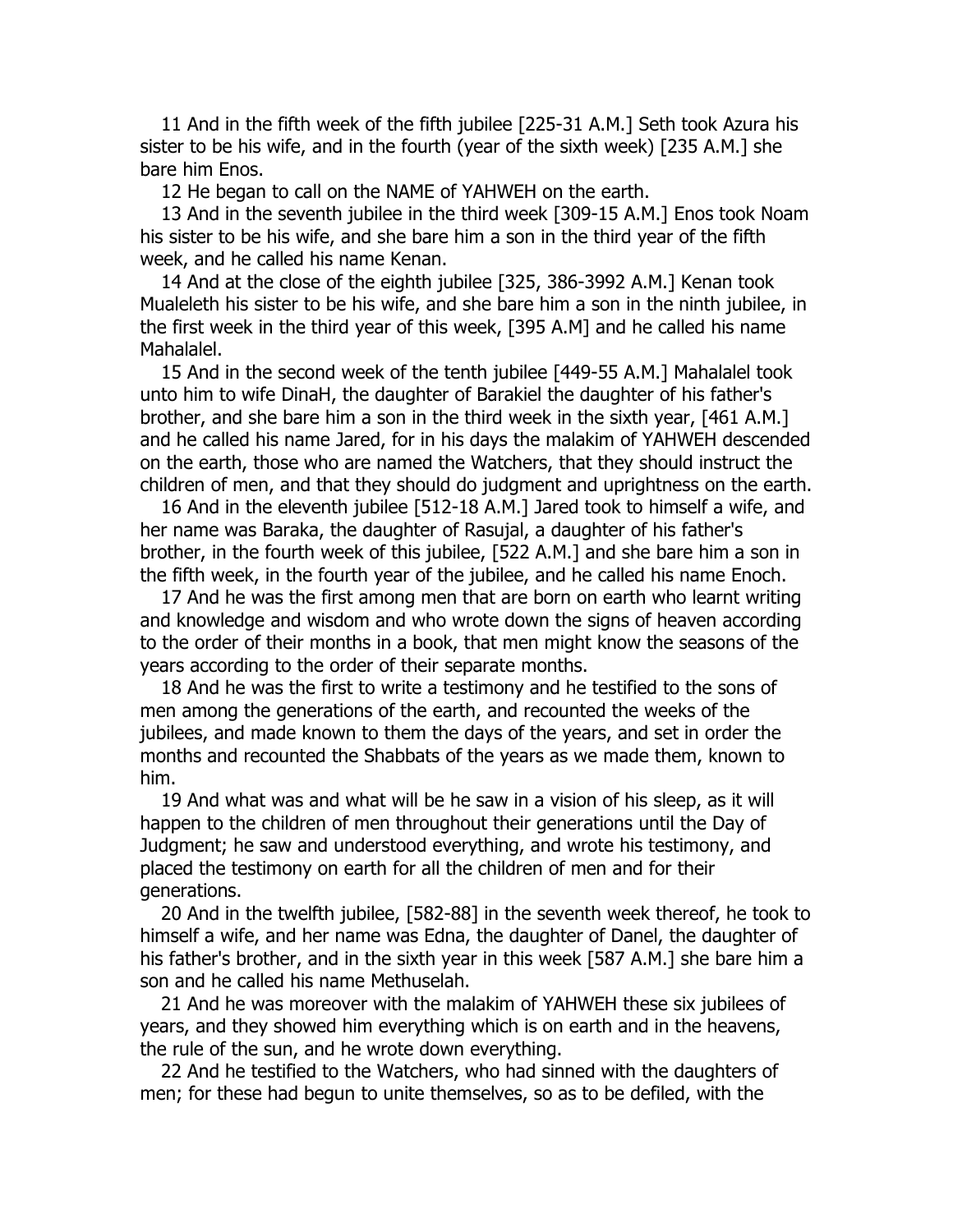daughters of men, and Enoch testified against them all.

23 And he was taken from amongst the children of men, and we conducted him into the Garden of Eden in majesty and honor, and behold there he writes down the condemnation and judgment of the world, and all the wickedness of the children of men.

24 And on account of it YAHWEH brought the waters of the flood upon all the land of Eden; for there he was set as a sign and that he should testify against all the children of men, that he should recount all the deeds of the generations until the day of condemnation.

25 And he burnt the incense of the sanctuary, (even) sweet spices acceptable before YAHWEH on the Mount.

26 For YAHWEH has four places on the earth, the Garden of Eden, and the Mount of the East, and this mountain on which you are this day, Mount Sinai, and Mount Zion (which) will be sanctified in the new creation for a sanctification of the earth; through it will the earth be sanctified from all (its) guilt and its uncleanness throughout the generations of the world.

27 And in the fourteenth jubilee [652 A.M.] Methuselah took unto himself a wife, Edna the daughter of Azrial, the daughter of his father's brother, in the third week, in the first year of this week, [701-7 A.M.] and he begat a son and called his name Lamech.

28 And in the fifteenth jubilee in the third week Lamech took to himself a wife, and her name was Betenos the daughter of Baraki'il, the daughter of his father's brother, and in this week she bare him a son and he called his name Noah, saying, 'This one will comfort me for my trouble and all my work, and for the ground which YAHWEH has cursed.'

29 And at the close of the nineteenth jubilee, in the seventh week in the sixth year [930 A.M.] thereof, Adam died, and all his sons buried him in the land of his creation, and he was the first to be buried in the earth.

30 And he lacked seventy years of one thousand years; for one thousand years are as one day in the testimony of the heavens and therefore was it written concerning the tree of knowledge: 'On the day that you eat thereof you shall die.' For this reason he did not complete the years of this day; for he died during it.

31 At the close of this jubilee Cain was killed after him in the same year; for his house fell upon him and he died in the midst of his house, and he was killed by its stones; for with a stone he had killed Abel, and by a stone was he killed in righteous judgment.

32 For this reason it was ordained on the heavenly tablets: With the instrument with which a man kills his neighbour with the same shall he be killed; after the manner that he wounded him, in like manner shall they deal with him.'

33 And in the twenty-fifth [1205 A.M.] jubilee Noah took to himself a wife, and her name was Emzara, the daughter of Rake'el, the daughter of his father's brother, in the first year in the fifth week [1207 A.M.]: and in the third year thereof she bare him Shem, in the fifth year thereof [1209 A.M.] she bare him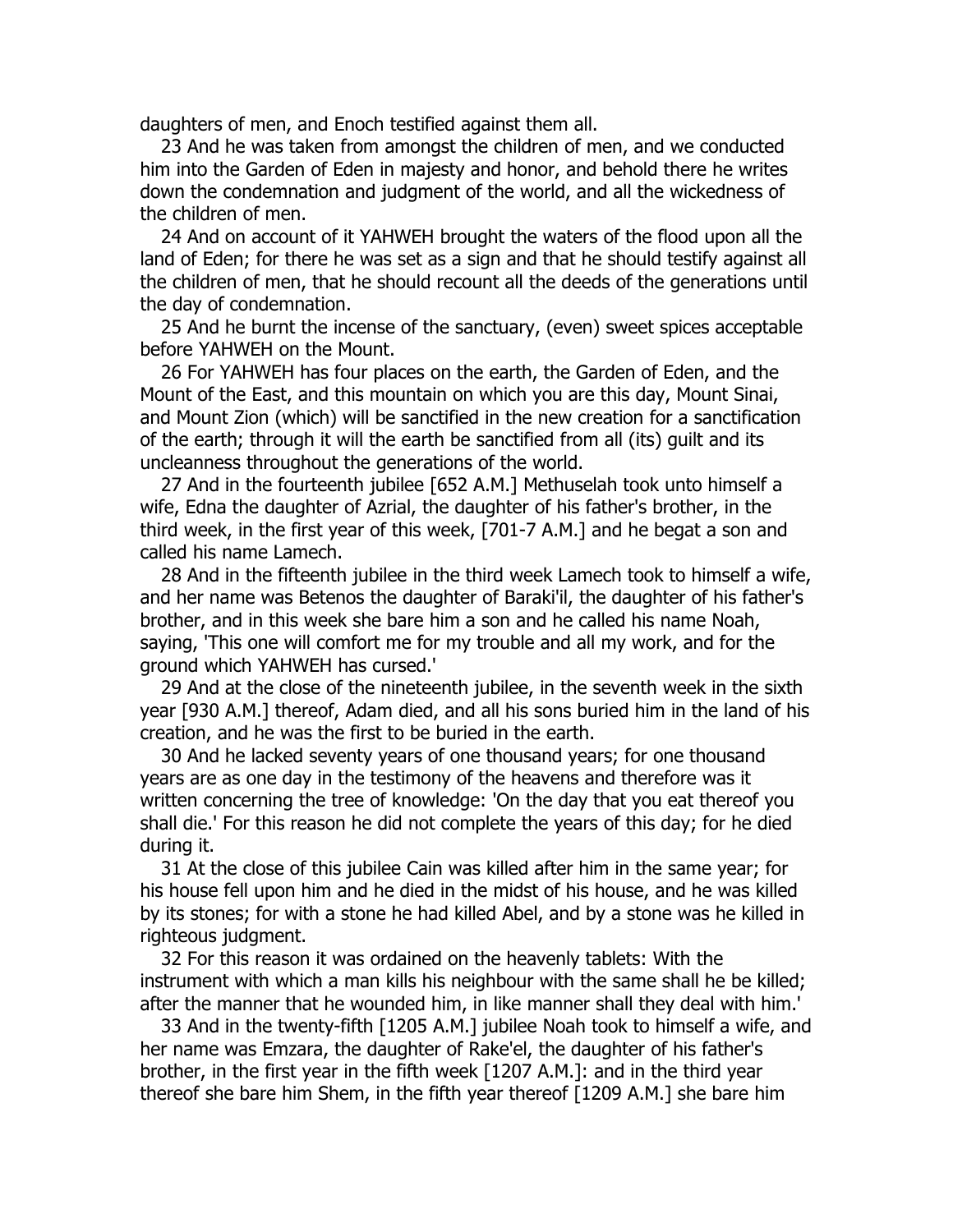Ham, and in the first year in the sixth week [1212 A.M.] she bare him Japheth.

# *JUBILEES 5*

# *Men Began To Multiply And Torahlessness Increased*

1 And it came to pass when the children of men began to multiply on the face of the earth and daughters were born unto them, that the malakim of YAHWEH saw them on a certain year of this jubilee, that they were beautiful to look upon; and they took themselves wives of all whom they chose, and they bare unto them sons and they were giants.

2 And torahlessness increased on the earth and all flesh corrupted its way, alike men and cattle and beasts and birds and everything that walks on the earth -all of them corrupted their ways and their orders, and they began to devour each other, and torahlessness increased on the earth and every imagination of the thoughts of all men (was) thus evil continually.

3 And YAHWEH looked upon the earth, and behold it was corrupt, and all flesh had corrupted its orders, and all that were upon the earth had wrought all manner of evil before His eyes.

4 And He said that He would destroy man and all flesh upon the face of the earth which He had created.

5 But Noah found free unmerited favor before the eyes of YAHWEH.

6 And against the angels whom He had sent upon the earth, He was exceedingly wroth, and He gave commandment to root them out of all their dominion, and He bade us to bind them in the depths of the earth, and behold they are bound in the midst of them, and are (kept) separate.

7 And against their sons went forth a command from before His face that they should be smitten with the sword, and be removed from under heaven.

8 And He said 'My spirit shall not always abide on man; for they also are flesh and their days shall be one hundred and twenty years'.

9 And He sent His sword into their midst that each should slay his neighbour, and they began to slay each other till they all fell by the sword and were destroyed from the earth.

10 And their fathers were witnesses (of their destruction), and after this they were bound in the depths of the earth forever, until the day of the great condemnation, when judgment is executed on all those who have corrupted their ways and their works before YAHWEH.

11 And He destroyed all from their places, and there was not left one of them whom He judged not according to all their wickedness.

12 And he made for all his works a new and righteous nature, so that they should not sin in their whole nature forever, but should be all righteous each in his kind always.

13 And the judgment of all is ordained and written on the heavenly tablets in righteousness -even (the judgment of) all who depart from the path which is ordained for them to walk in; and if they walk not therein, judgment is written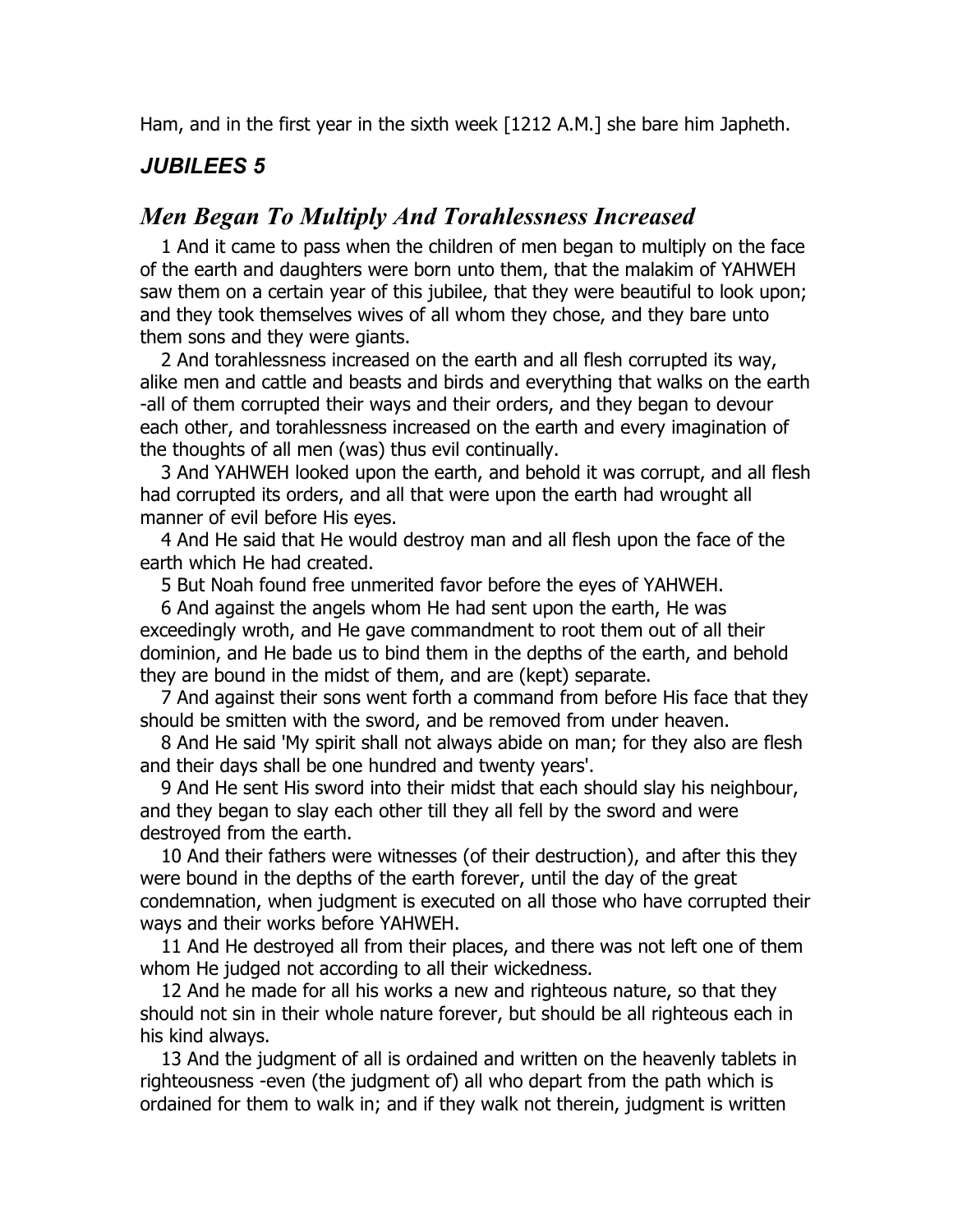down for every creature and for every kind.

14 And there is nothing in heaven or on earth, or in light or in darkness, or in Sheol or in the depth, or in the place of darkness (which is not judged); and all their judgments are ordained and written and engraved.

15 In regard to all He will judge, the great according to his greatness, and the small according to his smallness, and each according to his way.

16 And He is not one who will regard the person (of any), nor is He one who will receive gifts, if He says that He will execute judgment on each: if one gave everything that is on the earth, He will not regard the gifts or the person (of any), nor accept anything at his hands, for He is a righteous judge.

17 And of the children of Yisrael it has been written and ordained: If they turn to HIM in righteousness He will forgive all their transgressions and pardon all their sins. It is written and ordained that He will show mercy to all who turn from all their guilt once each year.

19 And as for all those who corrupted their ways and their thoughts before the flood, no man's person was accepted save that of Noah alone; for his person was accepted in behalf of his sons, whom YAHWEH saved from the waters of the flood on his account; for his heart was righteous in all his ways, according as it was commanded regarding him, and he had not departed from aught that was ordained for him.

20 And YAHWEH said that he would destroy everything which was upon the earth, both men and cattle, and beasts, and fowls of the air, and that which moves on the earth.

21 And He commanded Noah to make him an ark, that he might save himself from the waters of the flood.

22 And Noah made the ark in all respects as He commanded him, in the twenty-seventh jubilee of years, in the fifth week in the fifth year (on the new month of the first month). [1307 A.M.]

23 And he entered in the sixth (year) thereof, [1308 A.M.] in the second month, on the new month of the second month, till the sixteenth; and he entered, and all that we brought to him, into the ark, and YAHWEH closed it from without on the seventeenth evening.

24 And YAHWEH opened seven flood-gates of heaven,

And the mouths of the fountains of the great deep, seven mouths in number.

25 And the flood-gates began to pour down water from the heaven forty days and forty nights, And the fountains of the deep also sent up waters, until the whole world was full of water.

26 And the waters increased upon the earth: Fifteen cubits did the waters rise above all the high mountains, And the ark was lift up above the earth, And it moved upon the face of the waters.

27 And the water prevailed on the face of the earth five months -one hundred and fifty days.

28 And the ark went and rested on the top of Lubar, one of the mountains of Ararat.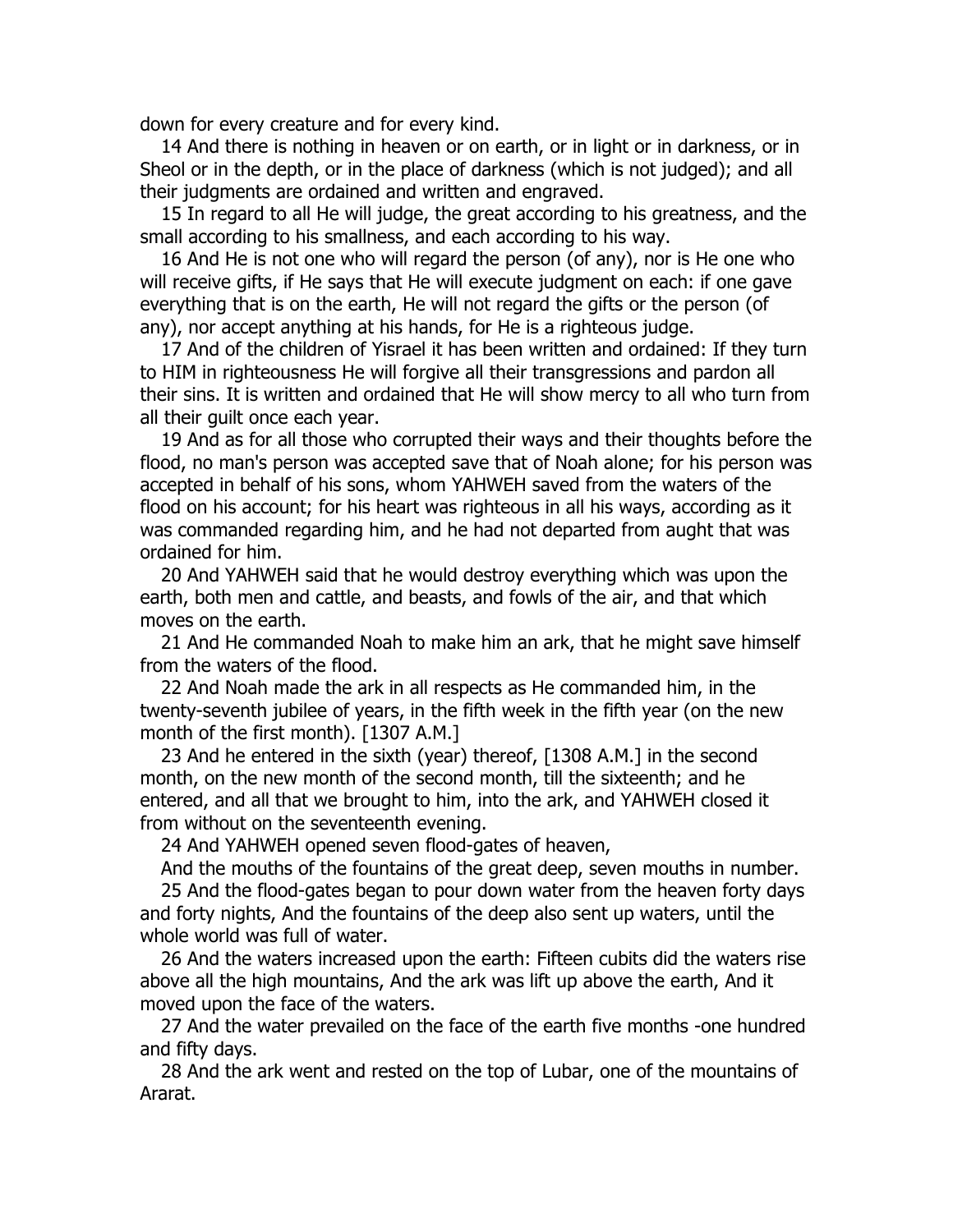29 And (on the new month) in the fourth month the fountains of the great deep were closed and the flood-gates of heaven were restrained; and on the new month of the seventh month all the mouths of the abysses of the earth were opened, and the water began to descend into the deep below.

30 And on the new month of the tenth month the tops of the mountains were seen, and on the new month of the first month the earth became visible.

31 And the waters disappeared from above the earth in the fifth week in the seventh year [1309 A.M.] thereof, and on the seventeenth day in the second month the earth was dry.

32 And on the twenty-seventh thereof he opened the ark, and sent forth from it beasts, and cattle, and birds, and every moving thing.

#### *JUBILEES 6*

#### *Noah Went Forth From The Ark And Made Atonement*

1 And on the new month of the third month he went forth from the ark, and built an altar on that mountain.

2 And he made atonement for the earth, and took a kid and made atonement by its blood for all the guilt of the earth; for everything that had been on it had been destroyed, save those that were in the ark with Noah.

3 And he placed the fat thereof on the altar, and he took an ox, and a goat, and a sheep and kids, and salt, and a turtle-dove, and the young of a dove, and placed a burnt sacrifice on the altar, and poured thereon an offering mingled with oil, and sprinkled wine and strewed frankincense over everything, and caused a goodly savior to arise, acceptable before YAHWEH.

4 And YAHWEH smelt the goodly savior, and He made a covenant with him that there should not be any more a flood to destroy the earth; that all the days of the earth seed-time and harvest should never cease; cold and heat, and summer and winter, and day and night should not change their order, nor cease forever.

5 'And you, increase you and multiply upon the earth, and become many upon it, and be a blessing upon it. The fear of you and the dread of you I will inspire in everything that is on earth and in the sea.

6 And behold I have given unto you all beasts, and all winged things, and everything that moves on the earth, and the fish in the waters, and all things for food; as the green herbs, I have given you all things to eat.

7 But flesh, with the life thereof, with the blood, you shall not eat; for the life of all flesh is in the blood, lest your blood of your lives be required. At the hand of every man, at the hand of every (beast) will I require the blood of man.

8 Whoso sheds man's blood by man shall his blood be shed, for in the image of YAHWEH made He man.

9 And you, increase you, and multiply on the earth.'

10 And Noah and his sons swore that they would not eat any blood that was in any flesh, and he made a covenant before YAHWEH forever throughout all the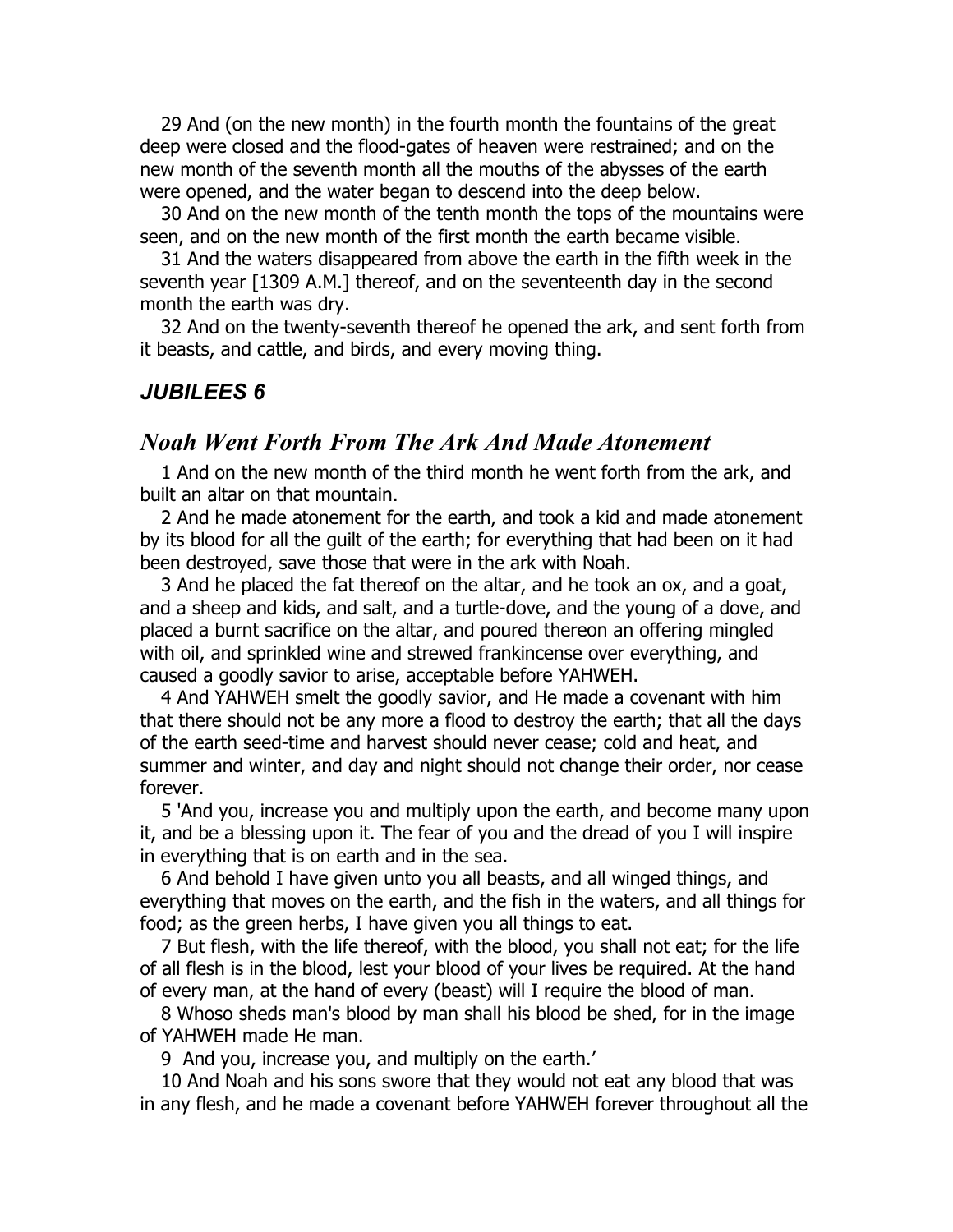generations of the earth in this month.

11 On this account He spoke to you that you should make a covenant with the children of Yisrael in this month upon the mountain with an oath, and that you should sprinkle blood upon them because of all the words of the covenant, which YAHWEH made with them forever.

12 And this testimony is written concerning you that you should observe it continually, so that you should not eat on any day any blood of beasts or birds or cattle during all the days of the earth, and the man who eats the blood of beast or of cattle or of birds during all the days of the earth, he and his seed shall be rooted out of the land.

13 And do you command the children of Yisrael to eat no blood, so that their names and their seed may be before YAHWEH our Sovereign Ruler continually.

14 And for this Torah there is no limit of days, for it is forever. They shall observe it throughout their generations, so that they may continue supplicating on your behalf with blood before the altar; every day and at the time of morning and evening they shall seek forgiveness on your behalf perpetually before YAHWEH that they may keep it and not be rooted out.

15 And He gave to Noah and his sons a sign that there should not again be a flood on the earth.

16 He set His bow in the cloud for a sign of the eternal covenant that there should not again be a flood on the earth to destroy it all the days of the earth.

17 For this reason it is ordained and written on the heavenly tablets, that they should celebrate the "Feast of Weeks" in this month once a year, to renew the covenant every year.

18 And this whole festival was celebrated in heaven from the day of creation till the days of Noah -twenty six jubilees and five weeks of years [1309-1659 A.M.]: and Noah and his sons observed it for seven jubilees and one week of years (350 years), till the day of Noah's death, and from the day of Noah's death his sons did away with it until the days of Abraham, and they eat blood.

19 But Abraham observed it, and Yitschaq and Yacob and his children observed it up to your days, and in your days the children of Yisrael forgot it until you celebrated it anew on this mountain.

20 And do you command the children of Yisrael to observe this festival in all their generations for a commandment unto them: one day in the year in this month they shall celebrate the festival.

21 For it is the "Feast of Weeks" and the "Feast of First Fruits:" this feast is twofold and of a double nature: according to what is written and engraved concerning it, celebrate it.

22 For I have written in the book of the first Torah, in that which I have written for you, that you should celebrate it in its season, one day in the year, and I explained to you its sacrifices that the children of Yisrael should remember and should celebrate it throughout their generations in this month, one day in every year.

23 And on the new month of the first month, and on the new month of the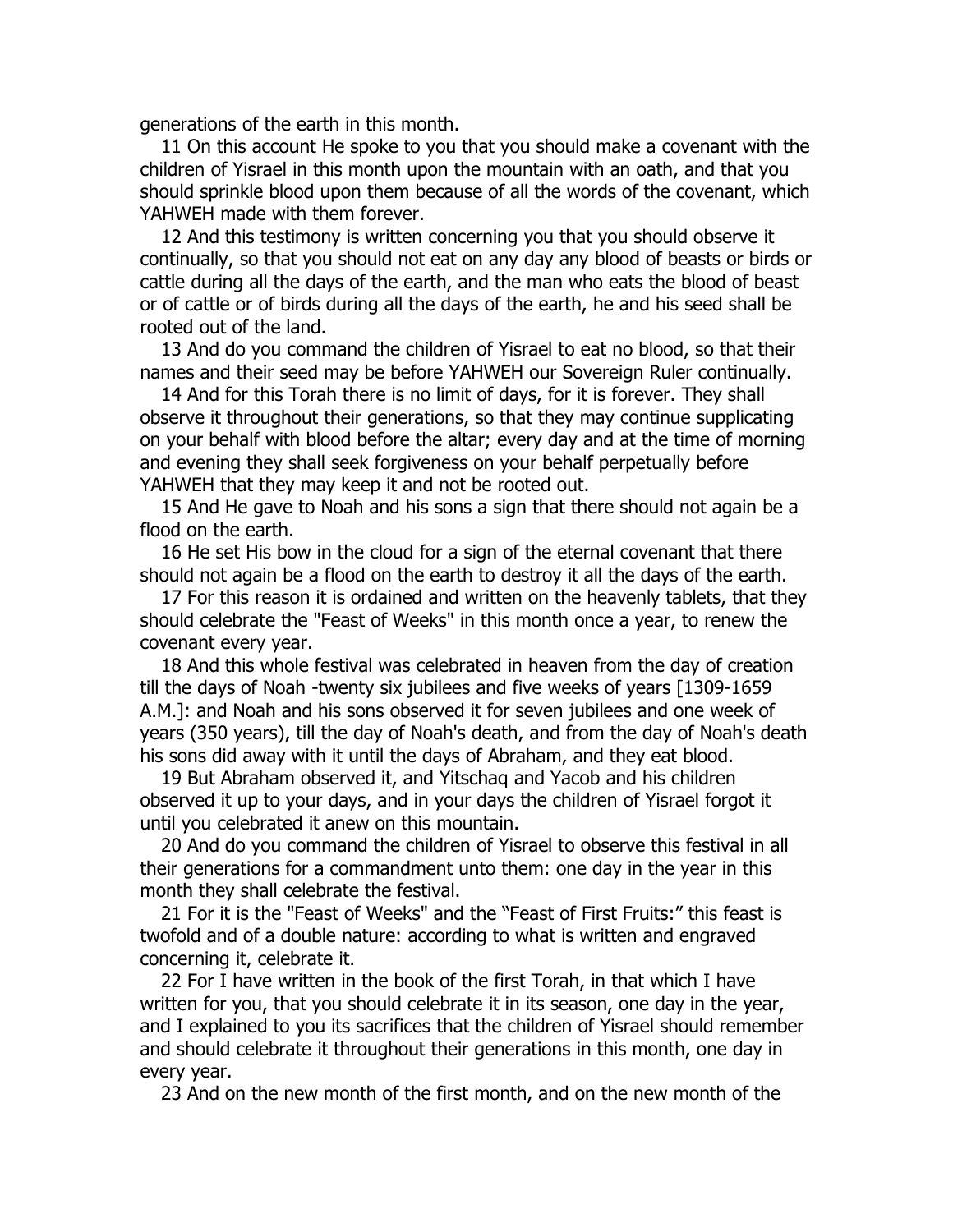fourth month, and on the new month of the seventh month, and on the new month of the tenth month are the days of remembrance, and the days of the seasons in the four divisions of the year. These are written and ordained as a testimony forever.

24 And Noah ordained them for himself as feasts for the generations forever, so that they have become thereby a memorial unto him.

25 And on the new month of the first month he was bidden to make for himself an ark, and on that (day) the earth became dry and he opened (the ark) and saw the earth.

26 And on the new month of the fourth month the mouths of the depths of the abyss beneath were closed. And on the new month of the seventh month all the mouths of the abysses of the earth were opened, and the waters began to descend into them.

27 And on the new month of the tenth month the tops of the mountains were seen, and Noah was glad.

28 And on this account he ordained them for himself as feasts for a memorial forever, and thus are they ordained.

29 And they placed them on the heavenly tablets, each had thirteen weeks; from one to another (passed) their memorial, from the first to the second, and from the second to the third, and from the third to the fourth.

30 And all the days of the commandment will be fifty two weeks of days, and (these will make) the entire year complete. Thus it is engraved and ordained on the heavenly tablets.

31 And there is no neglecting (this commandment) for a single year or from year to year.

32 And command you the children of Yisrael that they observe the years according to this reckoning- three hundred and sixty-four days, and (these) will constitute a complete year, and they will not disturb its time from its days and from its feasts; for everything will fall out in them according to their testimony, and they will not leave out any day nor disturb any feasts.

33 But if they do neglect and do not observe them according to His commandment, then they will disturb all their seasons and the years will be dislodged from this (order), [and they will disturb the seasons and the years will be dislodged] and they will neglect their ordinances.

34 And all the children of Yisrael will forget and will not find the path of the years, and will forget the new months, and seasons, and Shabbats and they will go wrong as to all the order of the years.

35 For I know and from henceforth will I declare it unto you, and it is not of my own devising; for the book is written before me, and on the heavenly tablets the division of days is ordained, lest they forget the feasts of the covenant and walk according to the feasts of the Gentiles after their error and after their ignorance.

36 For there will be those who will assuredly make observations of the moon -how it disturbs the seasons and comes in from year to year ten days too soon.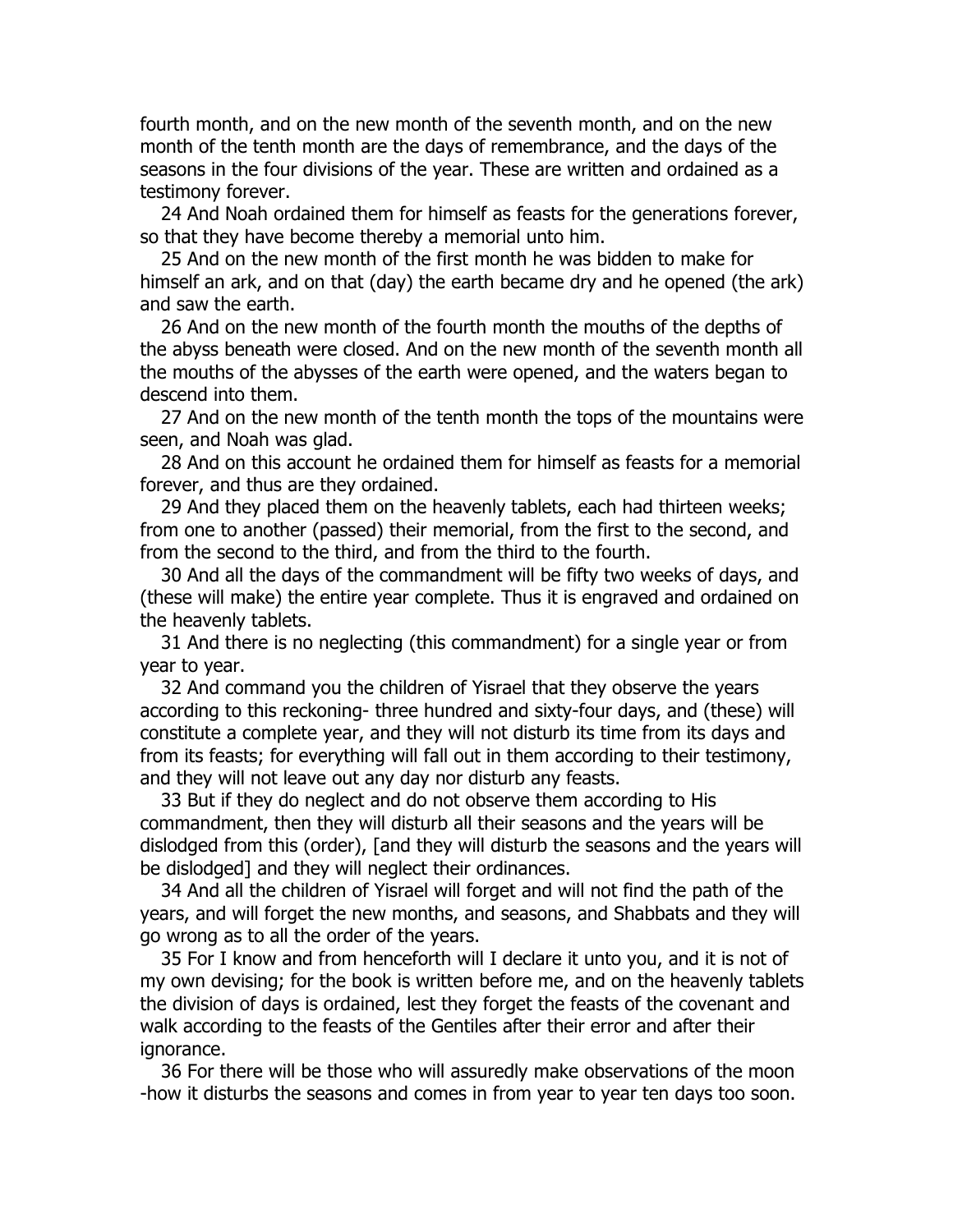37 For this reason the years will come upon them when they will disturb (the order), and make an abominable (day) the day of testimony, and an unclean day a feast day, and they will confound all the days, the kodesh with the unclean, and the unclean day with the kodesh; for they will go wrong as to the months and Shabbats and feasts and jubilees.

38 For this reason I command and testify to you that you may testify to them; for after your death your children will disturb them, so that they will not make the year three hundred and sixty-four days only, and for this reason they will go wrong as to the new months and seasons and Shabbats and festivals, and they will eat all kinds of blood with all kinds of flesh.

#### *JUBILEES 7*

# *After the Flood Noah Planted A Vine*

1 And in the seventh week in the first year [1317 A.M.] thereof, in this jubilee, Noah planted vines on the mountain on which the ark had rested, named Lubar, one of the Ararat Mountains, and they produced fruit in the fourth year, [1320 A.M.] and he guarded their fruit, and gathered it in this year in the seventh month.

2 And he made wine there from and put it into a vessel, and kept it until the fifth year, [1321 A.M.] until the first day, on the new month of the first month.

3 And he celebrated with joy the day of this feast, and he made a burnt sacrifice unto YAHWEH, one young ox and one ram, and seven sheep, each a year old, and a kid of the goats, that he might make atonement thereby for himself and his sons.

4 And he prepared the kid first, and placed some of its blood on the flesh that was on the altar which he had made, and all the fat he laid on the altar where he made the burnt sacrifice, and the ox and the ram and the sheep, and he laid all their flesh upon the altar.

5 And he placed all their offerings mingled with oil upon it, and afterwards he sprinkled wine on the fire which he had previously made on the altar, and he placed incense on the altar and caused a sweet savoir to ascend acceptable before YAHWEH his Sovereign Ruler.

6 And he rejoiced and drank of this wine, he and his children with joy.

7 And it was evening, and he went into his tent, and being drunken he lay down and slept, and was uncovered in his tent as he slept.

8 And Ham saw Noah his father naked, and went forth and told his two brethren without.

9 And Shem took his garment and arose, he and Japheth, and they placed the garment on their shoulders and went backward and covered the shame of their father, and their faces were backward.

10 And Noah awoke from his sleep and knew all that his younger son had done unto him, and he cursed his son and said: 'Cursed be Canaan; an enslaved servant shall he be unto his brethren.'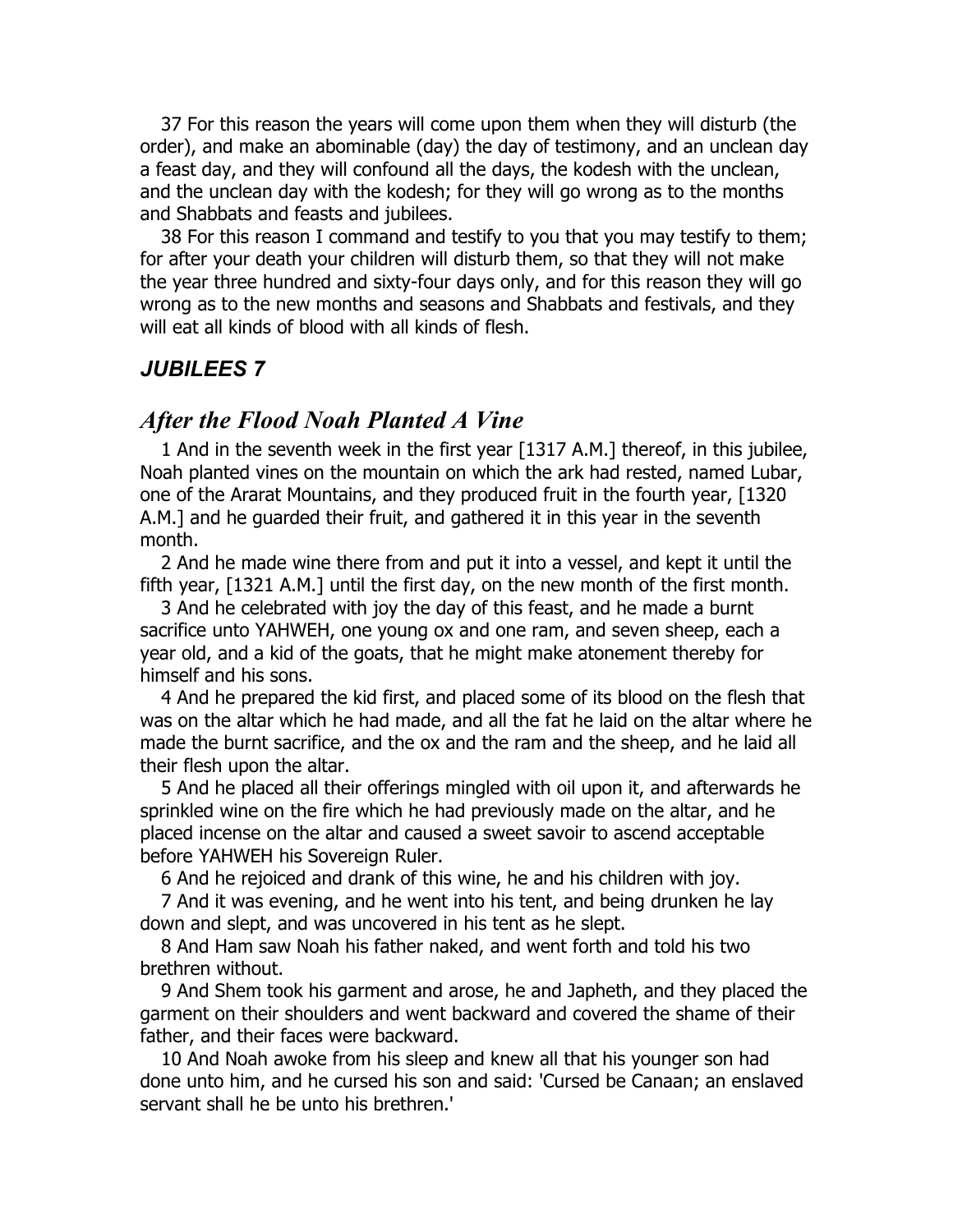11 And he blessed Shem, and said: 'Blessed be the YAHWEH ALMIGHTY of Shem, and Canaan shall be his servant.

12 YAHWEH shall enlarge Japheth, and YAHWEH shall dwell in the dwelling of Shem, and Canaan shall be his servant.'

13 And Ham knew that his father had cursed his younger son, and he was displeased that he had cursed his son. and he parted from his father, he and his sons with him, Cush and Mizraim and Put and Canaan.

14 And he built for himself a city and called its name after the name of his wife Ne'elatama'uk.

15 And Japheth saw it, and became envious of his brother, and he too built for himself a city, and he called its name after the name of his wife 'Adataneses.

16 And Shem dwelt with his father Noah, and he built a city close to his father on the mountain, and he too called its name after the name of his wife Sedeqetelebab.

17 And behold these three cities are near Mount Lubar; Sedeqetelebab fronting the mountain on its east; and Na'eltama'uk on the south; 'Adatan'eses towards the west.

18 And these are the sons of Shem: Elam, and Asshur, and Arpachshad -this (son) was born two years after the flood- and Lud, and Aram.

19 The sons of Japheth: Gomer and Magog and Madai and Javan, Tubal and Meshech and Tiras: these are the sons of Noah.

20 And in the twenty-eighth jubilee [1324-1372 A.M.] Noah began to enjoin upon his sons' sons the ordinances and commandments, and all the judgments that he knew, and he exhorted his sons to observe righteousness, and to cover the shame of their flesh, and to bless their Creator, and honor father and mother, and love their neighbour, and guard their souls from fornication and uncleanness and all iniquity.

21 For owing to these three things came the flood upon the earth, namely, owing to the fornication wherein the Watchers against the Torah of their ordinances went a whoring after the daughters of men, and took themselves wives of all which they chose: and they made the beginning of uncleanness.

22 And they begat sons the Naphidim, and they were all unlike, and they devoured one another: and the Giants slew the Naphil, and the Naphil slew the Eljo, and the Eljo mankind, and one man another.

23 And every one sold himself to work iniquity and to shed much blood, and the earth was filled with iniquity.

24 And after this they sinned against the beasts and birds, and all that moves and walks on the earth: and much blood was shed on the earth, and every imagination and desire of men imagined vanity and evil continually.

25 And YAHWEH destroyed everything from off the face of the earth; because of the wickedness of their deeds, and because of the blood which they had shed in the midst of the earth He destroyed everything.

26 'And we were left, I and you, my sons, and everything that entered with us into the ark, and behold I see your works before me that you do not walk in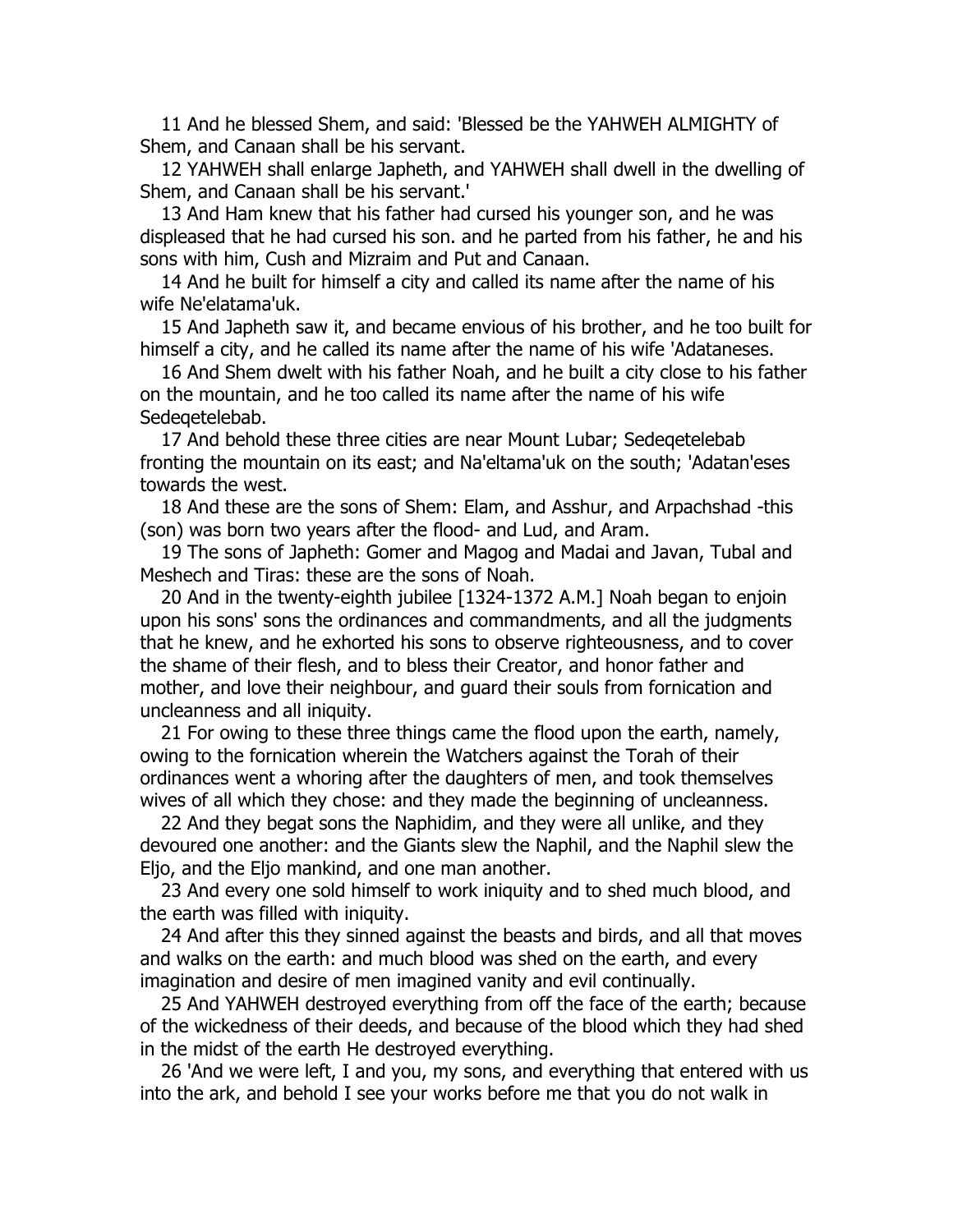righteousness: for in the path of destruction you have begun to walk, and you are parting one from another, and are envious one of another, and (so it comes) that you are not in harmony, my sons, each with his brother.

27 For I see, and behold the demons have begun their seductions against you and against your children and now I fear on your behalf, that after my death you will shed the blood of men upon the earth, and that you, too, will be destroyed from the face of the earth.

28 For whoso sheds man's blood, and whoso eats the blood of any flesh, shall all be destroyed from the earth.

29 And there shall not be left any man that eats blood, or that sheds the blood of man on the earth, Nor shall there be left to him any seed or descendants living under heaven; For into Sheol shall they go, And into the place of condemnation shall they descend, And into the darkness of the deep shall they all be removed by a violent death.

30 There shall be no blood seen upon you of all the blood there shall be all the days in which you have killed any beasts or cattle or whatever flies upon the earth, and work you a good work to your souls by covering that which has been shed on the face of the earth.

31 And you shall not be like him who eats with blood, but guard yourselves that none may eat blood before you: cover the blood, for thus have I been commanded to testify to you and your children, together with all flesh.

32 And suffer not the soul to be eaten with the flesh, that your blood, which is your life, may not be required at the hand of any flesh that sheds it on the earth.

33 For the earth will not be clean from the blood which has been shed upon it; for (only) through the blood of him that shed it will the earth be purified throughout all its generations.

34 And now, my children, listen: work judgment and righteousness that you maybe planted in righteousness over the face of the whole earth, and your praise lifted up before YAHWEH my ALMIGHTY, who saved me from the waters of the flood.

35 And behold, you will go and build for yourselves cities, and plant in them all the plants that are upon the earth, and moreover all fruit-bearing trees.

36 For three years the fruit of everything that is eaten will not be gathered: and in the fourth year its fruit will be accounted kodesh [and they will offer the first-fruits], acceptable before the Most High YAHWEH, who created heaven and earth and all things. Let them offer in abundance the first of the wine and oil as first-fruits on the altar of YAHWEH, who receives it, and what is left let the servants of the house of YAHWEH eat before the altar which receives it.

37 And in the fifth year make you the release so that you release it in righteousness and uprightness, and you shall be righteous, and all that you plant shall prosper.

38 For thus did Enoch, the father of your father command Methuselah, his son, and Methuselah his son Lamech, and Lamech commanded me all the things which his fathers commanded him.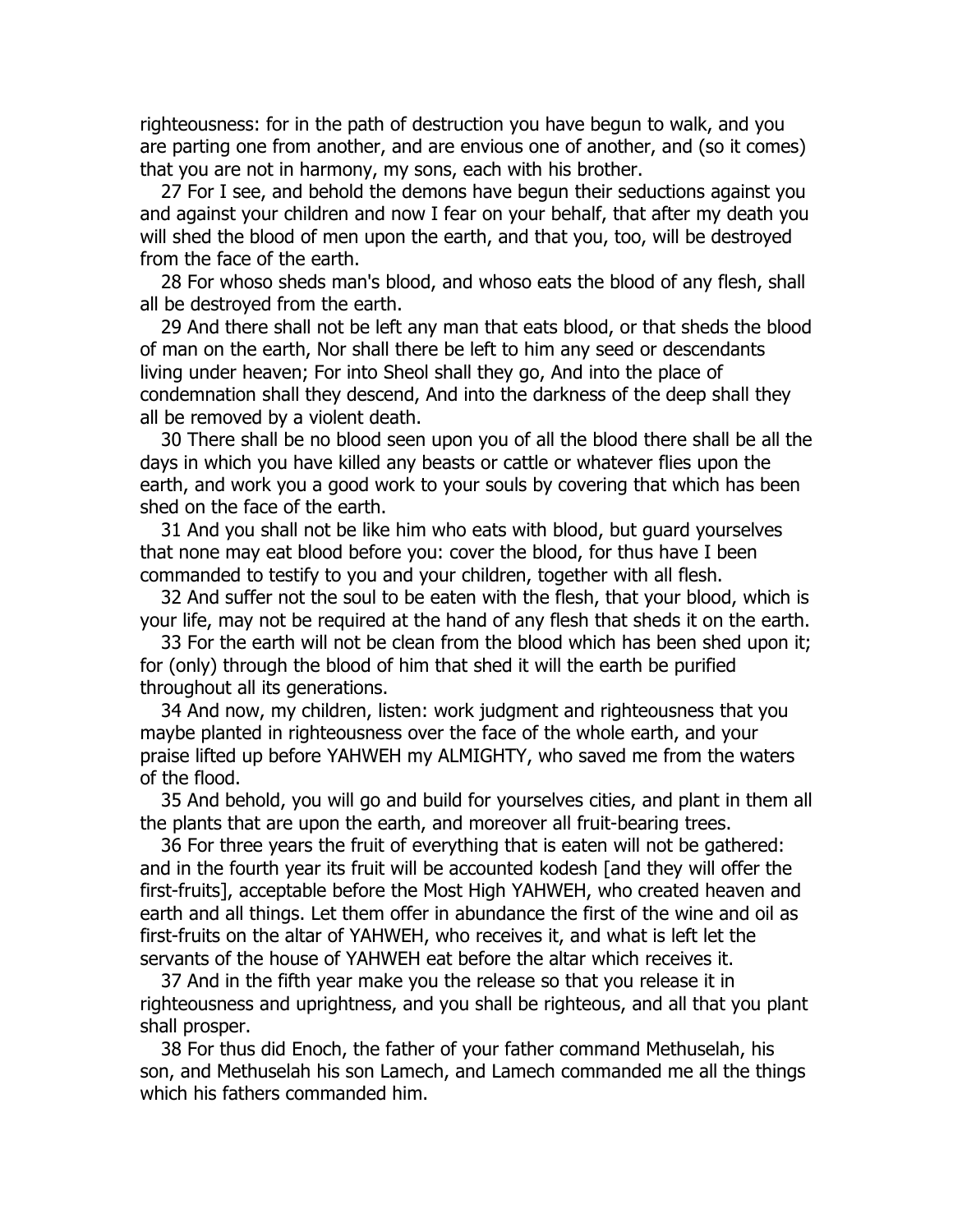39 And I also will give you commandment, my sons, as Enoch commanded his son in the first jubilees: while still living, the seventh in his generation, he commanded and testified to his son and to his son's sons until the day of his death.'

#### *JUBILEES 8*

# *The Earth Divided Into Three Parts For Shem And Ham And Japheth*

1 In the twenty-ninth jubilee, in the first week, [1373 A.M.] in the beginning thereof Arpachshad took to himself a wife and her name was Rasu'eja, the daughter of Susan, the daughter of Elam, and she bare him a son in the third year in this week, [1375 A.M.] and he called his name Kainam.

2 And the son grew, and his father taught him writing, and he went to seek for himself a place where he might seize for himself a city.

3 And he found a writing which former (generations) had carved on the rock, and he read what was thereon, and he transcribed it and sinned owing to it; for it contained the teaching of the Watchers in accordance with which they used to observe the omens of the sun and moon and stars in all the signs of heaven.

4 And he wrote it down and said nothing regarding it; for he was afraid to speak to Noah about it lest he should be angry with him on account of it.

5 And in the thirtieth jubilee, [1429 A.M.] in the second week, in the first year thereof, he took to himself a wife, and her name was Melka, the daughter of Madai, the son of Japheth, and in the fourth year [1432 A.M.] he begat a son, and called his name Shelah; for he said: 'Truly I have been sent.'

6 [And in the fourth year he was born], and Shelah grew up and took to himself a wife, and her name was Mu'ak, the daughter of Kesed, his father's brother, in the one and thirtieth jubilee, in the fifth week, in the first year [1499 A.M.] thereof.

7 And she bare him a son in the fifth year [1503 A.M.] thereof, and he called his name Eber: and he took unto himself a wife, and her name was 'Azurad, the daughter of Nebrod, in the thirty-second jubilee, in the seventh week, in the third year thereof. [1564 A.M.]

8 And in the sixth year [1567 A.M.] thereof, she bare him son, and he called his name Peleg; for in the days when he was born the children of Noah began to divide the earth amongst themselves: for this reason he called his name Peleg.

9 And they divided it secretly amongst themselves, and told it to Noah.

10 And it came to pass in the beginning of the thirty-third jubilee [1569 A.M.] that they divided the earth into three parts, for Shem and Ham and Japheth, according to the inheritance of each, in the first year in the first week, when one of us who had been sent, was with them.

11 And he called his sons, and they drew nigh to him, they and their children, and he divided the earth into the lots, which his three sons were to take in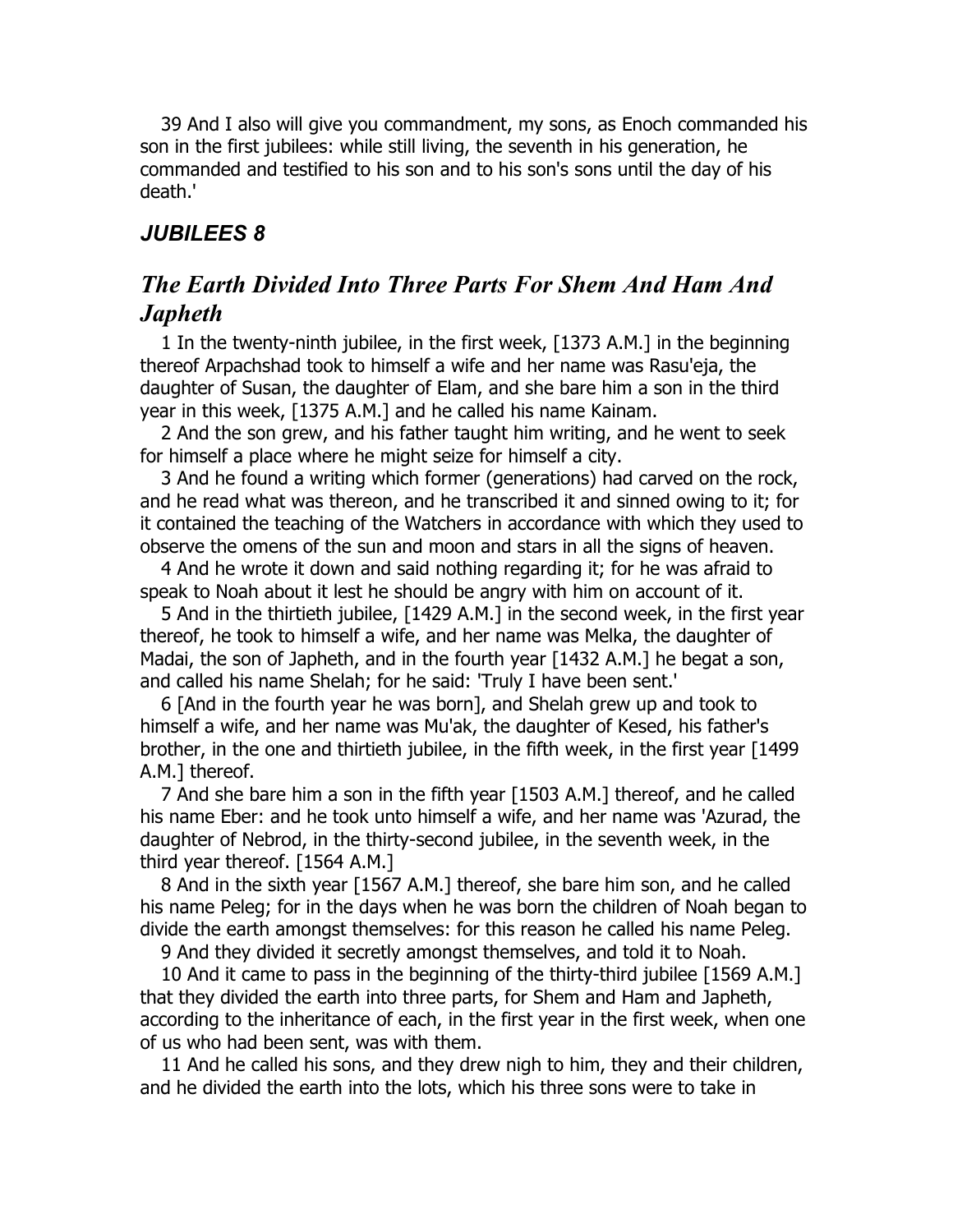possession, and they reached forth their hands, and took the writing out of the bosom of Noah, their father.

12 And there came forth on the writing as Shem's lot the middle of the earth which he should take as an inheritance for himself and for his sons for the generations of eternity, from the middle of the mountain range of Rafa, from the mouth of the water from the river Tina, and his portion goes towards the west through the midst of this river, and it extends till it reaches the water of the abysses, out of which this river goes forth and pours its waters into the sea Me'at, and this river flows into the great sea. And all that is towards the north is Japheth's, and all that is towards the south belongs to Shem.

13 And it extends till it reaches Karaso: this is in the bosom of the tongue which looks towards the south.

14 And his portion extends along the great sea, and it extends in a straight line till it reaches the west of the tongue which looks towards the south: for this sea is named the tongue of the Egyptian Sea.

15 And it turns from here towards the south towards the mouth of the great sea on the shore of (its) waters, and it extends to the west to 'Afra, and it extends till it reaches the waters of the river Gihon, and to the south of the waters of Gihon, to the banks of this river.

16 And it extends towards the east, till it reaches the Garden of Eden, to the south thereof, [to the south] and from the east of the whole land of Eden and of the whole east, it turns to the east and proceeds till it reaches the east of the mountain named Rafa, and it descends to the bank of the mouth of the river Tina.

17 This portion came forth by lot for Shem and his sons, that they should possess it forever unto his generations forevermore.

18 And Noah rejoiced that this portion came forth for Shem and for his sons, and he remembered all that he had spoken with his mouth in prophecy; for he had said: 'Blessed be YAHWEH ALMIGHTY of Shem And may YAHWEH dwell in the dwelling of Shem.'

19 And he knew that the Garden of Eden is the kodesh of kodeshim, and the dwelling of YAHWEH, and Mount Sinai the centre of the desert, and Mount Zion -the centre of the navel of the earth: these three were created as kodesh places facing each other.

20 And he blessed the ALMIGHTY of gods, who had put the Word of YAHWEH into his mouth, and YAHWEH forevermore.

21 And he knew that a blessed portion and a blessing had come to Shem and his sons unto the generations forever -the whole land of Eden and the whole land of the Red Sea, and the whole land of the east and India, and on the Red Sea and the mountains thereof, and all the land of Bashan, and all the land of Lebanon and the islands of Kaftur, and all the mountains of Sanir and 'Amana, and the mountains of Asshur in the north, and all the land of Elam, Asshur, and Babel, and Susan and Ma'edai, and all the mountains of Ararat, and all the region beyond the sea, which is beyond the mountains of Asshur towards the north, a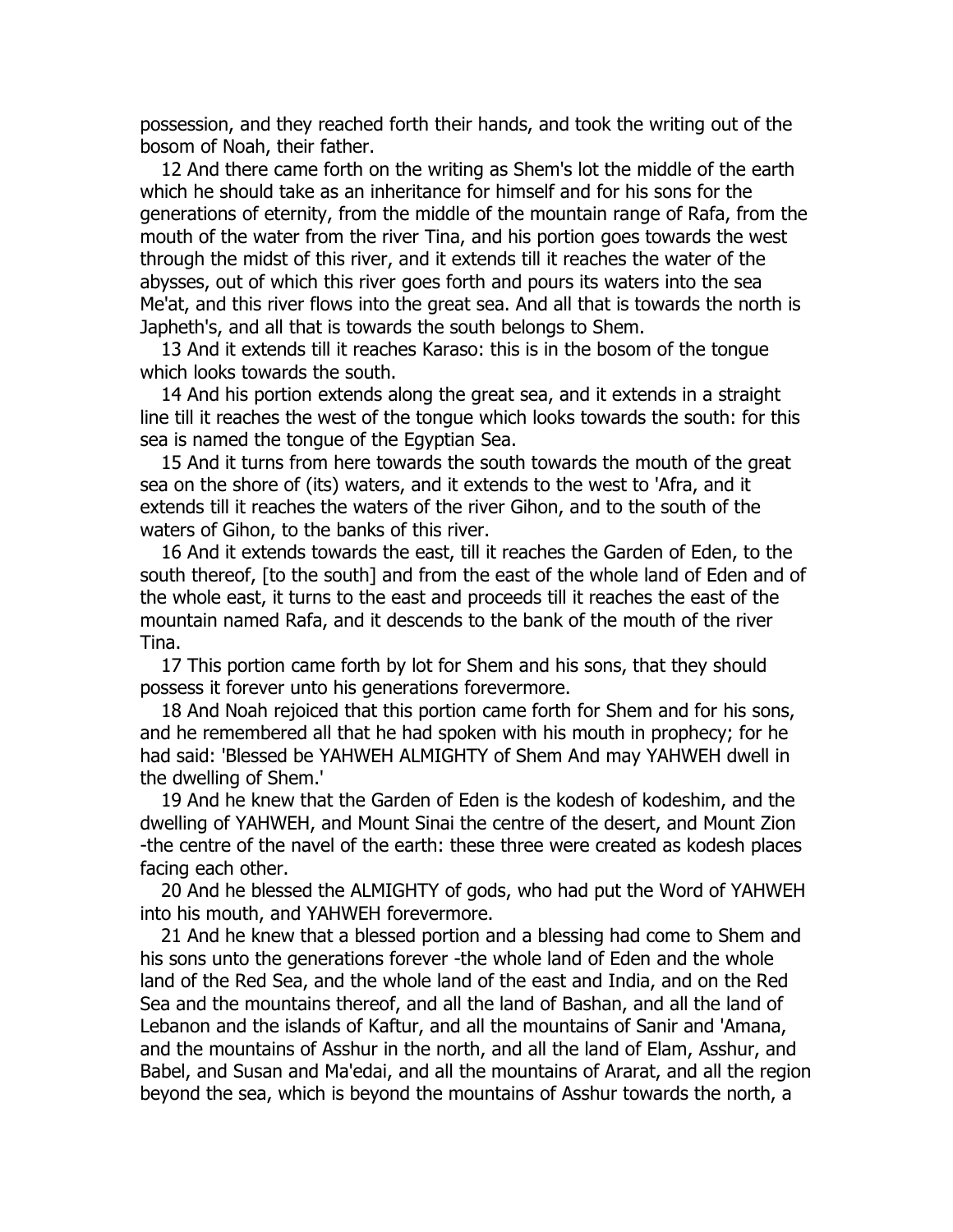blessed and spacious land, and all that is in it is very good.

22 And for Ham came forth the second portion, beyond the Gihon towards the south to the right of the Garden, and it extends towards the south and it extends to all the mountains of fire, and it extends towards the west to the sea of 'Atel and it extends towards the west till it reaches the sea of Ma'uk -that (sea) into which everything which is not destroyed descends.

23 And it goes forth towards the north to the limits of Gadir, and it goes forth to the coast of the waters of the sea to the waters of the great sea till it draws near to the river Gihon, and goes along the river Gihon till it reaches the right of the Garden of Eden.

24 And this is the land which came forth for Ham as the portion which he was to occupy forever for himself and his sons unto their generations forever.

25 And for Japheth came forth the third portion beyond the river Tina to the north of the outflow of its waters, and it extends north-easterly to the whole region of Gog, and to all the country east thereof.

26 And it extends northerly to the north, and it extends to the mountains of Qelt towards the north, and towards the sea of Ma'uk, and it goes forth to the east of Gadir as far as the region of the waters of the sea.

27 And it extends until it approaches the west of Fara and it returns towards 'Aferag, and it extends easterly to the waters of the sea of Me'at.

28 And it extends to the region of the river Tina in a north-easterly direction until it approaches the boundary of its waters towards the mountain Rafa, and it turns round towards the north.

29 This is the land which came forth for Japheth and his sons as the portion of his inheritance which he should possess for himself and his sons, for their generations forever; five great islands, and a great land in the north.

30 But it is cold, and the land of Ham is hot, and the land of Shem is neither hot nor cold, but it is of blended cold and heat.

#### *JUBILEES 9*

1 And Ham divided amongst his sons, and the first portion came forth for Cush towards the east, and to the west of him for Mizraim, and to the west of him for Put, and to the west of him [and to the west thereof] on the sea for Canaan.

2 And Shem also divided amongst his sons, and the first portion came forth for Ham and his sons, to the east of the river Tigris till it approaches the east, the whole land of India, and on the Red Sea on its coast, and the waters of Dedan, and all the mountains of Mebri and Ela, and all the land of Susan and all that is on the side of Pharnak to the Red Sea and the river Tina.

3 And for Asshur came forth the second Portion, all the land of Asshur and Nineveh and Shinar and to the border of India, and it ascends and skirts the river.

4 And for Arpachshad came forth the third portion, all the land of the region of the Chaldees to the east of the Euphrates, bordering on the Red Sea, and all the waters of the desert close to the tongue of the sea which looks towards Egypt,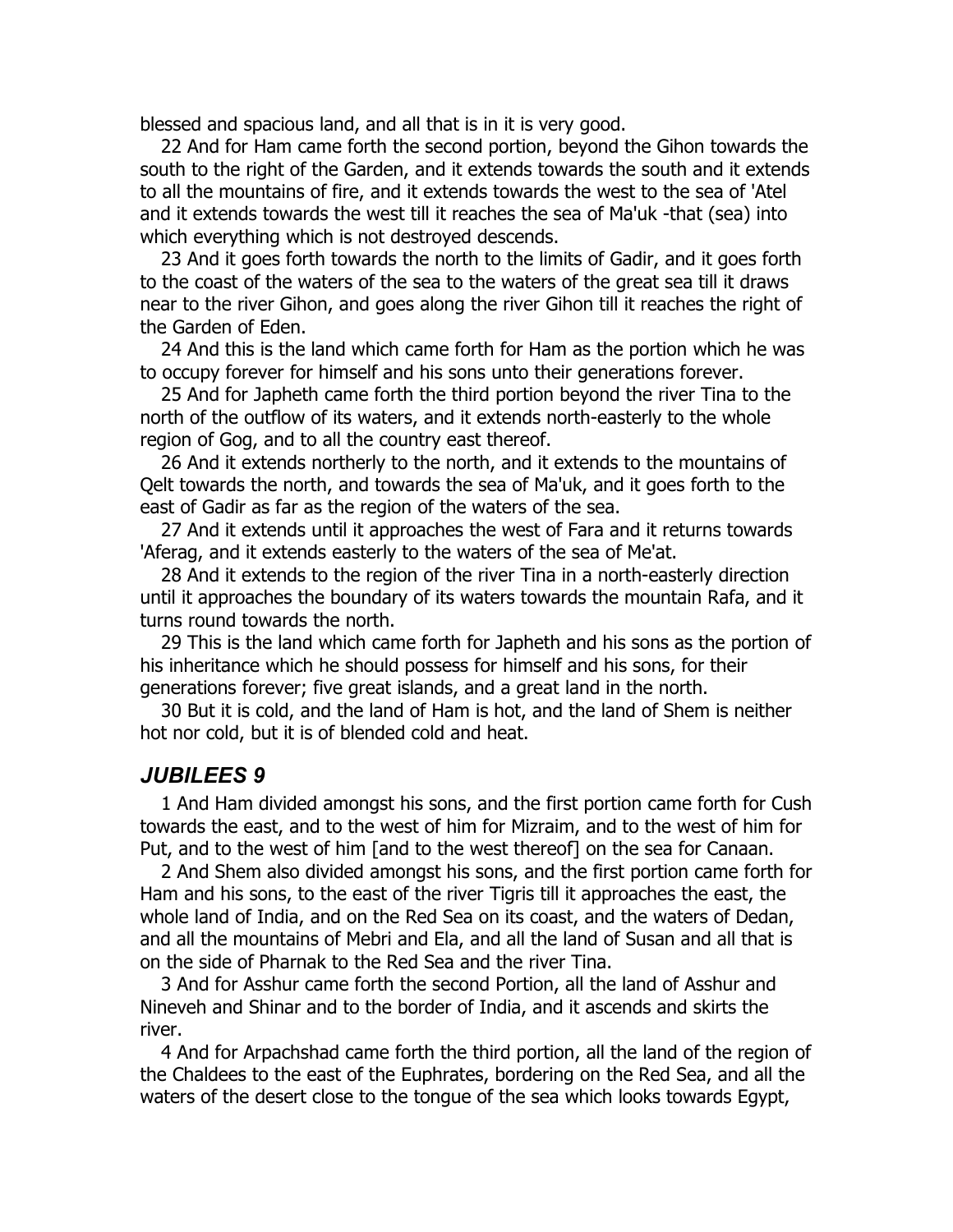all the land of Lebanon and Sanir and 'Amana to the border of the Euphrates.

5 And for Aram there came forth the fourth portion, all the land of Mesopotamia between the Tigris and the Euphrates to the north of the Chaldees to the border of the mountains of Asshur and the land of 'Arara.

6 And there came forth for Lud the fifth portion, the mountains of Asshur and all appertaining to them till it reaches the Great Sea, and till it reaches the east of Asshur his brother.

7 And Japheth also divided the land of his inheritance amongst his sons.

8 And the first portion came forth for Gomer to the east from the north side to the river Tina; and in the north there came forth for Magog all the inner portions of the north until it reaches to the sea of Me'at.

9 And for Madai came forth as his portion that he should posses from the west of his two brothers to the islands, and to the coasts of the islands.

10 And for Javan came forth the fourth portion every island and the islands which are towards the border of Lud.

11 And for Tubal there came forth the fifth portion in the midst of the tongue which approaches towards the border of the portion of Lud to the second tongue, to the region beyond the second tongue unto the third tongue.

12 And for Meshech came forth the sixth portion, all the region beyond the third tongue till it approaches the east of Gadir.

13 And for Tiras there came forth the seventh portion, four great islands in the midst of the sea, which reach to the portion of Ham [and the islands of Kamaturi came out by lot for the sons of Arpachshad as his inheritance].

14 And thus the sons of Noah divided unto their sons in the presence of Noah their father, and he bound them all by an oath, imprecating a curse on every one that sought to seize the portion which had not fallen to him by his lot.

15 And they all said, 'So be it; so be it ' for themselves and their sons forever throughout their generations till the day of judgment, on which YAHWEH ALMIGHTY shall judge them with a sword and with fire for all the unclean wickedness of their errors, wherewith they have filled the earth with transgression and uncleanness and fornication and sin.

# *JUBILEES 10*

# *Unclean Demons Began To Lead The Sons Of Noah Astray*

1 And in the third week of this jubilee the unclean demons began to lead astray the children of the sons of Noah, and to make to err and destroy them.

2 And the sons of Noah came to Noah their father, and they told him concerning the demons which were leading astray and blinding and slaying his sons' sons.

3 And he prayed before YAHWEH his Sovereign Ruler, and said: 'YAHWEH of the spirits of all flesh, who have shown mercy unto me And have saved me and my sons from the waters of the flood, And have not caused me to perish as You did the sons of perdition;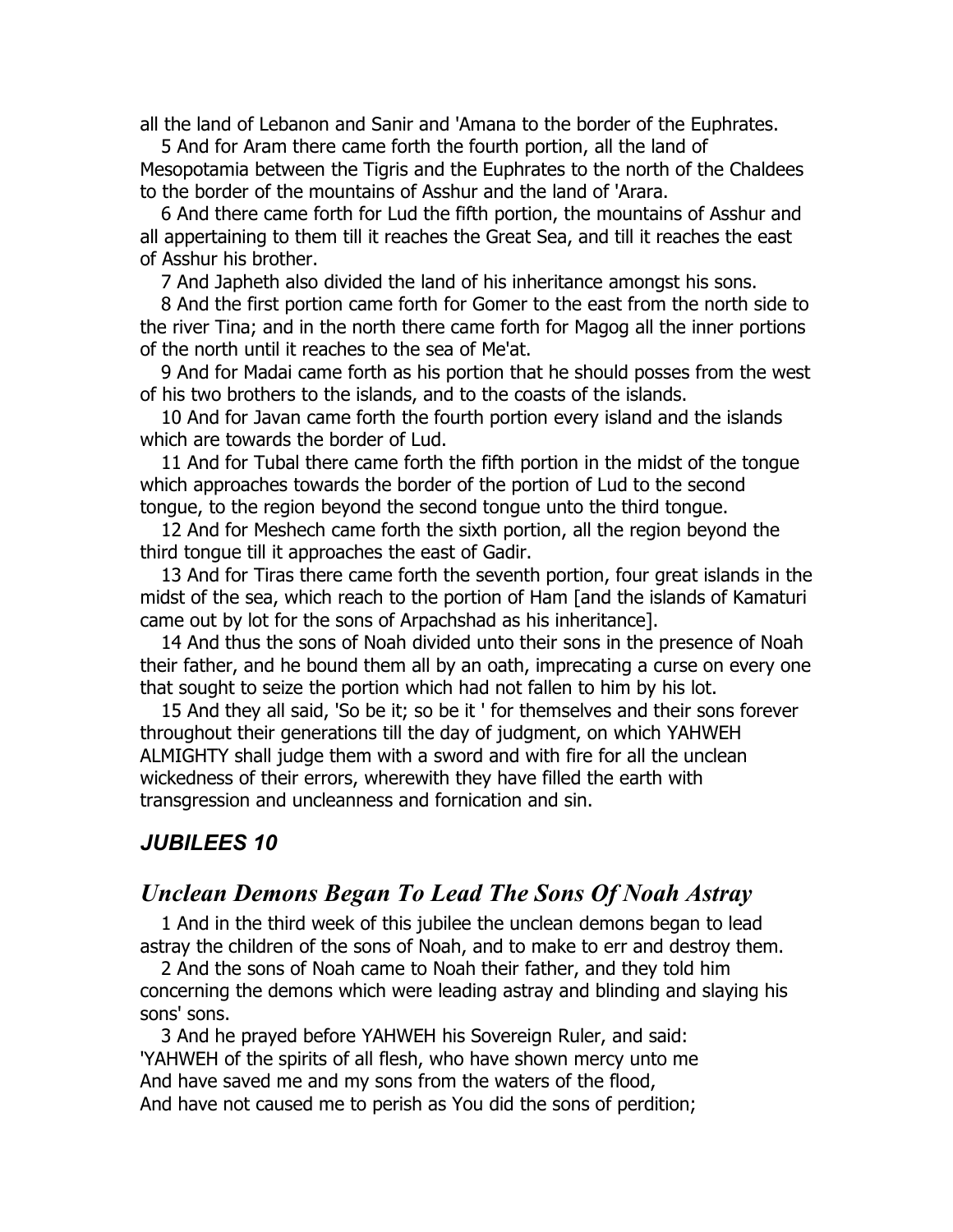For Your free unmerited pardon has been great towards me, And great has been Your mercy to my soul;

Let Your free unmerited pardon be lift up upon my sons,

And let not wicked spirits rule over them

Lest they should destroy them from the earth.

4 But do You bless me and my sons, that we may increase and Multiply and replenish the earth.

5 And You know how Your Watchers, the fathers of these spirits, acted in my day: and as for these spirits which are living, imprison them and hold them fast in the place of condemnation, and let them not bring destruction on the sons of your servant, my Sovereign Ruler; for these are malignant, and created in order to destroy.

6 And let them not rule over the spirits of the living; for You alone can exercise dominion over them. And let them not have power over the sons of the righteous from henceforth and forevermore.'

7 And YAHWEH our Sovereign Ruler bade us to bind all.

8 And the chief of the spirits, Mastema, came and said: 'YAHWEH, Creator, let some of them remain before me, and let them listen to my voice, and do all that I shall say unto them; for if some of them are not left to me, I shall not be able to execute the power of my will on the sons of men; for these are for corruption and leading astray before my judgment, for great is the wickedness of the sons of men.'

9 And He said: Let the tenth part of them remain before him, and let nine parts descend into the place of condemnation.'

10 And one of us He commanded that we should teach Noah all their medicines; for He knew that they would not walk in uprightness, nor strive in righteousness.

11 And we did according to all His words: all the malignant evil ones we bound in the place of condemnation and a tenth part of them we left that they might be subject before Satan on the earth.

12 And we explained to Noah all the medicines of their diseases, together with their seductions, how he might heal them with herbs of the earth.

13 And Noah wrote down all things in a book as we instructed him concerning every kind of medicine. Thus the evil spirits were precluded from (hurting) the sons of Noah.

14 And he gave all that he had written to Shem, his eldest son; for he loved him exceedingly above all his sons.

15 And Noah slept with his fathers, and was buried on Mount Lubar in the land of Ararat.

16 Nine hundred and fifty years he completed in his life, nineteen jubilees and two weeks and five years. [1659 A.M.]

17 And in his life on earth he excelled the children of men save Enoch because of the righteousness, wherein he was perfect. For Enoch's office was ordained for a testimony to the generations of the world, so that he should recount all the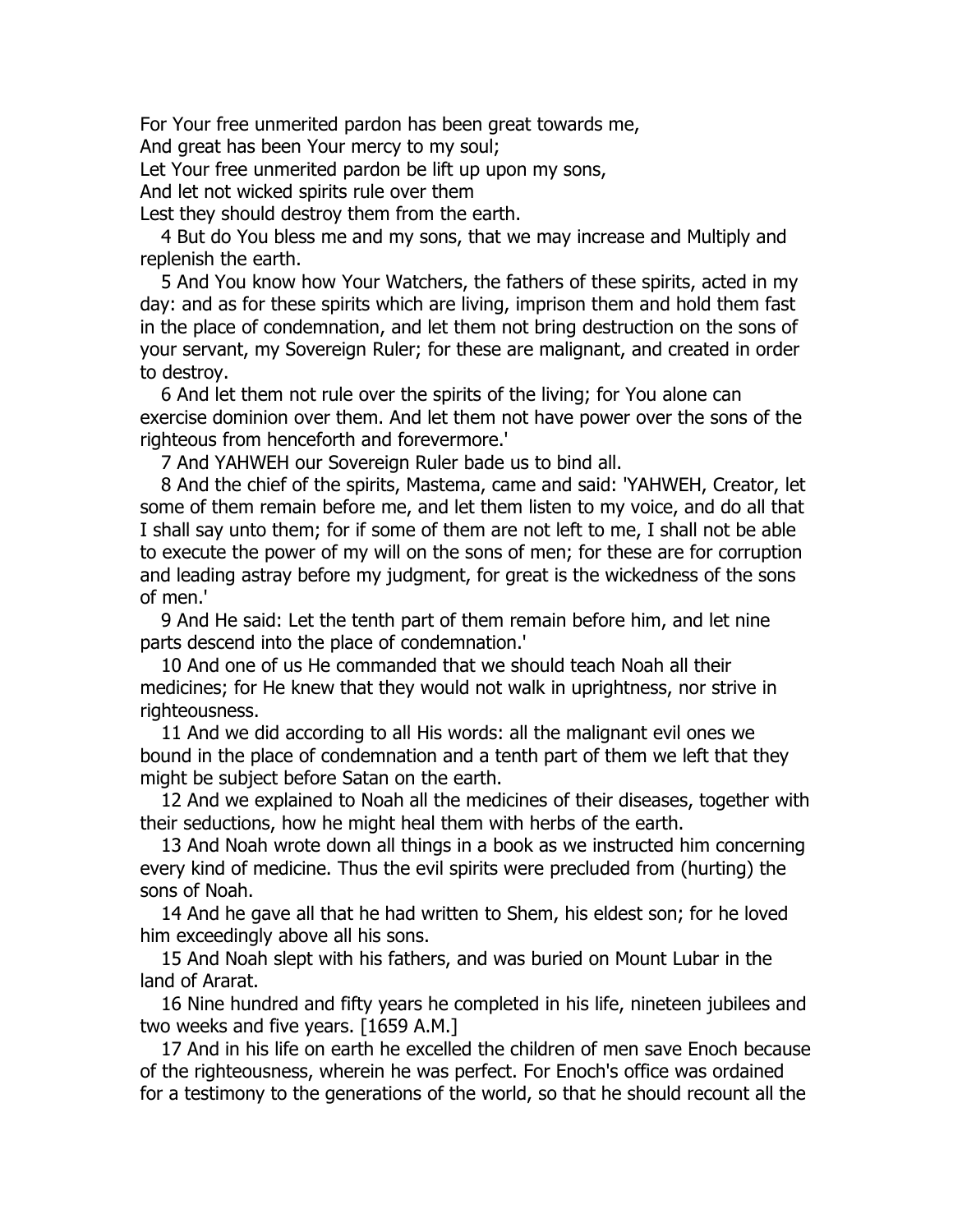deeds of generation unto generation, till the Day of Judgment.

18 And in the three and thirtieth jubilee, in the first year in the second week, Peleg took to himself a wife, whose name was Lomna the daughter of Sina'ar, and she bare him a son in the fourth year of this week, and he called his name Reu; for he said: 'Behold the children of men have become evil through the wicked purpose of building for themselves a city and a tower in the land of Shinar.'

19 For they departed from the land of Ararat eastward to Shinar; for in his days they built the city and the tower, saying, 'Go to, let us ascend thereby into heaven.'

20 And they began to build, and in the fourth week they made brick with fire, and the bricks served them for stone, and the clay with which they cemented them together was asphalt which comes out of the sea, and out of the fountains of water in the land of Shinar.

21 And they built it: forty and three years [1645-1688 A.M.] were they building it; its breadth was 203 bricks, and the height (of a brick) was the third of one; its height amounted to 5433 cubits and 2 palms, and (the extent of one wall was) thirteen stades (and of the other thirty stades).

22 And YAHWEH our Sovereign Ruler said to us: Behold, they are one people, and (this) they begin to do, and now nothing will be withheld from them. Go to, let us go down and confound their language, that they may not understand one another's speech, and they may be dispersed into cities and nations, and one purpose will no longer abide with them till the Day of Judgment.'

23 And YAHWEH descended, and we descended with him to see the city and the tower which the children of men had built.

24 And he confounded their language, and they no longer understood one another's speech, and they ceased then to build the city and the tower.

25 For this reason the whole land of Shinar is called Babel, because YAHWEH did there confound all the language of the children of men, and from thence they were dispersed into their cities, each according to his language and his nation.

26 And YAHWEH sent a mighty wind against the tower and overthrew it upon the earth, and behold it was between Asshur and Babylon in the land of Shinar, and they called its name 'Overthrow'.

27 In the fourth week in the first year [1688 A.M.] in the beginning thereof in the four and thirtieth jubilee, were they dispersed from the land of Shinar.

28 And Ham and his sons went into the land which he was to occupy, which he acquired as his portion in the land of the south.

29 And Canaan saw the land of Lebanon to the river of Egypt, that it was very good, and he went not into the land of his inheritance to the west (that is to) the sea, and he dwelt in the land of Lebanon, eastward and westward from the border of Jordan and from the border of the sea.

30 And Ham, his father, and Cush and Mizraim his brothers said to him: 'You have settled in a land which is not yours, and which did not fall to us by lot: do not do so; for if you do, do so, you and your sons will fall in the land and (be)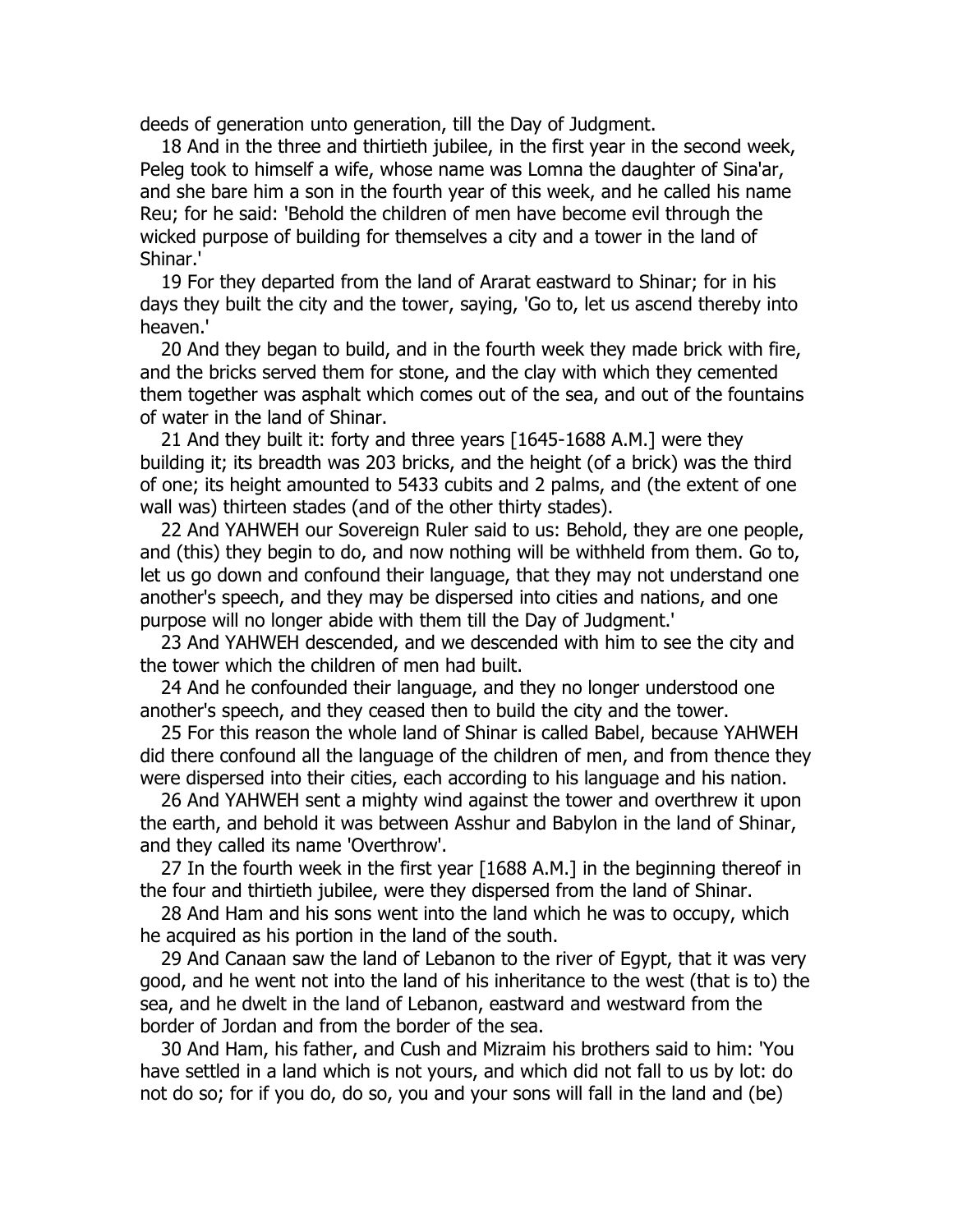accursed through sedition; for by sedition you have settled, and by sedition will your children fall, and you shall be rooted out forever.

31 Dwell not in the dwelling of Shem; for to Shem and to his sons did it come by their lot.

32 Cursed are you, and cursed shall you be beyond all the sons of Noah, by the curse by which we bound ourselves by an oath in the presence of the kodesh judge, and in the presence of Noah our father.'

33 But he did not listen to them, and dwelt in the land of Lebanon from Hamath to the entering of Egypt, he and his sons until this day.

34 And for this reason that land is named Canaan.

35 And Japheth and his sons went towards the sea and dwelt in the land of their portion, and Madai saw the land of the sea and it did not please him, and he begged a (portion) from Ham and Asshur and Arpachshad, his wife's brother, and he dwelt in the land of Media, near to his wife's brother until this day.

36 And he called his dwelling-place, and the dwelling-place of his sons, Media, after the name of their father Madai.

#### *JUBILEES 11*

# *The Sons Of Noah Began To War And To Shed The Blood Of Men On The Earth, And To Eat Blood*

1 And in the thirty-fifth jubilee, in the third week, in the first year [1681 A.M.] thereof, Reu took to himself a wife, and her name was 'Ora, the daughter of 'Ur, the son of Kesed, and she bare him a son, and he called his name Seroh, in the seventh year of this week in this jubilee. [1687 A.M.]

2 And the sons of Noah began to war on each other, to take captive and to slay each other, and to shed the blood of men on the earth, and to eat blood, and to build strong cities, and walls, and towers, and individuals (began) to exalt themselves above the nation, and to found the beginnings of kingdoms, and to go to war people against people, and nation against nation, and city against city, and all began to do evil, and to acquire arms, and to teach their sons war, and they began to capture cities, and to sell male and female slaves.

3 And Ur, the son of Kesed, built the city of 'Ara of the Chaldees, and called its name after his own name and the name of his father.

4 And they made for themselves molten images, and they worshipped each the idol, the molten image which they had made for themselves, and they began to make graven images and unclean simulacra, and malignant spirits assisted and seduced them into committing transgression and uncleanness.

5 And the prince Mastema exerted himself to do all this, and he sent forth other spirits, those which were put under his hand, to do all manner of wrong and sin, and all manner of transgression, to corrupt and destroy, and to shed blood upon the earth.

6 For this reason he called the name of Seroh, Serug, for every one turned to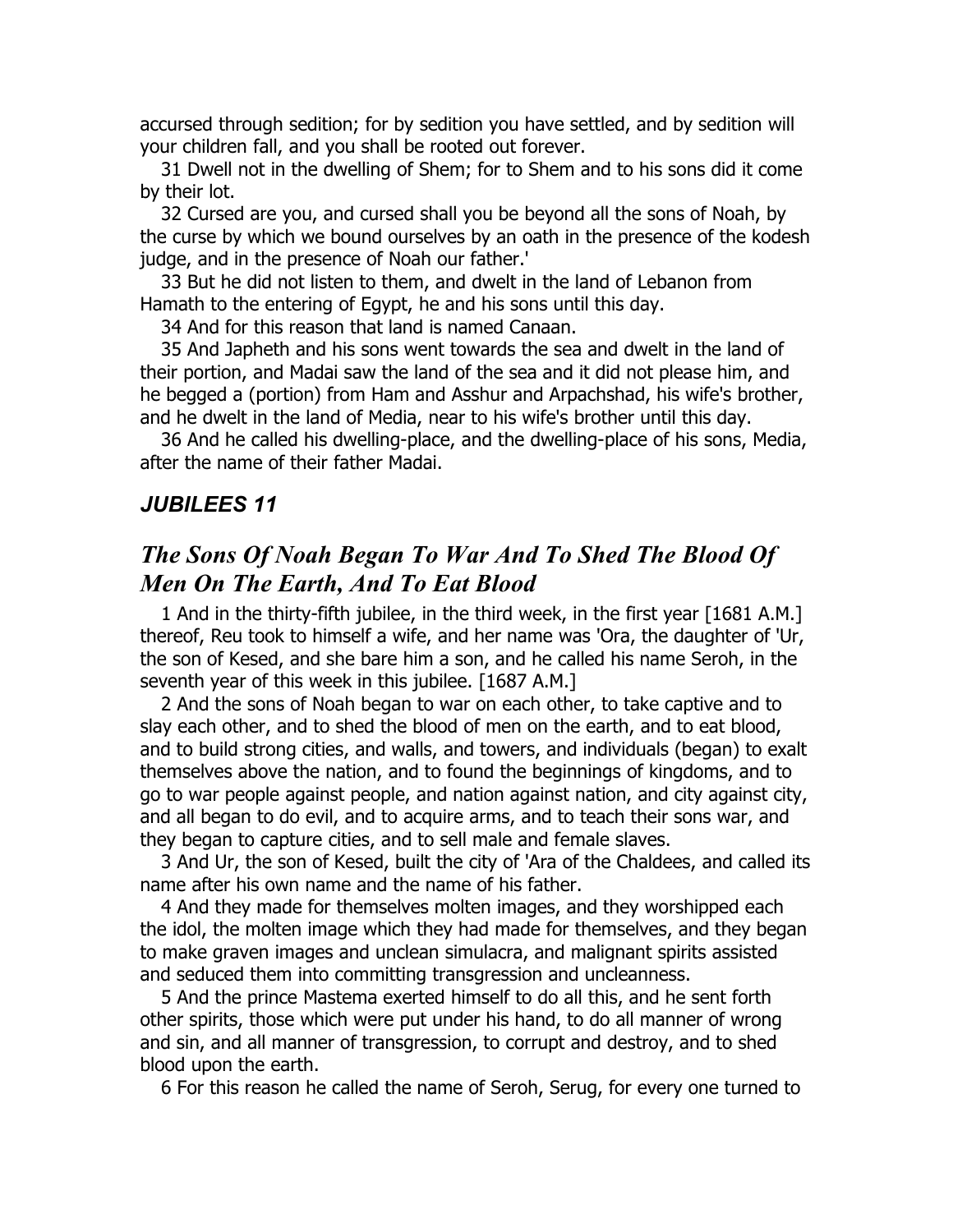do all manner of sin and transgression.

7 And he grew up, and dwelt in Ur of the Chaldees, near to the father of his wife's mother, and he worshipped idols, and he took to himself a wife in the thirty-sixth jubilee, in the fifth week, in the first year thereof, [1744 A.M.] and her name was Melka, the daughter of Kaber, the daughter of his father's brother.

8 And she bare him Nahor, in the first year of this week, and he grew and dwelt in Ur of the Chaldees, and his father taught him the researches of the Chaldees to divine and augur, according to the signs of heaven.

9 And in the thirty-seventh jubilee in the sixth week, in the first year thereof, [1800 A.M.] he took to himself a wife, and her name was 'Ijaska, the daughter of Nestag of the Chaldees.

10 And she bare him Terah in the seventh year of this week. [1806 A.M.]

11 And the prince Mastema sent ravens and birds to devour the seed which was sown in the land, in order to destroy the land, and rob the children of men of their labours. Before they could plough in the seed, the ravens picked it from the surface of the ground.

12 And for this reason he called his name Terah because the ravens and the birds reduced them to destitution and devoured their seed.

13 And the years began to be barren, owing to the birds, and they devoured all the fruit of the trees from the trees: It was only with great effort that they could save a little of all the fruit of the earth in their days.

14 And in this thirty-ninth jubilee, in the second week in the first year, [1870 A.M.] Terah took to himself a wife, and her name was 'Edna, the daughter of 'Abram, the daughter of his father's sister.

# *Abram is Born*

15 And in the seventh year of this week [1876 A.M.] she bare him a son, and he called his name Abram, by the name of the father of his mother; for he had died before his daughter had conceived a son.

16 And the child began to understand the errors of the earth that all went astray after graven images and after uncleanness, and his father taught him writing, and he was two weeks of years old, [1890 A.M.] and he separated himself from his father, that he might not worship idols with him.

17 And he began to pray to the Creator of all things that He might save him from the errors of the children of men, and that his portion should not fall into error after uncleanness and vileness.

18 And the seed time came for the sowing of seed upon the land, and they all went forth together to protect their seed against the ravens, and Abram went forth with those that went, and the child was a lad of fourteen years.

19 And a cloud of ravens came to devour the seed, and Abram ran to meet them before they settled on the ground, and cried to them before they settled on the ground to devour the seed, and said, ' Descend not: return to the place where you came,' and they proceeded to turn back.

20 And he caused the clouds of ravens to turn back that day seventy times,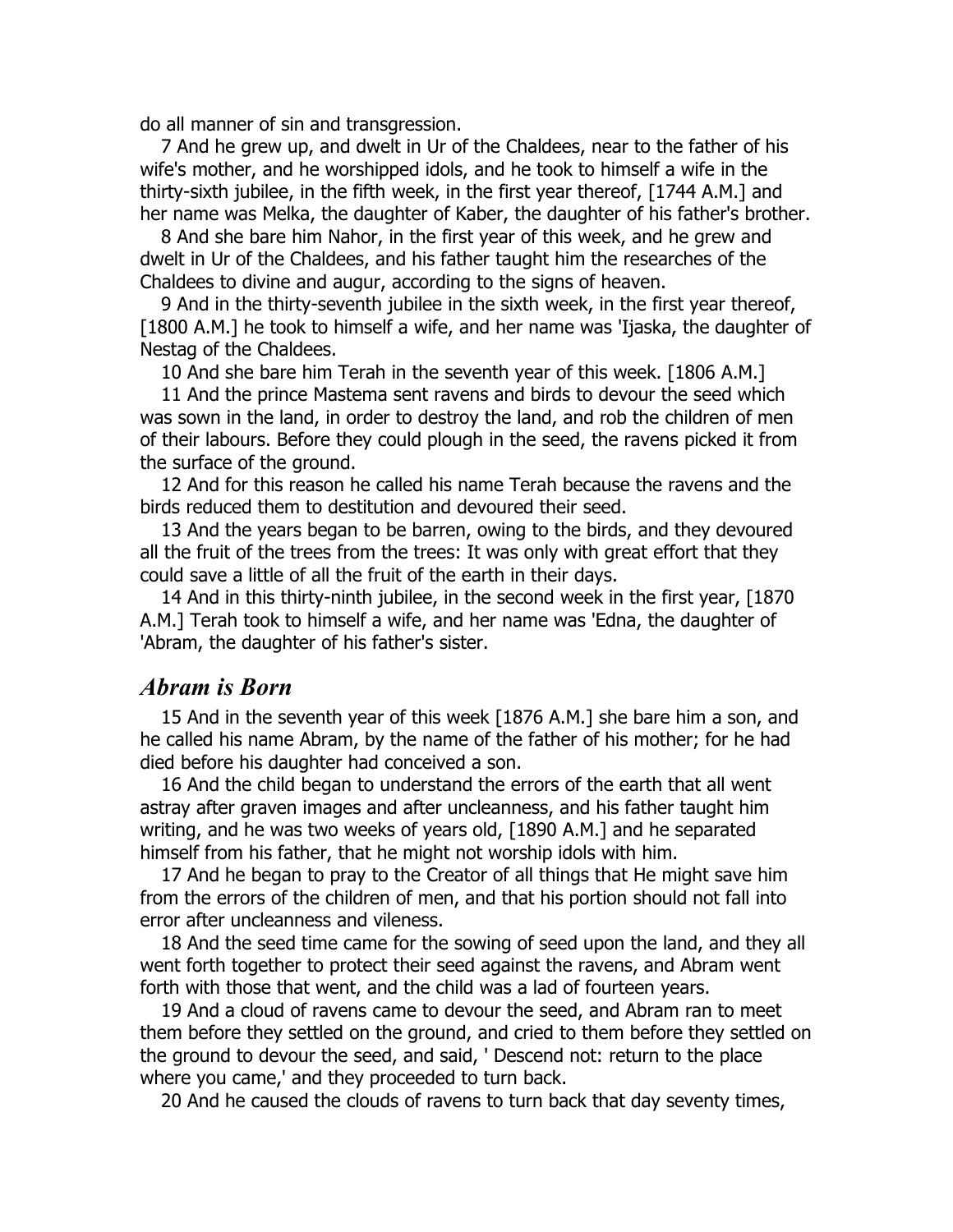and of all the ravens throughout all the land where Abram was there settled there not so much as one.

21 And all who were with him throughout all the land saw him cry out, and all the ravens turn back, and his name became great in all the land of the Chaldees.

22 And there came to him this year all those that wished to sow, and he went with them until the time of sowing ceased: and they sowed their land, and that year they brought enough grain home and eat and were satisfied.

23 And in the first year of the fifth week [1891 A.M.] Abram taught those who made implements for oxen, the artificers in wood, and they made a vessel above the ground, facing the frame of the plough, in order to put the seed thereon, and the seed fell down there from upon the share of the plough, and was hidden in the earth, and they no longer feared the ravens.

24 And after this manner they made vessels above the ground on all the frames of the ploughs, and they sowed and tilled all the land, according as Abram commanded them, and they no longer feared the birds.

#### *JUBILEES 12*

# *Abram destroys Terah his fathers idols*

1 And it came to pass in the sixth week, in the seventh year thereof, [1904 A.M.] that Abram said to Terah his father, saying, 'Father!'

2 And he said, 'Behold, here am I, my son.' And he said, 'What help and profit have we from those idols which you do worship, And before which you do bow yourself?

3 For there is no spirit in them, For they are dumb forms, and a misleading of the heart.

4 Worship them not: Worship YAHWEH the Sovereign Ruler of heaven, Who causes the rain and the dew to descend on the earth And does everything upon the earth, And has created everything by His word, And all life is from before His face.

5 Why do you worship things that have no spirit in them? For they are the work of hands, And on your shoulders do you bear them, And you have no help from them, But they are a great cause of shame to those who make them, And a misleading of the heart to those who worship them: Worship them not.'

6 And his father said to him, I also know it, my son, but what shall I do with a people who have made me to serve before them?

7 And if I tell them the truth, they will slay me; for their soul cleaves to them to worship them and honor them. Keep silent, my son, lest they slay you.' And these words he spoke to his two brothers, and they were angry with him and he kept silent.

9 And in the fortieth jubilee, in the second week, in the seventh year thereof, [1925 A.M.] Abram took to himself a wife, and her name was Sarai, the daughter of his father, and she became his wife.

10 And Haran, his brother, took to himself a wife in the third year of the third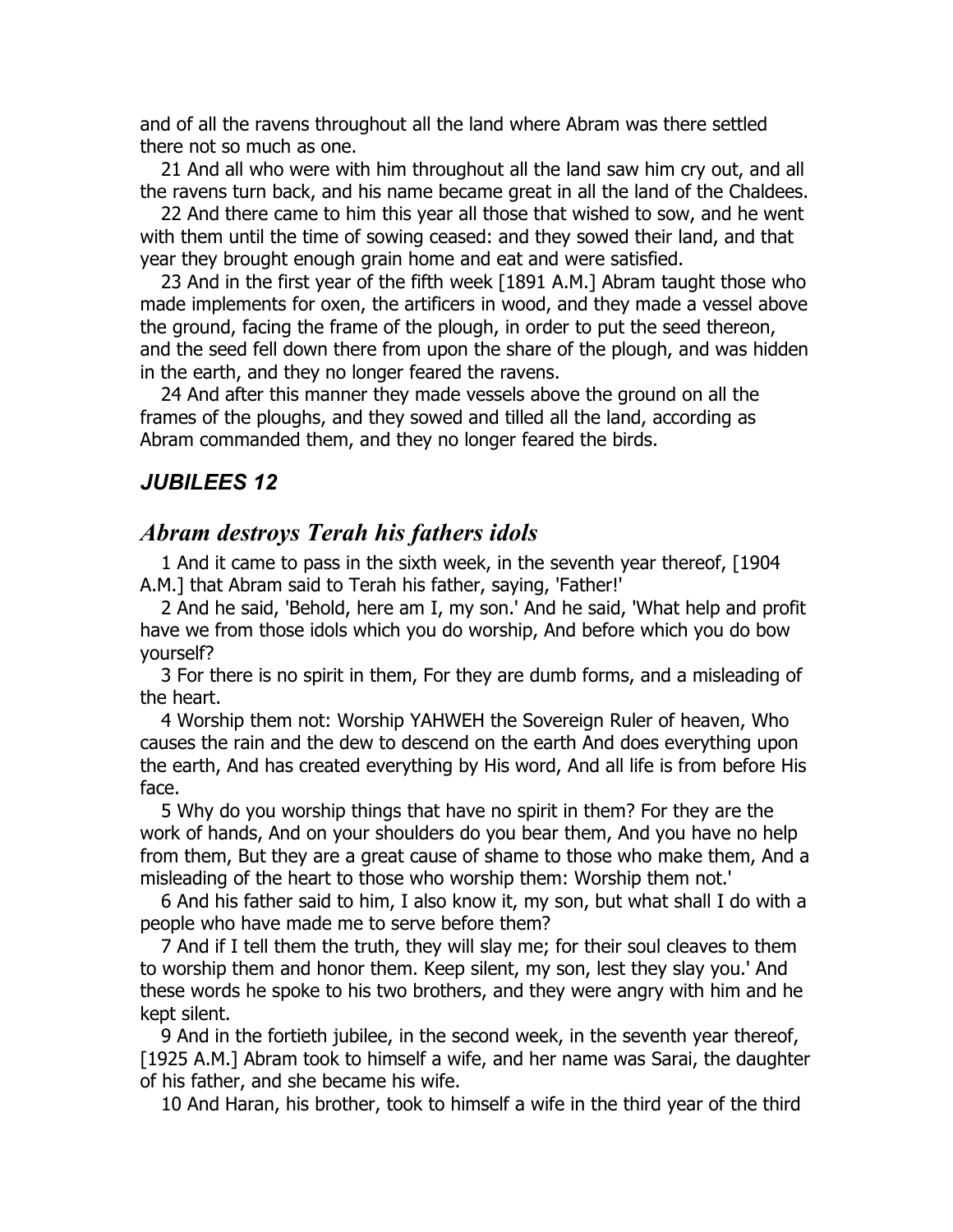week, [1928 A.M.] and she bare him a son in the seventh year of this week, [1932 A.M.] and he called his name Lot.

11 And Nahor, his brother, took to himself a wife.

12 And in the sixtieth year of the life of Abram, that is, in the fourth week, in the fourth year thereof, [1936 A.M.] Abram arose by night, and burned the house of the idols, and he burned all that was in the house and no man knew it.

13 And they arose in the night and sought to save their gods from the midst of the fire.

14 And Haran hasted to save them, but the fire flamed over him, and he was burnt in the fire, and he died in Ur of the Chaldees before Terah his father, and they buried him in Ur of the Chaldees.

15 And Terah went forth from Ur of the Chaldees, he and his sons, to go into the land of Lebanon and into the land of Canaan, and he dwelt in the land of Haran, and Abram dwelt with Terah his father in Haran two weeks of years.

16 And in the sixth week, in the fifth year thereof, [1951 A.M.] Abram sat up throughout the night on the new month of the seventh month to observe the stars from the evening to the morning, in order to see what would be the character of the year with regard to the rains, and he was alone as he sat and observed.

17 And a word came into his heart and he said: All the signs of the stars, and the signs of the moon and of the sun are all in the hand of YAHWEH. Why do I search them out?

18 If He desires, He causes it to rain, morning and evening; And if He desires, He withholds it, And all things are in his hand.'

19 And he prayed that night and said, 'My Sovereign Ruler, YAHWEH Most High, You alone are my Sovereign Ruler, And You and Your dominion have I chosen. And You have created all things, And all things that are the work of Your hands.

20 Deliver me from the hands of evil spirits who have dominion over the thoughts of men's hearts, and let them not lead me astray from You, my Sovereign Ruler. And establish You me and my seed forever that we go not astray from henceforth and forevermore.'

21 And he said, 'Shall I return unto Ur of the Chaldees who seek my face that I may return to them, am I to remain here in this place? The right path before You prosper it in the hands of Your servant that he may fulfill it and that I may not walk in the deceitfulness of my heart, O YAHWEH my Sovereign Ruler.'

22 And he made an end of speaking and praying, and behold the word of YAHWEH was sent to him through me, saying: 'Get you up from your country, and from your kindred and from the house of your father unto a land which I will show you, and I shall make you a great and numerous nation.

23 And I will bless you And I will make your name great, And you shall be blessed in the earth, And in You shall all families of the earth be blessed, And I will bless them that bless you, And curse them that curse you.

24 And I will be a Sovereign Ruler to you and your son, and to your son's son,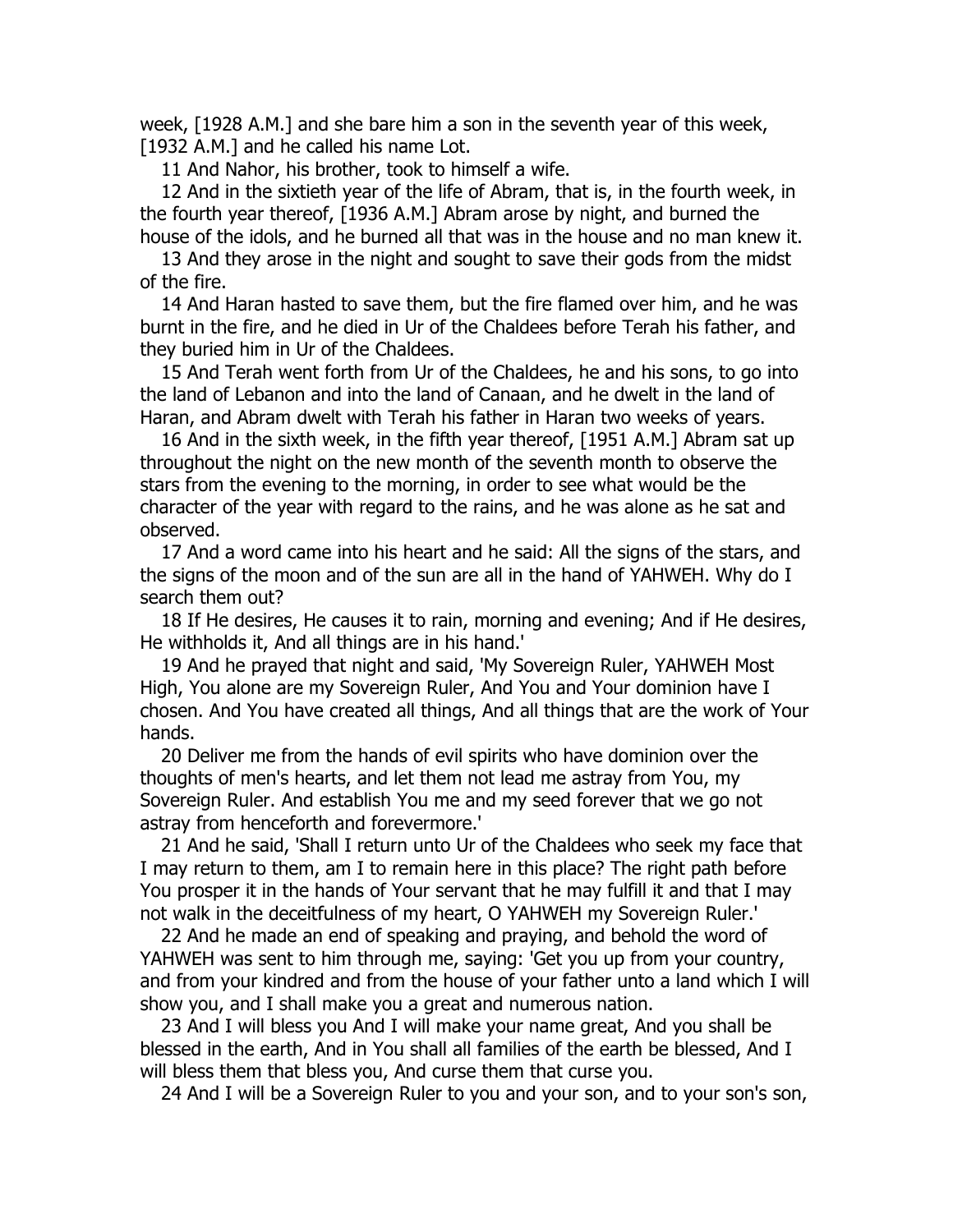and to all your seed: fear not, from henceforth and unto all generations of the earth I am YAHWEH your Sovereign Ruler.'

25 And YAHWEH ALMIGHTY said: 'Open his mouth and his ears, that he may hear and speak with his mouth, with the language which has been revealed'; for it had ceased from the mouths of all the children of men from the day of the overthrow (of Babel).

26 And I opened his mouth, and his ears and his lips, and I began to speak with him in Hebrew in the tongue of the creation.

27 And he took the books of his fathers, and these were written in Hebrew, and he transcribed them, and he began from henceforth to study them, and I made known to him that which he could not (understand), and he studied them during the six rainy months.

28 And it came to pass in the seventh year of the sixth week [1953 A.M.] that he spoke to his father and informed him, that he would leave Haran to go into the land of Canaan to see it and return to him.

29 And Terah his father said to him; Go in shalom: May the eternal YAHWEH make your path straight. And YAHWEH be with you, and protect you from all evil, And grant unto you free unmerited pardon, mercy and favour before those who see you, And may none of the children of men have power over you to harm you; Go in shalom.

30 And if you see a land pleasant to your eyes to dwell in, then arise and take me to you and take Lot with you, the son of Haran your brother as your own son: YAHWEH be with you.

31 And Nahor your brother leave with me till you return in shalom, and we go with you all together.'

#### *JUBILEES 13*

### *Abram leaves Haran and goes to Canaan*

1 And Abram journeyed from Haran, and he took Sarai, his wife, and Lot, his brother Haran's son, to the land of Canaan, and he came into Asshur, and proceeded to Shechem, and dwelt near a lofty oak.

2 And he saw, and, behold, the land was very pleasant from the entering of Hamath to the lofty oak.

3 And YAHWEH said to him: 'To you and to your seed will I give this land.'

4 And he built an altar there, and he offered thereon a burnt sacrifice to YAHWEH, who had appeared to him.

5 And he removed from there to the mountain Bethel on the west and Ai on the east, and pitched his tent there.

6 And he saw and behold, the land was very wide and good, and everything grew thereon -vines and figs and pomegranates, oaks and ilexes, and terebinths and oil trees, and cedars and cypresses and date trees, and all trees of the field, and there was water on the mountains.

7 And he blessed YAHWEH who had led him out of Ur of the Chaldees, and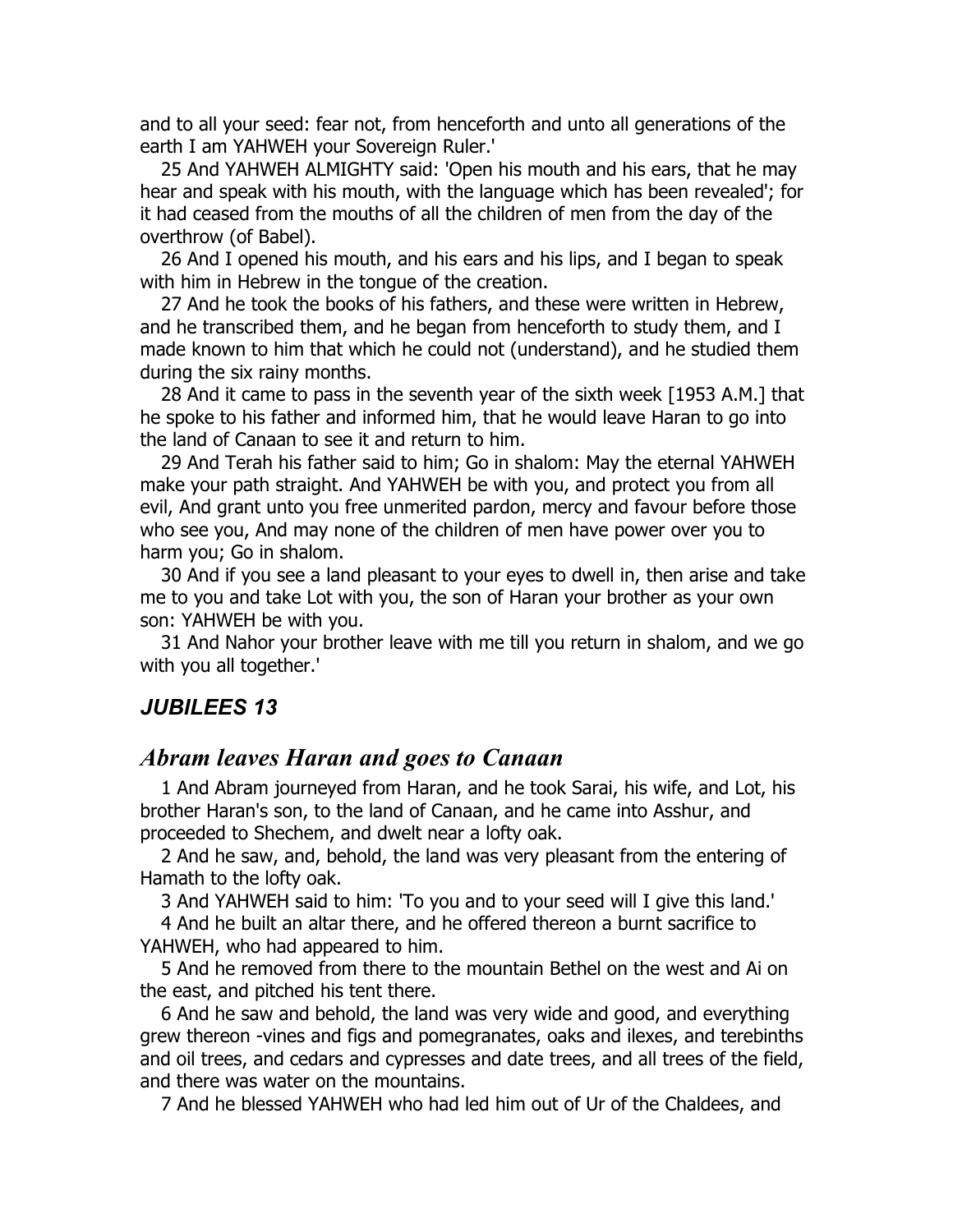had brought him to this land.

8 And it came to pass in the first year, in the seventh week, on the new month of the first month, [1954 A.M.] that he built an altar on this mountain, and called on the NAME of YAHWEH: 'You, the eternal YAHWEH, are my Sovereign Ruler.'

9 And he offered on the altar a burnt sacrifice unto YAHWEH that He should be with him and not forsake him all the days of his life.

10 And he removed from there and went towards the south, and he came to Hebron and Hebron was built at that time, and he dwelt there two years, and he went there into the land of the south, to Bealoth, and there was a famine in the land.

11 And Abram went into Egypt in the third year of the week, and he dwelt in Egypt five years before his wife was torn away from him.

12 Now Tanais in Egypt was at that time built- seven years after Hebron.

13 And it came to pass when Pharaoh seized Sarai, the wife of Abram that YAHWEH plagued Pharaoh and his house with great plagues because of Sarai, Abram's wife.

14 And Abram was very wealthy by reason of possessions in sheep, and cattle, and asses, and horses, and camels, and menservants, and maidservants, and in silver and gold exceedingly. And Lot also his brother's son, was wealthy.

15 And Pharaoh gave back Sarai, the wife of Abram, and he sent him out of the land of Egypt, and he journeyed to the place where he had pitched his tent at the beginning, to the place of the altar, with Ai on the east, and Bethel on the west, and he blessed YAHWEH his Sovereign Ruler who had brought him back in shalom.

16 And it came to pass in the forty-first jubilee in the third year of the first week, [1963 A.M.] that he returned to this place and offered thereon a burnt sacrifice, and called on the NAME of YAHWEH, and said: 'You, the most high YAHWEH, are my Sovereign Ruler forever and ever.'

17 And in the fourth year of this week [1964 A.M.] Lot parted from him, and Lot dwelt in Sodom, and the men of Sodom were sinners exceedingly.

18 And it grieved him in his heart that his brother's son had parted from him; for he had no children.

19 In that year when Lot was taken captive, YAHWEH said to Abram, after that Lot had parted from him, in the fourth year of this week: 'Lift up your eyes from the place where you are dwelling, northward and southward, and westward and eastward.

20 For all the land which you see I will give to you and to your seed forever, and I will make your seed as the sand of the sea: though a man may number the dust of the earth, yet your seed shall not be numbered.

21 Arise, walk (through the land) in the length of it and the breadth of it, and see it all; for to your seed will I give it.' And Abram went to Hebron, and dwelt there.

22 And in this year came Chedorlaomer, king of Elam, and Amraphel, king of Shinar, and Arioch king of Sellasar, and Tergal, king of nations, and slew the king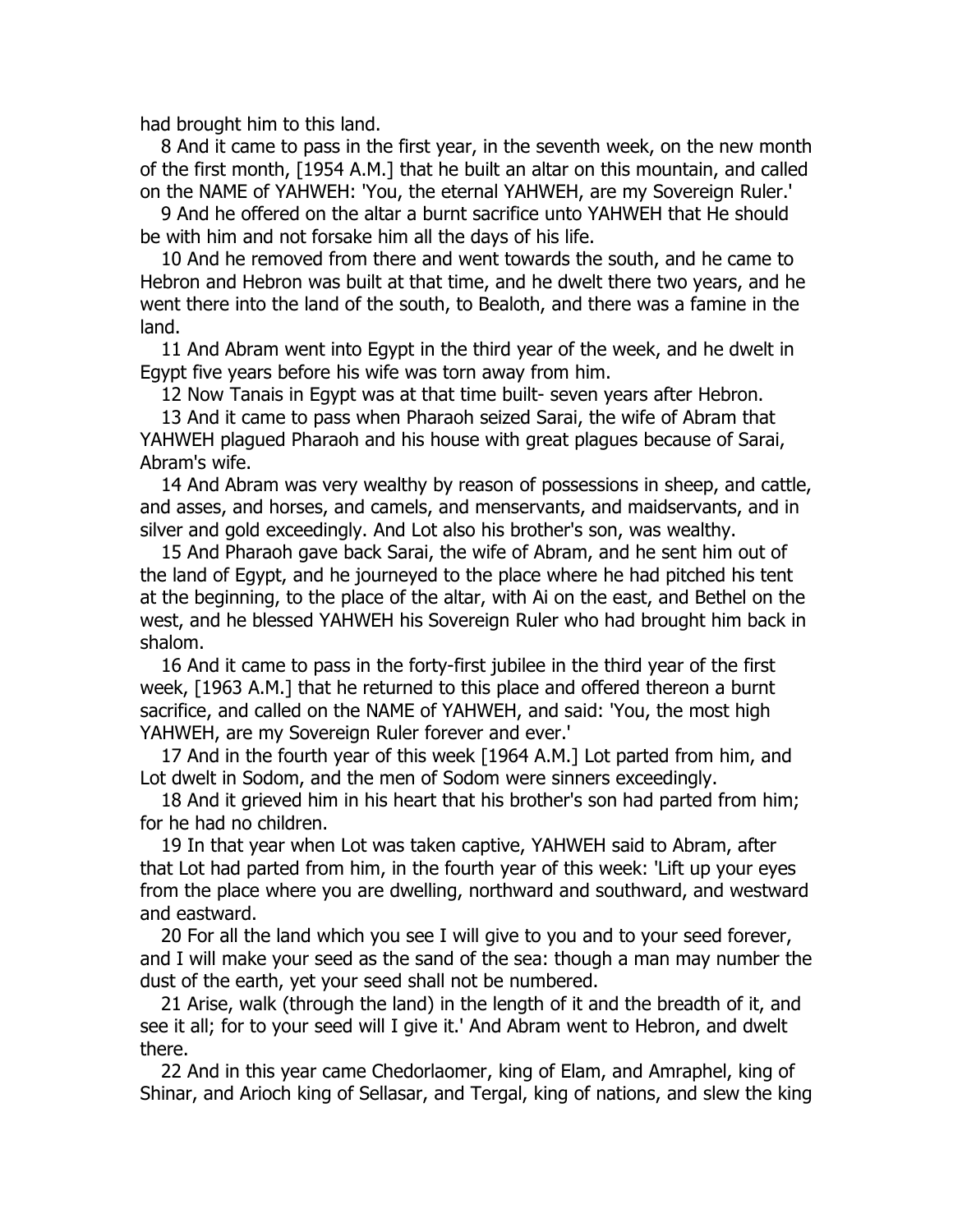of Gomorrah, and the king of Sodom fled, and many fell through wounds in the vale of Siddim, by the Salt Sea.

23 And they took captive Sodom and Adam and Zeboim, and they took captive Lot also, the son of Abram's brother, and all his possessions, and they went to Dan.

24 And one who had escaped came and told Abram that his brother's son had been taken captive and Abram armed his household servants.

25 For Abram, and for his seed, a tenth of the first fruits to YAHWEH, and YAHWEH ordained it as an ordinance forever that they should give it to the priests who served before Him, that they should possess it forever.

26 And to this Torah there is no limit of days; for He has ordained it for the generations forever that they should give to YAHWEH the tenth of everything, of the seed and of the wine and of the oil and of the cattle and of the sheep.

27 And He gave it unto His priests to eat and to drink with joy before Him.

28 And the king of Sodom came to him and bowed himself before him, and said: 'Our lord Abram, give unto us the souls which you have rescued, but let the booty be yours.'

29 And Abram said to him: 'I lift up my hands to the Most High YAHWEH, that from a thread to a shoe-latchet I shall not take aught that is yours lest you should say, I have made Abram rich; save only what the young men have eaten, and the portion of the men who went with me -Aner, Eschol, and Mamre. These shall take their portion.'

# *JUBILEES 14*

# *YAHWEH cames to Abram in a Dream*

1 After these things, in the fourth year of this week, on the new month of the third month, the word of YAHWEH came to Abram in a dream, saying: 'Fear not, Abram; I am your defender, and your reward will be exceeding great.'

2 And he said: 'YAHWEH, ALMIGHTY, what will you give me, seeing I go hence childless, and the son of Maseq, the son of my handmaid, is the Dammasek Eliezer: he will be my heir, and to me you have given no seed.'

3 And he said to him: 'This (man) will not be your heir, but one that will come out of your own bowels; he will be your heir.'

4 And He brought him forth abroad, and said to him: 'Look toward heaven and number the stars if you are able to number them.'

5 And he looked toward heaven, and beheld the stars. And He said to him: 'So shall your seed be.'

6 And he believed in YAHWEH, and it was counted to him for righteousness.

7 And He said to him: 'I am YAHWEH that brought you out of Ur of the Chaldees, to give you the land of the Canaanites to possess it forever; and I will be Sovereign Ruler unto you and to your seed after you.'

8 And he said: 'YAHWEH, ALMIGHTY, whereby shall I know that I shall inherit it?'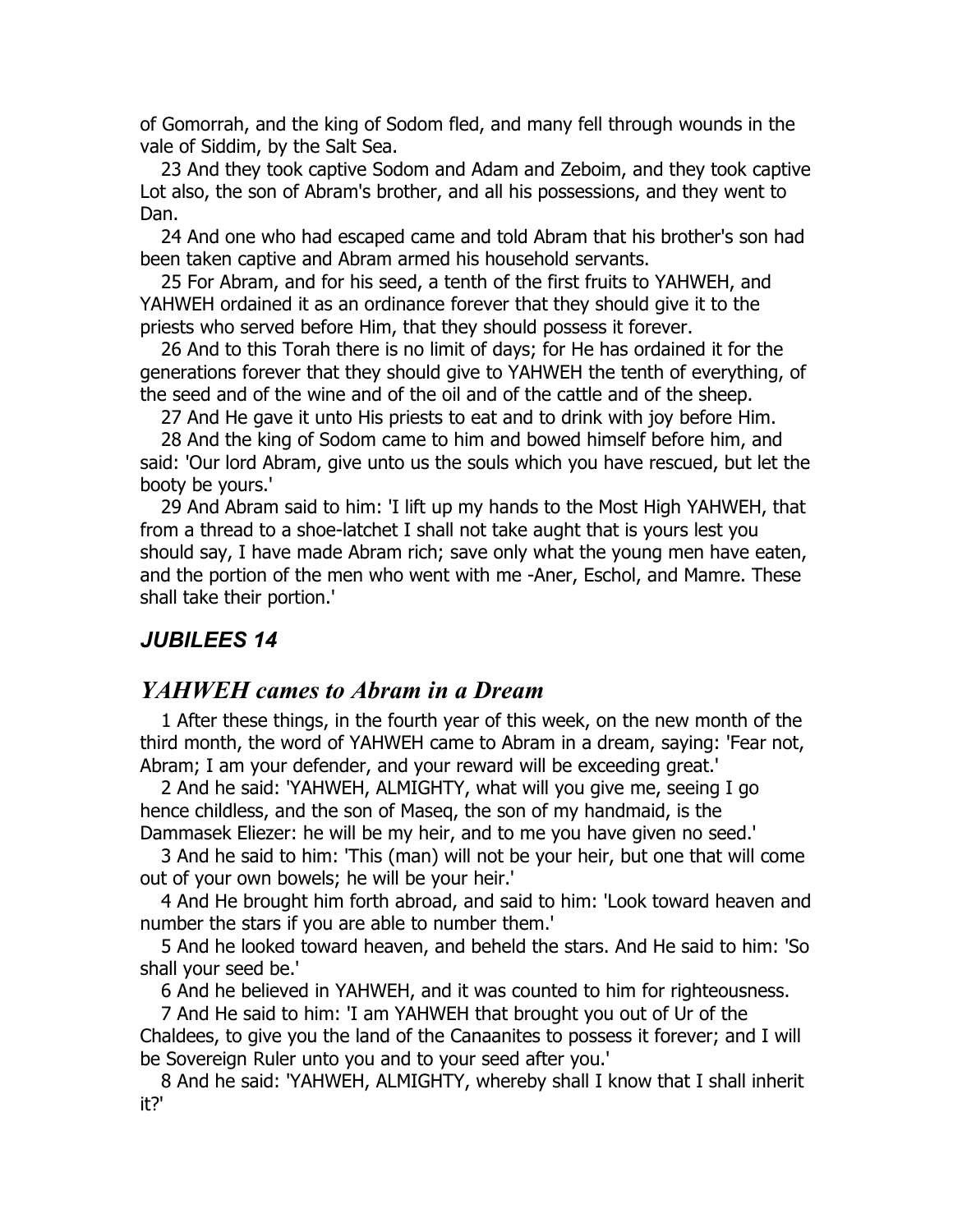9 And He said to him: 'Take Me an heifer of three years, and a goat of three years, and a sheep of three years, and a turtle-dove, and a pigeon.'

10 And he took all these in the middle of the month and he dwelt at the oak of Mamre, which is near Hebron.

11 And he built there an altar, and sacrificed all these; and he poured their blood upon the altar, and divided them in the midst, and laid them over against each other; but the birds divided he not.

12 And birds came down upon the pieces, and Abram drove them away, and did not suffer the birds to touch them.

13 And it came to pass, when the sun had set, that an ecstasy fell upon Abram, and lo! a horror of great darkness fell upon him, and it was said to Abram: 'Know of a surety that your seed shall be a stranger in a land (that is) not theirs, and they shall bring them into bondage, and afflict them four hundred years.

14 And the nation also to whom they will be in bondage will I judge, and after that they shall come forth thence with much substance.

15 And you shall go to your fathers in shalom, and be buried in a good old age.

16 But in the fourth generation they shall return here; for the iniquity of the

17 Amorites is not yet full.' And he awoke from his sleep, and he arose, and the sun had set; and there was a flame, and behold! A furnace was smoking, and a flame of fire passed between the pieces.

18 And on that day YAHWEH made a covenant with Abram, saying: 'To your seed will I give this land, from the river of Egypt unto the great river, the river Euphrates, the Kenites, the Kenizzites, the Kadmonites, the Perizzites, and the Rephaim, the Phakorites, and the Hivites, and the Amorites, and the Canaanites, and the Girgashites, and the Jebusites.

19 And the day passed, and Abram offered the pieces, and the birds, and their fruit offerings, and their drink offerings, and the fire devoured them.

20 And on that day we made a covenant with Abram, according as we had covenanted with Noah in this month; and Abram renewed the festival and ordinance for himself forever.

21 And Abram rejoiced, and made all these things known to Sarai his wife; and he believed that he would have seed, but she did not bear.

22 And Sarai advised her husband Abram, and said to him: 'Go in unto Hagar, my Egyptian maid: it may be that I shall build up seed unto you by her.'

23 And Abram listened unto the voice of Sarai his wife, and said to her, 'Do (so).' And Sarai took Hagar, her maid, the Egyptian, and gave her to Abram, her husband, to be his wife.

24 And he went in unto her, and she conceived and bare him a son, and he called his name Ishmael, in the fifth year of this week [1965 A.M.]; and this was the eighty-sixth year in the life of Abram.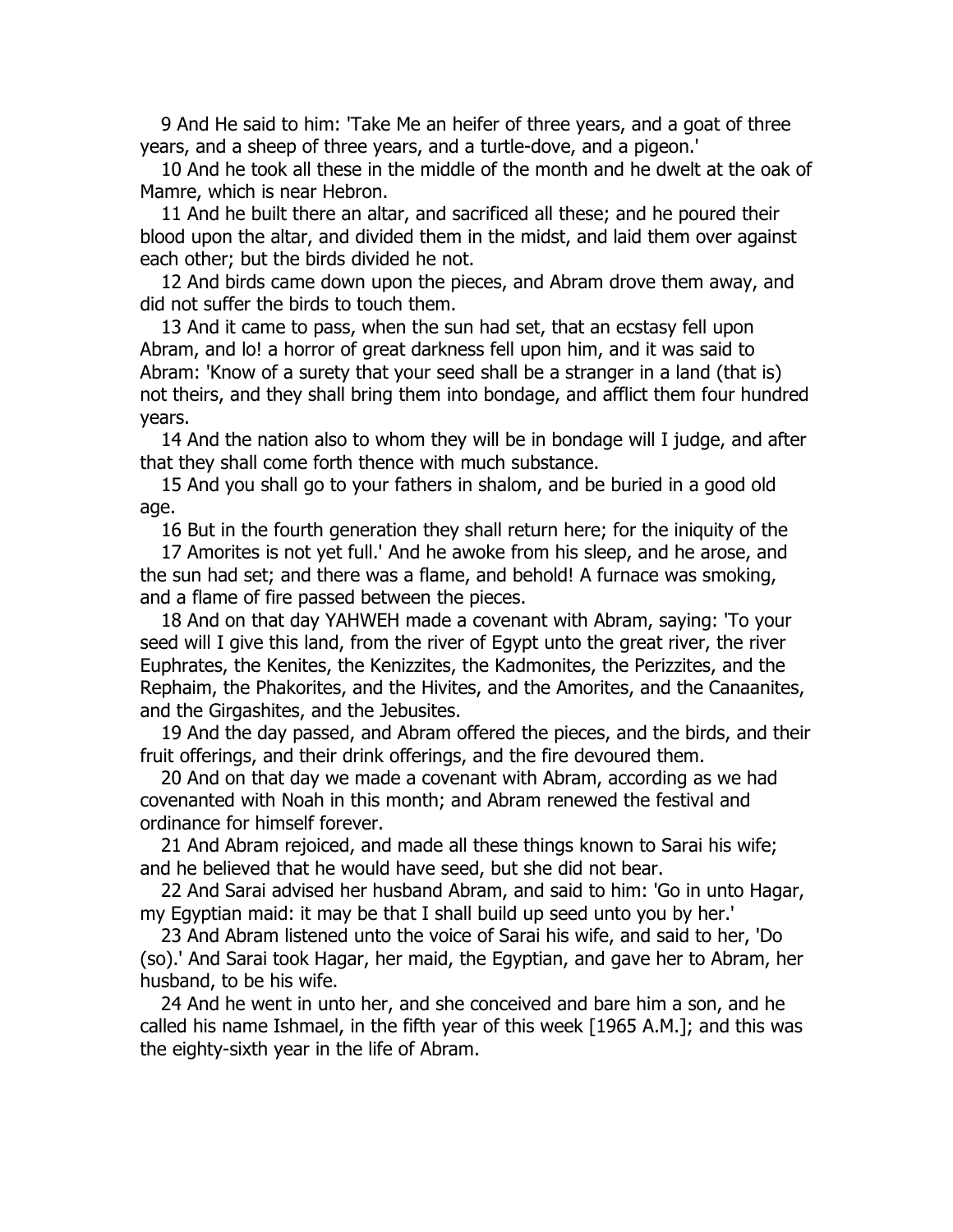# *JUBILEES 15*

# *YAHWEH appeared to Abram at the feast of the firstfruits*

1 And in the fifth year of the fourth week of this jubilee, [1979 A.M.] in the third month, in the middle of the month, Abram celebrated the feast of the firstfruits of the grain harvest.

2 And he offered new offerings on the altar, the first-fruits of the produce, unto YAHWEH, an heifer and a goat and a sheep on the altar as a burnt sacrifice unto YAHWEH; their fruit offerings and their drink offerings he offered upon the altar with frankincense.

3 And YAHWEH appeared to Abram, and said to him:

4 'I am YAHWEH Almighty; approve yourself before me and be you perfect. And I will make My covenant between Me and you, and I will multiply you exceedingly.' And Abram fell on his face, and YAHWEH talked with him, and said:

6 'Behold my ordinance is with you, And you shall be the father of many nations.

7 Neither shall your name any more be called Abram, But your name from henceforth, even forever, shall be Abraham.

8 For the father of many nations have I made you. And I will make you very great, And I will make you into nations, And kings shall come forth from you.

9 And I shall establish My covenant between Me and you, and your seed after you, throughout their generations, for an eternal covenant, so that I may be a Sovereign Ruler to you, and to your seed after you.

10 And the land where you have been a sojourner, the land of Canaan, that you may possess it forever, and I will be their Sovereign Ruler.'

11 And YAHWEH said to Abraham: 'And as for you, do you keep my covenant, you and your seed after you: and circumcise you every male among you, and circumcise your foreskins, and it shall be a token of an eternal covenant between Me and you.

12 And the child on the eighth day you shall circumcise, every male throughout your generations, him that is born in the house, or whom you have bought with money from any stranger, whom you have acquired who is not of your seed.

13 He that is born in your house shall surely be circumcised, and those whom you have bought with money shall be circumcised, and My covenant shall be in your flesh for an eternal ordinance.

14 And the uncircumcised male who is not circumcised in the flesh of his foreskin on the eighth day, that soul shall be cut off from his people, for he has broken My covenant.'

15 And YAHWEH said to Abraham: 'As for Sarai your wife, her name shall no more be called Sarai, but Sarah shall be her name.

16 And I will bless her, and give you a son by her, and I will bless him, and he shall become a nation, and kings of nations shall proceed from him.'

17 And Abraham fell on his face, and rejoiced, and said in his heart: 'Shall a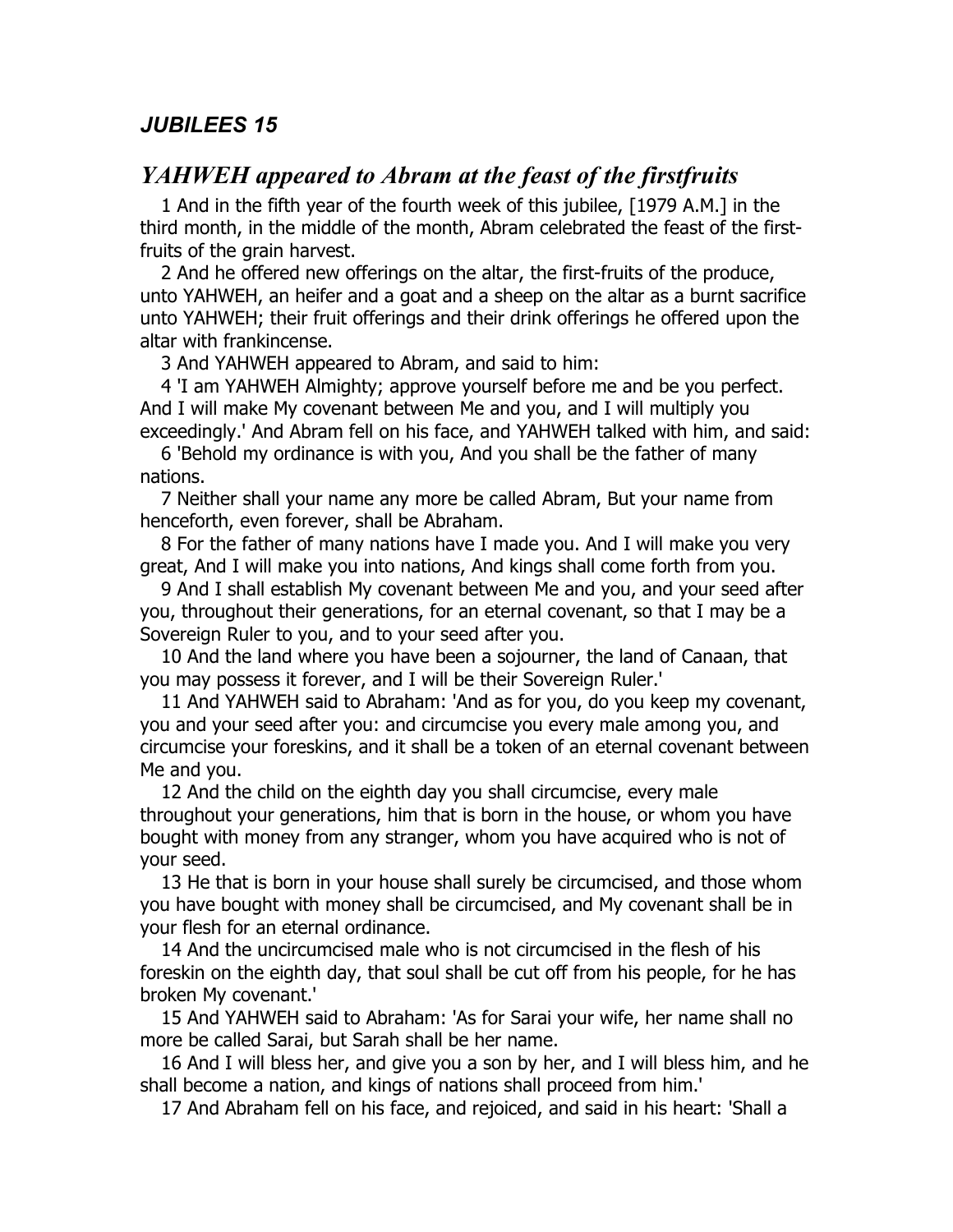son be born to him that is a hundred years old, and shall Sarah, who is ninety years old, bring forth?'

18 And Abraham said to YAHWEH: 'O that Ishmael might live before you!'

19 And YAHWEH said: 'Yes, and Sarah also shall bear you a son, and you shall call his name Yitschaq, and I will establish My covenant with him, an everlasting covenant, and for his seed after him.

20 And as for Ishmael also have I heard you, and behold I will bless him, and make him great, and multiply him exceedingly, and he shall beget twelve princes, and I will make him a great nation.

21 But My covenant will I establish with Yitschaq, whom Sarah shall bear to you, in these days, in the next year.'

22 And He left off speaking with him, and YAHWEH went up from Abraham.

23 And Abraham did according as YAHWEH had said to him, and he took Ishmael his son, and all that were born in his house, and whom he had bought with his money, every male in his house, and circumcised the flesh of their foreskin.

24 And on the selfsame day was Abraham circumcised, and all the men of his house, and all those, whom he had bought with money from the children of the stranger, were circumcised with him.

25 This Torah is for all the generations forever, and there is no circumcision of the days, and no omission of one day out of the eight days; for it is an eternal ordinance, ordained and written on the heavenly tablets.

26 And every one that is born, the flesh of whose foreskin is not circumcised on the eighth day, belongs not to the children of the covenant which YAHWEH made with Abraham, but to the children of destruction; nor is there, moreover, any sign on him that he is YAHWEH's, but (he is destined) to be destroyed and slain from the earth, and to be rooted out of the earth, for he has broken the covenant of YAHWEH our Sovereign Ruler.

27 For all the malakim of the presence and all the malakim of sanctification have been so created from the day of their creation, and before the malakim of the presence and the malakim of sanctification He has sanctified Yisrael, that they should be with Him and with His kodesh malakim.

28 And do you command the children of Yisrael and let them observe the sign of this covenant for their generations as an eternal ordinance, and they will not be rooted out of the land.

29 For the command is ordained for a covenant, that they should observe it forever among all the children of Yisrael.

30 For Ishmael and his sons and his brothers and Esau, YAHWEH did not cause to approach Him, and he chose them not because they are the children of Abraham, because He knew them, but He chose Yisrael to be His people.

31 And He sanctified it, and gathered it from amongst all the children of men; for there are many nations and many peoples, and all are His, and over all has He placed spirits in authority to lead them astray from Him.

32 But over Yisrael He did not appoint any malak or spirit, for He alone is their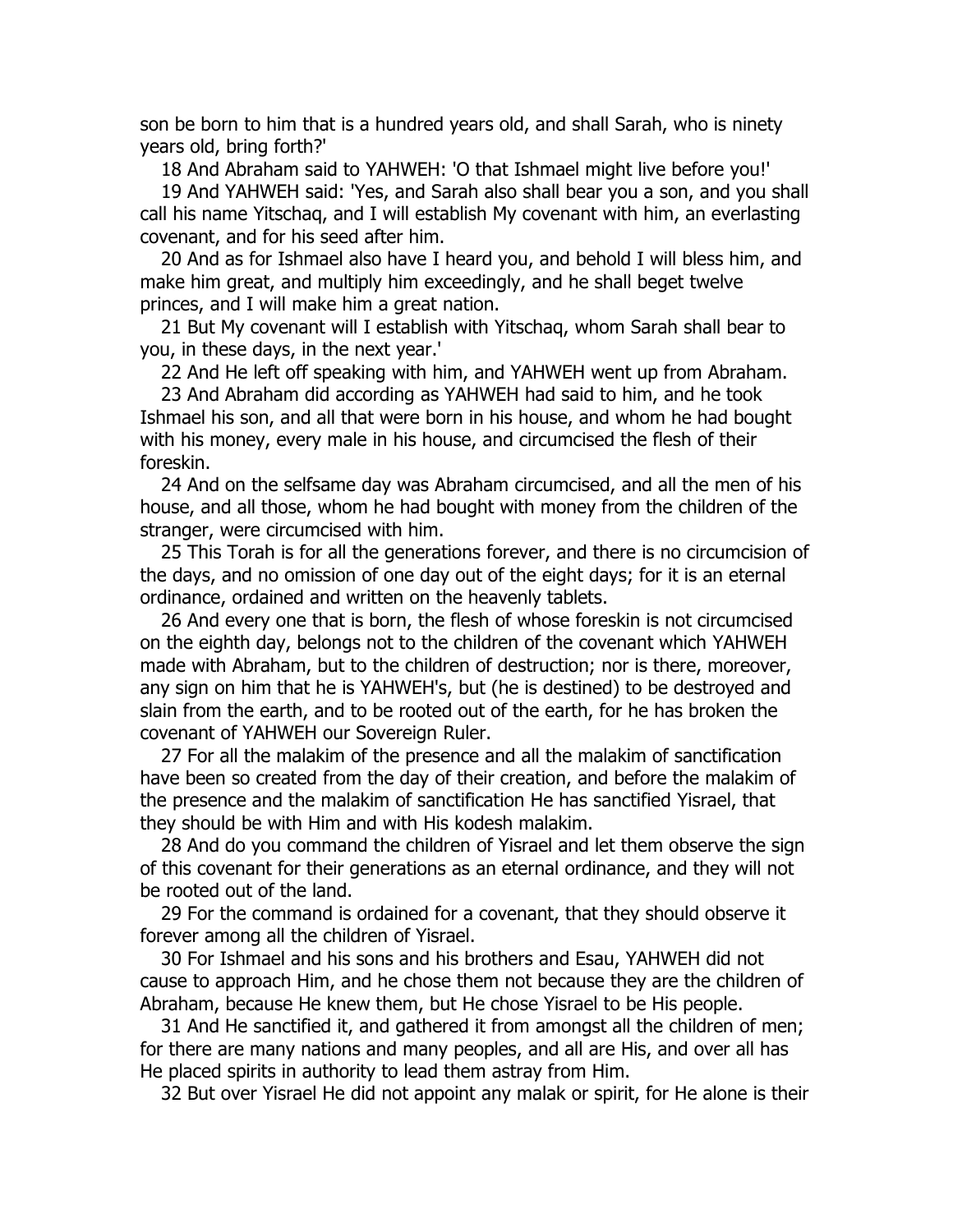ruler, and He will preserve them and require them at the hand of His malakim and His spirits, and at the hand of all His powers in order that He may preserve them and bless them, and that they may be His and He may be theirs from henceforth forever.

33 And now I announce unto you that the children of Yisrael will not keep true to this ordinance, and they will not circumcise their sons according to all this Torah; for in the flesh of their circumcision they will omit this circumcision of their sons, and all of them, sons of Belial, will leave their sons uncircumcised as they were born.

34 And there will be great wrath from YAHWEH against the children of Yisrael, because they have forsaken His covenant and turned aside from His word, and provoked and blasphemed, inasmuch as they do not observe the ordinance of this Torah; for they have treated their members like the Gentiles, so that they may be removed and rooted out of the land. And there will no more be pardon or forgiveness unto them [so that there should be forgiveness and pardon] for all the sin of this eternal error.

#### *JUBILEES 16*

# *The Malakim appear unto Abraham*

1 And on the new month of the fourth month we appeared unto Abraham, at the oak of Mamre, and we talked with him, and we announced to him that a son would be given to him by Sarah his wife.

2 And Sarah laughed, for she heard that we had spoken these words with Abraham, and we admonished her, and she became afraid, and denied that she had laughed on account of the words.

3 And we told her the name of her son, as his name is ordained and written in the heavenly tablets (i.e.) Yitschaq,

4 And that when we returned to her at a set time, she would have conceived a son.

5 And in this month YAHWEH executed his judgments on Sodom, and Gomorrah, and Zeboim, and all the region of the Jordan, and He burned them with fire and brimstone, and destroyed them until this day, even as [lo] I have declared unto you all their works, that they are wicked and sinners exceedingly, and that they defile themselves and commit fornication in their flesh, and work uncleanness on the earth.

6 And, in like manner, YAHWEH will execute judgment on the places where they have done according to the uncleanness of the Sodomites, like unto the judgment of Sodom.

7 But Lot we saved; for YAHWEH remembered Abraham, and sent him out from the midst of the overthrow.

8 And he and his daughters committed sin upon the earth, such as had not been on the earth since the days of Adam till his time; for the man lay with his daughters.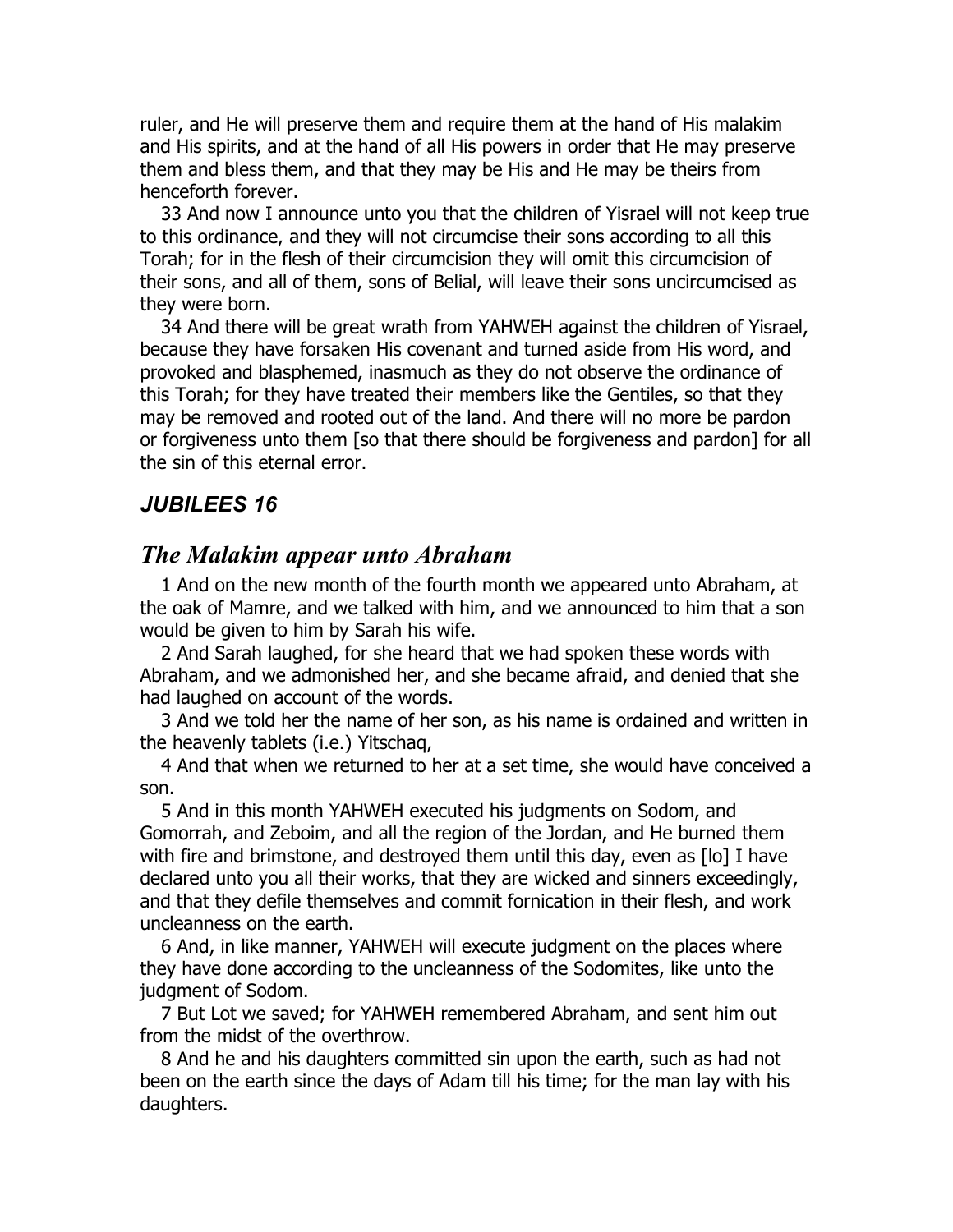9 And, behold, it was commanded and engraved concerning all his seed, on the heavenly tablets, to remove them and root them out, and to execute judgment upon them like the judgment of Sodom, and to leave no seed of the man on earth on the day of condemnation.

10 And in this month Abraham moved from Hebron, and departed and dwelt between Kadesh and Shur in the mountains of Gerar.

11 And in the middle of the fifth month he moved from there, and dwelt at the "Well of the Oath".

12 And in the middle of the sixth month YAHWEH visited Sarah and did unto her as He had spoken and she conceived.

13 And she bare a son in the third month, and in the middle of the month, at the time of which YAHWEH had spoken to Abraham, on the festival of the first fruits of the harvest, Yitschaq was born.

14 And Abraham circumcised his son on the eighth day: he was the first that was circumcised according to the covenant which is ordained forever.

15 And in the sixth year of the fourth week we came to Abraham, to the "Well of the Oath", and we appeared unto him [as we had told Sarah that we should return to her, and she would have conceived a son.

16 And we returned in the seventh month, and found Sarah with child before us] and we blessed him, and we announced to him all the things which had been decreed concerning him, that he should not die till he should beget six sons more, and should see them before he died; but that in Yitschaq should his name and seed be called:

17 And that all the seed of his sons should be Gentiles, and be reckoned with the Gentiles; but from the sons of Yitschaq one should become a kodesh seed, and should not be reckoned among the Gentiles.

18 For he should become the portion of the Most High, and all his seed had fallen into the possession of YAHWEH, that it should be unto YAHWEH a people for His possession above all nations and that it should become a kingdom and priests and a kodesh nation.

19 And we went our way, and we announced to Sarah all that we had told him, and they both rejoiced with exceeding great joy.

20 And he built there an altar to YAHWEH who had delivered him, and who was making him rejoice in the land of his sojourning, and he celebrated a festival of joy in this month seven days, near the altar which he had built at the "Well of the Oath".

21 And he built booths for himself and for his servants on this festival, and he was the first to celebrate the feast of tabernacles on the earth.

22 And during these seven days he brought each day to the altar a burnt offering to YAHWEH, two oxen, two rams, seven sheep, one he-goat, for a sin offering, that he might atone thereby for himself and for his seed.

23 And, as a thank-offering, seven rams, seven kids, seven sheep, and seven he-goats, and their fruit offerings and their drink offerings; and he burnt all the fat thereof on the altar, a chosen offering unto YAHWEH for a sweet smelling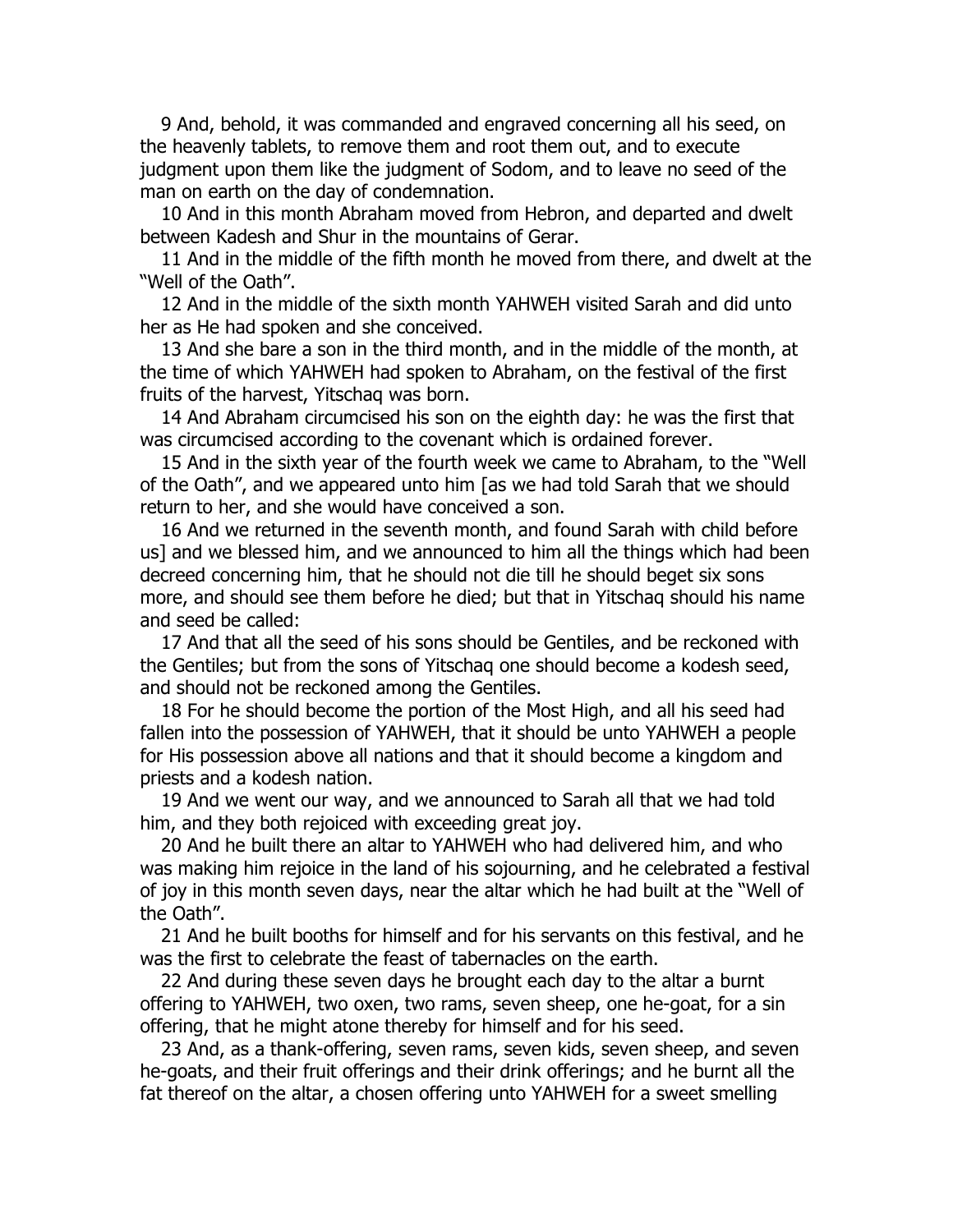savor.

24 And morning and evening he burnt fragrant substances, frankincense and galbanum, and stackte, and nard, and myrrh, and spice, and costum; all these seven he offered, crushed, mixed together in equal parts (and) pure.

25 And he celebrated this feast during seven days, rejoicing with all his heart and with all his soul, he and all those who were in his house, and there was no stranger with him, nor any that was uncircumcised.

26 And he blessed his Creator who had created him in his generation, for He had created him according to His good pleasure; for He knew and perceived that from him would arise the plant of righteousness for the eternal generations, and from him a kodesh seed, so that it should become like Him who had made all things.

27 And he blessed and rejoiced, and he called the name of this festival "The Festival of YAHWEH", a joy acceptable to the Most High YAHWEH.

28 And we blessed him forever, and all his seed after him throughout all the generations of the earth, because he celebrated this festival in its season, according to the testimony of the heavenly tablets.

29 For this reason it is ordained on the heavenly tablets concerning Yisrael, that they shall celebrate the feast of tabernacles seven days with joy, in the seventh month, acceptable before YAHWEH -a statute forever throughout their generations every year.

30 And to this there is no limit of days; for it is ordained forever regarding Yisrael that they should celebrate it and dwell in booths, and set wreaths upon their heads, and take leafy boughs, and willows from the brook.

31 And Abraham took branches of palm trees, and the fruit of goodly trees, and every day going round the altar with the branches seven times [a day] in the morning, he praised and gave thanks to YAHWEH his Sovereign Ruler for all things in joy.

# *JUBILEES 17*

### *Abraham made a great banquet for Yitschaq was weaned*

1 And in the first year of the fifth week Yitschaq was weaned in this jubilee, [1982 A.M.] and Abraham made a great banquet in the third month, on the day his son Yitschaq was weaned.

2 And Ishmael, the son of Hagar, the Egyptian, was before the face of Abraham, his father, in his place, and Abraham rejoiced and blessed YAHWEH because he had seen his sons and had not died childless.

3 And he remembered the words which He had spoken to him on the day on which Lot had parted from him, and he rejoiced because YAHWEH had given him seed upon the earth to inherit the earth, and he blessed with all his mouth the Creator of all things.

4 And Sarah saw Ishmael playing and dancing, and Abraham rejoicing with great joy, and she became jealous of Ishmael and said to Abraham, 'Cast out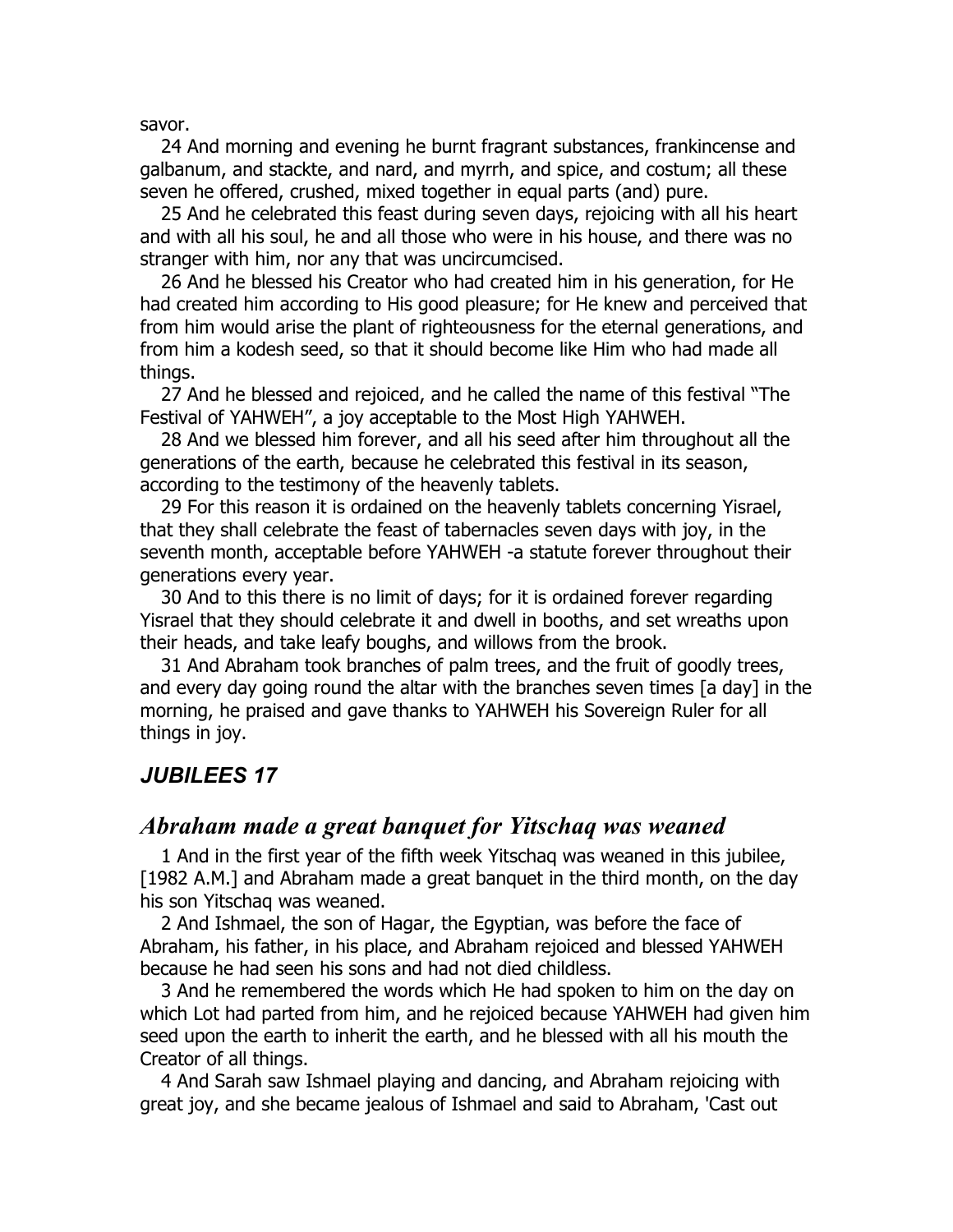this bondwoman and her son; for the son of this bondwoman will not be heir with my son, Yitschaq.'

5 And the thing was grievous in Abraham's sight, because of his maidservant and because of his son, that he should drive them from him.

6 And YAHWEH said to Abraham 'Let it not be grievous in your sight, because of the child and because of the bondwoman; in all that Sarah has said to you, listen to her words and do them; for in Yitschaq shall your name and seed be called.

7 But as for the son of this bondwoman I will make him a great nation, because he is of your seed.'

8 And Abraham rose up early in the morning, and took bread and a bottle of water, and placed them on the shoulders of Hagar and the child, and sent her away.

9 And she departed and wandered in the wilderness of Beersheba, and the water in the bottle was spent, and the child thirsted, and was not able to go on, and fell down.

10 And his mother took him and cast him under an olive tree, and went and sat her down over against him, at the distance of a bow-shot; for she said, 'Let me not see the death of my child,' and as she sat she wept.

11 And a malak of YAHWEH, one of the kodesh ones, said to her, 'Why weep you, Hagar? Arise take the child, and hold him in your hand; for YAHWEH has heard your voice, and has seen the child.'

12 And she opened her eyes, and she saw a well of water, and she went and filled her bottle with water, and she gave her child to drink, and she arose and went towards the wilderness of Paran.

13 And the child grew and became an archer, and YAHWEH was with him, and his mother took him a wife from among the daughters of Egypt.

14 And she bare him a son, and he called his name Nebaioth; for she said, 'YAHWEH was nigh to me when I called upon Him.'

15 And it came to pass in the seventh week, in the first year thereof, [2003 A.M.] in the first month in this jubilee, on the twelfth of this month, there were voices in heaven regarding Abraham, that he was faithful in all that He told him, and that he loved YAHWEH, and that in every affliction he was faithful.

16 And the prince Mastema came and said before YAHWEH, 'Behold, Abraham loves Yitschaq his son, and he delights in him above all things else; bid him offer him as a burnt-offering on the altar, and You will see if he will do this command, and You will know if he is faithful in everything wherein You do try him.

17 And YAHWEH knew that Abraham was faithful in all his afflictions; for He had tried him through his country and with famine, and had tried him with the wealth of kings, and had tried him again through his wife, when she was torn from him, and with circumcision; and had tried him through Ishmael and Hagar, his maid-servant, when he sent them away.

18 And in everything wherein He had tried him, he was found faithful, and his soul was not impatient, and he was not slow to act; for he was faithful and a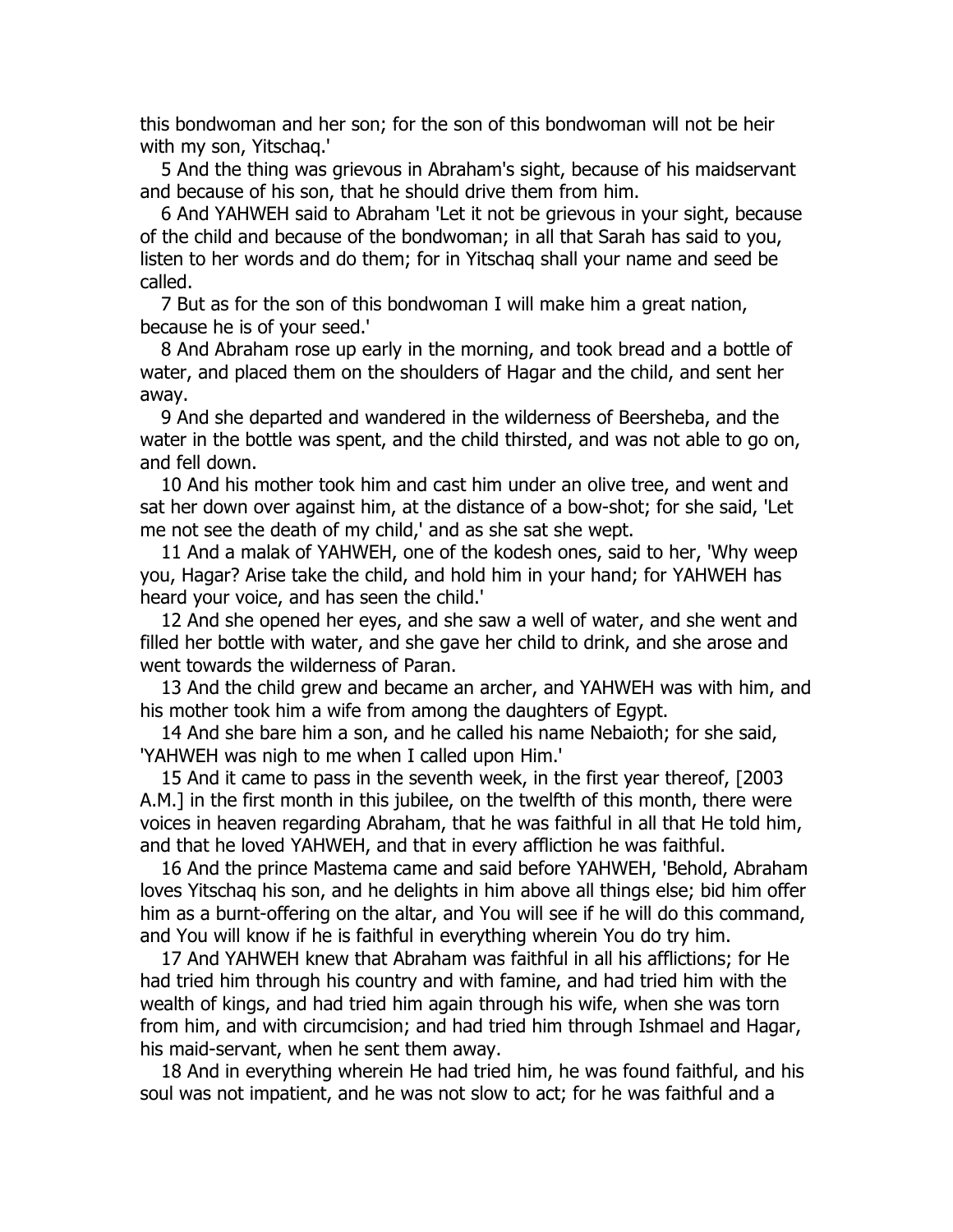lover of YAHWEH.

### *JUBILEES 18*

# *Abraham offers up Yitschaq his son*

1, And YAHWEH said to him, 'Abraham, Abraham'; and he said, 'Behold, here am I.'

2And he said, 'Take your beloved son whom you love, even Yitschaq, and go unto the high country, and offer him on one of the mountains which I will point out unto you.'

3 And he rose early in the morning and saddled his ass, and took his two young men with him, and Yitschaq his son, and clave the wood of the burnt offering, and he went to the place on the third day, and he saw the place afar off.

4 And he came to a well of water, and he said to his young men, 'Abide you here with the ass, and I and the lad shall go yonder, and when we have worshipped we shall come again to you.'

5 And he took the wood of the burnt-offering and laid it on Yitschaq his son, and he took in his hand the fire and the knife, and they went both of them together to that place.

6 And Yitschaq said to his father, 'Father;' and he said, 'Here am I, my son.' And he said to him, 'Behold the fire, and the knife, and the wood; but where is the sheep for the burnt-offering, father?'

7 And he said, ' YAHWEH will provide for himself a sheep for a burnt-offering, my son.' And he drew near to the place of the mount of YAHWEH.

8 And he built an altar, and he placed the wood on the altar, and bound Yitschaq his son, and placed him on the wood which was upon the altar, and stretched forth his hand to take the knife to slay Yitschaq his son.

9 And I stood before him, and before the prince Mastema, and YAHWEH said, 'Bid him not to lay his hand on the lad, nor to do anything to him, for I have shown that he fears YAHWEH.'

10 And I called to him from heaven, and said to him: 'Abraham, Abraham;' and he was terrified and said: 'Behold, (here) am I.'

11 And I said to him: 'Lay not your hand upon the lad, neither do you anything to him; for now I have shown that you fear YAHWEH, and have not withheld your son, your first-born son, from me.'

12 And the prince Mastema was put to shame; and Abraham lifted up his eyes and looked, and, behold a ram caught by his horns, and Abraham went and took the ram and offered it for a burnt-offering in the stead of his son.

13 And Abraham called that place 'YAHWEH has seen', so that it is said YAHWEH has seen: that is Mount Zion.

14 And YAHWEH called Abraham by his name a second time from heaven, as he caused us to appear to speak to him in the NAME of YAHWEH.

15 And he said: 'By Myself have I sworn, saith YAHWEH, Because you have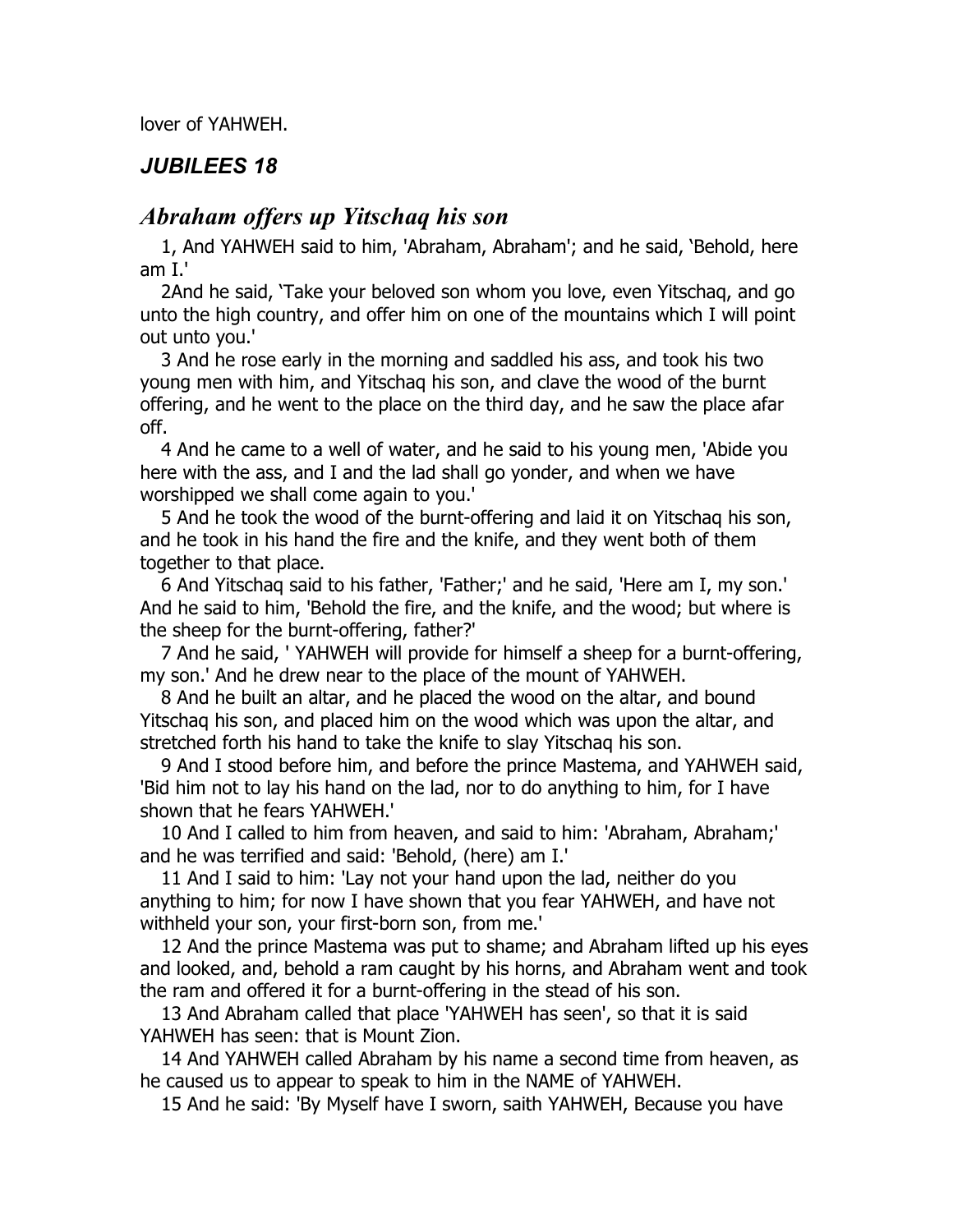done this thing, And have not withheld your son, your beloved son, from Me, That in blessing I will bless you, And in multiplying I will multiply your seed As the stars of heaven, And as the sand which is on the seashore.

16 And your seed shall inherit the cities of its enemies, And in your seed shall all nations of the earth be blessed; Because you have obeyed My voice, And I have shown to all that you are faithful unto Me in all that I have said to you: Go in shalom.'

17 And Abraham went to his young men, and they arose and went together to Beersheba, and Abraham [2010 A.M.] 18 dwelt by the "Well of the Oath". And he celebrated this festival every year, seven days with joy, and he called it "The Festival of YAHWEH" according to the seven days during which he went and returned in shalom.

19 And accordingly has it been ordained and written on the heavenly tablets regarding Yisrael and its seed that they should observe this festival seven days with the joy of festival.

### *JUBILEES 19*

# *Sarah died in Hebron*

1 And in the first year of the first week in the forty-second jubilee, Abraham returned and dwelt opposite Hebron, that is Kirjath Arba, two weeks of years.

2 And in the first year of the third week of this jubilee the days of the life of Sarah were accomplished, and she died in Hebron.

3 And Abraham went to mourn over her and bury her, and we tried him [to see] if his spirit were patient and he were not indignant in the words of his mouth; and he was found patient in this, and was not disturbed.

4 For in patience of spirit he conversed with the children of Heth, to the intent that they should give him a place in which to bury his dead.

5 And YAHWEH gave him free unmerited favor before all who saw him, and he besought in gentleness the sons of Heth, and they gave him the land of the double cave over against Mamre, that is Hebron, for four hundred pieces of silver.

6 And they besought him saying, We shall give it to you for nothing; but he would not take it from their hands for nothing, for he gave the price of the place, the money in full, and he bowed down before them twice, and after this he buried his dead in the double cave.

7 And all the days of the life of Sarah were one hundred and twenty-seven years, that is, two jubilees and four weeks and one year: these are the days of the years of the life of Sarah.

8 This is the tenth trial wherewith Abraham was tried, and he was found faithful, patient in spirit.

9 And he said not a single word regarding the rumor in the land how that YAHWEH had said that He would give it to him and to his seed after him, and he begged a place there to bury his dead; for he was found faithful, and was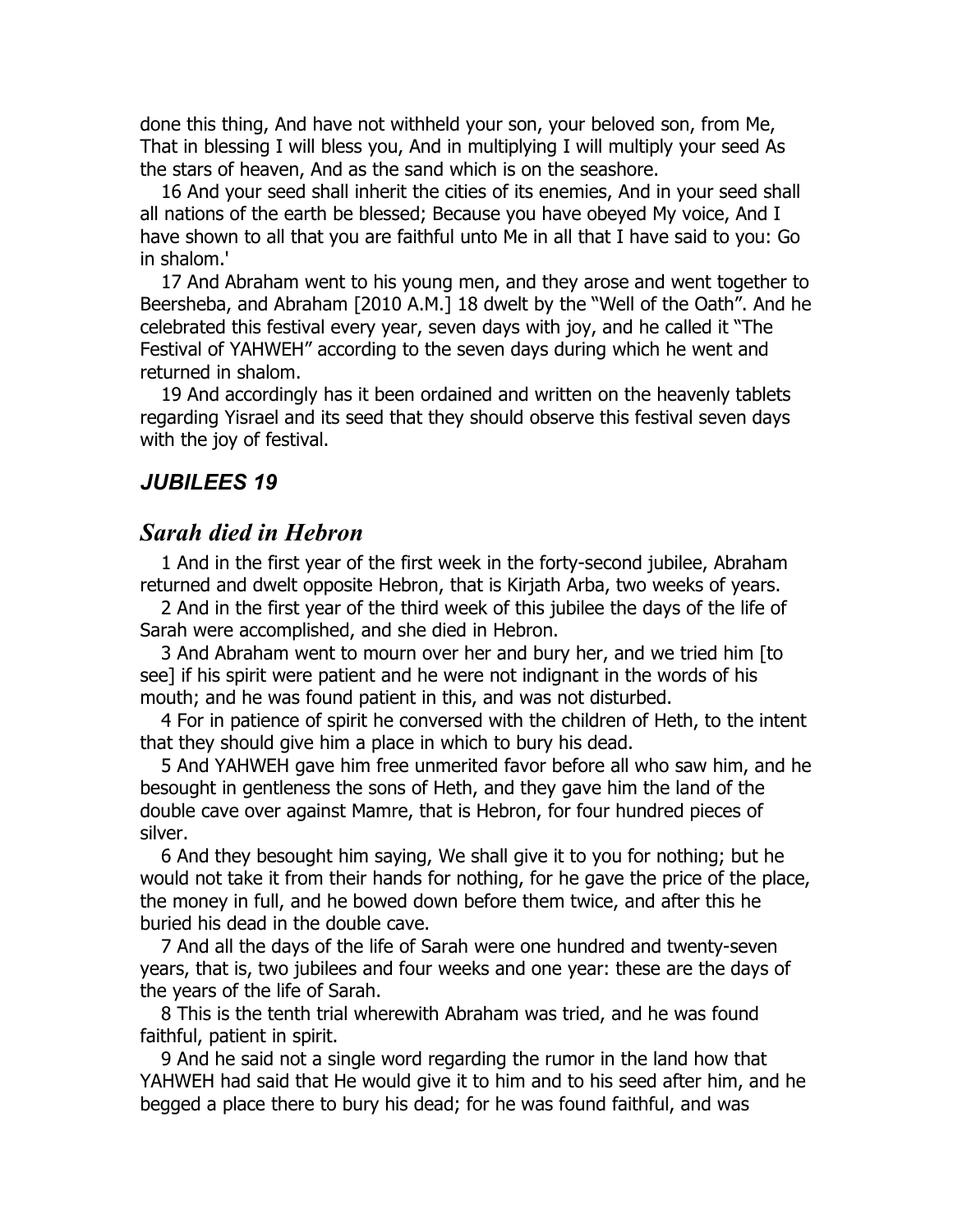recorded on the heavenly tablets as the friend of YAHWEH.

10 And in the fourth year thereof he took a wife for his son Yitschaq and her name was Rebecca [2020 A.M.] the daughter of Bethuel, the son of Nahor, the brother of Abraham the sister of Laban and daughter of Bethuel; and Bethuel was the son of Melca, who was the wife of Nahor, the brother of Abraham.

11 And Abraham took to himself a third wife, and her name was Keturah, from among the daughters of his household servants, for Hagar had died before Sarah. And she bare him six sons, Zimram, and Jokshan, and Medan, and Midian, and Ishbak, and Shuah, in the two weeks of years.

12 And in the sixth week, in the second year thereof, Rebecca bare to Yitschaq two sons, Yacob and Esau, and [2046 A.M.]

13 Yacob was a smooth and upright man, and Esau was fierce, a man of the field, and hairy, and Yacob dwelt in tents.

14 And the youths grew, and Yacob learned to write; but Esau did not learn, for he was a man of the field and a hunter, and he learnt war, and all his deeds were fierce.

15 And Abraham loved Yacob, but Yitschaq loved Esau.

16 And Abraham saw the deeds of Esau, and he knew that in Yacob should his name and seed be called; and he called Rebecca and gave commandment regarding Yacob, for he knew that she (too) loved Yacob much more than Esau.

17 And he said to her: My daughter, watch over my son Yacob, For he shall be in my stead on the earth, And for a blessing in the midst of the children of men, And for the splendor of the whole seed of Shem.

18 For I know that YAHWEH will choose him to be a people for possession unto Himself, above all peoples that are upon the face of the earth.

19 And behold, Yitschaq my son loves Esau more than Yacob, but I see that you truly love Yacob.

20 Add still further to your kindness to him, And let your eyes be upon him in love; For he shall be a blessing unto us on the earth from henceforth unto all generations of the earth.

21 Let your hands be strong And let your heart rejoice in your son Yacob; For I have loved him far beyond all my sons. He shall be blessed forever, And his seed shall fill the whole earth.

22 If a man can number the sand of the earth, His seed also shall be numbered.

23 And all the blessings wherewith YAHWEH has blessed me and my seed shall belong to Yacob and his seed always.

24 And in his seed shall my name be blessed, and the name of my fathers, Shem, and Noab, and Enoch, and Mahalalel, and Enos, and Seth, and Adam.

25 And these shall serve To lay the foundations of the heaven, And to strengthen the earth, And to renew all the luminaries which are in the firmament.

26 And he called Yacob before the eyes of Rebecca his mother, and kissed him, and blessed him, and said: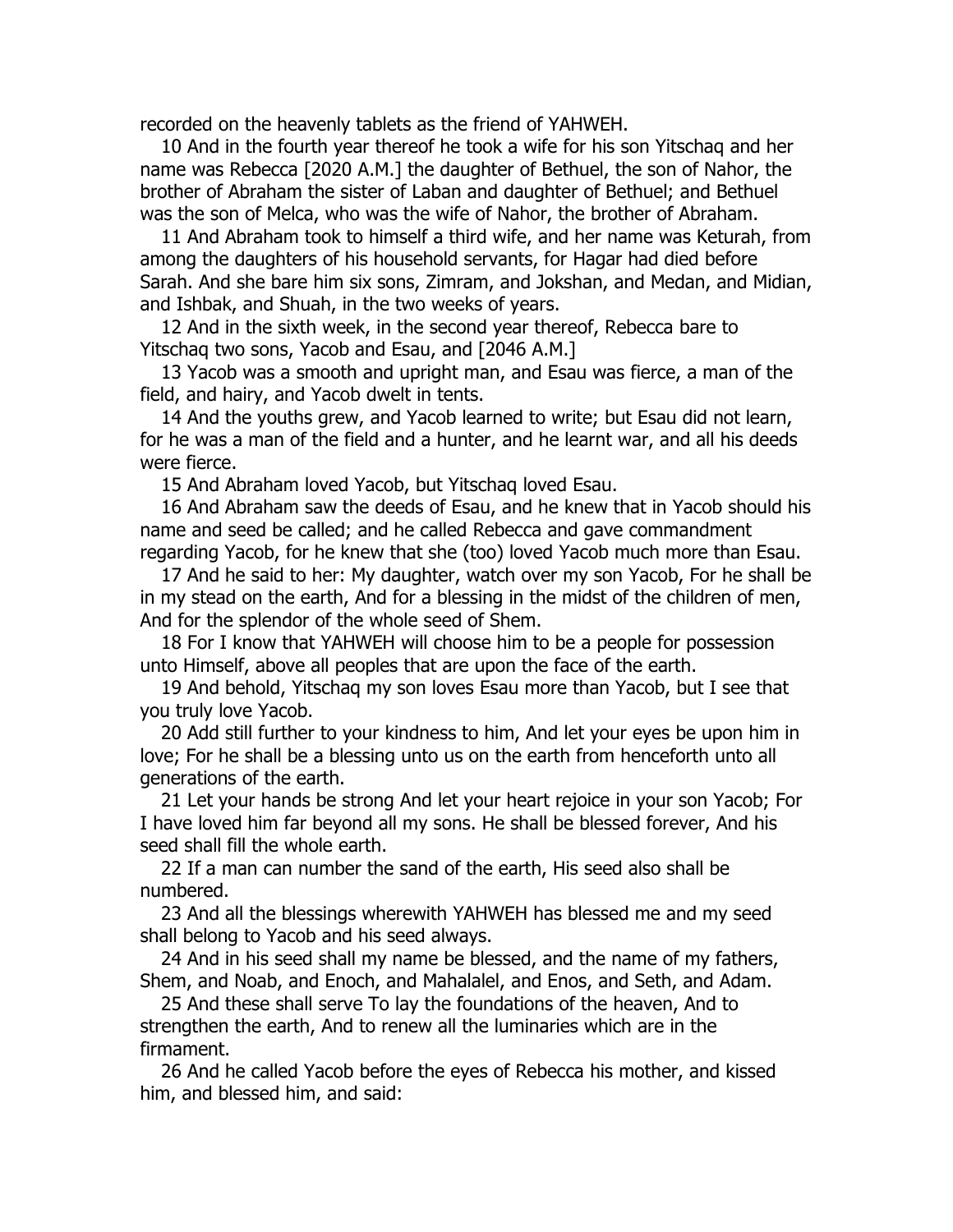27 'Yacob, my beloved son, whom my soul loves, may YAHWEH bless you from above the firmament, and may He give you all the blessings wherewith He blessed Adam, and Enoch, and Noah, and Shem; and all the things of which He told me, and all the things which He promised to give me, may he cause to cleave to you and to your seed forever, according to the days of heaven above the earth.

28 And the Spirits of Mastema shall not rule over you or over your seed to turn you from YAHWEH, who is your Sovereign Ruler from henceforth forever.

29 And may YAHWEH ALMIGHTY be a father to you and you the first-born son, and to the people always.

30 Go in shalom, my son.' And they both went forth together from Abraham.

31 And Rebecca loved Yacob, with all her heart and with all her soul, very much more than Esau; but Yitschaq loved Esau much more than Yacob.

#### *JUBILEES 20*

# *Abraham called all his sons and commanded them to observe the way of YAHWEH*

1 And in the forty-second jubilee, in the first year of the seventh week, Abraham called Ishmael, [2052 (2045?) A.M.] 2 and his twelve sons, and Yitschaq and his two sons, and the six sons of Keturah, and their sons.

2 And he commanded them that they should observe the way of YAHWEH; that they should work righteousness, and love each his neighbour, and act on this manner amongst all men; that they should each so walk with regard to them as to do just judgment and righteousness on the earth.

3 That they should circumcise their sons, according to the covenant which He had made with them, and not deviate to the right hand or the left of all the paths which YAHWEH had commanded us; and that we should keep ourselves from all fornication and uncleanness, and renounce from amongst us all fornication and uncleanness.

4 And if any woman or maid commit fornication amongst you, burn her with fire and let them not commit fornication with her after their eyes and their heart; and let them not take to themselves wives from the daughters of Canaan; for the seed of Canaan will be rooted out of the land.

5 And he told them of the judgment of the giants, and the judgment of the Sodomites, how they had been judged on account of their wickedness, and had died on account of their fornication, and uncleanness, and mutual corruption through fornication.

6 'And guard yourselves from all fornication and uncleanness, And from all pollution of sin, Lest you make our name a curse, And your whole life a hissing,

And all your sons to be destroyed by the sword, And you become accursed like Sodom, And all your remnant as the sons of Gomorrah.

7 I implore you, my sons, love YAHWEH of heaven And cleave you to all His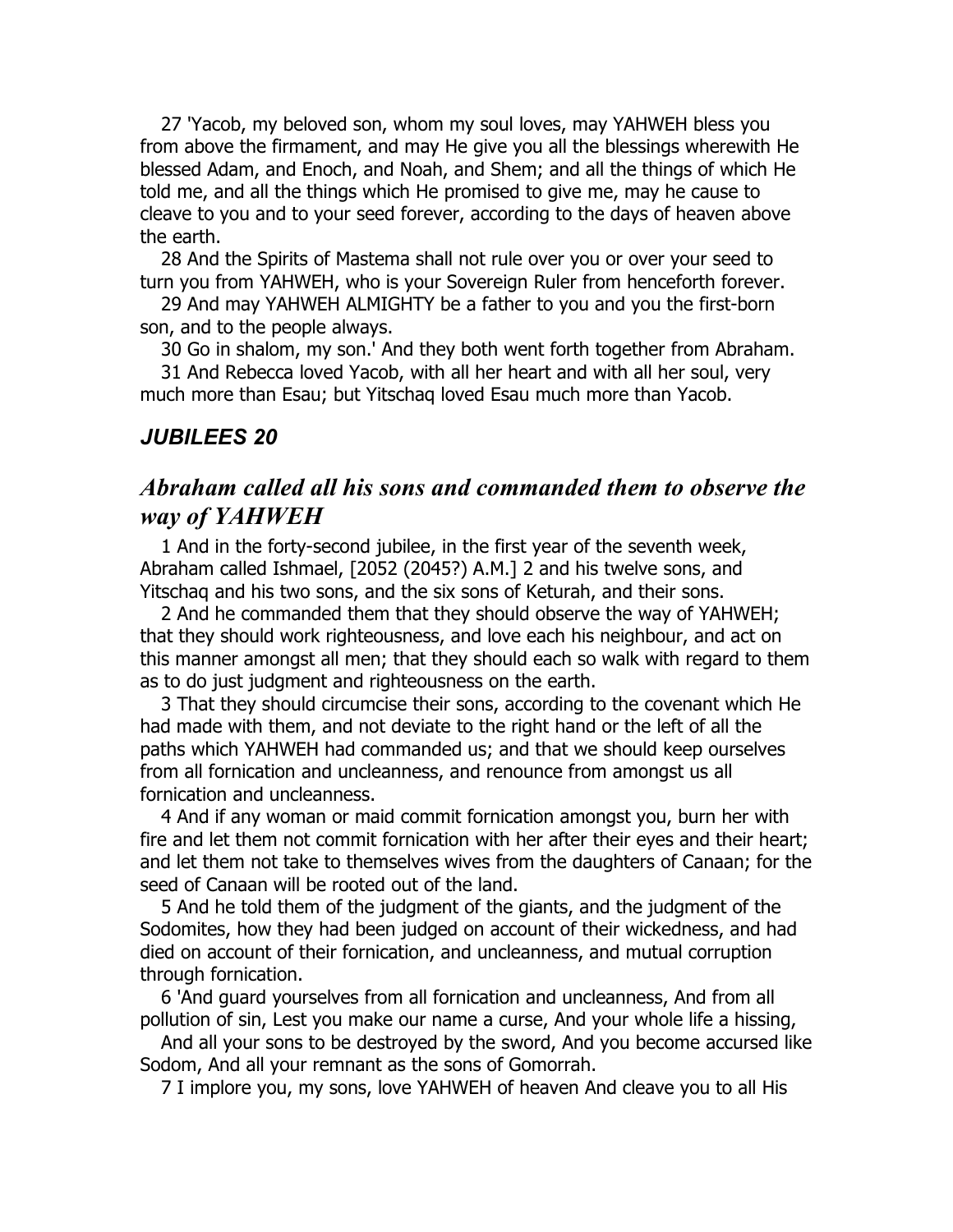commandments.

8 And walk not after their idols, and after their uncleannesses, And make not for yourselves molten or graven gods; For they are vanity, And there is no spirit in them; For they are work of men's hands, And all who trust in them, trust in nothing.

9 Serve them not, nor worship them, But serve you the most high YAHWEH, and worship Him continually: And hope for His countenance always, And work uprightness and righteousness before Him, That He may have pleasure in you and grant you His mercy, And send rain upon you morning and evening, And bless all your works which you have wrought upon the earth, And bless your bread and your water, And bless the fruit of your womb and the fruit of your land, And the herds of your cattle, and the flocks of your sheep.

10 And you will be for a blessing on the earth, And all nations of the earth will desire you, And bless your sons in my name, That they may be blessed as I am.

11 And he gave to Ishmael and to his sons, and to the sons of Keturah, gifts, and sent them away from Yitschaq his son, and he gave everything to Yitschaq his son.

12 And Ishmael and his sons, and the sons of Keturah and their sons, went together and dwelt from Paran to the entering in of Babylon in all the land which is towards the East facing the desert.

13 And these mingled with each other, and their name was called Arabs, and Ishmaelites.

### *JUBILEES 21*

### *Abraham called Yitschaq his son and instructs and blesses him*

1 And in the sixth year of the seventh week of this jubilee Abraham called Yitschaq his son, and [2057 (2050?) A.M.] commanded him: saying, 'I am become old, and know not the day of my death, and am full of my days.

2 And behold, I am one hundred and seventy-five years old, and throughout all the days of my life I have remembered YAHWEH, and sought with all my heart to do His will, and to walk uprightly in all His ways.

3 My soul has hated idols, and I have given my heart and spirit, that I might observe to do the will of Him who created me.

4 For He is the living YAHWEH, and He is kodesh and faithful, and He is righteous beyond all, and there is with Him no accepting of men's persons and no accepting of gifts; for YAHWEH is righteous, and executes judgment on all those who transgress His commandments and despise His covenant.

5 And do you, my son, observe His commandments and His ordinances and His judgments, and walk not after the abominations and after the graven images and after the molten images.

6 And eat no blood at all of animals or cattle, or of any bird which flies in the heaven.

7 And if you do slay a victim as an acceptable shalom offering, slay you it, and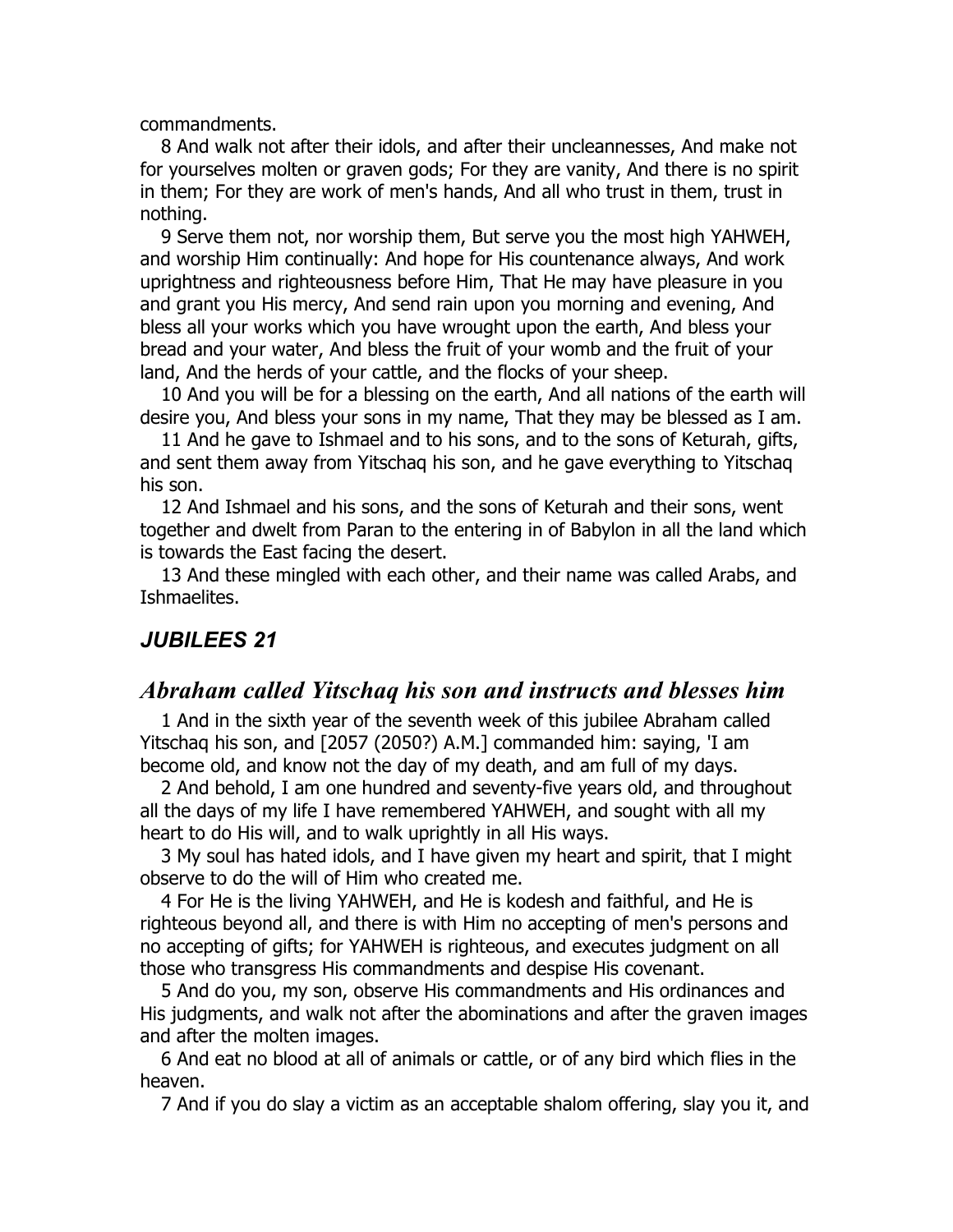pour out its blood upon the altar, and all the fat of the offering offer on the altar with fine flour and the meat offering mingled with oil, with its drink offering -offer them all together on the altar of burnt offering; it is a sweet savor before YAHWEH.

8 And you will offer the fat of the sacrifice of thank offerings on the fire which is upon the altar, and the fat which is on the belly, and all the fat on the inwards and the two kidneys, and all the fat that is upon them, and upon the loins and liver you shall remove, together with the kidneys.

9 And offer all these for a sweet savor acceptable before YAHWEH, with its meat-offering and with its drink-offering, for a sweet savor, the bread of the offering unto YAHWEH.

10 And eat its meat on that day and on the second day, and let not the sun on the second day go down upon it till it is eaten, and let nothing be left over for the third day; for it is not acceptable [for it is not approved] and let it no longer be eaten, and all who eat thereof will bring sin upon themselves; for thus I have found it written in the books of my forefathers, and in the words of Enoch, and in the words of Noah.

11 And on all your oblations you shall strew salt, and let not the salt of the covenant be lacking in all your oblations before YAHWEH.

12 And as regards the wood of the sacrifices, beware lest you bring (other) wood for the altar in addition to these: cypress, bay, almond, fir, pine, cedar, savin, fig, olive, myrrh, laurel, aspalathus.

13 And of these kinds of wood lay upon the altar under the sacrifice, such as have been tested as to their appearance, and do not lay (thereon) any split or dark wood, (but) hard and clean, without fault, a sound and new growth; and do not lay (thereon) old wood, [for its fragrance is gone] for there is no longer fragrance in it as before.

14 Besides these kinds of wood there is none other that you shall place (on the altar), for the fragrance is dispersed, and the smell of its fragrance goes not up to heaven.

15 Observe this commandment and do it, my son, that you may be upright in all your deeds.

16 And at all times be clean in your body, and wash yourself with water before you approach to offer on the altar, and wash your hands and your feet before you draw near to the altar; and when you are done sacrificing, wash again your hands and your feet.

17 And let no blood appear upon you nor upon your clothes; be on your guard, my son, against blood, be on your guard exceedingly; cover it with dust.

18 And do not eat any blood for it is the soul; eat no blood whatever.

19 And take no gifts for the blood of man, lest it be shed with impunity, without judgment; for it is the blood that is shed that causes the earth to sin, and the earth cannot be cleansed from the blood of man save by the blood of him who shed it.

20 And take no present or gift for the blood of man: blood for blood, that you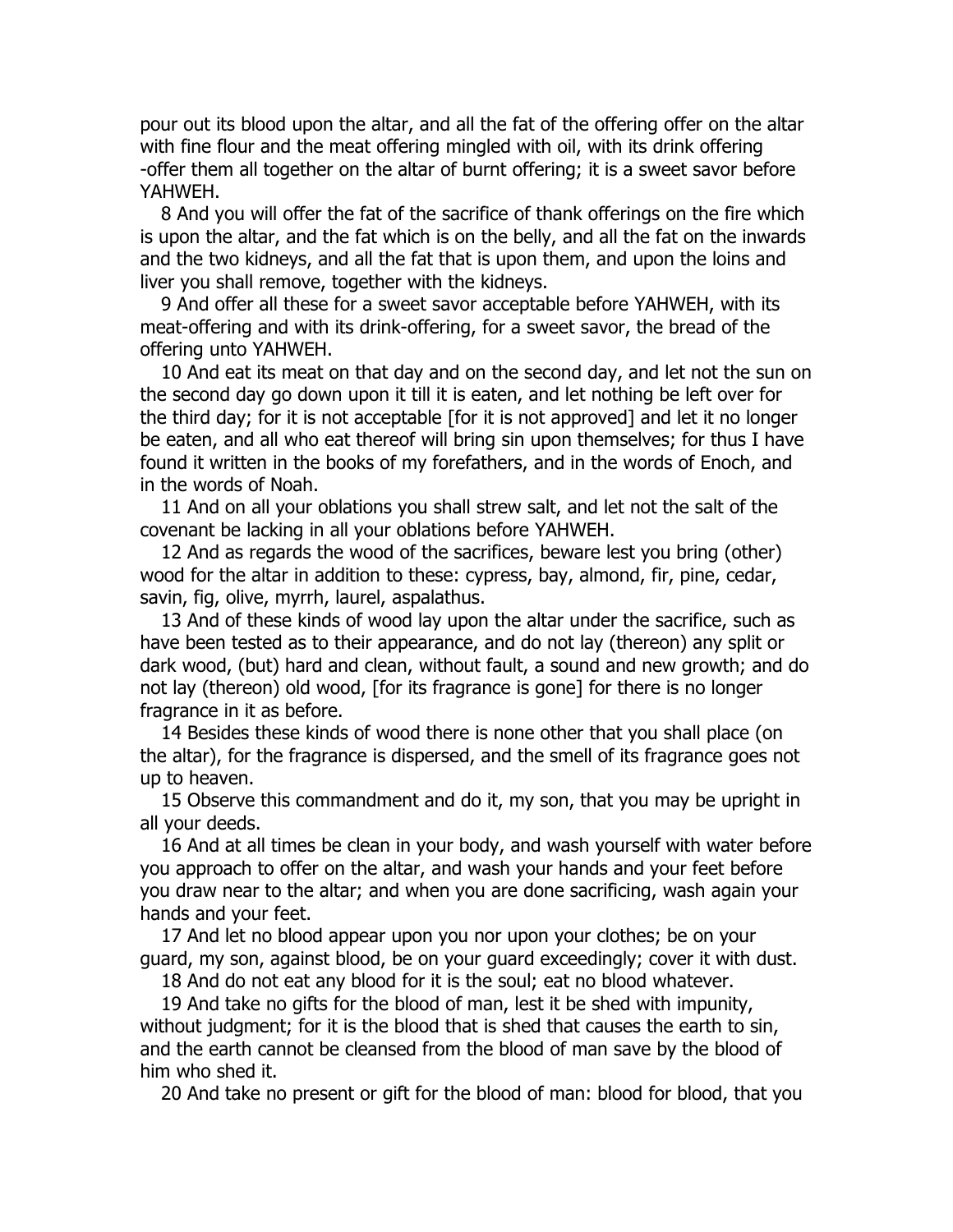may be accepted before the ALMIGHTY, the Most High YAHWEH; for He is the defense of the good: and that you may be preserved from all evil, and that He may save you from every kind of death.

21 I see, my son, That all the works of the children of men are sin and wickedness, And all their deeds are uncleanness and an abomination and a pollution, And there is no righteousness with them.

22 Beware, lest you should walk in their ways And tread in their paths, And sin a sin unto death before the Most High YAHWEH. Else He will hide His face from you And give you back into the hands of your transgression, And root you out of the land, and your seed likewise from under heaven, And your name and your seed shall perish from the whole earth.

23 Turn away from all their deeds and all their uncleanness, And observe the ordinance of the Most High YAHWEH, And do His will and be upright in all things.

24 And He will bless you in all your deeds, And will raise up from you a plant of righteousness through all the earth, throughout all generations of the earth, And my name and your name shall not be forgotten under heaven forever.

25 Go, my son in shalom. May the Most High YAHWEH, my Sovereign Ruler and your Sovereign Ruler, strengthen you to do His will, And may He bless all your seed and the residue of your seed for the generations forever, with all righteous blessings, that you may be a blessing on all the earth.'

26 And he went out from him rejoicing.

#### *JUBILEES 22*

# *Yitschaq and Ishmael come to celebrate "The Feast of Weeks" before Abrahams death*

1 And it came to pass in the first week in the forty-fourth jubilee, in the second year, that is, the year in which Abraham died, that Yitschaq and Ishmael came from the "Well of the Oath" to celebrate "The Feast of Weeks" -that is, "The Feast of the First Fruits" of the harvest -to Abraham, their father, and Abraham rejoiced because his two sons had come.

2 For Yitschaq had many possessions in Beersheba, and Yitschaq was wont to go and see his possessions and to return to his father.

3 And in those days Ishmael came to see his father, and they both came together, and Yitschaq offered a sacrifice for a burnt offering, and presented it on the altar of his father which he had made in Hebron.

4 And he offered a thank offering and made a feast of joy before Ishmael, his brother: and Rebecca made new cakes from the new grain, and gave them to Yacob, her son, to take them to Abraham, his father, from the first fruits of the land, that he might eat and bless the Creator of all things before he died.

5 And Yitschaq, too, sent by the hand of Yacob to Abraham a best thank offering, that he might eat and drink.

6 And he eat and drank, and blessed the Most High YAHWEH, Who has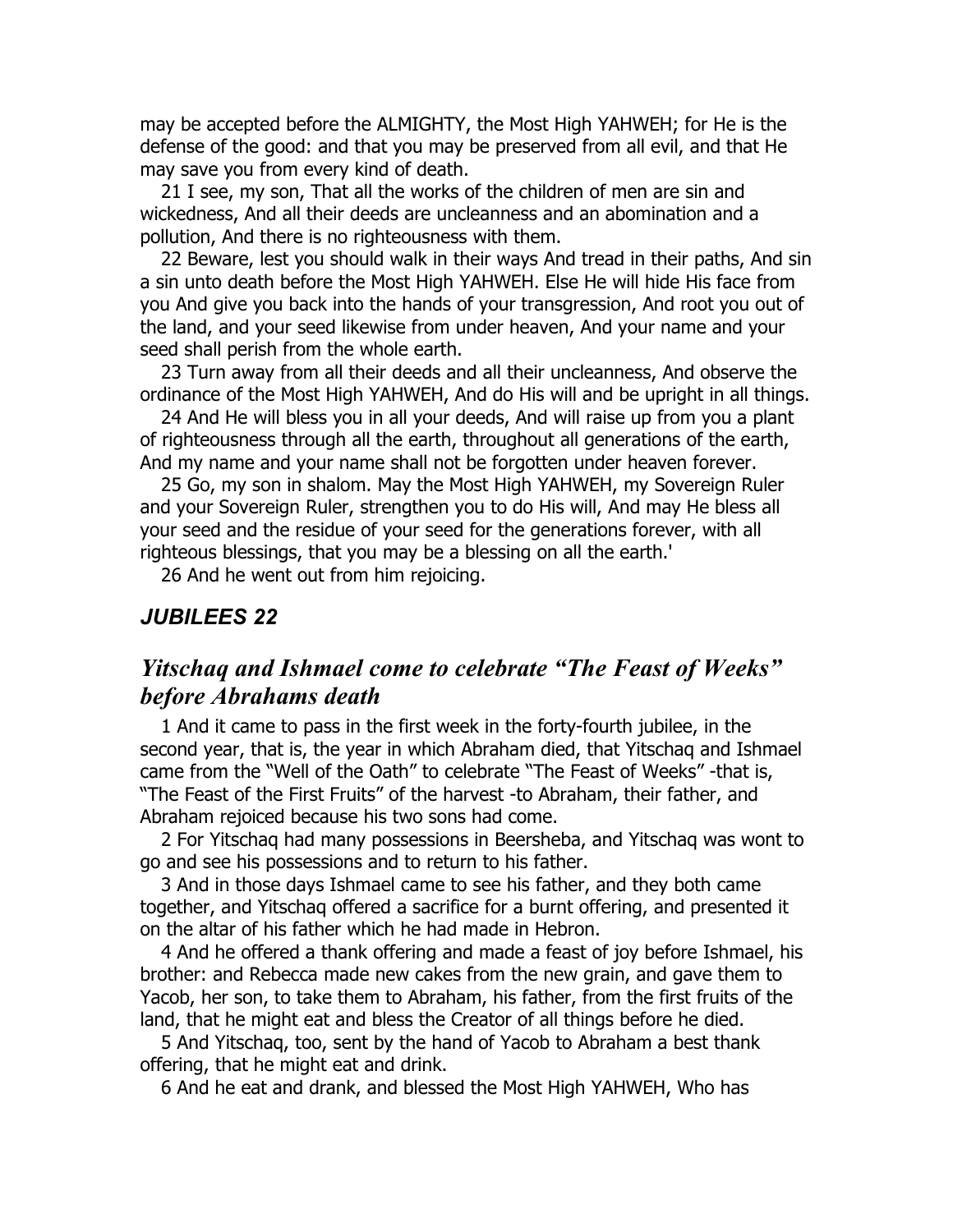created heaven and earth, Who has made all the fat things of the earth, And given them to the children of men That they might eat and drink and bless their Creator.

7 'And now I give thanks unto You, my Sovereign Ruler, because you have caused me to see this day: behold, I am one hundred and seventy five years, an old man and full of days, and all my days have been unto me shalom.

8 The sword of the adversary has not overcome me in all that You have given me and my children all the days of my life until this day.

9 My Sovereign Ruler, may Your mercy and Your shalom be upon Your servant, and upon the seed of his sons, that they may be to You a chosen nation and an inheritance from amongst all the nations of the earth from henceforth unto all the days of the generations of the earth, unto all the ages.'

10 And he called Yacob and said: 'My son Yacob, may YAHWEH the Sovereign Ruler of all bless you and strengthen you to do righteousness, and His will before Him, and may He choose you and your seed that you may become a people for His inheritance according to His will always.

11 And do you, my son, Yacob, draw near and kiss me.' And he drew near and kissed him, and he said: 'Blessed be my son Yacob And all the sons of YAHWEH Most High, unto all the ages: May YAHWEH give unto you a seed of righteousness; And some of your sons may He sanctify in the midst of the whole earth; May nations serve you, And all the nations bow themselves before your seed.

12 Be strong in the presence of men, And exercise authority over all the seed of Seth. Then your ways and the ways of your sons will be justified, So that they shall become a kodesh nation.

13 May the Most High YAHWEH give you all the blessings Wherewith He has blessed me And wherewith He blessed Noah and Adam; May they rest on the sacred head of your seed from generation to generation forever.

14 And may He cleanse you from all unrighteousness and impurity, that you may be forgiven all the transgressions; which you have committed ignorantly. And may He strengthen you, and bless you.

15 And may you inherit the whole earth, And may He renew His covenant with you. That you may be to Him a nation for His inheritance for all the ages, and that He may be to you and to your seed a ALMIGHTY in truth and righteousness throughout all the days of the earth.

16 And do you, my son Yacob, remember my words, And observe the commandments of Abraham, your father: Separate yourself from the nations, And eat not with them: And do not according to their works, And become not their associate; For their works are unclean, And all their ways are a pollution and an abomination and uncleanness.

17 They offer their sacrifices to the dead and they worship evil spirits, and they eat over the graves, and all their works are vanity and nothingness.

18 They have no heart to understand and their eyes do not see what their works are, and how they err in saying to a piece of wood: 'You are my Sovereign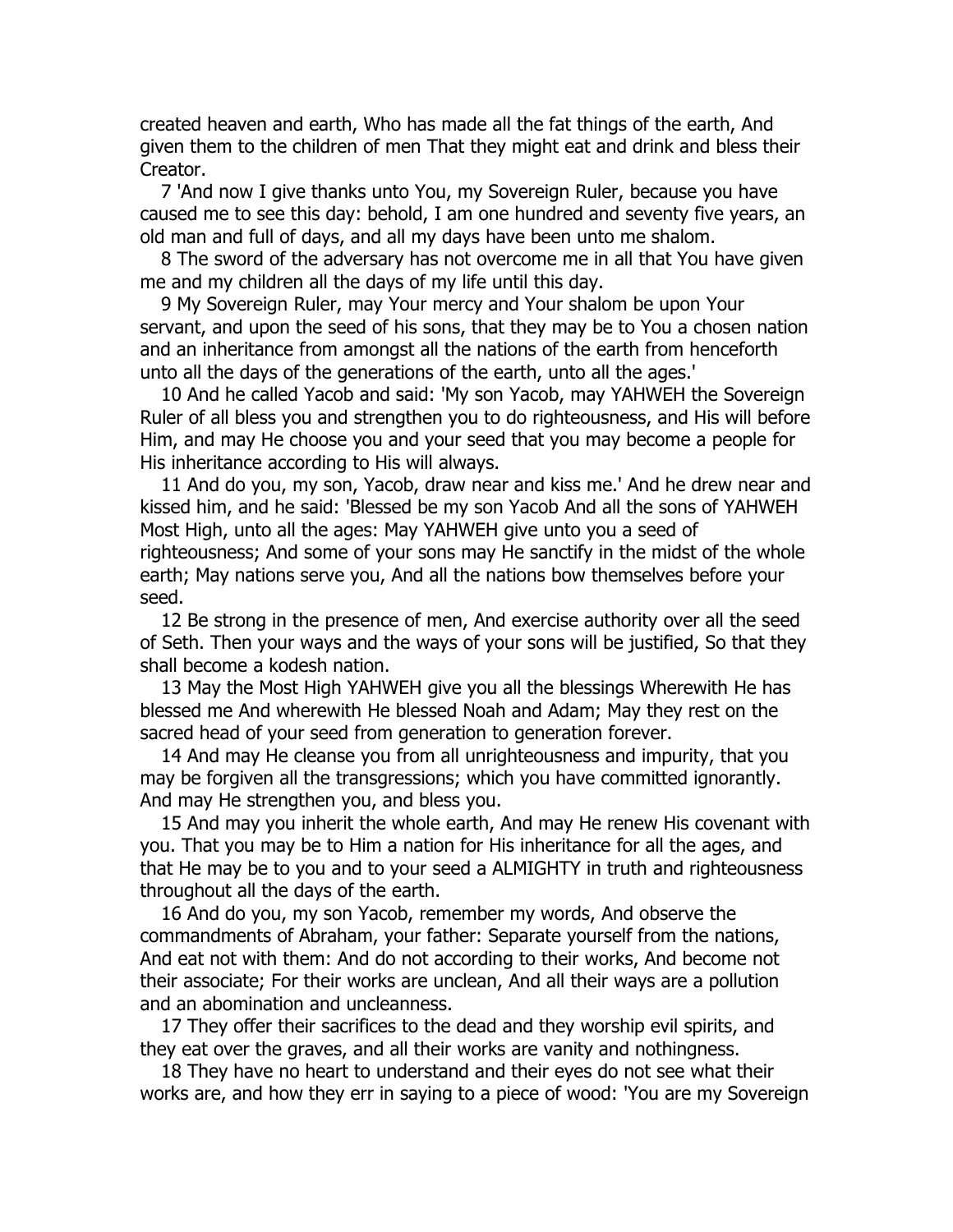Ruler,' and to a stone: 'You are my Sovereign Ruler and you are my deliverer.' [And they have no heart.]

19 And as for you, my son Yacob, May the Most High YAHWEH help you, and the ALMIGHTY of heaven bless you, and remove you from their uncleanness and from all their error.

20 Be you ware, my son Yacob, of taking a wife from any seed of the daughters of Canaan; for all his seed is to be rooted out of the earth.

21 For, owing to the transgression of Ham, Canaan erred, and all his seed shall be destroyed from off the earth and all the residue thereof, and none springing from him shall be saved on the day of judgment.

22 And as for all the worshippers of idols and the profane

(b) There shall be no hope for them in the land of the living;

(c) And there shall be no remembrance of them on the earth;

(c) For they shall descend into Sheol,

(d) And into the place of condemnation shall they go, As the children of Sodom were taken away from the earth So will all those who worship idols be taken away.

23 Fear not, my son Yacob, and be not dismayed, O son of Abraham: May the Most High YAHWEH preserve you from destruction, And from all the paths of error may he deliver you.

24 This house have I built for myself that I might put my name upon it in the earth: [it is given to you and to your seed forever], and it will be named the house of Abraham; it is given to you and to your seed forever; for you will build my house and establish my name before YAHWEH forever: your seed and your name will stand throughout all generations of the earth.'

25 And he ceased commanding him and blessing him.

26 And the two lay together on one bed, and Yacob slept in the bosom of Abraham, his father's father and he kissed him seven times, and his affection and his heart rejoiced over him.

27 And he blessed him with all his heart and said: 'The Most High YAHWEH, the Sovereign Ruler of all, and Creator of all, who brought me forth from Ur of the Chaldees that He might give me this land to inherit it forever, and that I might establish a kodesh seed-blessed be the Most High forever.'

28 And he blessed Yacob and said: 'My son, over whom with all my heart and my affection I rejoice, may Your free unmerited favor and Your mercy be lift up upon him and upon his seed always.

29 And do not forsake him, nor set him at naught from henceforth unto the days of eternity, and may Your eyes be opened upon him and upon his seed, that You may preserve him, and

30 bless him, and may make him kodesh as a nation for Your inheritance; And bless him with all Your blessings from henceforth unto all the days of eternity, and renew Your covenant and Your free unmerited favor with him and with his seed according to all Your good pleasure unto all the generations of the earth.'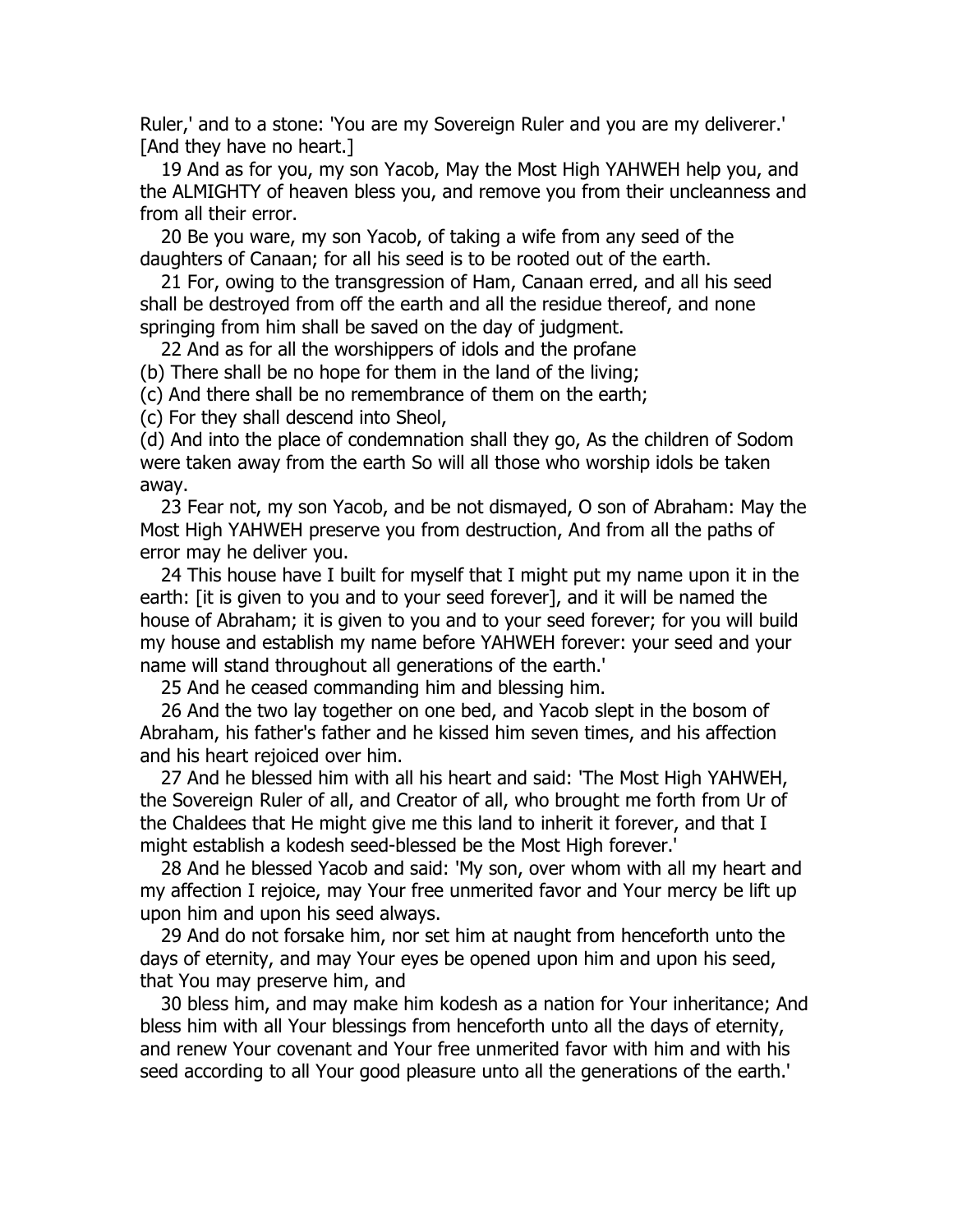### *JUBILEES 23*

### *And Abraham Died*

1 And he placed two fingers of Yacob on his eyes, and he blessed the ALMIGHTY of gods, and he covered his face and stretched out his feet and slept the sleep of eternity, and was gathered to his fathers.

2 And notwithstanding all this Yacob was lying in his bosom, and knew not that Abraham, his father's father, was dead.

3 And Yacob awoke from his sleep, and behold Abraham was cold as ice, and he said 'Father, father'; but there was none that spoke, and he knew that he was dead.

4 And he arose from his bosom and ran and told Rebecca, his mother; and Rebecca went to Yitschaq in the night, and told him; and they went together, and Yacob with them, and a lamp was in his hand, and when they had gone in they found Abraham lying dead.

5 And Yitschaq fell on the face of his father and wept and kissed him.

6 And the voices were heard in the house of Abraham, and Ishmael his son arose, and went to Abraham his father, and wept over Abraham his father, he and all the house of Abraham, and they wept with a great weeping.

7 And his sons Yitschaq and Ishmael buried him in the double cave, near Sarah his wife, and they wept for him forty days, all the men of his house, and Yitschaq and Ishmael, and all their sons, and all the sons of Keturah in their places; and the days of weeping for Abraham were ended.

8 And he lived three jubilees and four weeks of years, one hundred

9 and seventy-five years, and completed the days of his life, being old and full of days. For the days of the forefathers, of their life, were nineteen jubilees; and after the Flood they began to grow less than nineteen jubilees, and to decrease in jubilees, and to grow old quickly, and to be full of their days by reason of manifold tribulation and the wickedness of their ways, with the exception of Abraham.

10 For Abraham was perfect in all his deeds with YAHWEH, and well-pleasing in righteousness all the days of his life; and behold, he did not complete four jubilees in his life, when he had grown old by reason of the wickedness, and was full of his days

11. And all the generations which shall arise from this time until the day of the great judgment shall grow old quickly, before they complete two jubilees, and their knowledge shall forsake them by reason of their old age, and all their knowledge shall vanish away.

12 And in those days, if a man live a jubilee and a-half of years, they shall say regarding him: 'He has lived long, and the greater part of his days are pain and sorrow and tribulation, and there is no shalom:

13 For calamity follows on calamity, and wound on wound, and tribulation on tribulation, and evil tidings on evil tidings, and illness on illness, and all evil judgments such as these, one with another, illness and overthrow, and snow and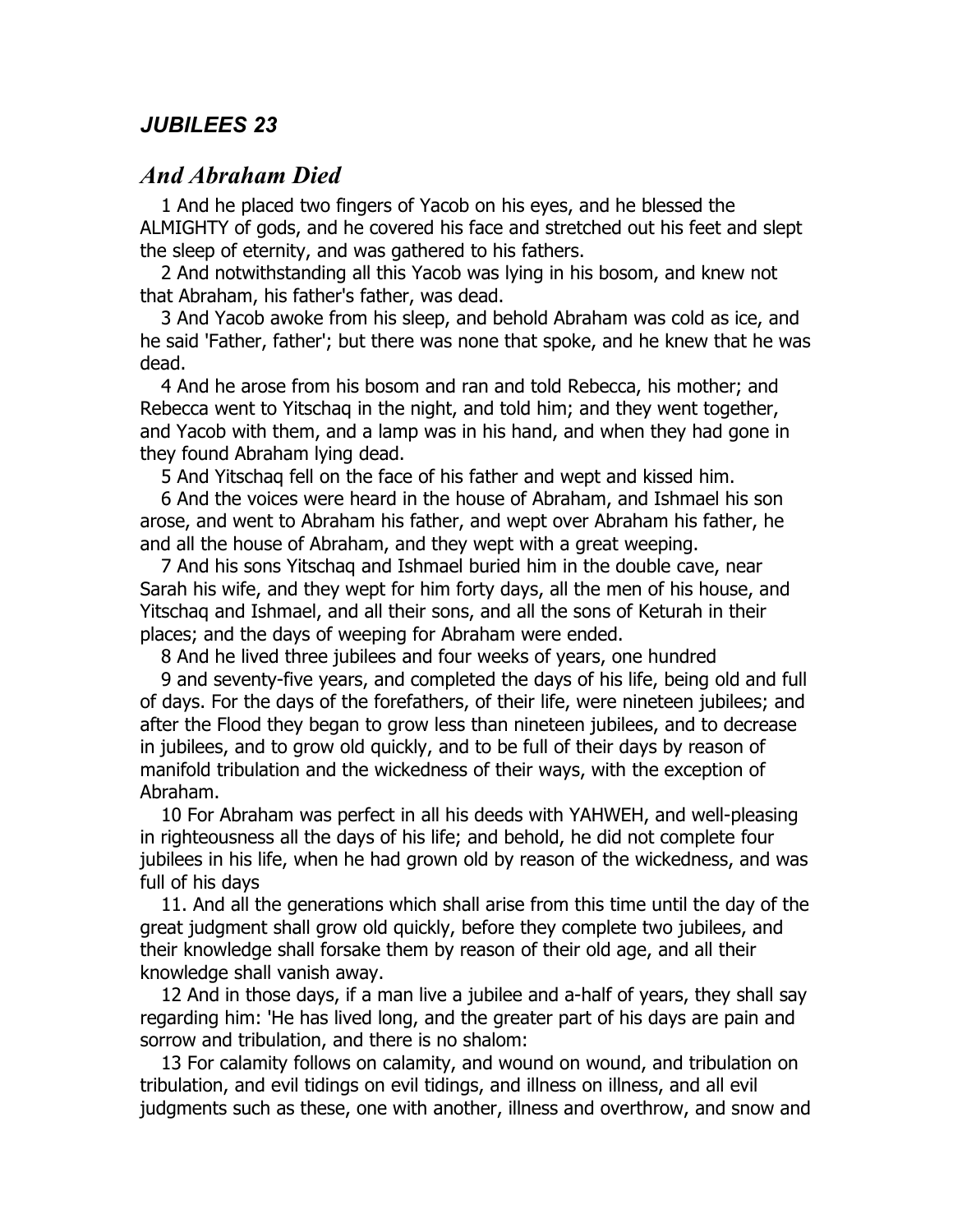frost and ice, and fever, and chills, and torpor, and famine, and death, and sword, and captivity, and all kinds of calamities and pains.'

14 And all these shall come on an evil generation, which transgresses on the earth: their works are uncleanness and fornication, and pollution and abominations.

15 Then they shall say: 'The days of the forefathers were many (even), unto a thousand years, and were good; but behold, the days of our life, if a man has lived many, are three score years and ten (70), and, if he is strong, four score (80) years, and those evil, and there is no shalom in the days of this evil generation.'

16 And in that generation the sons shall convict their fathers and their elders of sin and unrighteousness, and of the words of their mouth and the great wickednesses which they perpetrate, and concerning their forsaking the covenant which YAHWEH made between them and Him, that they should observe and do all His commandments and His ordinances and all His Torah, without departing either to the right hand or the left.

17 For all have done evil, and every mouth speaks iniquity and all their works are an uncleanness and an abomination, and all their ways are pollution, uncleanness and destruction.

18 Behold the earth shall be destroyed on account of all their works, and there shall be no seed of the vine, and no oil; for their works are altogether faithless, and they shall all perish together, beasts and cattle and birds, and all the fish of the sea, on account of the children of men.

19 And they shall strive one with another, the young with the old, and the old with the young, the poor with the rich, the lowly with the great, and the beggar with the prince, on account of the Torah and the covenant; for they have forgotten commandment, and covenant, and feasts, and months, and Shabbats, and jubilees, and all judgments.

20 And they shall stand swords and war to turn them back into the way; but they shall not return until much blood has been shed on the earth, one by another.

21 And those who have escaped shall not return from their wickedness to the way of righteousness, but they shall all exalt themselves to deceit and wealth, that they may each take all that is his neighbor's, and they shall name the great NAME of YAHWEH, but not in truth and not in righteousness, and they shall defile the kodesh of ha kodeshim with their uncleanness and the corruption of their pollution.

22 And a great punishment shall befall the deeds of this generation from YAHWEH, and He will give them over to the sword and to judgment and to captivity, and to be plundered and devoured.

23 And He will wake up against them the sinners of the Gentiles, who have neither mercy nor compassion, and who shall respect the person of none, neither old nor young, nor any one, for they are more wicked and strong to do evil than all the children of men. And they shall use violence against Yisrael and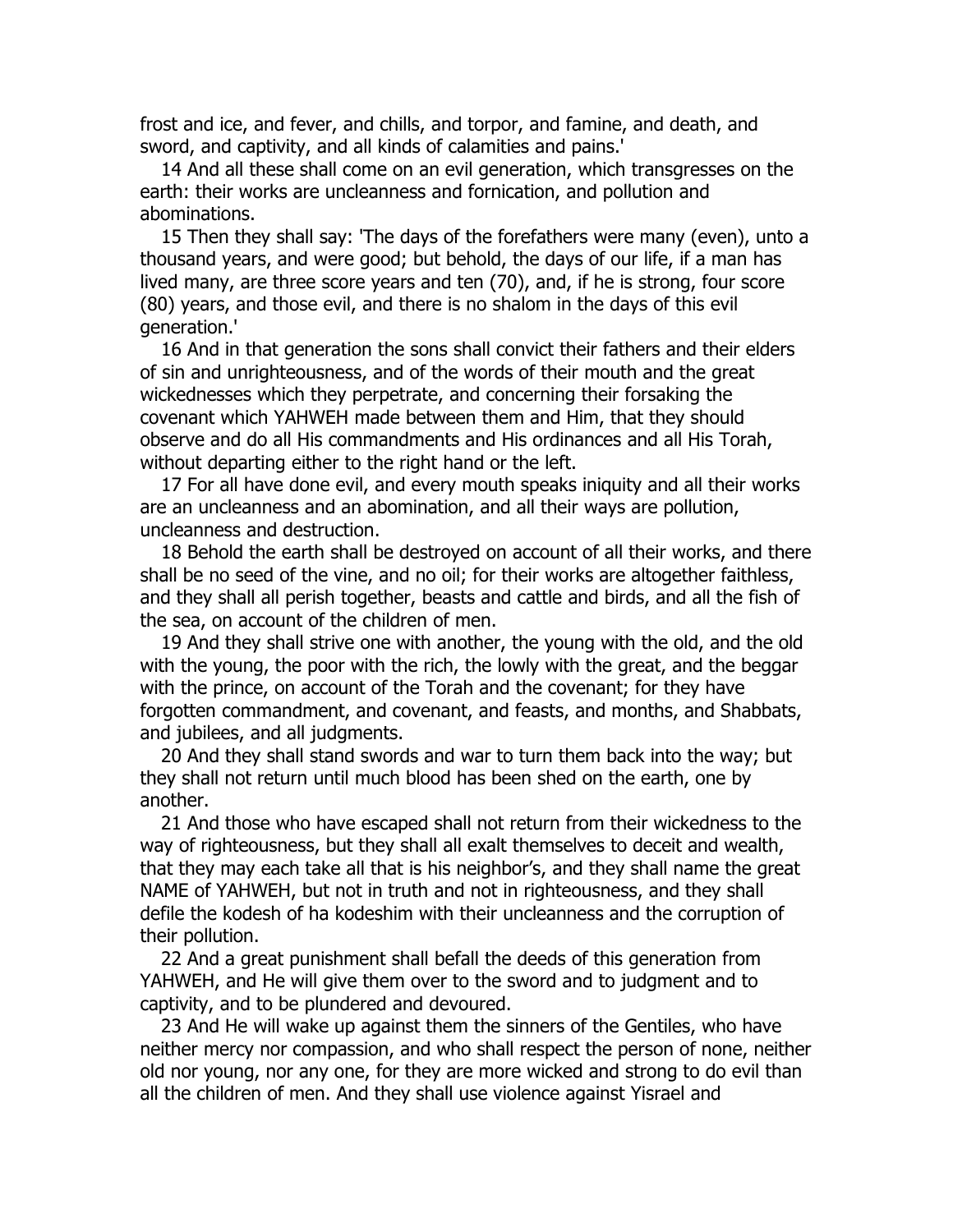transgression against Yacob, And much blood shall be shed upon the earth, And there shall be none to gather and none to bury.

24 In those days they shall cry aloud, And call and pray that they may be saved from the hand of the sinners, the Gentiles; But none shall be saved.

25 And the heads of the children shall be white with grey hair, And a child of three weeks shall appear old like a man of one hundred years, And their stature shall be destroyed by tribulation and oppression.

26 And in those days the children shall begin to study the laws, And to seek the commandments, And to return to the path of righteousness.

27 And the days shall begin to grow many and increase amongst those children of men till their days draw nigh to one thousand years. And to a greater number of years than (before) was the number of the days.

28 And there shall be no old man Nor one who is satisfied with his days, For all shall be as children and youths.

29 And all their days they shall complete and live in shalom and in joy, And there shall be no Satan nor any evil destroyer; For all their days shall be days of blessing and healing.

30 And at that time YAHWEH will heal His servants, And they shall rise up and see great shalom, And drive out their adversaries. And the righteous shall see and be thankful, And rejoice with joy forever and ever, And shall see all their judgments and all their curses on their enemies.

31 And their bones shall rest in the earth, And their spirits shall have much joy, And they shall know that it is YAHWEH who executes judgment, And shows mercy to hundreds and thousands and to all that love Him

32 And do you, Mosheh, write down these words; for thus are they written, and they record them on the heavenly tablets for a testimony for the generations forever.

#### *JUBILEES 24*

# *YAHWEH blessed Yitschaq*

1 And it came to pass after the death of Abraham, that YAHWEH blessed Yitschaq his son, and he arose from Hebron and went and dwelt at the Well of the Vision in the first year of the third week [2073 A.M.] of this jubilee, seven years.

2 And in the first year of the fourth week a famine began in the land, [2080 A.M.] besides the first famine, which had been in the days of Abraham.

3 And Yacob sod lentil pottage, and Esau came from the field hungry. And he said to Yacob his brother: 'Give me of this red pottage.' And Yacob said to him: 'Sell to me your [primogeniture, this] birthright and I will give you bread, and also some of this lentil pottage.'

4 And Esau said in his heart: 'I shall die; of what profit to me is this birthright?

5 'And he said to Yacob: 'I give it to you.' And Yacob said: 'Swear to me, this day,' and he swore unto him.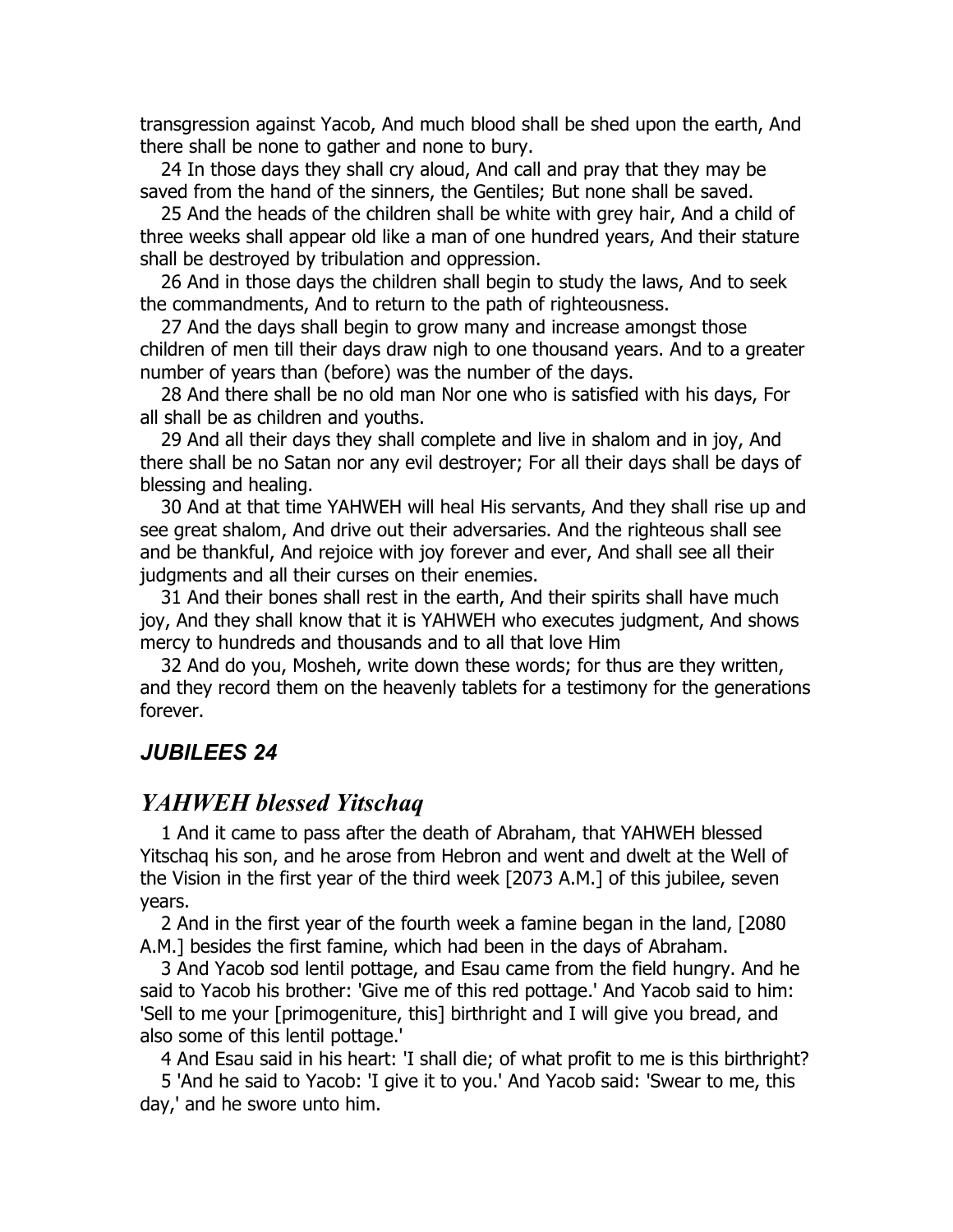6 And Yacob gave his brother Esau bread and pottage, and he eat till he was satisfied, and Esau despised his birthright; for this reason was Esau's name called Edom, on account of the red pottage which Yacob gave him for his birthright.

7 And Yacob became the elder, and Esau was brought down from his dignity.

8 And the famine was over the land, and Yitschaq departed to go down into Egypt in the second year of this week, and went to the king of the Philistines to Gerar, unto Abimelech.

9 And YAHWEH appeared unto him and said to him: 'Go not down into Egypt; dwell in the land that I shall tell you of, and sojourn in this land, and I will be with you and bless you.

10 For to you and to your seed will I give all this land, and I will establish My oath which I swore unto Abraham your father, and I will multiply your seed as the stars of heaven, and will give unto your seed all this land.

11 And in your seed shall all the nations of the earth be blessed, because your father obeyed My voice, and kept My charge and My commandments, and My laws, and My ordinances, and My covenant; and now obey My voice and dwell in this land.'

12 And he dwelt in Gelar three weeks of years.

13 And Abimelech charged concerning him, [2080-2101 A.M.] and concerning all that was his, saying: 'Any man that shall touch him or aught that is his shall surely die.'

14 And Yitschaq waxed strong among the Philistines, and he got many possessions, oxen and sheep and camels and asses and a great household.

15 And he sowed in the land of the Philistines and brought in a hundred-fold, and Yitschaq became exceedingly great, and the Philistines envied him.

16 Now all the wells which the servants of Abraham had dug during the life of Abraham, the Philistines had stopped them after the death of Abraham, and filled them with earth.

17 And Abimelech said to Yitschaq: 'Go from us, for you are much mightier than we', and Yitschaq departed there in the first year of the seventh week, and sojourned in the valleys of Gerar.

18 And they digged again the wells of water which the servants of Abraham, his father, had digged, and which the Philistines had closed after the death of Abraham his father, and he called their names as Abraham his father had named them.

19 And the servants of Yitschaq dug a well in the valley, and found living water, and the shepherds of Gerar strove with the shepherds of Yitschaq, saying: 'The water is ours'; and Yitschaq called the name of the well 'Perversity', because they had been perverse with us.

20 And they dug a second well, and they strove for that also, and he called its name 'Enmity'. And he arose from thence and they digged another well, and for that they strove not, and he called the name of it 'Room', and Yitschaq said: 'Now YAHWEH has made room for us, and we have increased in the land.'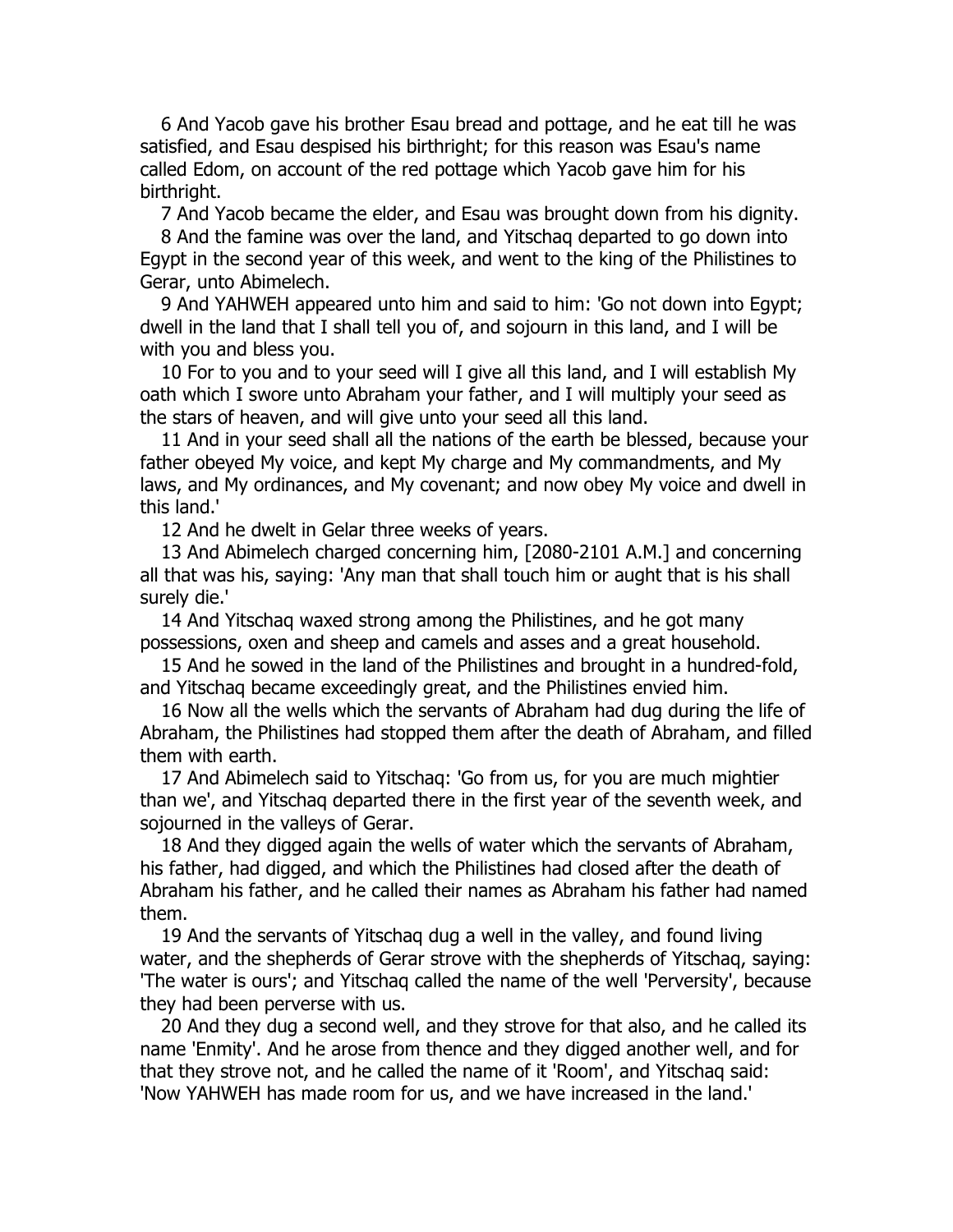21 And he went up from there to the "Well of the Oath" in the first year of the first week in the [2108 A.M.] forty-fourth jubilee.

22 And YAHWEH appeared to him that night, on the new month of the first month, and said to him: 'I am YAHWEH the ALMIGHTY of Abraham your father; fear not, for I am with you, and shall bless you and shall surely multiply your seed as the sand of the earth, for the sake of Abraham my servant.'

23 And he built an altar there, which Abraham his father had first built, and he called upon the NAME of YAHWEH, and he offered sacrifice to the ALMIGHTY of Abraham his father.

24 And they digged a well and they found living water.

25 And the servants of Yitschaq digged another well and did not find water, and they went and told Yitschaq that they had not found water, and Yitschaq said: 'I have sworn this day to the Philistines and this thing has been announced to us.'

26 And he called the name of that place the "Well of the Oath"; for there he had sworn to Abimelech and Ahuzzath his friend and Phicol the prefect Or his host.

27 And Yitschaq knew that day that under constraint he had sworn to them to make shalom with them.

28 And Yitschaq on that day cursed the Philistines and said: 'Cursed be the Philistines unto the day of wrath and indignation from the midst of all nations; may YAHWEH make them a derision and a curse and an object of wrath and indignation in the hands of the sinners the Gentiles and in the hands of the Kittim.

29 And whoever escapes the sword of the enemy and the Kittim, may the righteous nation root out in judgment from under heaven; for they shall be the enemies and foes of my children throughout their generations upon the earth.

30 And no remnant shall be left to them, Nor one that shall be saved on the day of the wrath of judgment; For destruction and rooting out and expulsion from the earth is the whole seed of the Philistines (reserved), And there shall no longer be left for these Caphtorim a name or a seed on the earth.

31 For though he ascend unto heaven, There shall he be brought down, And though he make himself strong on earth, There shall he be dragged forth, And though he hide himself amongst the nations, Even from there shall he be rooted out; And though he descend into Sheol, There also shall his condemnation be great, And there also he shall have no shalom.

32 And if he go into captivity, by the hands of those that seek his life shall they slay him on the way, And neither name nor seed shall be left to him on all the earth; for into eternal malediction shall he depart.'

33 And thus is it written and engraved concerning him on the heavenly tablets, to do to him on the Day of Judgment, so that he may be rooted out of the earth.

#### *JUBILEES 25*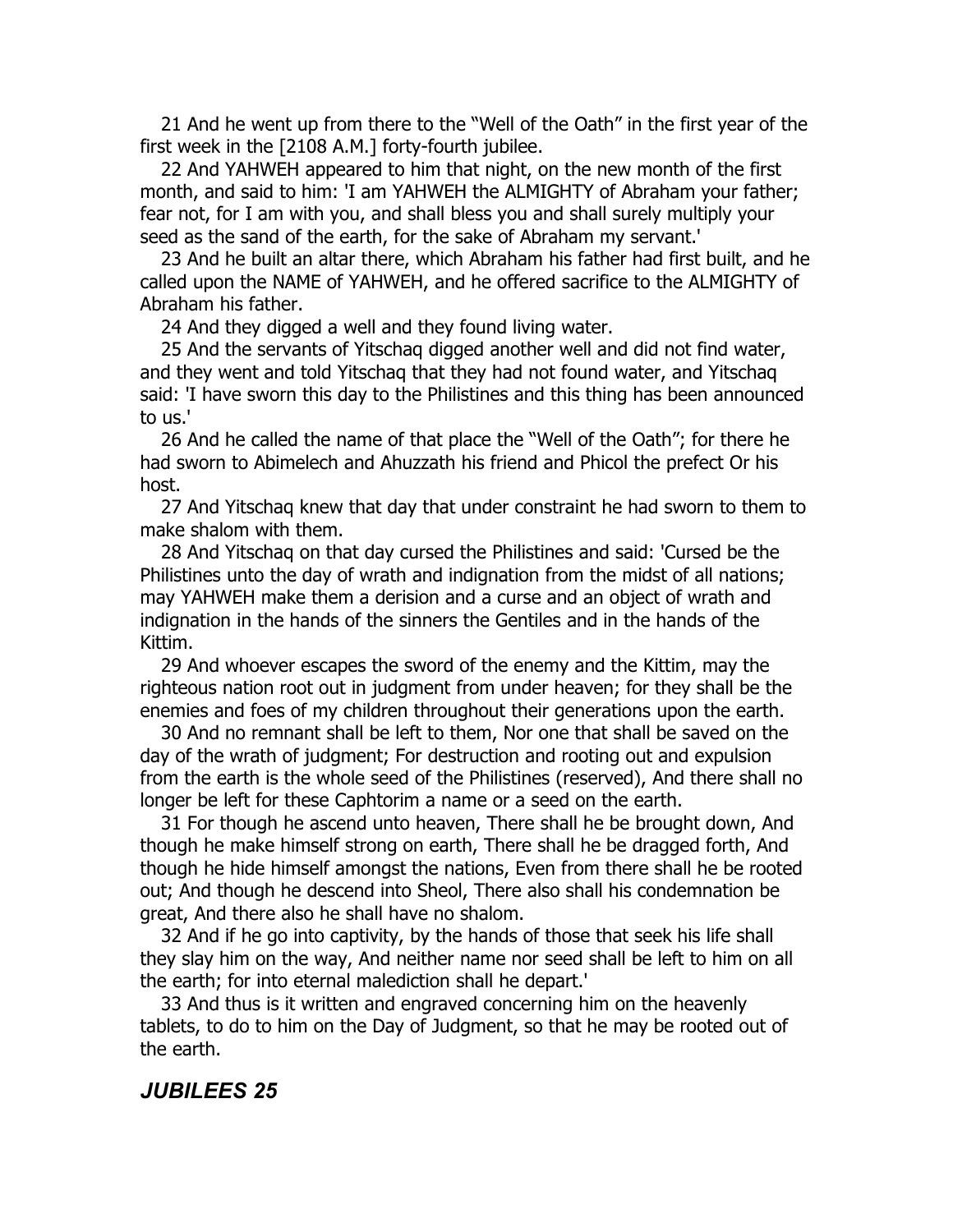### *Rebecca instructs Yacob her son*

1 And in the second year of this week in this jubilee, Rebecca called Yacob her son, and spoke to [2109 A.M.] him, saying: 'My son, do not take you a wife of the daughters of Canaan, as Esau, your brother, who took him two wives of the daughters of Canaan, and they have embittered my soul with all their unclean deeds: for all their deeds are fornication and lust, and there is no righteousness with them, for (their deeds) are evil.

2 And I, my son, love you exceedingly, and my heart and my affection bless you every hour of the day and watch of the night.

3 And now, my son, hearken to my voice, and do the will of your mother, and do not take you a wife of the daughters of this land, but only of the house of my father, and of my father's kindred. You shall take you a wife of the house of my father, and the Most High YAHWEH will bless you, and your children shall be a righteous generation and a kodesh seed.'

4 And then spoke Yacob to Rebecca, his mother, and said to her: 'Behold, mother, I am nine weeks of years old, and I neither know nor have I touched any woman, nor have I betrothed myself to any, nor even think of taking me a wife of the daughters of Canaan.

5 For I remember, mother, the words of Abraham, our father, for he commanded me not to take a wife of the daughters of Canaan, but to take me a wife from the seed of my father's house and from my kindred.

6 I have heard before that daughters have been born to Laban, your brother, and I have set my heart on them to take a wife from amongst them.

7 And for this reason I have guarded myself in my spirit against sinning or being corrupted in all my ways throughout all the days of my life; for with regard to lust and fornication, Abraham, my father, gave me many commands.

8 And, despite all that he has commanded me, these two and twenty years my brother has striven with me, and spoken frequently to me and said: 'My brother, take to wife a sister of my two wives'; but I refuse to do as he has done.

9 I swear before you, mother, that all the days of my life I will not take me a wife from the daughters of the seed of Canaan, and I will not act wickedly as my brother has done.

10 Fear not, mother; be assured that I shall do your will and walk in uprightness, and not corrupt my ways forever.'

11 And thereupon she lifted up her face to heaven and extended the fingers of her hands, and opened her mouth and blessed the Most High YAHWEH, who had created the heaven and the earth, and she gave Him thanks and praise.

12 And she said: 'Blessed be YAHWEH ALMIGHTY, and may His Kodesh NAME be blessed forever and ever, who has given me Yacob as a pure son and a kodesh seed; for he is Yours, and Yours shall his seed be continually and throughout all the generations forevermore.

13 Bless him, O YAHWEH, and place in my mouth the blessing of righteousness, that I may bless him.'

14 And at that hour, when the Spirit of righteousness descended into her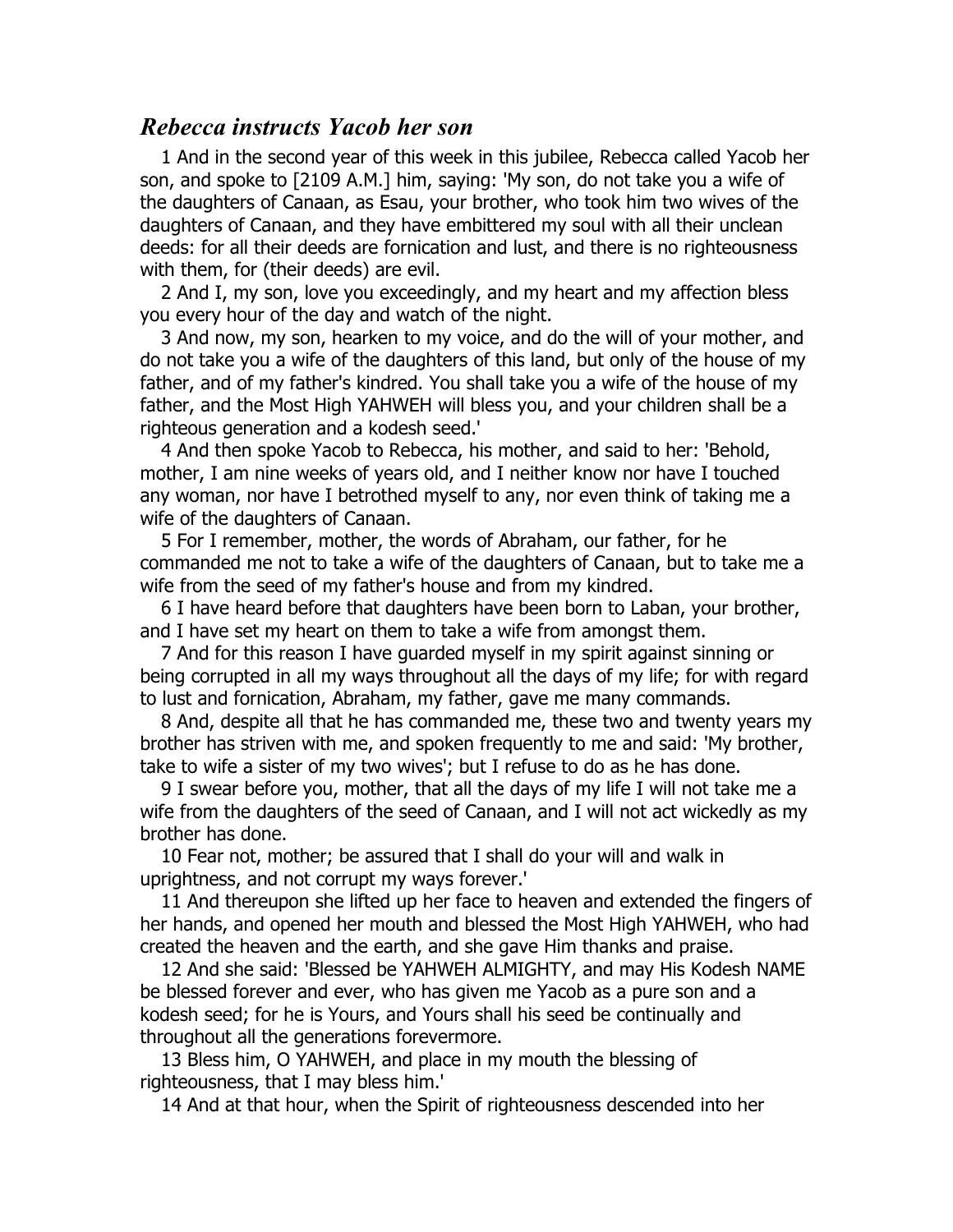mouth, she placed both her hands on the head of Yacob, and said:

15 Blessed are you, YAHWEH of righteousness and Sovereign Ruler of the ages, and may He bless you beyond all the generations of men. May He give you, my Son, the path of righteousness, And reveal righteousness to your seed.

16 And may He make your sons many during your life, And may they arise according to the number of the months of the year. And may their sons become many and great beyond the stars of heaven, And their numbers be more than the sand of the sea.

17 And may He give them this goodly land -as He said He would give it to Abraham and to his seed after him always, And may they hold it as a possession forever.

18 And may I see (born) unto you, my son, blessed children during my life, And a blessed and kodesh seed may all your seed be.

19 And as you have refreshed your mother's spirit during her life, The womb of her that bare you blesses you thus, [My affection] and my breasts bless you, And my mouth and my tongue praise you greatly.

20 Increase and spread over the earth, And may your seed be perfect in the joy of heaven and earth forever; And may your seed rejoice, And on the great day of shalom may it have shalom.

21 And may your name and your seed endure to all the ages, And may the Most High YAHWEH be their Sovereign Ruler, And may the ALMIGHTY of righteousness dwell with them, And by them may His sanctuary be built unto all the ages.

22 Blessed be he that blesses you, And all flesh that curses you falsely, may it be cursed.'

23 And she kissed him, and said to him; 'May YAHWEH of the world love you as the heart of your mother and her affection rejoice in you and bless you.' And she ceased from blessing.

### *JUBILEES 26*

### *Yitschaq called Esau, his elder Son to make savory meat*

1 And in the seventh year of this week Yitschaq called Esau, his elder Son, and said to him: ' I am [2114 A.M.] old, my son, and behold my eyes are dim in seeing, and I know not the day of my death.

2 And now take your hunting weapons your quiver and your bow, and go out to the field, and hunt and catch me (venison), my son, and make me savory meat, such as my soul loves, and bring it to me that I may eat, and that my soul may bless you before I die.'

3 But Rebecca heard Yitschaq speaking to Esau.

4 And Esau went forth early to the field to hunt and catch and bring home to his father.

5 And Rebecca called Yacob, her son, and said to him: 'Behold, I heard Yitschaq, your father, speak unto Esau, your brother, saying: "Hunt for me, and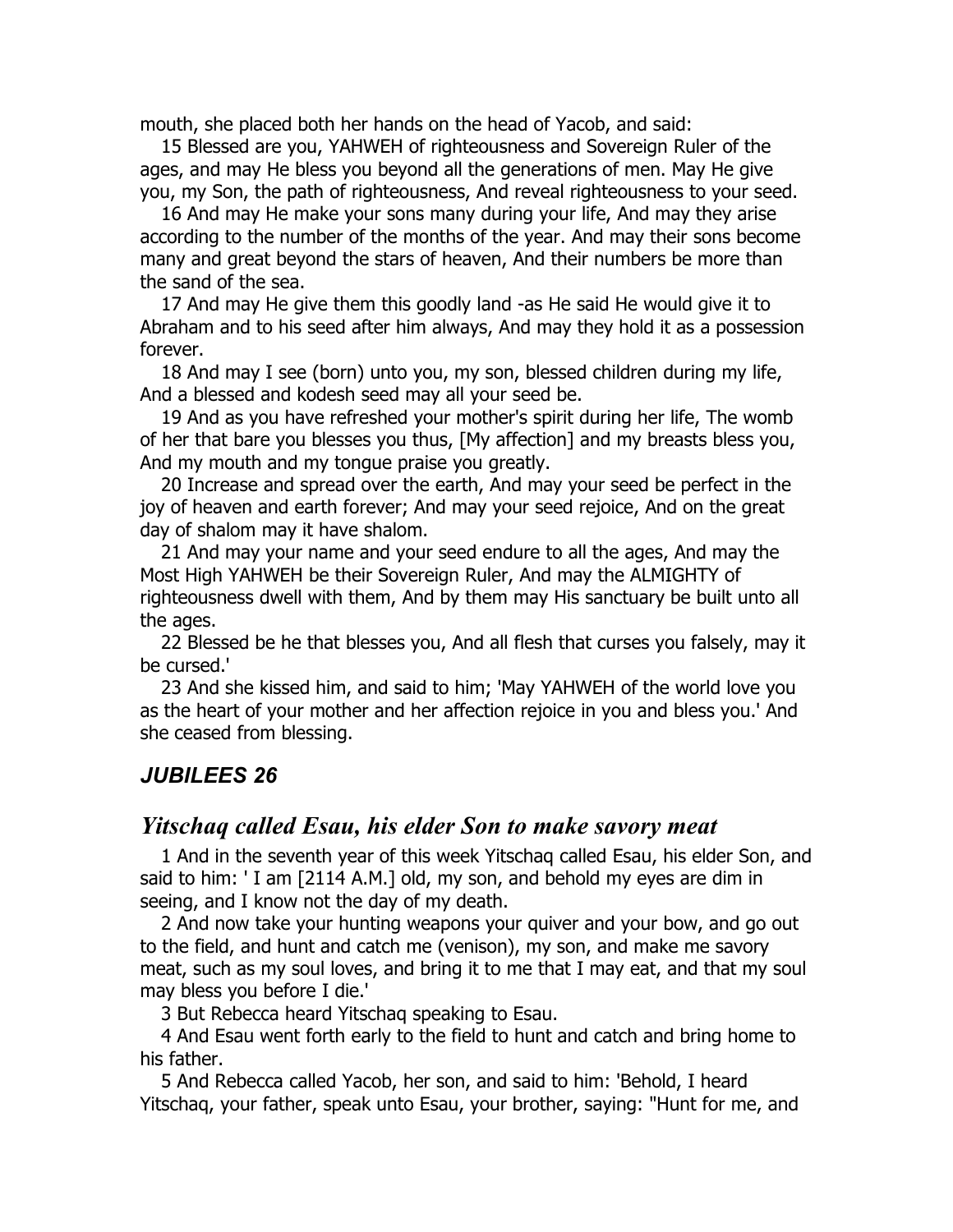make me savory meat, and bring it to me that I may eat and bless you before YAHWEH before I die."

6 And now, my son, obey my voice in that which I command you: Go to your flock and fetch me two good kids of the goats, and I will make them savory meat for your father, such as he loves, and you shall bring it to your father that he may eat and bless you before YAHWEH before he die, and that you may be blessed.'

7 And Yacob said to Rebecca his mother: 'Mother, I shall not withhold anything which my father would eat, and which would please him: only I fear, my mother, that he will recognise my voice and wish to touch me.

8 And you know that I am smooth, and Esau, my brother, is hairy, and I shall appear before his eyes as an evildoer, and shall do a deed which he had not commanded me, and he will be wroth with me, and I shall bring upon myself a curse, and not a blessing.'

9 And Rebecca, his mother, said to him: 'Upon me be your curse, my son, only obey my voice.'

10 And Yacob obeyed the voice of Rebecca, his mother, and went and fetched two good and fat kids of the goats, and brought them to his mother, and his mother made them savory meat such as he loved.

11 And Rebecca took the goodly raiment of Esau, her elder son, which was with her in the house, and she clothed Yacob, her younger son, with them, and she put the skins of the kids upon his hands and on the exposed parts of his neck.

12 And she gave the meat and the bread which she had prepared into the hand of her son Yacob.

13 And Yacob went in to his father and said: 'I am your son: I have done according as you bade me: arise and sit and eat of that which I have caught, father, that your soul may bless me.'

14 And Yitschaq said to his son: 'How have you found so quickly, my son?'

15 And Yacob said: 'Because (YAHWEH your Sovereign Ruler caused me to find.'

16 And Yitschaq said to him: Come near, that I may feel you, my son, if you are my son Esau or not.'

17 And Yacob went near to Yitschaq, his father, and he felt him and said:

18 'The voice is Yacob's voice, but the hands are the hands of Esau,' and he discerned him not, because it was a dispensation from heaven to remove his power of perception and Yitschaq discerned not, for his hands were hairy as his brother Esau's, so that he blessed him.

19 And he said: 'Are you my son Esau?' and he said: 'I am your son': and he said, 'Bring near to me that I may eat of that which you have caught, my son, that my soul may bless you.'

20 And he brought near to him, and he did eat, and he brought him wine and he drank.

21 And Yitschaq, his father, said to him: 'Come near and kiss me, my son.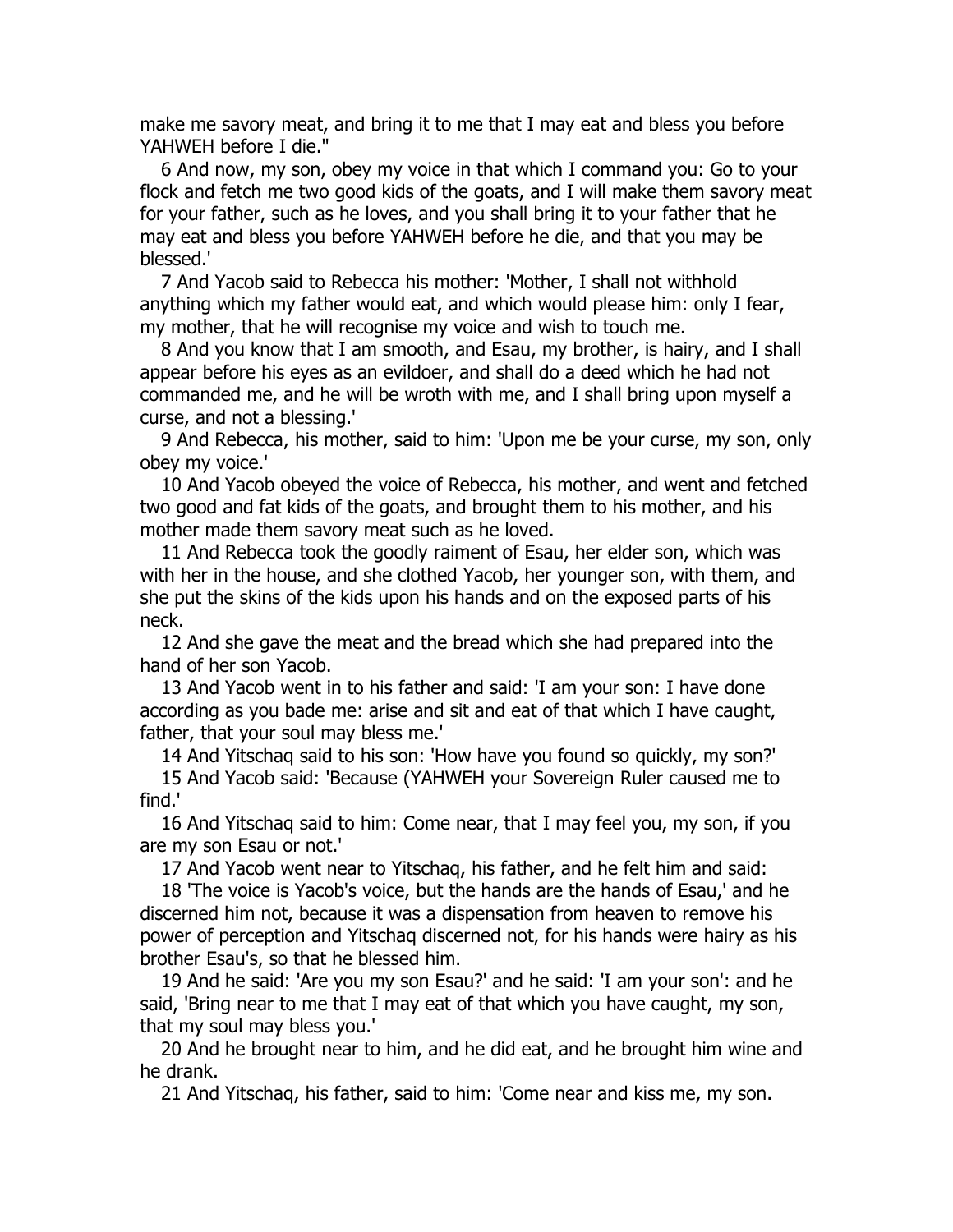22 And he came near and kissed him. And he smelled the smell of his raiment, and he blessed him and said: 'Behold, the smell of my son is as the smell of a (full) field which YAHWEH has blessed.

23 And may YAHWEH give you of the dew of heaven And of the dew of the earth, and plenty of corn and oil: Let nations serve you, And peoples bow down to you.

24 Be ruler over your brethren, And let your mother's sons bow down to you; And may all the blessings wherewith YAHWEH has blessed me and blessed Abraham, my father; Be imparted to you and to your seed forever: Cursed be he that curses you, And blessed be he that blesses you.'

25 And it came to pass as soon as Yitschaq had made an end of blessing his son Yacob, and Yacob had gone forth from Yitschaq his father he hid himself and Esau, his brother, came in from his hunting.

26 And he also made savory meat, and brought it to his father, and said to his father: 'Let my father arise, and eat of my venison that your soul may bless me.'

27 And Yitschaq, his father, said to him: 'Who are you? 'And he said to him: 'I am your first born, your son Esau: I have done as you have commanded me.'

28 And Yitschaq was very greatly astonished, and said: 'Who is he that has hunted and caught and brought it to me, and I have eaten of all before you came, and have blessed him: (and) he shall be blessed, and all his seed forever.'

29 And it came to pass when Esau heard the words of his father Yitschaq that he cried with an exceeding great and bitter cry, and said to his father: 'Bless me, (even) me also, father.'

30 And he said to him: 'Your brother came with guile, and has taken away your blessing.' And he said: 'Now I know why his name is named Yacob: behold, he has supplanted me these two times: he took away my birth-right, and now he has taken away my blessing.'

31 And he said: 'Have you not reserved a blessing for me, father?' and Yitschaq answered and said to Esau: 'Behold, I have made him your ruler, And all his brethren have I given to him for servants, And with plenty of corn and wine and oil have I strengthened him: And what now shall I do for you, my son?'

32 And Esau said to Yitschaq, his father: 'Have you but one blessing, O father? Bless me, even me also, father.'

33 And Esau lifted up his voice and wept. And Yitschaq answered and said to him: 'Behold, far from the dew of the earth shall be your dwelling, And far from the dew of heaven from above.

34 And by your sword will you live, And you will serve your brother. And it shall come to pass when you become great, And do shake his yoke from off your neck, You shall sin a complete sin unto death, And your seed shall be rooted out from under heaven.'

35 And Esau kept threatening Yacob because of the blessing wherewith his father blessed him, and he: said in his heart: 'May the days of mourning for my father now come, so that I may slay my brother Yacob.'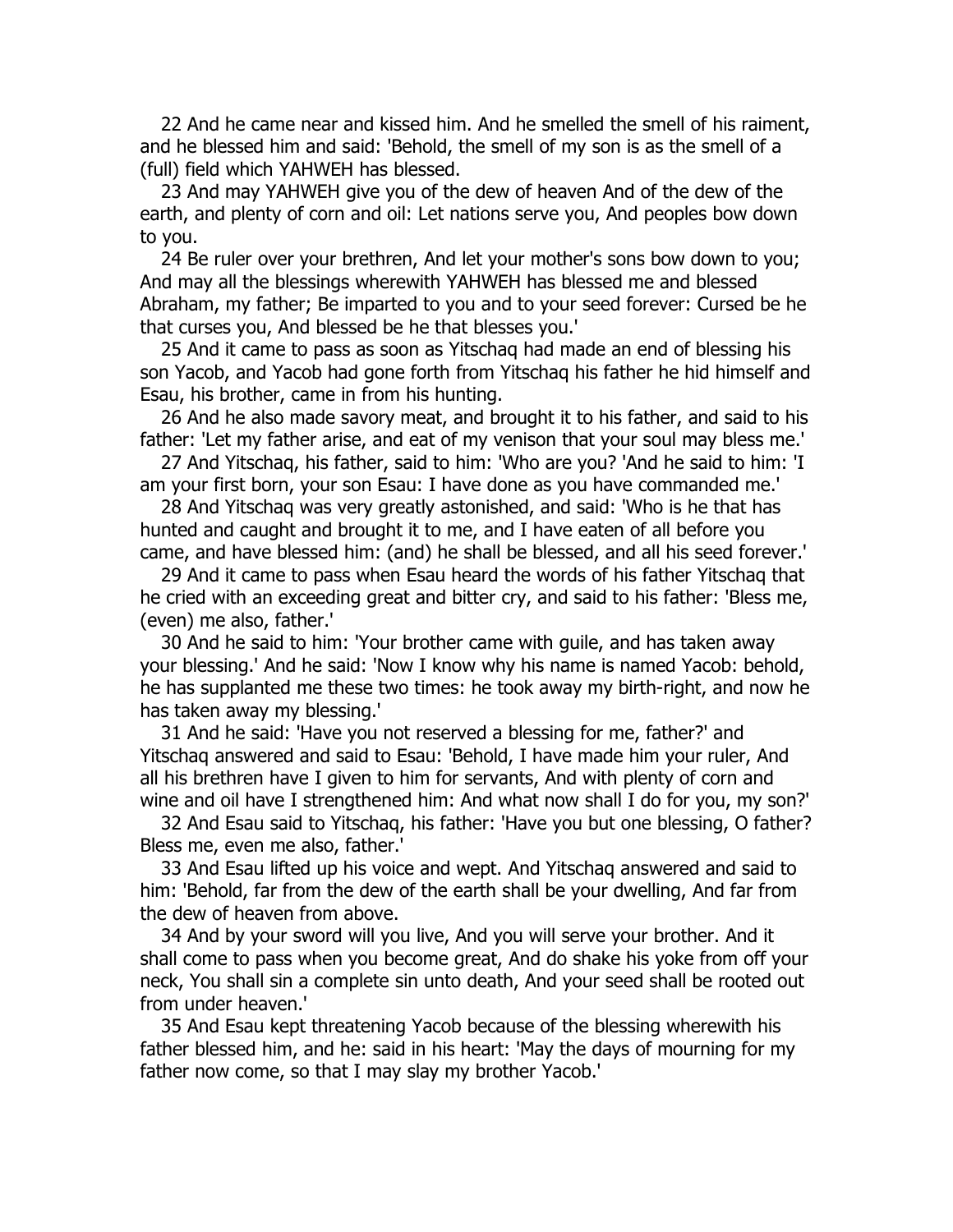# *JUBILEES 27*

# *Rebecca calls Yacob and sends him to Laban*

1 And the words of Esau, her elder son, were told to Rebecca in a dream, and Rebecca sent and called Yacob her younger son,

2 And said to him: 'Behold Esau your brother will take vengeance on you so as to kill you.

3 Now, therefore, my son, obey my voice, and arise and flee you to Laban, my brother, to Haran, and tarry with him a few days until your brother's anger turns away, and he remove his anger from you, and forget all that you have done; then I will send and fetch you from there.'

4,5 And Yacob said: 'I am not afraid; if he wishes to kill me, I will kill him.' But she said unto him: 'Let me not be bereft of both my sons on one day.'

6 And Yacob said to Rebecca his mother: 'Behold, you know that my father has become old, and does not see because his eyes are dull, and if I leave him it will be evil in his eyes, because I leave him and go away from you, and my father will be angry, and will curse me. I will not go; when he sends me, then only will I go.'

7 And Rebecca said to Yacob: 'I will go in and speak to him, and he will send you away.'

8 And Rebecca went in and said to Yitschaq: 'I loathe my life because of the two daughters of Heth, whom Esau has taken him as wives; and if Yacob take a wife from among the daughters of the land such as these, for what purpose do I further live, for the daughters of Canaan are evil.'

9 And Yitschaq called Yacob and blessed him, and admonished him and said to him:

10 'Do not take you a wife of any of the daughters of Canaan; arise and go to

#### Mesopotamia

, to the house of Bethuel, your mother's father, and take you a wife from thence of the daughters of Laban, your mother's brother.

11 And YAHWEH Almighty bless you and increase and multiply you that you may become a company of nations, and give you the blessings of my father Abraham, to you and to your seed after you, that you may inherit the land of your sojournings and all the land which YAHWEH gave to Abraham: go, my son, in shalom.'

12 And Yitschaq sent Yacob away, and he went to Mesopotamia, to Laban the son of Bethuel the Syrian, the brother of Rebecca, Yacob's mother.

13 And it came to pass after Yacob had arisen to go to Mesopotamia that the spirit of Rebecca was grieved after her son, and she wept.

14 And Yitschaq said to Rebecca: 'My sister, weep not on account of Yacob, my son; for he goes in shalom, and in shalom will he return.

15 The Most High YAHWEH will preserve him from all evil, and will be with him; for He will not forsake him all his days;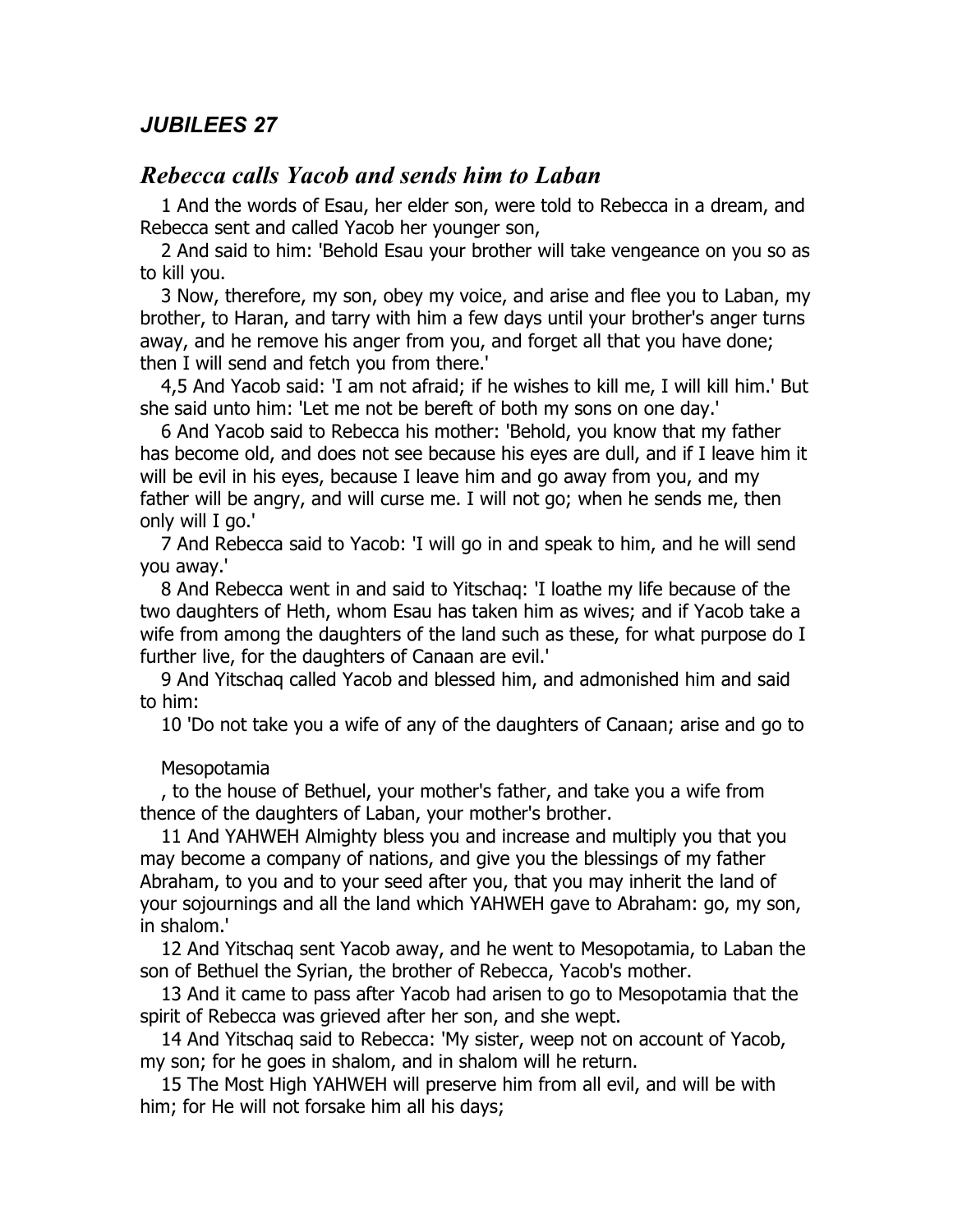16 For I know that his ways will be prospered in all things wherever he goes, until he return in shalom to us, and we see him in shalom.

17 Fear not on his account, my sister, for he is on the upright path and he is a perfect man: and he is faithful and will not perish. Weep not.'

18 And Yitschaq comforted Rebecca on account of her son Yacob, and blessed him.

19 And Yacob went from the "Well of the Oath" to go to Haran on the first year of the second week in the forty-fourth jubilee, and he came to Luz on the mountains, that is, Bethel, on the new month of the first month of this week, [2115 A.M.] and he came to the place at even and turned from the way to the west of the road that night: and he slept there; for the sun had set.

20 And he took one of the stones of that place and laid under the tree, and he was journeying alone, and he slept.

21 And he dreamt that night, and behold a ladder set up on the earth, and the top of it reached to heaven, and behold, the malakim of YAHWEH ascended and descended on it: and behold, YAHWEH stood upon it.

22 And he spoke to Yacob and said: 'I am YAHWEH ALMIGHTY of Abraham, your father, and the ALMIGHTY of Yitschaq; the land whereon you are sleeping, to you will I give it, and to your seed after you.

23 And your seed shall be as the dust of the earth, and you shall increase to the west and to the east, to the north and the south, and in you and in your seed shall all the families of the nations be blessed.

24 And behold, I will be with you, and will keep you wheresoever's you go, and I will bring you again into this land in shalom; for I will not leave you until I do everything that I told you of.'

25 And Yacob awoke from his sleep, and said, 'Truly this place is the house of YAHWEH, and I knew it not.' And he was afraid and said: 'Dreadful is this place which is none other than the house of YAHWEH, and this is the gate of heaven.'

26 And Yacob arose early in the morning, and took the stone which he had put under his head and set it up as a pillar for a sign, and he poured oil upon the top of it. And he called the name of that place Bethel; but the name of the place was Luz at the first.

27 And Yacob vowed a vow unto YAHWEH, saying: 'If YAHWEH will be with me, and will keep me in this way that I go, and give me bread to eat and raiment to put on, so that I come again to my father's house in shalom, then shall YAHWEH be my Sovereign Ruler, and this stone which I have set up as a pillar for a sign in this place, shall be YAHWEH's house, and of all that you give me, I shall give the tenth to you, my ALMIGHTY.'

#### *JUBILEES 28*

#### *Laban gives Leah his elder daughter to Yacob as a wife*

1 And he went on his journey, and came to the land of the east, to Laban, the brother of Rebecca, and he was with him, and served him for Rachel his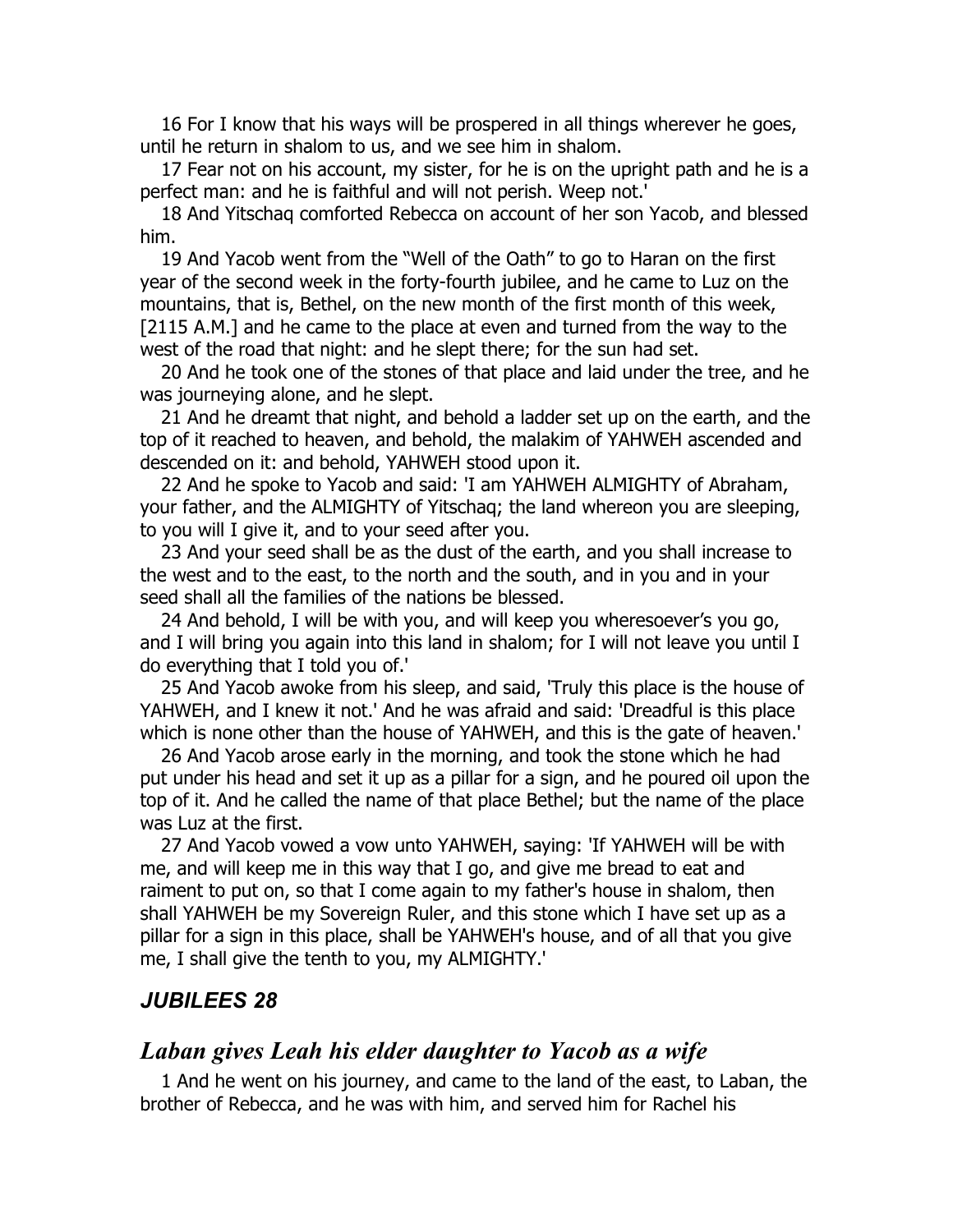daughter one week.

2 And in the first year of the third week [2122 A.M.] he said to him: 'Give me my wife, for whom I have served you seven years '; and Laban said to Yacob: 'I will give you your wife.'

3 And Laban made a feast, and took Leah his elder daughter, and gave (her) to Yacob as a wife, and gave her Zilpah his handmaid for an handmaid; and Yacob did not know, for he thought that she was Rachel.

4 And he went in unto her, and behold, she was Leah; and Yacob was angry with Laban, and said to him: 'Why have you dealt this way with me? Did not I serve you for Rachel and not for Leah? Why have you wronged me?

5 Take your daughter, and I will go; for you have done evil to me.' For Yacob loved Rachel more than Leah; for Leah's eyes were weak, but her form was very handsome; but Rachel had beautiful eyes and a beautiful and very handsome form.

6 And Laban said to Yacob: 'It is not so done in our country, to give the younger before the elder.' And it is not right to do this; for thus it is ordained and written in the heavenly tablets, that no one should give his younger daughter before the elder; but the elder, one gives first and after her the younger -and the man who does so, they set down guilt against him in heaven, and none is righteous that does this thing, for this deed is evil before YAHWEH.

7 And command you the children of Yisrael that they do not this thing; let them neither take nor give the younger before they have given the elder, for it is very wicked.

8 And Laban said to Yacob: 'Let the seven days of the feast of this one pass by, and I shall give you Rachel, that you may serve me another seven years, that you may pasture my sheep as you didst in the former week.' And on the day when the seven days of the feast of Leah had passed, Laban gave Rachel to Yacob, that he might serve him another seven years, and he gave to Rachel Bilhah, the sister of Zilpah, as a handmaid.

10 And he served yet other seven years for Rachel, for Leah had been given to him for nothing.

11 And YAHWEH opened the womb of Leah, and she conceived and bare Yacob a son, and he called his name Reuben, on the fourteenth day of the ninth month, in the first year of the third week. [2122 A.M.]

12 But the womb of Rachel was closed, for YAHWEH saw that Leah was hated and Rachel loved.

13 And again Yacob went in unto Leah, and she conceived, and bare Yacob a second son, and he called his name Simeon, on the twenty-first of the tenth month, and in the third year of this week. [2124 A.M.]

14 And again Yacob went in unto Leah, and she conceived, and bare him a third son, and he called his name Levi, in the new month of the first month in the sixth year of this week. [2127 A.M.]

15 And again Yacob went in unto her, and she conceived, and bare him a fourth son, and he called his name Yahudah, on the fifteenth of the third month,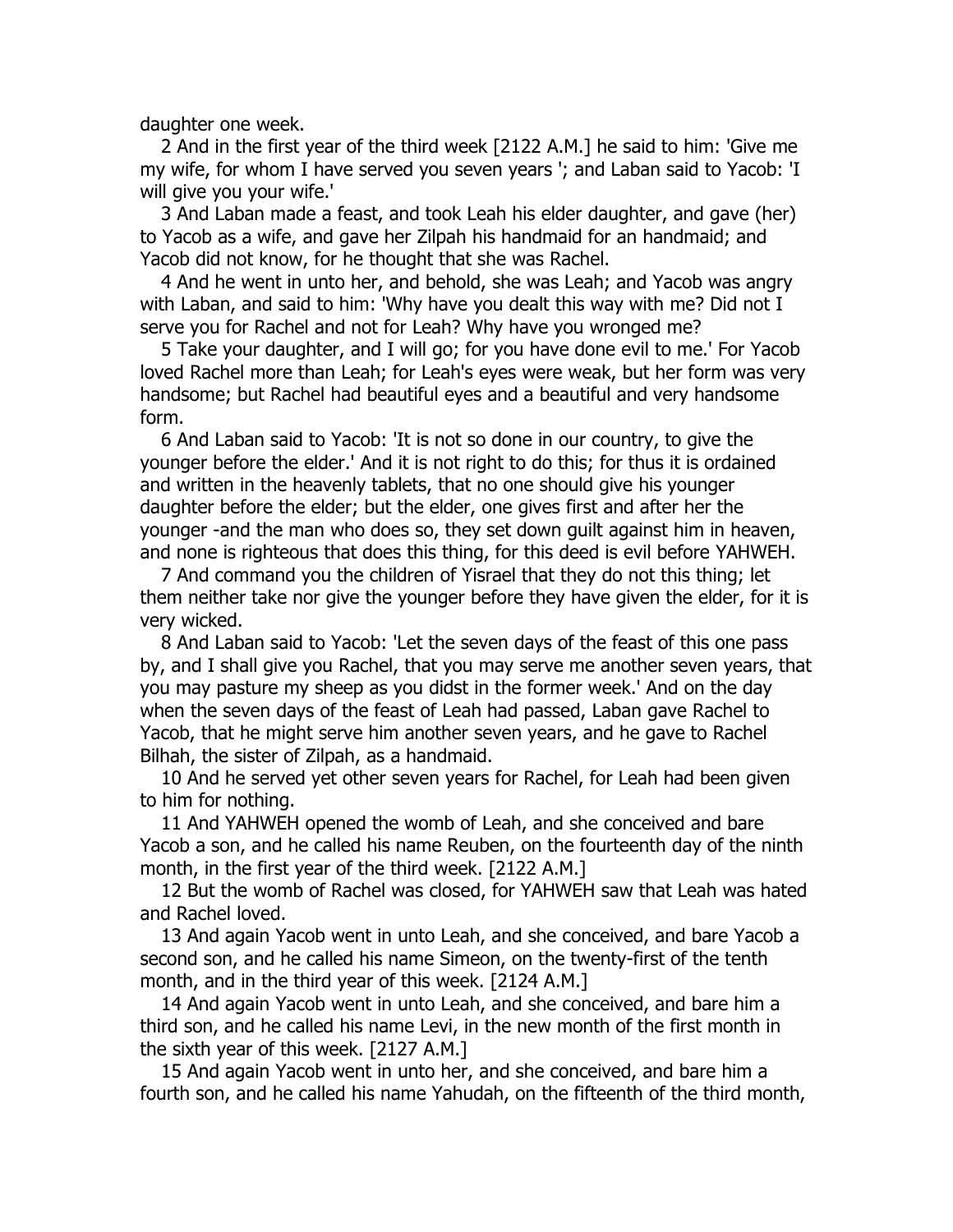in the first year of the fourth week. [2129 A.M.]

16 And on account of all this Rachel envied Leah, for she did not bear, and she said to Yacob: 'Give me children'; and Yacob said: 'Have I withheld from you the fruits of your womb? Have I forsaken you?'

17 And when Rachel saw that Leah had borne four sons to Yacob, Reuben and Simeon and Levi and Yahudah, she said to him: 'Go in unto Bilhah my handmaid, and she will conceive, and bear a son unto me.'

18 And she gave him Bilhah her handmaid to wife. And he went in unto her, and she conceived, and bare him a son, and he called his name Dan, on the ninth of the sixth month, in the sixth year of the third week. [2127 A.M.]

19 And Yacob went in again unto Bilhah a second time, and she conceived, and bare Yacob another son, and Rachel called his name Napthali, on the fifth of the seventh month, in the second year of the fourth week. [2130 A.M.]

20 And when Leah saw that she had become sterile and did not bear, she envied Rachel, and she also gave her handmaid Zilpah to Yacob to wife, and she conceived, and bare a son, and Leah called his name Gad, on the twelfth of the eighth month, in the third year of the fourth week. [2131 A.M.]

21 And he went in again unto her, and she conceived, and bare him a second son, and Leah called his name Asher, on the second of the eleventh month, in the fifth year of the fourth week. [2133 A.M.]

22 And Yacob went in unto Leah, and she conceived, and bare a son, and she called his name Issachar, on the fourth of the fifth month, in the fourth year of the fourth week,[2132 A.M.] and she gave him to a nurse.

23 And Yacob went in again unto her, and she conceived, and bare two (children), a son and a daughter, and she called the name of the son Zabulon, and the name of the daughter Dinah, in the seventh of the seventh month, in the sixth year of the fourth week. [2134 A.M.]

24 And YAHWEH was gracious to Rachel, and opened her womb, and she conceived, and bare a son, and she called his name Yoseph, on the new month of the fourth month, in the sixth year in this fourth week. [2134 A.M.]

25 And in the days when Yoseph was born, Yacob said to Laban: 'Give me my wives and sons, and let me go to my father Yitschaq, and let me make me an house; for I have completed the years in which I have served you for your two daughters, and I will go to the house of my father.'

26 And Laban said to Yacob: 'Tarry with me for your wages, and pasture my flock for me again, and take your wages.'

27 And they agreed with one another that he should give him as his wages those of the lambs and kids which were born black and spotted and white, (these) were to be his wages.

28 And all the sheep brought forth spotted and speckled and black, variously marked, and they brought forth again lambs like themselves, and all that were spotted were Yacob's and those which were not were Laban's.

29 And Yacob's possessions multiplied exceedingly, and he possessed oxen and sheep and asses and camels, and menservants and maid-servants.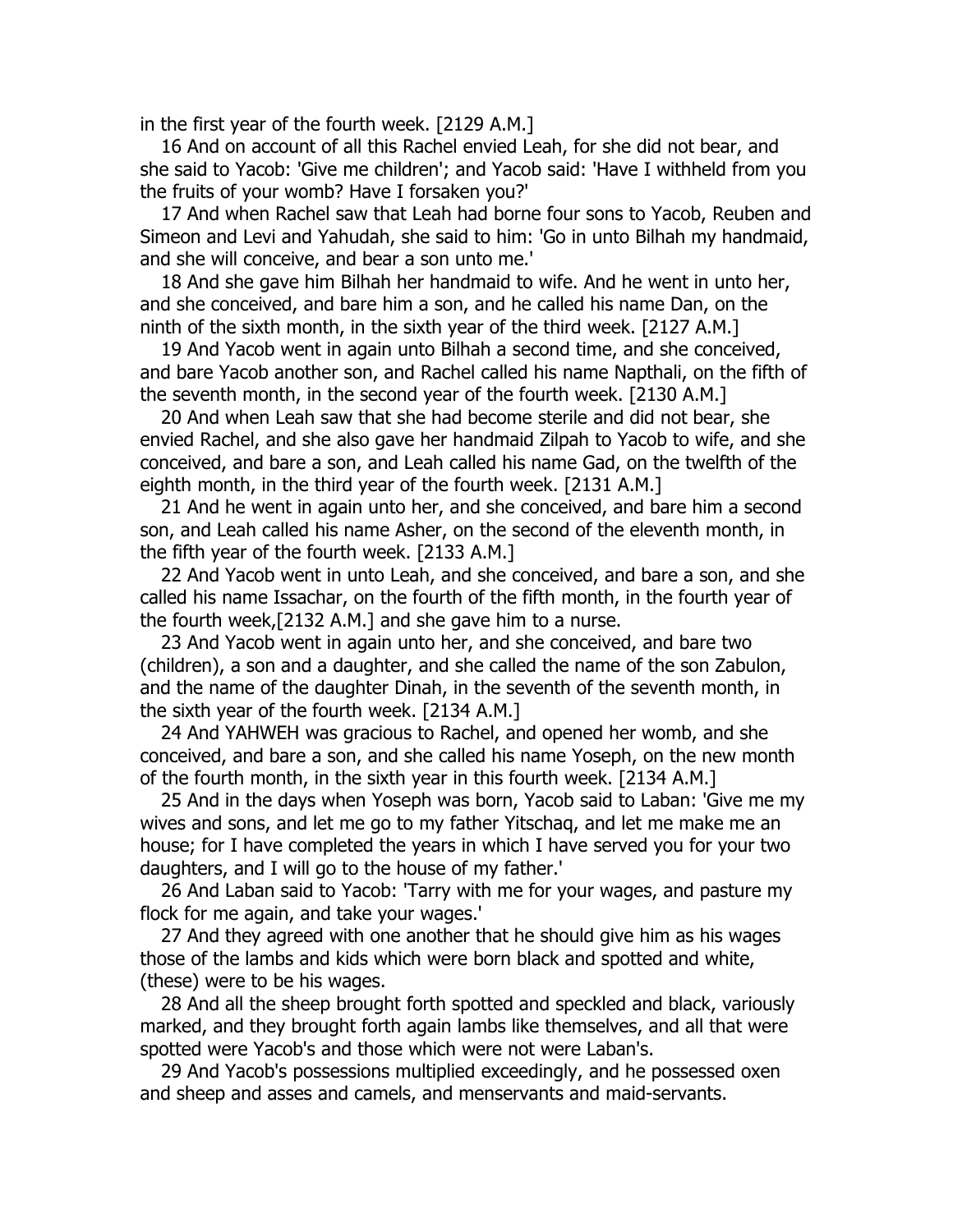30 And Laban and his sons envied Yacob, and Laban took back his sheep from him, and he observed him with evil intent.

#### *JUBILEES 29*

#### *After Rachel had borne Yoseph, Yacob leaves Laban secretly*

1 And it came to pass when Rachel had borne Yoseph, that Laban went to shear his sheep; for they were distant from him a three days' journey.

2 And Yacob saw that Laban was going to shear his sheep, and Yacob called Leah and Rachel, and spoke kindly unto them that they should come with him to the land of Canaan.

3 For he told them how he had seen everything in a dream, even all that He had spoken unto him that he should return to his father's house, and they said: 'To every place where you go we will go with you.'

4 And Yacob blessed YAHWEH the ALMIGHTY of Yitschaq his father, and the ALMIGHTY of Abraham his father's father, and he arose and mounted his wives and his children, and took all his possessions and crossed the river, and came to the land of Gilead, and Yacob hid his intention from Laban and told him not.

5 And in the seventh year of the fourth week Yacob turned his face toward Gilead in the first month, on the twenty-first thereof. [2135 A.M.] And Laban pursued after him and overtook Yacob in the mountain of Gilead in the third month, on the thirteenth thereof.

6 And YAHWEH did not suffer him to injure Yacob; for he appeared to him in a dream by night.

7 And Laban spoke to Yacob. And on the fifteenth of those days Yacob made a feast for Laban, and for all who came with him, and Yacob swore to Laban that day, and Laban also to Yacob, that neither should cross the mountain of Gilead to the other with evil purpose.

8 And he made there a heap for a witness; wherefore the name of that place is called: 'The Heap of Witness,' after this heap.

9 But before they used to call the land of Gilead the land of the Rephaim; for it was the land of the Rephaim, and the Rephaim were born (there), giants whose height was ten, nine, eight down to seven cubits.

10 And their habitation was from the land of the children of Ammon to Mount Hermon, and the seats of their kingdom were Karnaim and Ashtaroth, and Edrei, and Misur, and Beon.

11 And YAHWEH destroyed them because of the evil of their deeds; for they were very malignant, and the Amorites dwelt in their stead, wicked and sinful, and there is no people to-day which has wrought to the full all their sins, and they have no longer length of life on the earth.

12 And Yacob sent away Laban, and he departed into Mesopotamia, the land of the East, and Yacob returned to the land of Gilead.

13 And he passed over the Jabbok in the ninth month, on the eleventh thereof. And on that day Esau, his brother, came to him, and he was reconciled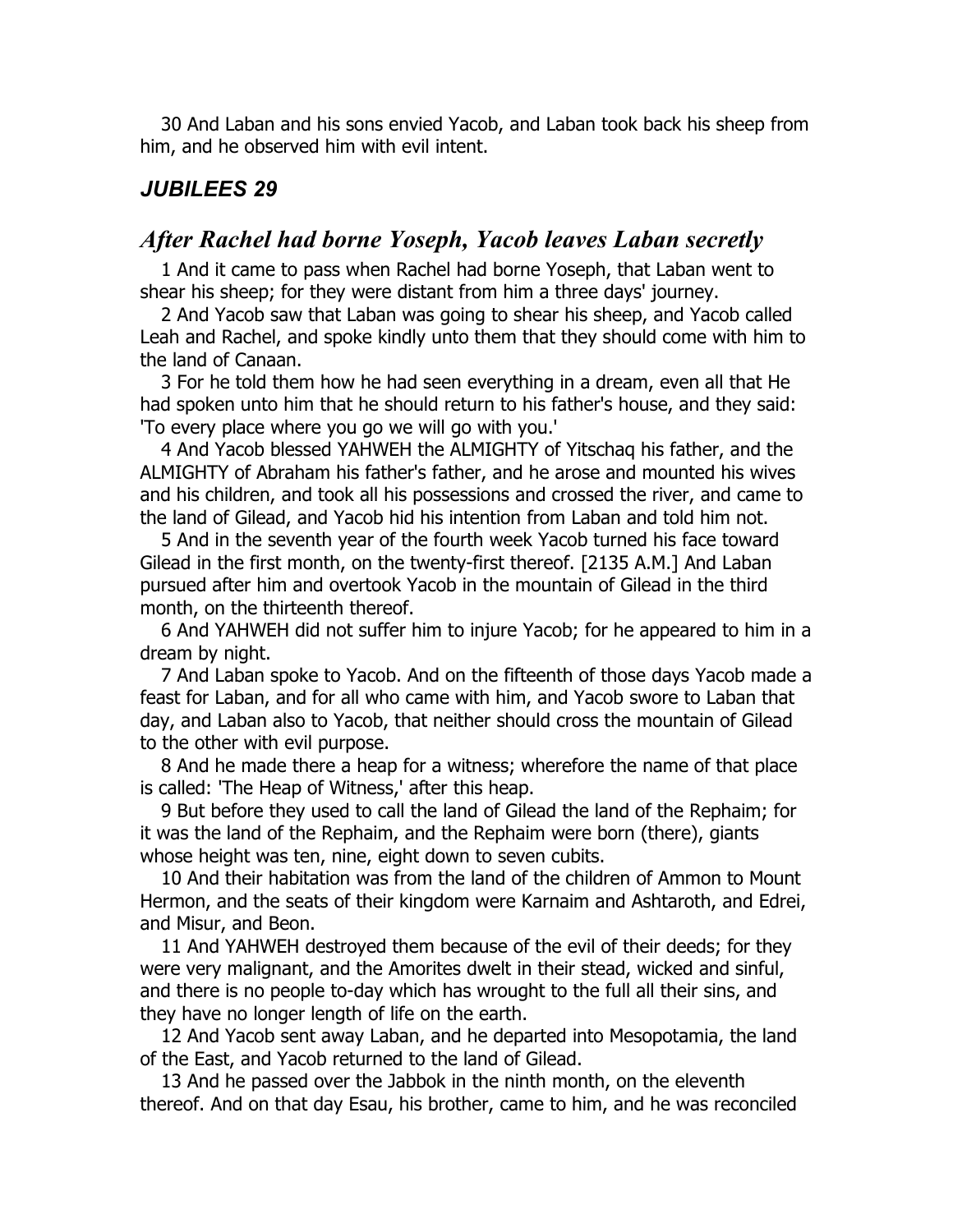to him, and departed from him to the land of Seir, but Yacob dwelt in tents.

14 And in the first year of the fifth week in this jubilee [2136 A.M.] he crossed the Jordan, and dwelt beyond the Jordan, and he pastured his sheep from the sea of the heap unto Bethshan, and unto Dothan and unto the forest of Akrabbim.

15 And he sent to his father Yitschaq of all his substance, clothing, and food, and meat, and drink, and milk, and butter, and cheese, and some dates of the valley.

16 And to his mother Rebecca also four times a year, between the times of the months, between ploughing and reaping, and between autumn and the rain (season) and between winter and spring, to the tower of Abraham.

17 For Yitschaq had returned from the 'Well of the Oath' and gone up to the tower of his father Abraham, and he dwelt there apart from his son Esau.

18 For in the days when Yacob went to Mesopotamia, Esau took to himself a wife Mahalath, the daughter of Ishmael, and he gathered together all the flocks of his father and his wives, and went up and dwelt on Mount Seir, and left Yitschaq his father at the 'Well of the Oath' alone.

19 And Yitschaq went up from the 'Well of the Oath' and dwelt in the tower of Abraham his father on the mountains of Hebron,

20 And thither Yacob sent all that he did send to his father and his mother from time to time, all they needed, and they blessed Yacob with all their heart and with all their soul.

# *JUBILEES 30*

# *Son of Hamor defiles Dinah the daughter of Yacob*

1 And in the first year of the sixth week [2143 A.M.] he went up to Salem, to the east of Shechem, in shalom, in the fourth month.

2 And there they carried off Dinah, the daughter of Yacob, into the house of Shechem, the son of Hamor, the Hivite, the prince of the land, and he lay with her and defiled her, and she was a little girl, a child of twelve years.

3 And he besought his father and her brothers that she might be given to him to wife. And Yacob and his sons were wroth because of the men of Shechem; for they had defiled Dinah, their sister, and they spoke to them with evil intent and dealt deceitfully with them and beguiled them.

4 And Simeon and Levi came unexpectedly to Shechem and executed judgment on all the men of Shechem, and slew all the men whom they found in it, and left not a single one remaining in it: they slew all in torments because they had dishonored their sister Dinah.

5 And thus let it not again be done from henceforth that a daughter of Yisrael be defiled; for judgment is ordained in heaven against them that they should destroy with the sword all the men of the Shechemites because they had wrought shame in Yisrael

6. And YAHWEH delivered them into the hands of the sons of Yacob that they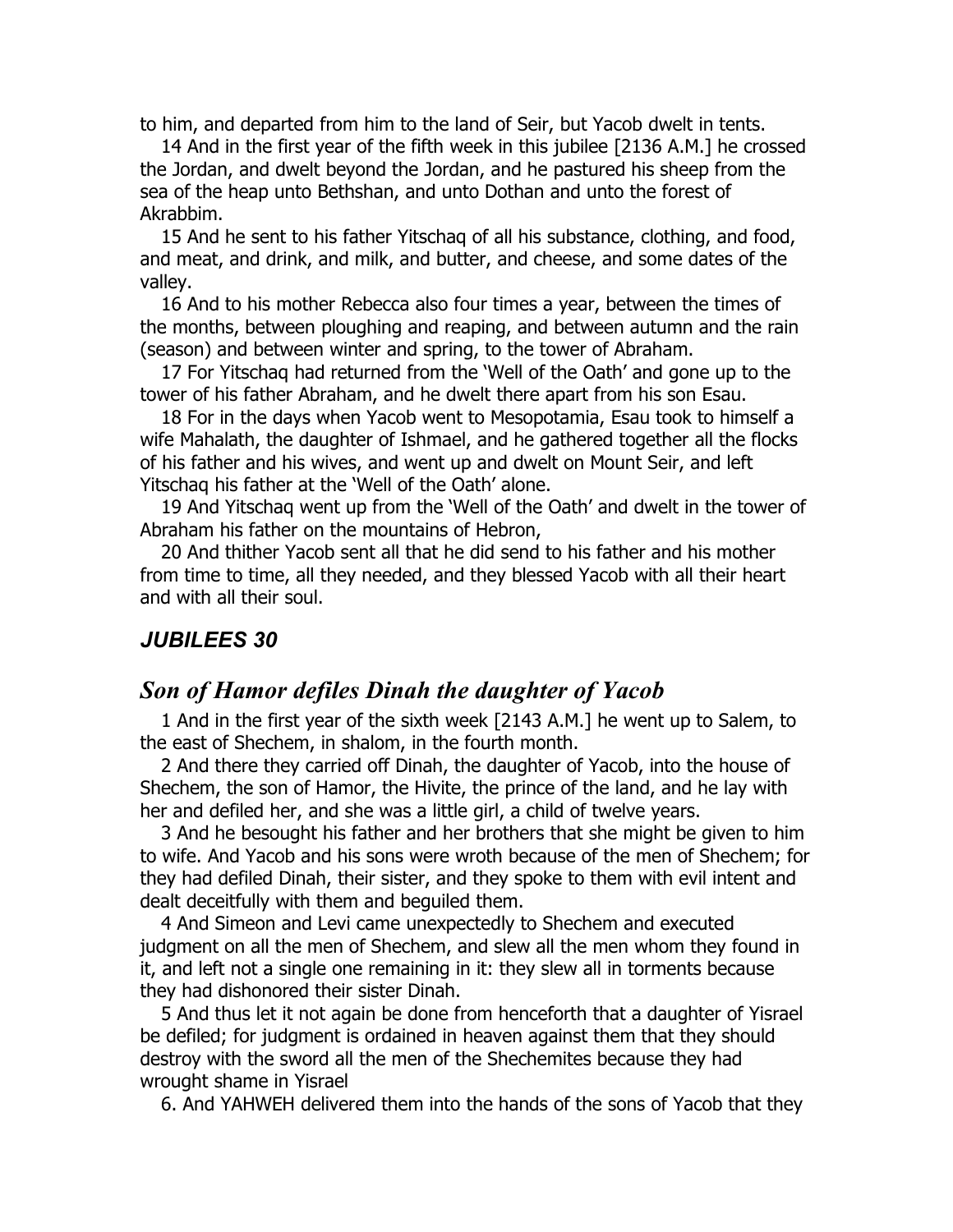might exterminate them with the sword and execute judgment upon them, and that it might not thus again be done in Yisrael that a virgin of Yisrael should be defiled.

7 And if there is any man who wishes in Yisrael to give his daughter or his sister to any man who is of the seed of the Gentiles he shall surely die, and they shall stone him with stones; for he has wrought shame in Yisrael; and they shall burn the woman with fire, because she has dishonored the name of the house of her father, and she shall be rooted out of Yisrael.

8 And let not an adulteress and no uncleanness be found in Yisrael throughout all the days of the generations of the earth; for Yisrael is kodesh unto YAHWEH, and every man who has defiled it shall surely die: they shall stone him with stones.

9 For thus has it been ordained and written in the heavenly tablets regarding all the seed of Yisrael: he who defiles it shall surely die, and he shall be stoned with stones.

10 And to this Torah there is no limit of days, and no remission, nor any atonement: but the man who has defiled his daughter shall be rooted out in the midst of all Yisrael, because he has given of his seed to Moloch, and wrought impiously so as to defile it.

11 And do you, Mosheh, command the children of Yisrael and exhort them not to give their daughters to the Gentiles, and not to take for their sons any of the daughters of the Gentiles, for this is abominable before YAHWEH.

12 For this reason I have written for you in the words of the Torah all the deeds of the Shechemites, which they wrought against Dinah, and how the sons of Yacob spoke, saying: 'We will not give our daughter to a man who is uncircumcised; for that were a reproach unto us.'

13 And it is a reproach to Yisrael, to those who live, and to those that take the daughters of the Gentiles; for this is unclean and abominable to Yisrael.

14 And Yisrael will not be free from this uncleanness if it has a wife of the daughters of the Gentiles, or has given any of its daughters to a man who is of any of the Gentiles.

15 For there will be plague upon plague, and curse upon curse, and every judgment and plague and curse will come: if he do this thing, or hide his eyes from those who commit uncleanness, or those who defile the sanctuary of YAHWEH, or those who profane His kodesh NAME, (then) will the whole nation together be judged for all the uncleanness and profanation of this man.

16 And there will be no respect of persons [and no consideration of persons] and no receiving at his hands of fruits and offerings and burnt-offerings and fat, nor the fragrance of sweet savor, so as to accept it: and so fare every man or woman in Yisrael who defiles the sanctuary.

17 For this reason I have commanded you, saying: 'Testify this testimony to Yisrael: see how the Shechemites fared and their sons: how they were delivered into the hands of two sons of Yacob, and they slew them under tortures, and it was (reckoned) unto them for righteousness, and it is written down to them for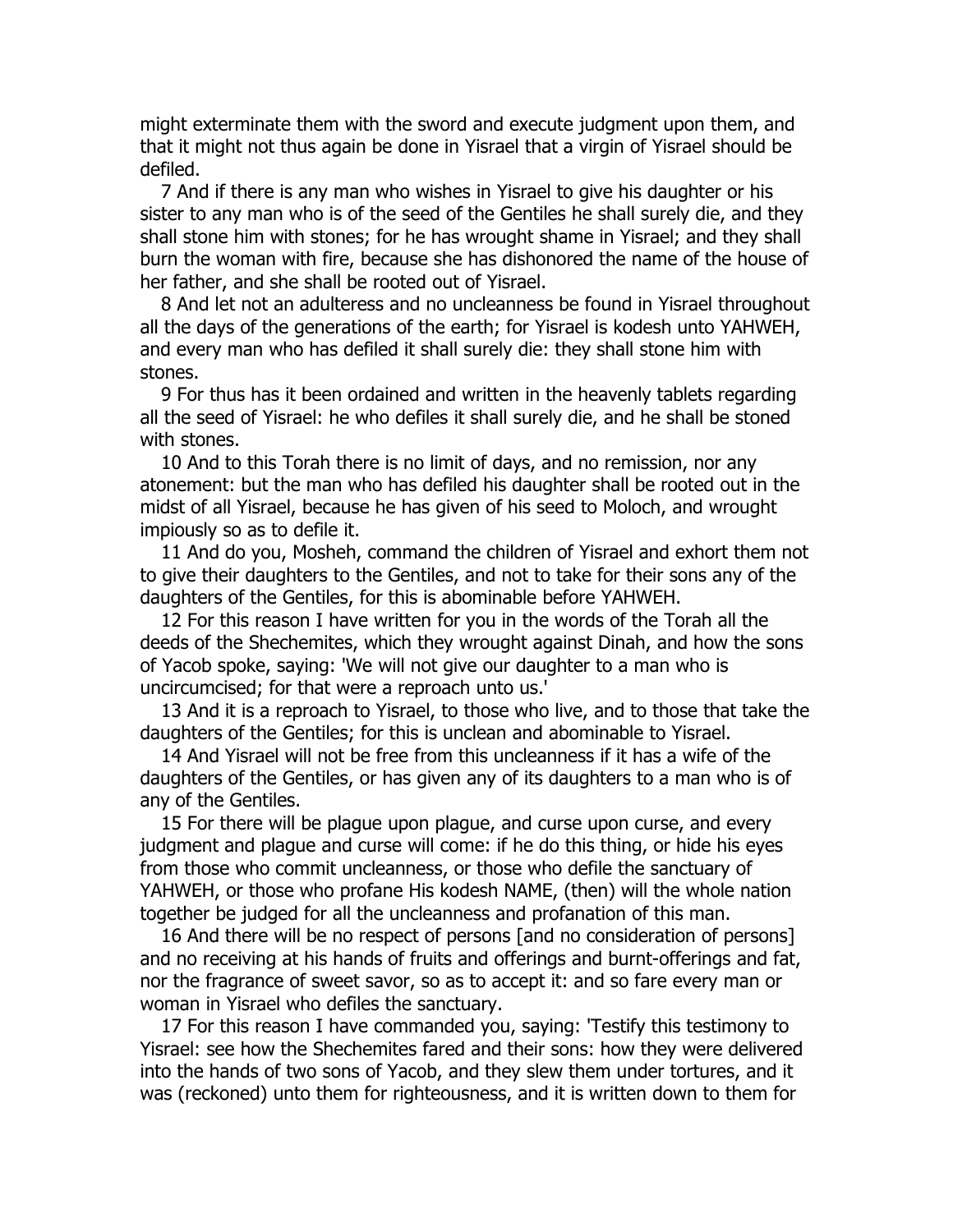righteousness.

18 And the seed of Levi was chosen for the priesthood, and to be Levites, that they might minister before YAHWEH, as we, continually, and that Levi and his sons may be blessed forever; for he was zealous to execute righteousness and judgment and vengeance on all those who arose against Yisrael.

19 And so they inscribe as a testimony in his favour on the heavenly tablets blessing and righteousness before the ALMIGHTY of all:

20 And we remember the righteousness which the man fulfilled during his life, at all periods of the year; until a thousand generations they will record it, and it will come to him and to his descendants after him, and he has been recorded on the heavenly tablets as a friend and a righteous man.

21 All this account I have written for you, and have commanded you to say to the children of Yisrael, that they should not commit sin nor transgress the ordinances nor break the covenant which has been ordained for them, (but) that they should fulfill it and be recorded as friends.

22 But if they transgress and work uncleanness in every way, they will be recorded on the heavenly tablets as adversaries, and they will be destroyed out of the book of life, and they will be recorded in the book of those who will be destroyed and with those who will be rooted out of the earth.

23 And on the day when the sons of Yacob slew Shechem a writing was recorded in their favour in heaven that they had executed righteousness and uprightness and vengeance on the sinners, and it was written for a blessing.

24 And they brought Dinah, their sister, out of the house of Shechem, and they took captive everything that was in Shechem, their sheep and their oxen and their asses, and all their wealth, and all their flocks, and brought them all to Yacob their father.

25 And he reproached them because they had put the city to the sword for he feared those who dwelt in the land, the Canaanites and the Perizzites.

26 And the dread of YAHWEH was upon all the cities which are around about Shechem, and they did not rise to pursue after the sons of Yacob; for terror had fallen upon them.

#### *JUBILEES 31*

# *Yacob went to his father Yitschaq and he blesses him*

1 And on the new month of the month Yacob spoke to all the people of his house. saying: 'Purify yourselves and change your garments, and let us arise and go up to Bethel, where I vowed a vow to Him on the day when I fled from the face of Esau my brother, because he has been with me and brought me into this land in shalom, and put you away the strange gods that are among you.'

2 And they gave up the strange gods and that which was in their ears and which was on their necks and the idols which Rachel stole from Laban her father she gave wholly to Yacob. And he burnt and brake them to pieces and destroyed them, and hid them under an oak which is in the land of Shechem.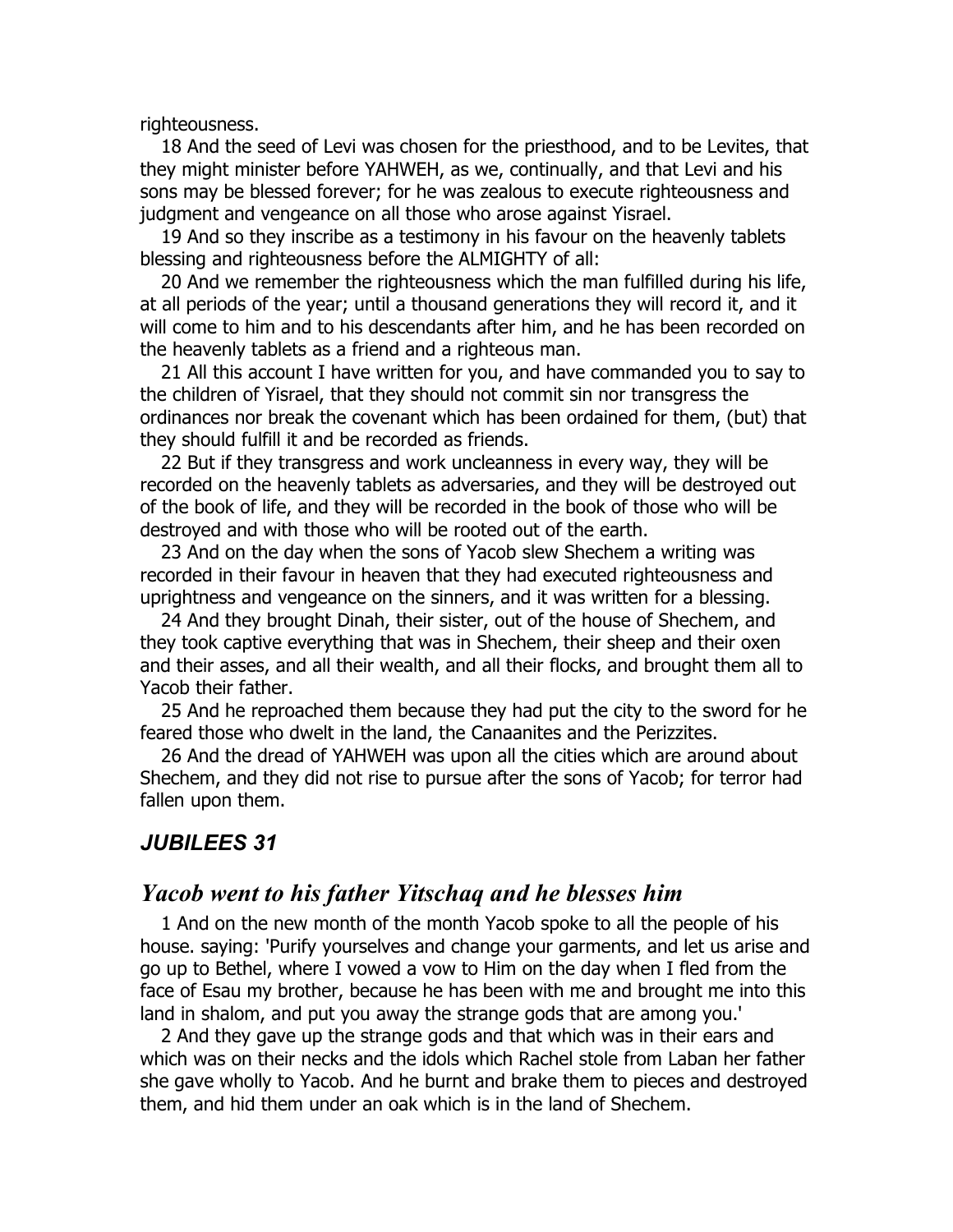3 And he went up on the new month of the seventh month to Bethel. And he built an altar at the place where he had slept, and he set up a pillar there, and he sent word to his father Yitschaq to come to him to his sacrifice, and to his mother Rebecca.

4 And Yitschaq said: 'Let my son Yacob come, and let me see him before I die.'

5 And Yacob went to his father Yitschaq and to his mother Rebecca, to the house of his father Abraham, and he took two of his sons with him, Levi and Yahudah, and he came to his father Yitschaq and to his mother Rebecca.

6 And Rebecca came forth from the tower to the front of it to kiss Yacob and embrace him; for her spirit had revived when she heard: 'Behold Yacob your son has come'; and she kissed him.

7 And she saw his two sons, and she recognised them, and said to him: 'Are these your sons, my son?' and she embraced them and kissed them, and blessed them, saying: 'In you shall the seed of Abraham become illustrious, and you shall prove a blessing on the earth.'

8 And Yacob went in to Yitschaq his father, to the chamber where he lay, and his two sons were with him, and he took the hand of his father, and stooping down he kissed him, and Yitschaq clung to the neck of Yacob his son, and wept upon his neck.

9 And the darkness left the eyes of Yitschaq, and he saw the two sons of Yacob, Levi, and Yahudah, and he said: 'Are these your sons, my son? for they are like you.'

10 And he said to him that they were truly his sons: 'And you have truly seen that they are truly my sons'.

11 And they came near to him, and he turned and kissed them and embraced them both together.

12 And the spirit of prophecy came down into his mouth, and he took Levi by his right hand and Yahudah by his left.

13 And he turned to Levi first, and began to bless him first, and said to him: May the ALMIGHTY of all, the very YAHWEH of all the ages, bless you and your children throughout all the ages.

14 And may YAHWEH give to you and to your seed greatness and great splendor, and cause you and your seed, from among all flesh, to approach Him to serve in His sanctuary as the malakim of the presence and as the kodesh ones. (Even) as they, shall the seed of your sons be for splendor and greatness and kodeshness, and may He make them great unto all the ages.

15 And they shall be judges and princes, and chiefs of all the seed of the sons of Yacob; They shall speak the word of YAHWEH in righteousness, And they shall judge all His judgments in righteousness. And they shall declare My ways to Yacob And My paths to Yisrael. The blessing of YAHWEH shall be given in their mouths To bless all the seed of the beloved.

16 Your mother has called your name Levi, And justly has she called your name; You shall be joined to YAHWEH And be the companion of all the sons of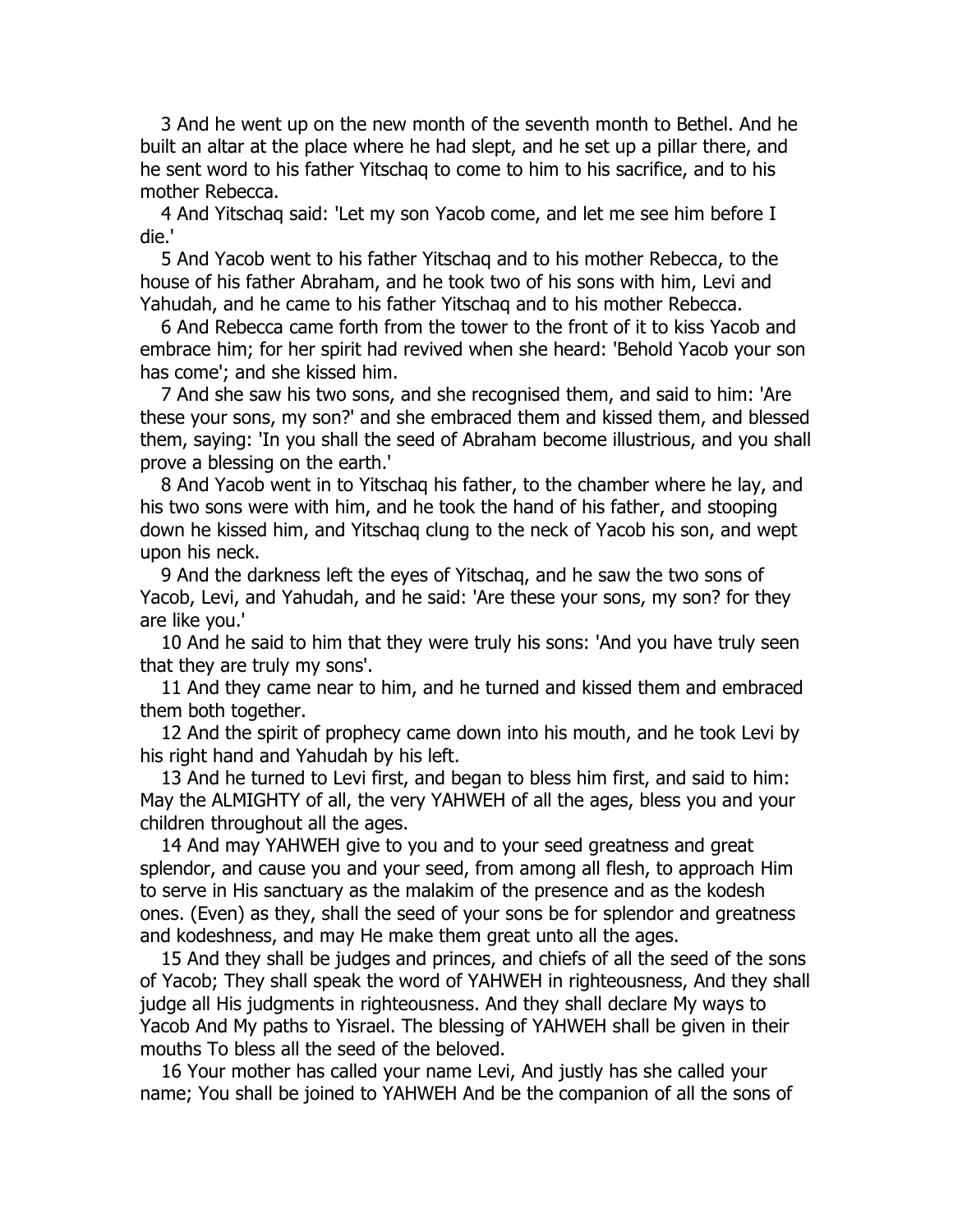Yacob; Let His table be yours, And do you and your sons eat thereof; And may your table be full unto all generations, And your food fail not unto all the ages.

17 And let all who hate you fall down before you, And let all your adversaries be rooted out and perish; And blessed be he that blesses you, And cursed be every nation that curses you.'

18 And to Yahudah he said: 'May YAHWEH give you strength and power To tread down all that hate you; A prince shall you be, you and one of your sons, over the sons of Yacob; May your name and the name of your sons go forth and traverse every land and region.

19 Then shall the Gentiles fear before your face, and all the nations shall quake [And all the peoples shall quake]. In you shall be the help of Yacob, And in you be found the salvation of Yisrael.

20 And when you sit on the throne of honor of your righteousness, There shall be great shalom for all the seed of the sons of the beloved; Blessed be he that blesses you, And all that hate you and afflict you and curse you Shall be rooted out and destroyed from the earth and be accursed.'

21 And turning he kissed him again and embraced him, and rejoiced greatly; for he had seen the sons of Yacob his son in very truth.

22 And he went forth from between his feet and fell down and bowed down to him, and he blessed them and rested there with Yitschaq his father that night, and they eat and drank with joy.

23 And he made the two sons of Yacob sleep, the one on his right hand and the other on his left, and it was counted to him for righteousness.

24 And Yacob told his father everything during the night, how YAHWEH had shown him great mercy, and how he had prospered (him in) all his ways, and protected him from all evil.

25 And Yitschaq blessed YAHWEH the ALMIGHTY of his father Abraham, who had not withdrawn his mercy and his righteousness from the sons of his servant Yitschaq.

26 And in the morning Yacob told his father Yitschaq the vow which he had vowed to YAHWEH, and the vision which he had seen, and that he had built an altar, and that everything was ready for the sacrifice to be made before YAHWEH as he had vowed, and that he had come to set him on an ass.

27 And Yitschaq said to Yacob his son: 'I am not able to go with you; for I am old and not able to bear the way: go, my son, in shalom; for I am one hundred and sixty-five years this day; I am no longer able to journey; set your mother (on an ass) and let her go with you.

28 And I know, my son, that you have come on my account, and may this day be blessed on which you have seen me alive, and I also have seen you, my son.

29 May you prosper and fulfill the vow which you have vowed; and put not off your vow; for you shall be called to account as touching the vow; now therefore make haste to perform it, and may He be pleased who has made all things, to whom you have vowed the vow.'

30 And he said to Rebecca: 'Go with Yacob your son'; and Rebecca went with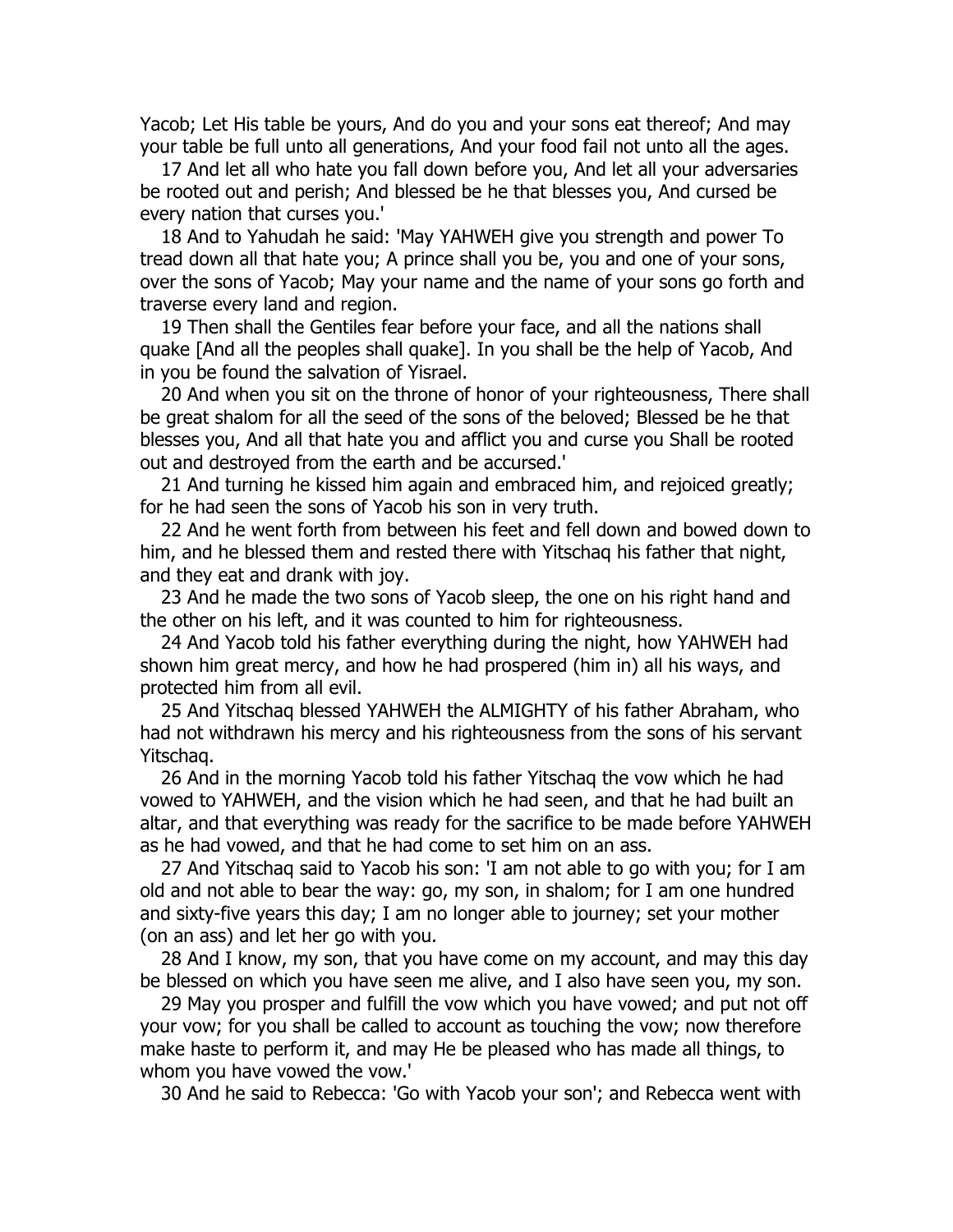Yacob her son, and Deborah with her, and they came to Bethel.

31 And Yacob remembered the prayer with which his father had blessed him and his two sons, Levi and Yahudah, and he rejoiced and blessed YAHWEH the ALMIGHTY of his fathers, Abraham and Yitschaq.

32 And he said: 'Now I know that I have an eternal hope, and my sons also, before the ALMIGHTY of all'; and thus is it ordained concerning the two; and they record it as an eternal testimony unto them on the heavenly tablets how Yitschaq blessed them.

### *JUBILEES 32*

# *Levi is made the priest of the Most High YAHWEH*

1 And he abode that night at Bethel, and Levi dreamed that they had ordained and made him the priest of the Most High YAHWEH, him and his sons forever; and he awoke from his sleep and blessed YAHWEH.

2 And Yacob rose early in the morning, on the fourteenth of this month, and he gave a tithe of all that came with him, both of men and cattle, both of gold and every vessel and garment, yes, he gave tithes of all.

3 And in those days Rachel became pregnant with her son Benjamin. And Yacob counted his sons from him upwards and Levi fell to the portion of YAHWEH, and his father clothed him in the garments of the priesthood and filled his hands.

4 And on the fifteenth of this month, he brought to the altar fourteen oxen from amongst the cattle, and twenty-eight rams, and forty-nine sheep, and seven lambs, and twenty-one kids of the goats as a burnt-offering on the altar of sacrifice, well pleasing for a sweet savor before YAHWEH.

5 This was his offering, in consequence of the vow which he had vowed that he would give a tenth, with their fruit-offerings and their drink offerings.

6 And when the fire had consumed it, he burnt incense on the fire over the fire, and for a thank-offering two oxen and four rams and four sheep, four hegoats, and two sheep of a year old, and two kids of the goats; and thus he did daily for seven days.

7 And he and all his sons and his men were eating (this) with joy there during seven days and blessing and thanking YAHWEH, who had delivered him out of all his tribulation and had given him his vow.

8 And he tithed all the clean animals, and made a burnt sacrifice, but the unclean animals he gave (not) to Levi his son, and he gave him all the souls of the men.

9 And Levi discharged the priestly office at Bethel before Yacob his father in preference to his ten brothers, and he was a priest there, and Yacob gave his vow: thus he tithed again the tithe to YAHWEH and sanctified it, and it became kodesh unto Him.

10 And for this reason it is ordained on the heavenly tablets as a Torah for the tithing again the tithe to eat before YAHWEH from year to year, in the place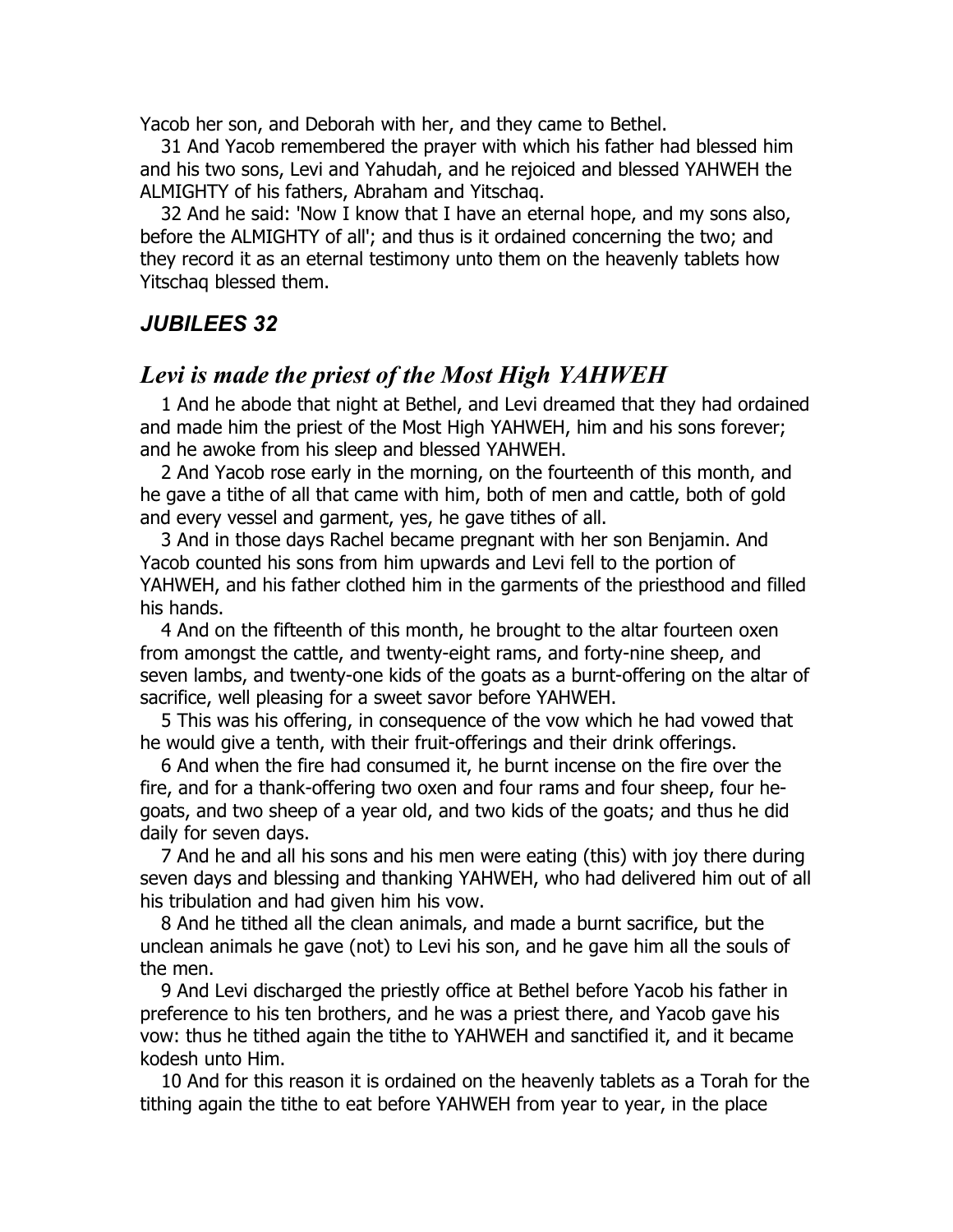where it is chosen that His NAME should dwell, and to this Torah there is no limit of days forever.

11 This ordinance is written that it may be fulfilled from year to year in eating the second tithe before YAHWEH in the place where it has been chosen, and nothing shall remain over from it from this year to the year following.

12 For in its year shall the seed be eaten till the days of the gathering of the seed of the year, and the wine till the days of the wine, and the oil till the days of its season.

13 And all that is left thereof and becomes old, let it be regarded as polluted: let it be burnt with fire, for it is unclean.

14 And thus let them eat it together in the sanctuary, and let them not suffer it to become old.

15 And all the tithes of the oxen and sheep shall be kodesh unto YAHWEH, and shall belong to his priests, which they will eat before Him from year to year; for thus is it ordained and engraved regarding the tithe on the heavenly tablets.

16 And on the following night, on the twenty-second day of this month, Yacob resolved to build that place, and to surround the court with a wall, and to sanctify it and make it kodesh forever, for himself and his children after him.

17 And YAHWEH appeared to him by night and blessed him and said to him: 'Your name shall not be called Yacob, but Yisrael shall they name your name.'

18 And He said to him again: 'I am YAHWEH who created the heaven and the earth, and I will increase you and multiply you exceedingly, and kings shall come forth from you, and they shall judge everywhere wherever the foot of the sons of men has trodden.

19 And I will give to your seed all the earth which is under heaven, and they shall judge all the nations according to their desires, and after that they shall get possession of the whole earth and inherit it forever.'

20 And He finished speaking with him, and He went up from him, and Yacob looked till He had ascended into heaven.

21 And he saw in a vision of the night, and behold an malak descended from heaven with seven tablets in his hands, and he gave them to Yacob, and he read them and knew all that was written therein which would befall him and his sons throughout all the ages.

21 And he showed him all that was written on the tablets, and said to him: 'Do not build this place, and do not make it an eternal sanctuary, and do not dwell here; for this is not the place. Go to the house of Abraham your father and dwell with Yitschaq your father until the day of the death of your father.

23 For in Egypt you shall die in shalom, and in this land you shall be buried with honor in the sepulchre of your fathers, with Abraham and Yitschaq.

24 Fear not, for as you have seen and read it, thus shall it all be; and do you write down everything as you have seen and read.'

25 And Yacob said: 'YAHWEH, how can I remember all that I have read and seen? 'And he said to him: 'I will bring all things to your remembrance.'

26 And he went up from him, and he awoke from his sleep, and he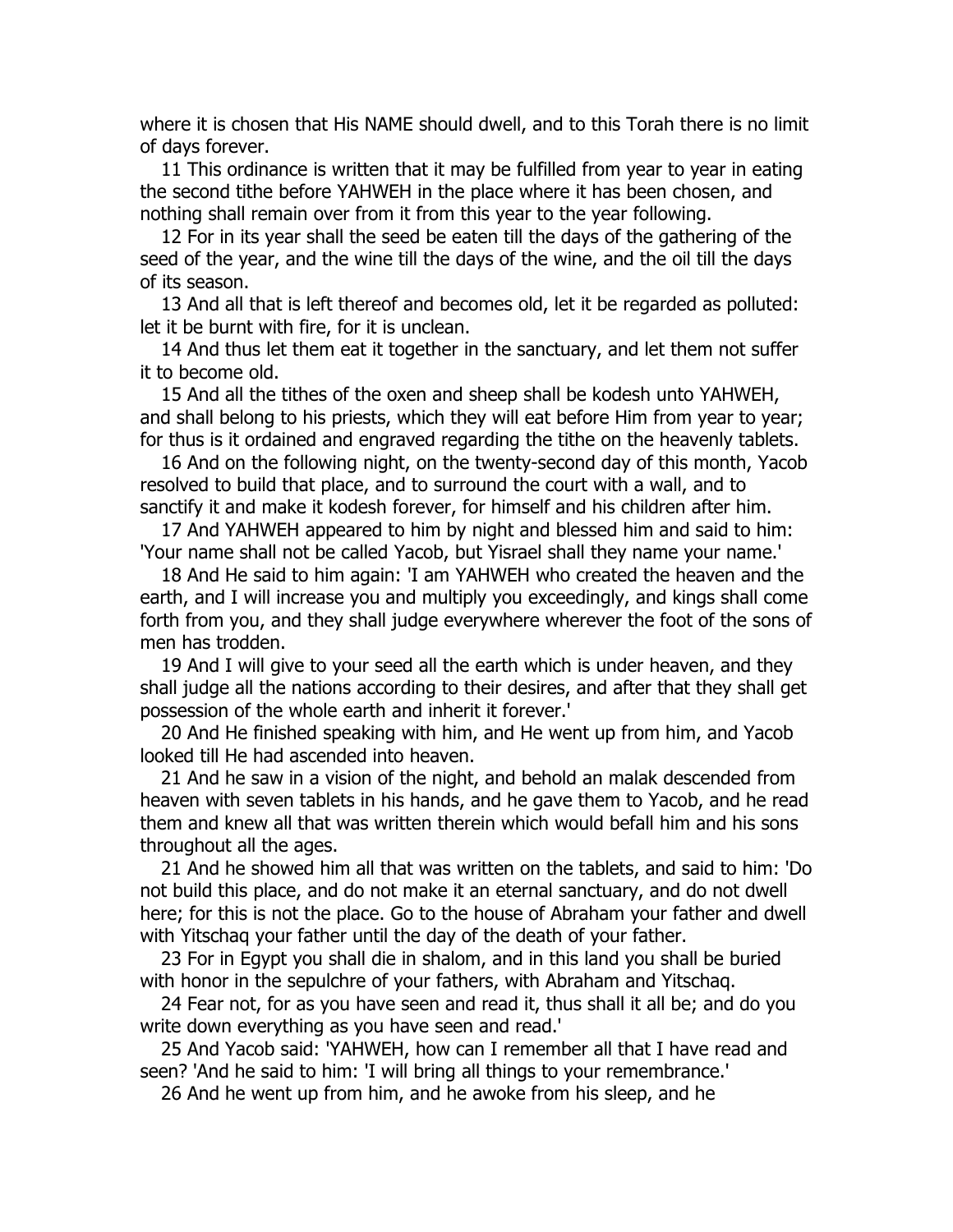remembered everything which he had read and seen, and he wrote down all the words which he had read and seen.

27 And he celebrated there yet another day, and he sacrificed thereon according to all that he sacrificed on the former days, and called its name 'Addition,' for this day was added and the former days he called 'The Feast '.

28 And thus it was manifested that it should be, and it is written on the heavenly tablets: wherefore it was revealed to him that he should celebrate it, and add it to the seven days of the feast.

29 And its name was called 'Addition,' because that it was recorded amongst the days of the feast days, according to the number of the days of the year.

30 And in the night, on the twenty-third of this month, Deborah Rebecca's nurse died, and they buried her beneath the city under the oak of the river, and he called the name of this place, 'The river of Deborah,' and the oak, 'The oak of the mourning of Deborah.'

31 And Rebecca went and returned to her house to his father Yitschaq, and Yacob sent by her hand rams and sheep and he-goats that she should prepare a meal for his father such as he desired.

32 And he went after his mother till he came to the land of Kabratan, and he dwelt there.

33 And Rachel bare a son in the night, and called his name 'Son of my sorrow '; for she suffered in giving him birth: but his father called his name Benjamin, on the eleventh of the eighth month in the first of the sixth week of this jubilee. [2143 A.M.]

34 And Rachel died there and she was buried in the land of Ephrath, the same is Bethlehem, and Yacob built a pillar on the grave of Rachel, on the road above her grave.

### *JUBILEES 33*

# *Reuben laid with Bilhah and he uncovered his father's skirt*

1 And Yacob went and dwelt to the south of Magdaladra'ef. And he went to his father Yitschaq, he and Leah his wife, on the new month of the tenth month.

2 And Reuben saw Bilhah, Rachel's maid, the concubine of his father, bathing in water in a secret place, and he loved her.

3 And he hid himself at night, and he entered the house of Bilhah [at night], and he found her sleeping alone on a bed in her house.

4 And he lay with her, and she awoke and saw, and behold Reuben was lying with her in the bed, and she uncovered the border of her covering and seized him, and cried out, and discovered that it was Reuben.

5 And she was ashamed because of him, and released her hand from him, and he fled.

6 And she lamented because of this thing exceedingly, and did not tell it to any one.

7 And when Yacob returned and sought her, she said to him: 'I am not clean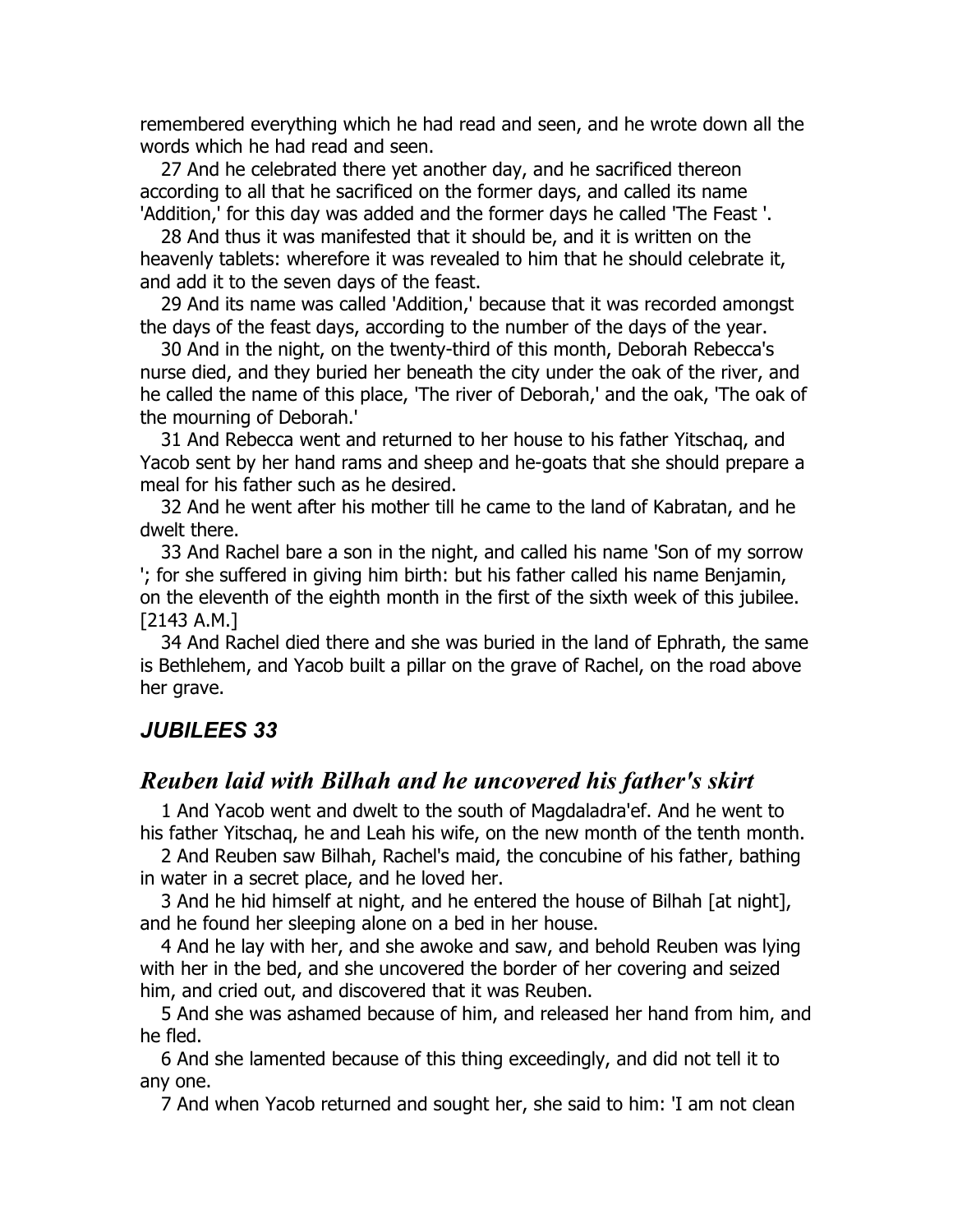for you, for I have been defiled as regards you; for Reuben has defiled me, and has lain with me in the night, and I was asleep, and did not discover until he uncovered my skirt and slept with me.'

8 And Yacob was exceedingly wroth with Reuben because he had lain with Bilhah, because he had uncovered his father's skirt.

9 And Yacob did not approach her again because Reuben had defiled her. And as for any man who uncovers his father's skirt his deed is wicked exceedingly, for he is abominable before YAHWEH.

10 For this reason it is written and ordained on the heavenly tablets that a man should not lie with his father's wife, and should not uncover his father's skirt, for this is unclean: they shall surely die together, the man who lies with his father's wife and the woman also, for they have wrought uncleanness on the earth.

11 And there shall be nothing unclean before YAHWEH our ALMIGHTY in the nation which He has chosen for Himself as a possession.

12 And again, it is written a second time: 'Cursed be he who lies with the wife of his father, for he has uncovered his father's shame'; and all the kodesh ones of YAHWEH said 'So be it; so be it.'

13 And do you, Mosheh, command the children of Yisrael that they observe this word; for it (entails) a punishment of death; and it is unclean, and there is no atonement forever to atone for the man who has committed this, but he is to be put to death and slain, and stoned with stones, and rooted out from the midst of the people of YAHWEH our ALMIGHTY.

14 For to no man who does so in Yisrael is it permitted to remain alive a single day on the earth, for he is abominable and unclean.

15 And let them not say: to Reuben was granted life and forgiveness after he had lain with his father's concubine, and to her also though she had a husband, and her husband Yacob, his father, was still alive.

16 For until that time there had not been revealed the ordinance and judgment and Torah in its completeness for all, but in your days (it has been revealed) as a Torah of seasons and of days, and an everlasting Torah for the everlasting generations.

17 And for this Torah there is no consummation of days, and no atonement for it, but they must both be rooted out in the midst of the nation: on the day whereon they committed it they shall slay them.

18 And do you, Mosheh, write it down for Yisrael that they may observe it, and do according to these words, and not commit a sin unto death; for YAHWEH our ALMIGHTY is judge, who respects not persons and accepts not gifts. And tell them these words of the covenant, that they may hear and observe, and be on their guard with respect to them, and not be destroyed and rooted out of the land; for an uncleanness, and an abomination, and a contamination, and a pollution are all they who commit it on the earth before our Sovereign Ruler.

20 And there is no greater sin than the fornication which they commit on earth; for Yisrael is a kodesh nation unto YAHWEH its Sovereign Ruler, and a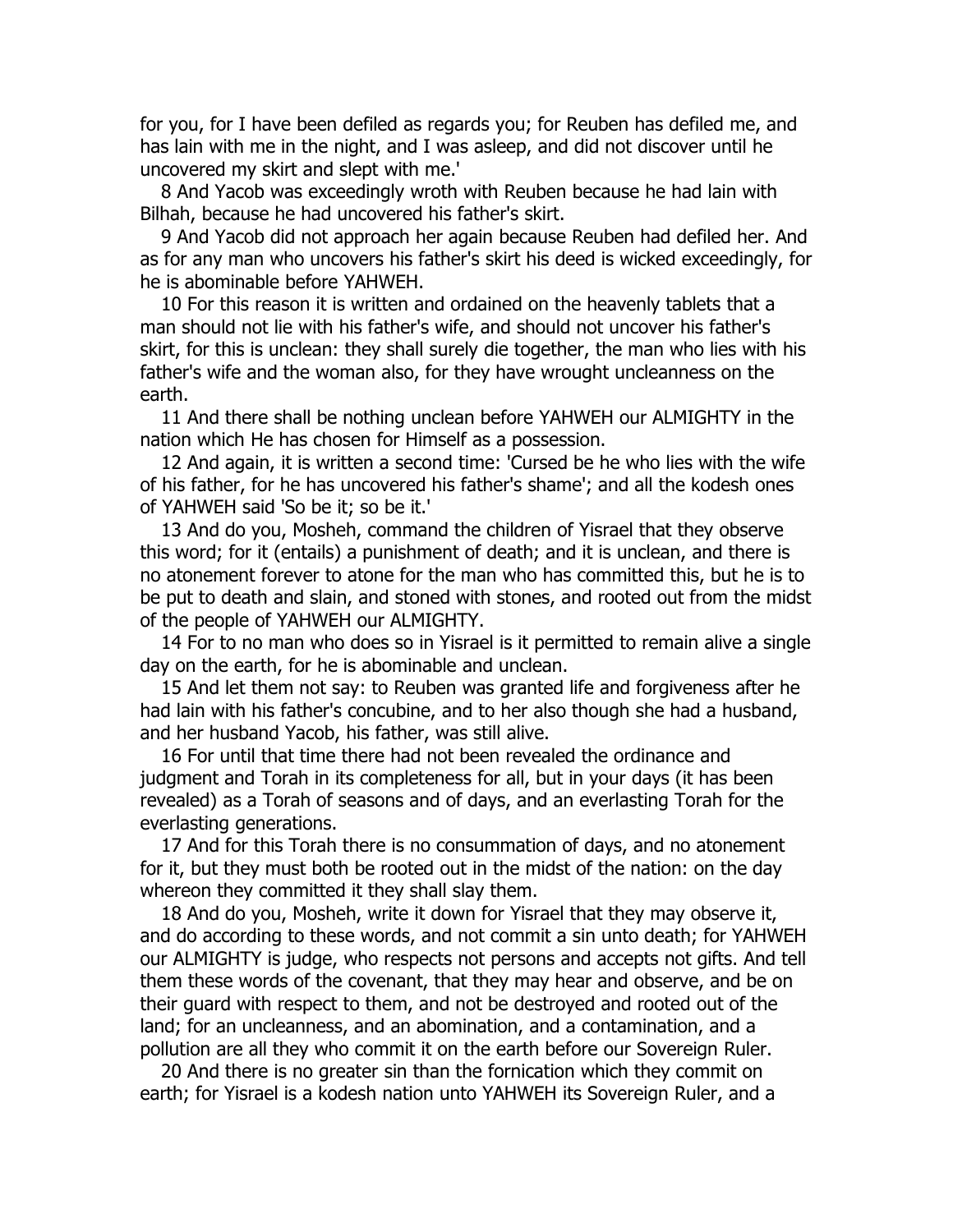nation of inheritance, and a priestly and royal nation and for (His own) possession; and there shall no such uncleanness appear in the midst of the kodesh nation.

21 And in the third year of this sixth week [2145 A.M.] Yacob and all his sons went and dwelt in the house of Abraham, near Yitschaq his father and Rebecca his mother.

22 And these were the names of the sons of Yacob: the first-born Reuben, Simeon, Levi, Yahudah, Issachar, Zebulon, the sons of Leah; and the sons of Rachel, Yoseph and Benjamin; and the sons of Bilhah, Dan and Naphtali; and the sons of Zilpah, Gad and Asher; and Dinah, the daughter of Leah, the only daughter of Yacob.

23 And they came and bowed themselves to Yitschaq and Rebecca, and when they saw them they blessed Yacob and all his sons, and Yitschaq rejoiced exceedingly, for he saw the sons of Yacob, his younger son and he blessed them.

## *JUBILEES 34*

# *Yacob, his sons and servants slew the kings of the Amorites*

1 And in the sixth year of this week of this forty-fourth jubilee [2148 A.M.] Yacob sent his sons to pasture their sheep, and his servants with them to the pastures of Shechem.

2 And the seven kings of the Amorites assembled themselves together against them, to slay them, hiding themselves under the trees, and to take their cattle as a prey.

3 And Yacob and Levi and Yahudah and Yoseph were in the house with Yitschaq their father; for his spirit was sorrowful, and they could not leave him: and Benjamin was the youngest, and for this reason remained with his father.

4 And there came the king[s] of Taphu and the king[s] of 'Aresa, and the king[s] of Seragan, and the king[s] of Selo, and the king[s] of Ga'as, and the king of Bethoron, and the king of Ma'anisakir, and all those who dwell in these mountains (and) who dwell in the woods in the land of Canaan.

5 And they announced this to Yacob saying: 'Behold, the kings of the Amorites have surrounded your sons, and plundered their herds.'

6 And he arose from his house, he and his three sons and all the servants of his father, and his own servants, and he went against them with six thousand men, who carried swords.

7 And he slew them in the pastures of Shechem, and pursued those who fled, and he slew them with the edge of the sword, and he slew 'Aresa and Taphu and Saregan and Selo and 'Amanisakir and Ga[ga]'as, and he recovered his herds.

8 And he prevailed over them, and imposed tribute on them that they should pay him tribute, five fruit products of their land, and he built Robel and Tamnatares.

9 And he returned in shalom, and made shalom with them, and they became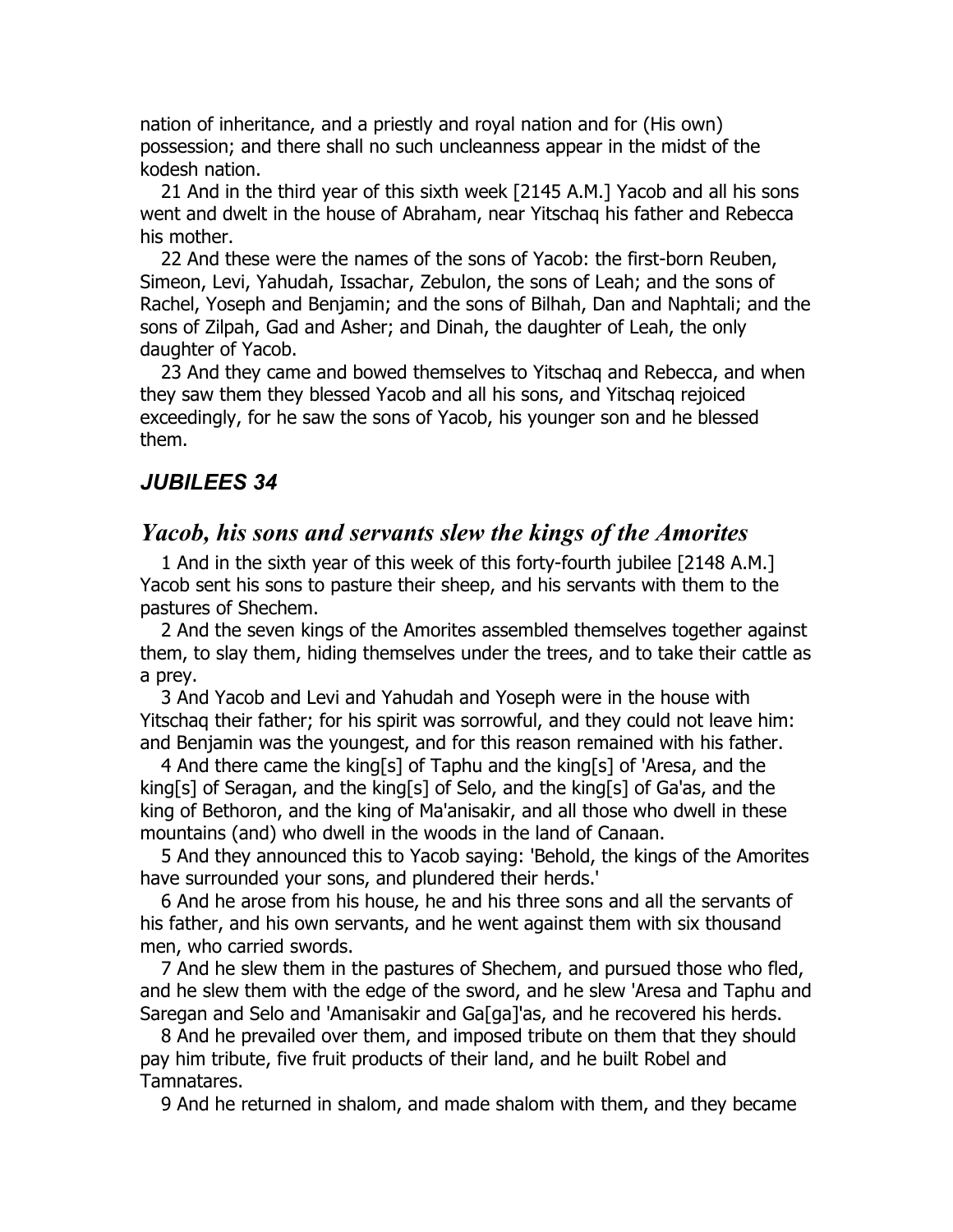his servants, until the day that he and his sons went down into Egypt.

10 And in the seventh year of this week [2149 A.M.] he sent Yoseph to learn about the welfare of his brothers from his house to the land of Shechem, and he found them in the land of Dothan.

11 And they dealt treacherously with him, and formed a plot against him to slay him, but changing their minds, they sold him to Ishmaelite merchants, and they brought him down into Egypt, and they sold him to Potiphar, the eunuch of Pharaoh, the chief of the cooks, priest of the city of 'Elew.

12 And the sons of Yacob slaughtered a kid, and dipped the coat of Yoseph in the blood, and sent it to Yacob their father on the tenth of the seventh month.

13 And he mourned all that night, for they had brought it to him in the evening, and he became feverish with mourning for his death, and he said: 'An evil beast has devoured Yoseph'; and all the members of his house [mourned with him that day, and they] were grieving and mourning with him all that day.

14 And his sons and his daughter rose up to comfort him, but he refused to be comforted for his son.

15 And on that day Bilhah heard that Yoseph had perished, and she died mourning him, and she was living in Qafratef, and Dinah also, his daughter, died after Yoseph had perished.

16 And there came these three mournings upon Yisrael in one month. And they buried Bilhah over against the tomb of Rachel, and Dinah also his daughter, they buried there.

17 And he mourned for Yoseph one year, and did not cease, for he said 'Let me go down to the grave mourning for my son'.

18 For this reason it is ordained for the children of Yisrael that they should afflict themselves on the tenth of the seventh month -on the day that the news which made him weep for Yoseph came to Yacob his father- that they should make atonement for themselves thereon with a young goat on the tenth of the seventh month, once a year, for their sins; for they had grieved the affection of their father regarding Yoseph his son.

19 And this day has been ordained that they should grieve thereon for their sins, and for all their transgressions and for all their errors, so that they might cleanse themselves on that day once a year.

20 And after Yoseph perished, the sons of Yacob took unto themselves wives. The name of Reuben's wife is 'Ada; and the name of Simeon's wife is 'Adlba'a, a Canaanite; and the name of Levi's wife is Melka, of the daughters of Aram, of the seed of the sons of Terah; and the name of Yahudah's wife, Betasu'el, a Canaanite; and the name of Issachar's wife, Hezaqa: and the name of Zabulon's wife, Ni'iman; and the name of Dan's wife, 'Egla; and the name of Naphtali's wife, Rasu'u, of Mesopotamia; and the name of Gad's wife, Maka; and the name of Asher's wife, 'Ijona; and the name of Yoseph's wife, Asenath, the Egyptian; and the name of Benjamin's wife, 'Ijasaka.

21 And Simeon repented, and took a second wife from Mesopotamia as his brothers.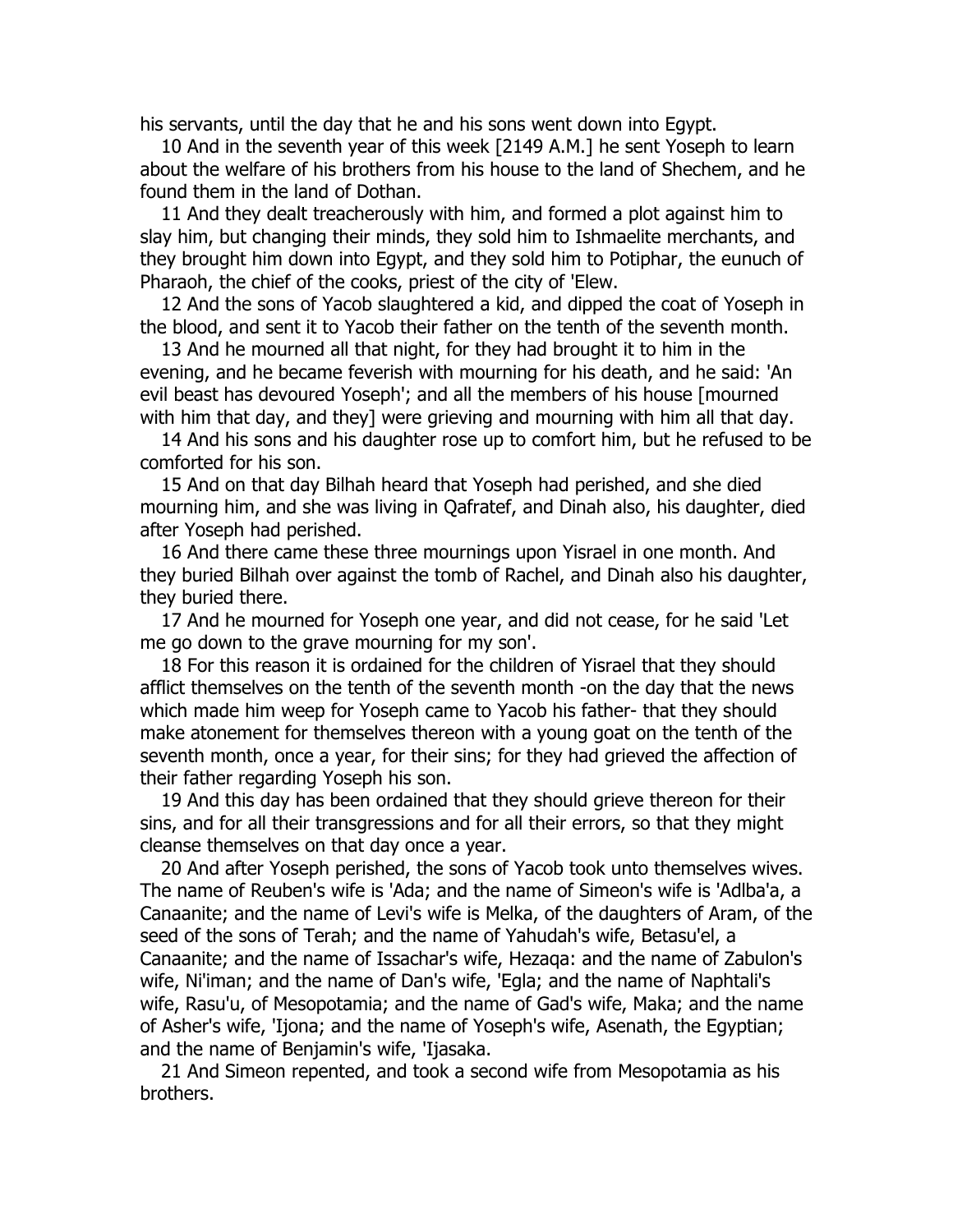## *JUBILEES 35*

## *Rebecca commanded Yacob regarding his father Yitschaq*

1 And in the first year of the first week of the forty-fifth jubilee [2157 A.M.] Rebecca called Yacob, her son, and commanded him regarding his father and regarding his brother, that he should honor them all the days of his life.

2 And Yacob said: 'I will do everything as you have commanded me; for this thing will be honor and greatness to me, and righteousness before YAHWEH, that I should honor them.

3 And you too, mother, know from the time I was born until this day, all my deeds and all that is in my heart, that I always think good concerning all.

4 And how should I not do this thing which you have commanded me, that I should honor my father and my brother!

5 Tell me, mother, what perversity have you seen in me and I shall turn away from it, and mercy will be upon me.'

6 And she said to him: 'My son, I have not seen in you all my days any perverse but (only) upright deeds. And yet I will tell you the truth, my son: I shall die this year, and I shall not survive this year in my life; for I have seen in a dream the day of my death, that I should not live beyond a hundred and fiftyfive years: and behold I have completed all the days of my life which I am to live.'

7 And Yacob laughed at the words of his mother, because his mother had said to him that she should die; and she was sitting opposite to him in possession of her strength, and she was not infirm in her strength; for she went in and out and saw, and her teeth were strong, and no ailment had touched her all the days of her life.

8 And Yacob said to her: 'Blessed am I, mother, if my days approach the days of your life, and my strength remain with me thus as your strength: and you will not die, for you are jesting idly with me regarding your death.'

9 And she went in to Yitschaq and said to him: 'One petition I make unto you: make Esau swear that he will not injure Yacob, nor pursue him with enmity; for you know Esau's thoughts that they are perverse from his youth, and there is no goodness in him; for he desires after your death to kill him.

10 And you know all that he has done since the day Yacob his brother went to Haran until this day: how he has forsaken us with his whole heart, and has done evil to us; your flocks he has taken to himself, and carried off all your possessions from before your face.

11 And when we implored and besought him for what was our own, he did as a man who was taking pity on us.

12 And he is bitter against you because you did bless Yacob your perfect and upright son; for there is no evil but only goodness in him, and since he came from Haran unto this day he has not robbed us of aught, for he brings us everything in its season always, and rejoices with all his heart when we take at his hands and he blesses us, and has not departed from us since he came from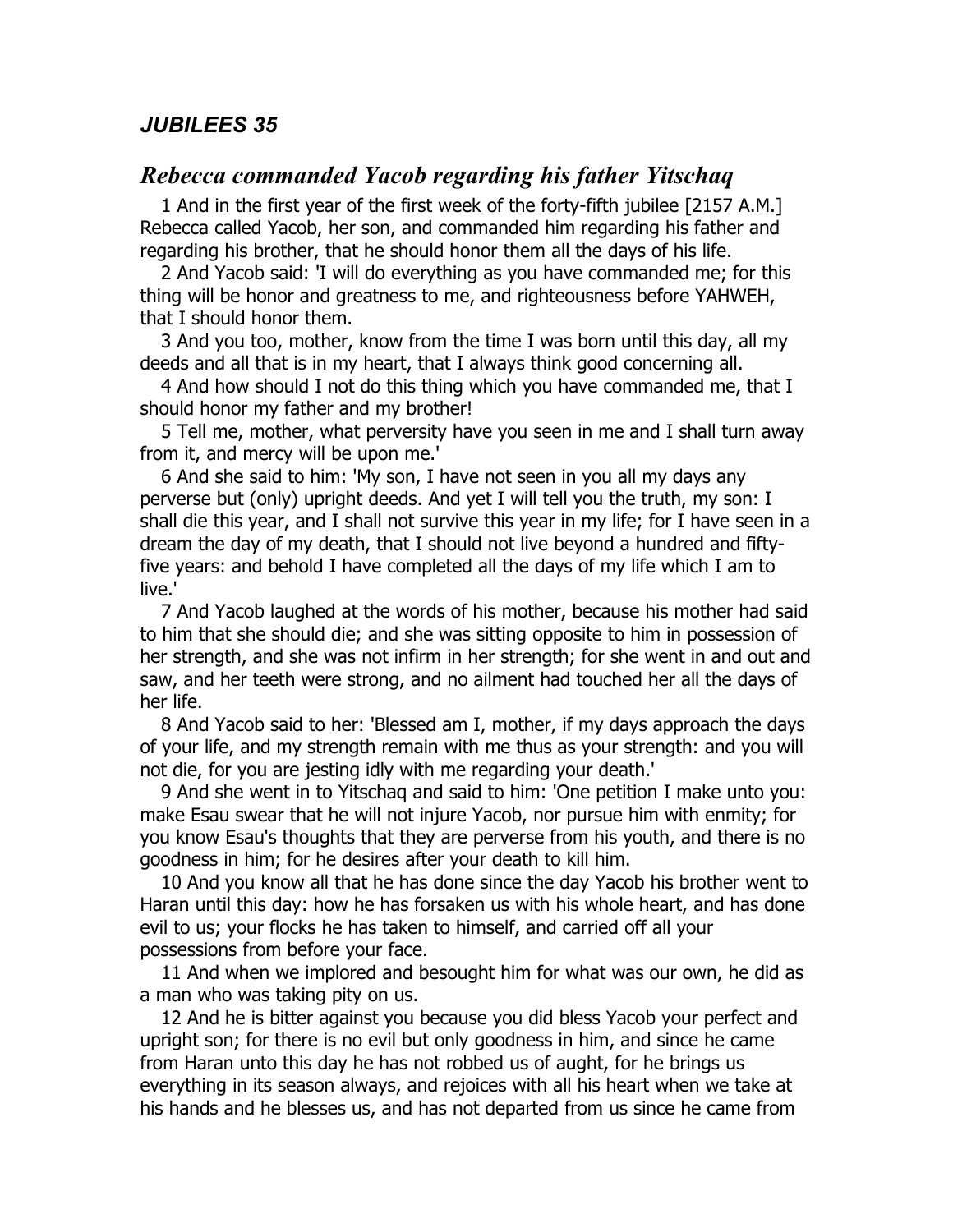Haran until this day, and he remains with us continually at home honoring us.'

13 And Yitschaq said to her: 'I, too, know and see the deeds of Yacob who is with us, how that with all his heart he honors us; but I loved Esau formerly more than Yacob, because he was the firstborn; but now I love Yacob more than Esau, for he has done manifold evil deeds, and there is no righteousness in him, for all his ways are unrighteousness and violence, and there is no righteousness around him.

14 And now my heart is troubled because of all his deeds, and neither he nor his seed is to be saved, for they are those who will be destroyed from the earth and who will be rooted out from under heaven, for he has forsaken YAHWEH the ALMIGHTY of Abraham and gone after his wives and after their uncleanness and after their error, he and his children.

15 And you do bid me make him swear that he will not slay Yacob his brother; even if he swear he will not abide by his oath, and he will not do good but evil only.

16 But if he desires to slay Yacob, his brother, into Yacob's hands will he be given, and he will not escape from his hands, for he will descend into his hands.

17 And fear you not on account of Yacob; for the guardian of Yacob is great and powerful and honored, and praised more than the guardian of Esau.'

18 And Rebecca sent and called Esau and he came to her, and she said to him: 'I have a petition, my son, to make to you, and do you promise to do it, my son.'

19 And he said: 'I will do everything that you say to me, and I will not refuse your petition.'

20 And she said to him: 'I ask you that the day I die, you will take me in and bury me near Sarah, your father's mother, and that you and Yacob will love each other and that neither will desire evil against the other, but mutual love only, and (so) you will prosper, my sons, and be honored in the midst of the land, and no enemy will rejoice over you, and you will be a blessing and a mercy in the eyes of all those that love you.'

21 And he said: 'I will do all that you have told me, and I shall bury you on the day you die near Sarah, my father's mother, as you have desired that her bones may be near your bones.

22 And Yacob, my brother, also, I shall love above all flesh; for I have not a brother in all the earth but him only: and this is no great merit for me if I love him; for he is my brother, and we were sown together in your body, and together came we forth from your womb, and if I do not love my brother, whom shall I love?

23 And I, myself, beg you to exhort Yacob concerning me and concerning my sons, for I know that he will assuredly be king over me and my sons, for on the day my father blessed him he made him the higher and me the lower.

24 And I swear unto you that I shall love him, and not desire evil against him all the days of my life but good only.'

25 And he swore unto her regarding all this matter. And she called Yacob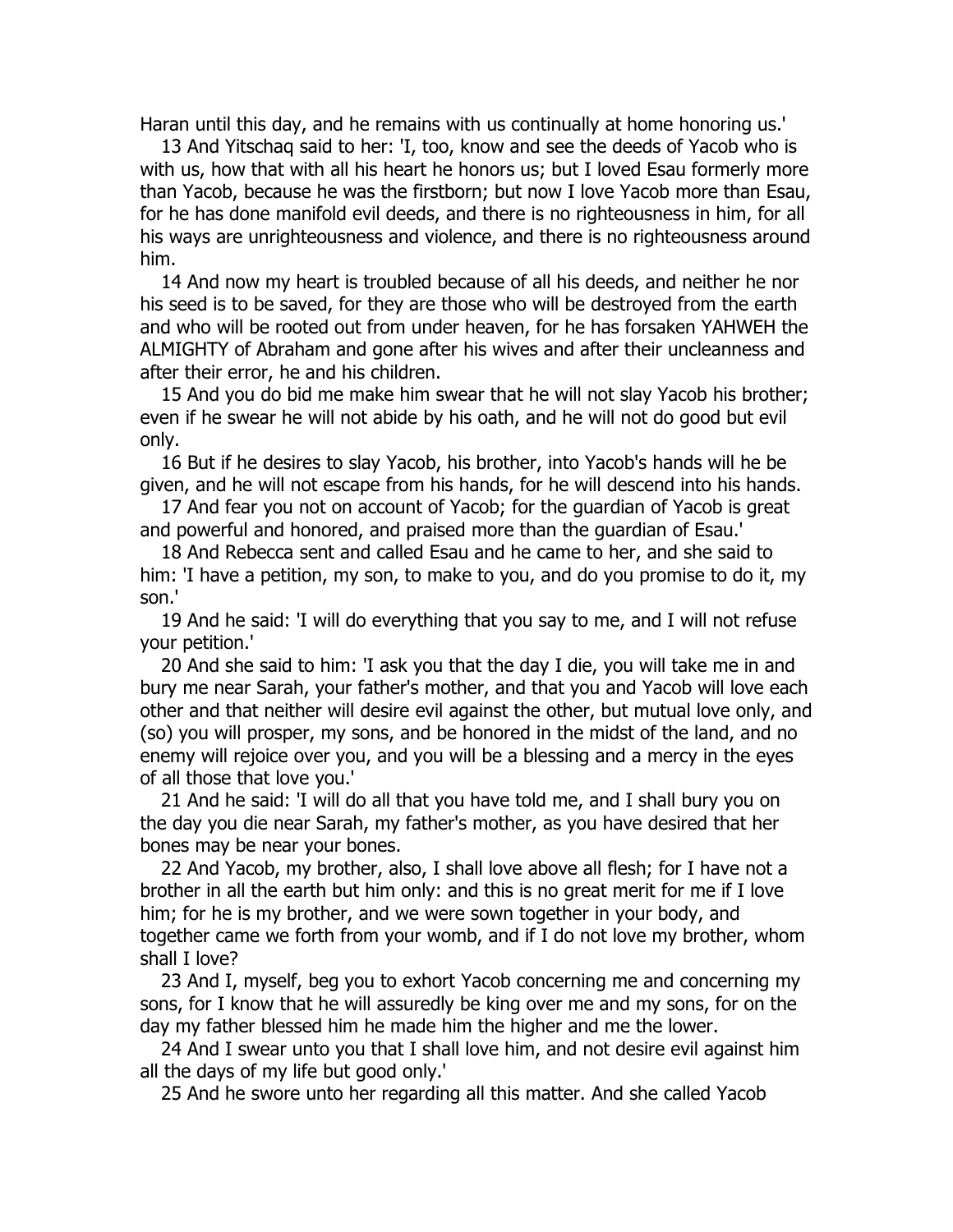before the eyes of Esau, and gave him commandment according to the words which she had spoken to Esau.

26 And he said: 'I shall do your pleasure; believe me that no evil will proceed from me or from my sons against Esau, and I shall be first in naught save in love only.'

27 And they eat and drank, she and her sons that night, and she died, three jubilees and one week and one year old, on that night, and her two sons, Esau and Yacob, buried her in the double cave near Sarah, their father's mother.

#### *JUBILEES 36*

### *Yitschaq called his two sons to instruct before he dies*

1 And in the sixth year of this week [2162 A.M.] Yitschaq called his two sons Esau and Yacob, and they came to him, and he said to them: 'My sons, I am going the way of my fathers, to the eternal house where my fathers are.

2 Wherefore bury me near Abraham my father, in the double cave in the field of Ephron the Hittite, where Abraham purchased a sepulcher to bury in; in the sepulcher which I digged for myself, there bury me.

3 And this I command you, my sons, that you practice righteousness and uprightness on the earth, so that YAHWEH may bring upon you all that YAHWEH said that he would do to Abraham and to his seed.

4 And love one another, my sons, your brothers as a man who loves his own soul, and let each seek in what he may benefit his brother, and act together on the earth; and let them love each other as their own souls. And concerning the question of idols, I command and admonish you to reject them and hate them, and love them not, for they are full of deception for those that worship them and for those that bow down to them.

6 Remember you, my sons, YAHWEH ALMIGHTY of Abraham your father, and how I too worshipped Him and served Him in righteousness and in joy, that He might multiply you and increase your seed as the stars of heaven in multitude, and establish you on the earth as the plant of righteousness which will not be rooted out unto all the generations forever.

7 And now I shall make you swear a great oath -for there is no oath which is greater than it by the NAME magnificent and honored and great and splendid and wonderful and mighty, which created the heavens and the earth and all things together- that you will fear Him and worship Him.

8 And that each will love his brother with affection and righteousness, and that neither will desire evil against his brother from henceforth forever all the days of your life so that you may prosper in all your deeds and not be destroyed.

9 And if either of you devises evil against his brother, know that from henceforth everyone that devises evil against his brother shall fall into his hand, and shall be rooted out of the land of the living, and his seed shall be destroyed from under heaven.

10 But on the day of turbulence and execration and indignation and anger,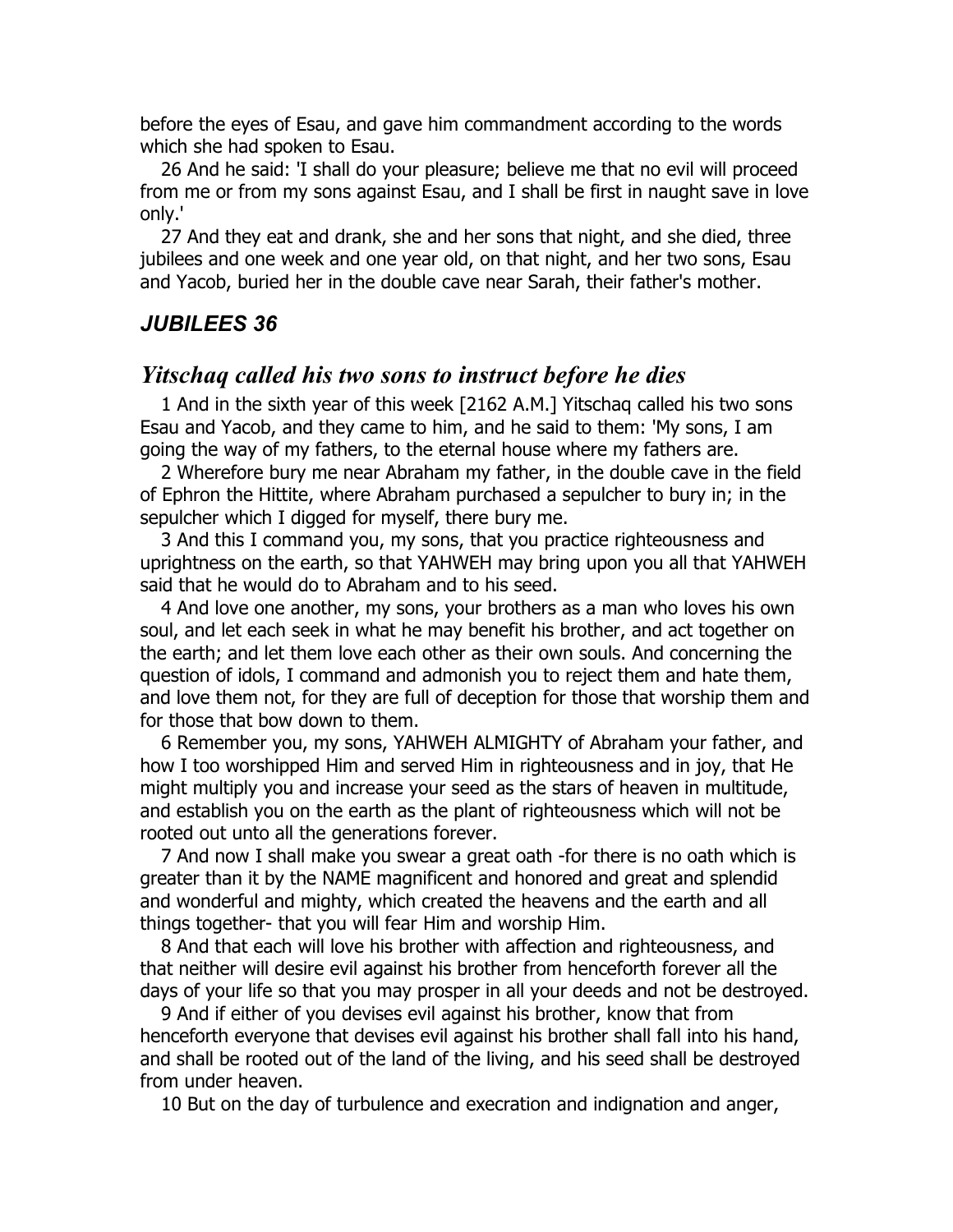with flaming devouring fire as He burnt Sodom, so likewise will He burn his land and his city and all that is his, and he shall be blotted out of the book of the discipline of the children of men, and not be recorded in the book of life, but in that which is appointed to destruction, and he shall depart into eternal execration; so that their condemnation may be always renewed in hate and in execration and in wrath and in torment and in indignation and in plagues and in disease forever. I say and testify to you, my sons, according to the judgment which shall come upon the man who wishes to injure his brother.

12 And he divided all his possessions between the two on that day and he gave the larger portion to him that was the first-born, and the tower and all that was about it, and all that Abraham possessed at the Well of the Oath.

13 And he said: 'This larger portion I will give to the firstborn.'

14 And Esau said, 'I have sold to Yacob and given my birthright to Yacob; to him let it be given, and I have not a single word to say regarding it, for it is his.'

15 And Yitschaq said, May a blessing rest upon you, my sons, and upon your seed this day, for you have given me rest, and my heart is not pained concerning the birthright, lest you should work wickedness on account of it.

16 May the Most High YAHWEH bless the man that works righteousness, him and his seed forever.'

17 And he ended commanding them and blessing them, and they eat and drank together before him, and he rejoiced because there was one mind between them, and they went forth from him and rested that day and slept.

18 And Yitschaq slept on his bed that day rejoicing; and he slept the eternal sleep, and died one hundred and eighty years old. He completed twenty-five weeks and five years; and his two sons Esau and Yacob buried him.

19 And Esau went to the land of Edom, to the mountains of Seir, and dwelt there.

20 And Yacob dwelt in the mountains of Hebron, in the tower of the land of the sojournings of his father Abraham, and he worshipped YAHWEH with all his heart and according to the visible commands according as He had divided the days of his generations.

21 And Leah his wife died in the fourth year of the second week of the fortyfifth jubilee, [2167 A.M.] and he buried her in the double cave near Rebecca his mother to the left of the grave of Sarah, his father's mother.

23 And all her sons and his sons came to mourn over Leah his wife with him and to comfort him regarding her, for he was lamenting her for he loved her exceedingly after Rachel her sister died;

24 For she was perfect and upright in all her ways and honored Yacob, and all the days that she lived with him he did not hear from her mouth a harsh word, for she was gentle and peaceable and upright and honorable.

24 And he remembered all her deeds which she had done during her life and he lamented her exceedingly; for he loved her with all his heart and with all his soul.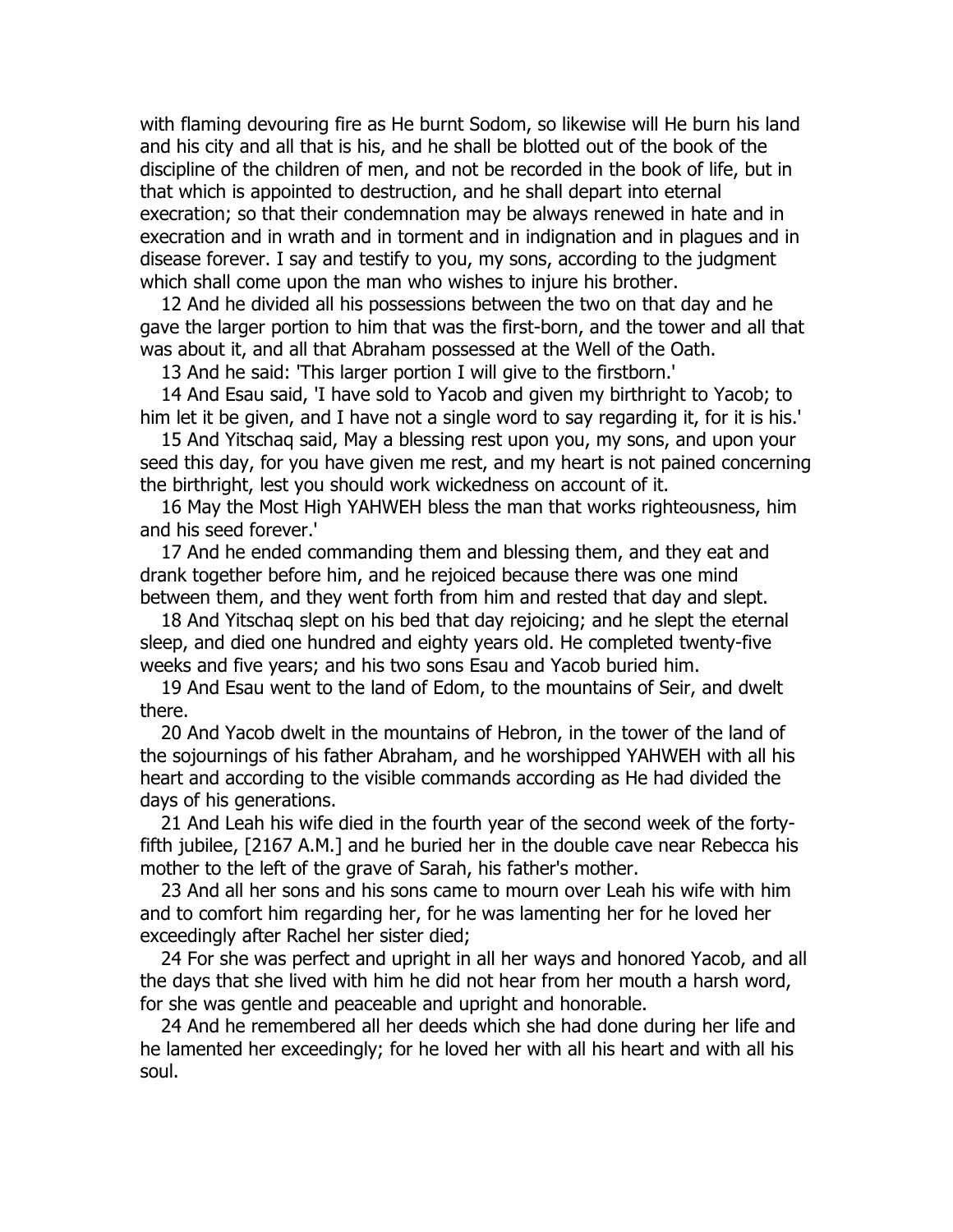## *JUBILEES 37*

## *The sons of Esau with Esau make war wit Yacob*

1 And on the day that Yitschaq the father of Yacob and Esau died, [2162 A.M.] the sons of Esau heard that Yitschaq had given the portion of the elder to his younger son Yacob and they were very angry.

2 And they strove with their father, saying 'Why has your father given Yacob the portion of the elder and passed over you, although you are the elder and Yacob the younger?'

3 And he said to them 'Because I sold my birthright to Yacob for a small mess of lentils, and on the day my father sent me to hunt and catch and bring him something that he should eat and bless me, he came with guile and brought my father food and drink, and my father blessed him and put me under his hand.

4 And now our father has caused us to swear, me and him, that we shall not mutually devise evil, either against his brother, and that we shall continue in love and in shalom each with his brother and not make our ways corrupt.'

5 And they said to him, 'We shall not hearken unto you to make shalom with him; for our strength is greater than his strength, and we are more powerful than he; we shall go against him and slay him, and destroy him and his sons. And if you will not go with us, we shall do hurt to you also.

6 And now hearken unto us: Let us send to Aram and Philistia and Moab and Ammon, and let us choose for ourselves chosen men who are ardent for battle, and let us go against him and do battle with him, and let us exterminate him from the earth before he grows strong.'

7 And their father said to them, 'Do not go and do not make war with him lest you fall before him.'

8 And they said to him, 'This too, is exactly your mode of action from your youth until this day, and you are putting your neck under his yoke. We shall not hearken to these words.'

9 And they sent to Aram, and to 'Aduram to the friend of their father, and they hired along with them one thousand fighting men, chosen men of war.

10 And there came to them from Moab and from the children of Ammon, those who were hired, one thousand chosen men, and from Philistia, one thousand chosen men of war, and from Edom and from the Horites one thousand chosen fighting men, and from the Kittim mighty men of war.

11 And they said to their father: Go forth with them and lead them, else we shall slay you.'

12 And he was filled with wrath and indignation on seeing that his sons were forcing him to go before them to lead them against Yacob his brother. But afterward he remembered all the evil which lay hidden in his heart against Yacob his brother;

13 And he remembered not the oath which he had sworn to his father and to his mother that he would devise no evil all his days against Yacob his brother.

14 And notwithstanding all this, Yacob knew not that they were coming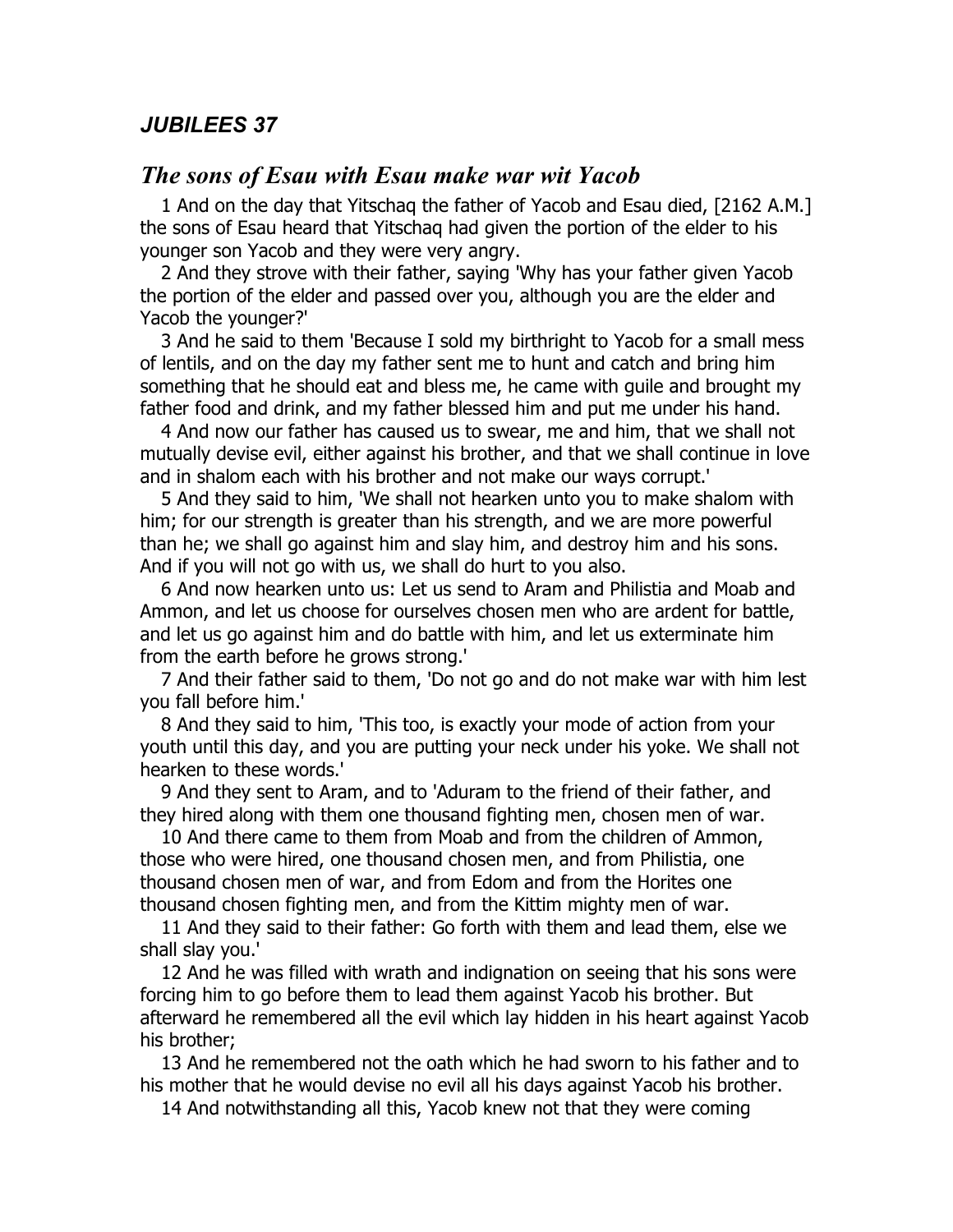against him to battle, and he was mourning for Leah, his wife, until they approached very near to the tower with four thousand warriors and chosen men of war.

15 And the men of Hebron sent to him saying, 'Behold your brother has come against you, to fight you, with four thousand girthed with the sword, and they carry shields and weapons'; for they loved Yacob more than Esau. So they told him; for Yacob was a more liberal and merciful man than Esau.

16 But Yacob would not believe until they came very near to the tower.

17 And he closed the gates of the tower; and he stood on the battlements and spoke to his brother Esau and said, 'Noble is the comfort wherewith you have come to comfort me for my wife who has died. Is this the oath that you did swear to your father and again to your mother before they died? You have broken the oath, and on the moment that you did swear to your father were you condemned.'

18 And then Esau answered and said to him, 'Neither the children of men nor the beasts of the earth have any oath of righteousness which in swearing they have sworn (an oath valid) forever; but every day they devise evil one against another, and how each may slay his adversary and foe.

19 And you do hate me and my children forever. And there is no observing the tie of brotherhood with you.

20 Hear these words which I declare unto you, 'If the boar can change its skin and make its bristles as soft as wool, Or if it can cause horns to sprout forth on its head like the horns of a stag or of a sheep, Then will I observe the tie of brotherhood with you, And if the breasts separated themselves from their mother, for you have not been a brother to me.

21 And if the wolves make shalom with the lambs so as not to devour or do them violence, And if their hearts are towards them for good, Then there shall be shalom in my heart towards you.

22 And if the lion becomes the friend of the ox and makes shalom with him, And if he is bound under one yoke with him and ploughs with him, Then will I make shalom with you.

23 And when the raven becomes white as the raza, Then know that I have loved you And shall make shalom with you, You shall be rooted out, And your sons shall be rooted out, And there shall be no shalom for you'

24 And when Yacob saw that he was (so) evilly disposed towards him with his heart, and with all his soul as to slay him, and that he had come springing like the wild boar which comes upon the spear that pierces and kills it, and recoils not from it;

25 Then he spoke to his own and to his servants that they should attack him and all his companions.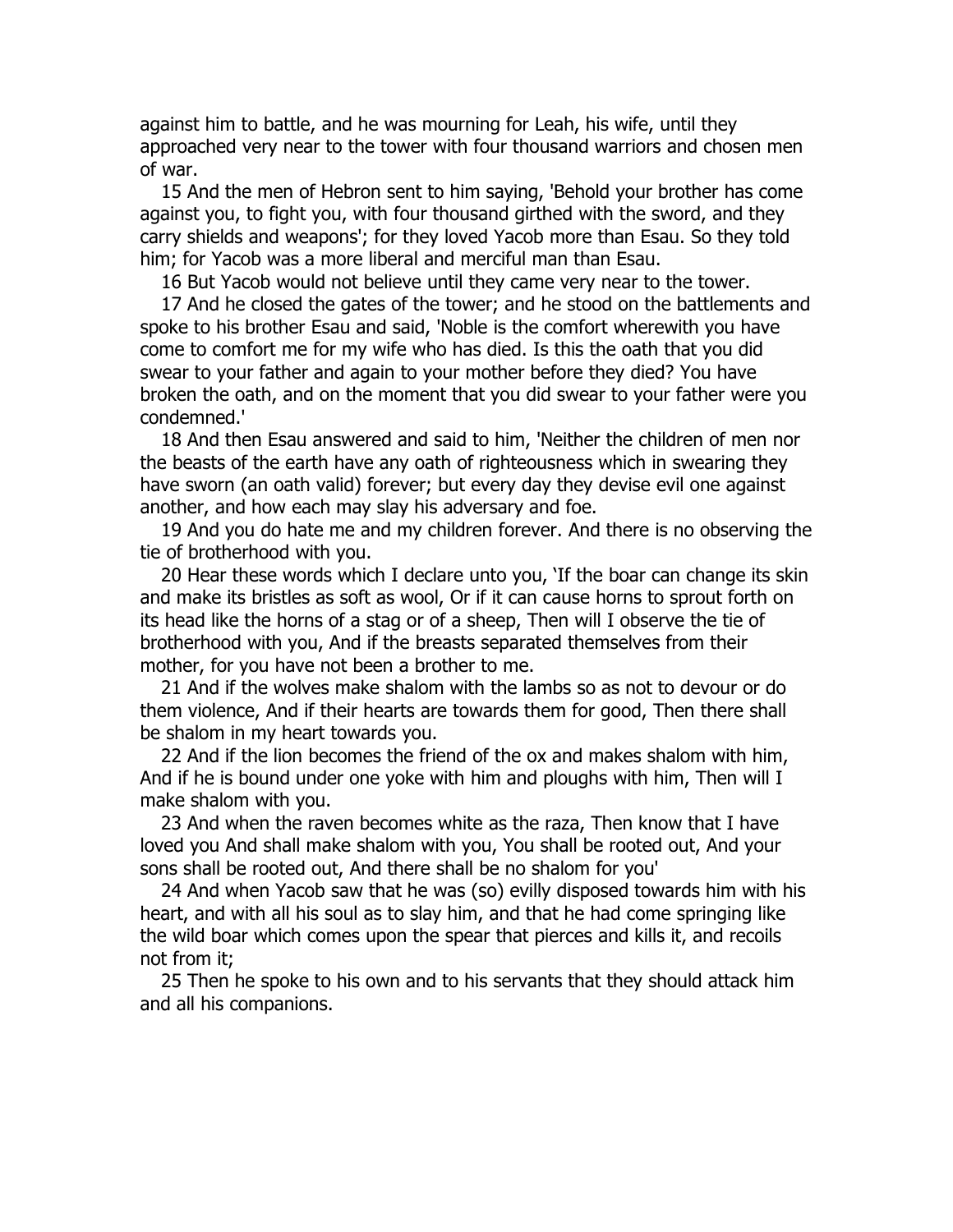## *JUBILEES 38*

## *Yacob kills Esau*

1 And after that Yahudah spoke to Yacob, his father, and said to him: 'Bend your bow, father, and send forth your arrows and cast down the adversary and slay the enemy; and may you have the power, for we shall not slay your brother, for he is such as you, and he is like you let us give him(this) honor.'

2 Then Yacob bent his bow and sent forth the arrow and struck Esau, his brother (on his right breast) and slew him.

3 And again he sent forth an arrow and struck 'Adoran the Aramaean, on the left breast, and drove him backward and slew him.

4 And then went forth the sons of Yacob, they and their servants, dividing themselves into companies on the four sides of the tower.

5 And Yahudah went forth in front, and Naphtali and Gad with him and fifty servants with him on the south side of the tower, and they slew all they found before them, and not one individual of them escaped.

6 And Levi and Dan and Asher went forth on the east side of the tower, and fifty (men) with them, and they slew the fighting men of Moab and Ammon.

7 And Reuben and Issachar and Zebulon went forth on the north side of the tower, and fifty men with them, and they slew the fighting men of the Philistines.

8 And Simeon and Benjamin and Enoch, Reuben's son, went forth on the west side of the tower, and fifty (men) with them, and they slew of Edom and of the Horites four hundred men, stout warriors; and six hundred fled, and four of the sons of Esau fled with them, and left their father lying slain, as he had fallen on the hill which is in 'Aduram.

9 And the sons of Yacob pursued after them to the mountains of Seir. And Yacob buried his brother on the hill which is in 'Aduram, and he returned to his house.

10 And the sons of Yacob pressed hard upon the sons of Esau in the mountains of Seir, and bowed their necks so that they became servants of the sons of Yacob.

11 And they sent to their father (to inquire) whether they should make shalom with them or slay them.

12 And Yacob sent word to his sons that they should make shalom, and they made shalom with them, and placed the yoke of servitude upon them, so that they paid tribute to Yacob and to his sons always.

13 And they continued to pay tribute to Yacob until the day that he went down into Egypt.

14 And the sons of Edom have not got quit of the yoke of servitude which the twelve sons of Yacob had imposed on them until this day.

15 And these are the kings that reigned in Edom before there reigned any king over the children of Yisrael [until this day] in the land of Edom.

16 And Bela, the son of Beor, reigned in Edom, and the name of his city was Danaba.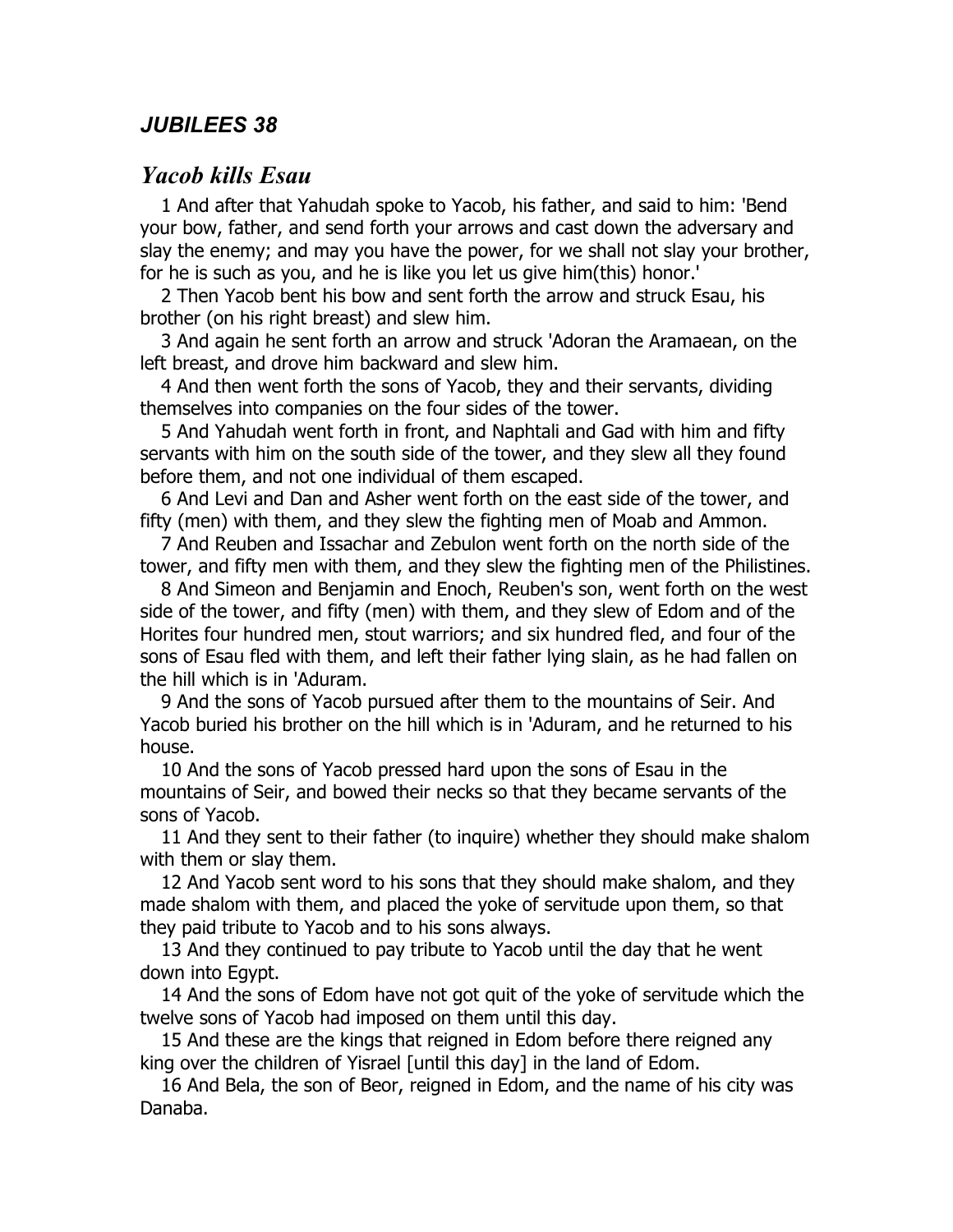17 And Bela died, and Jobab, the son of Zara of Boser, reigned in his stead.

18 And Jobab died, and 'Asam, of the land of Teman, reigned in his stead.

19 And 'Asam died, and 'Adath, the son of Barad, who slew Midian in the field of Moab, reigned in his stead, and the name of his city was Avith.

20 And 'Adath died, and Salman, from 'Amaseqa, reigned in his stead.

21,22 And Salman died, and Saul of Ra'aboth (by the) river, reigned in his stead. And Saul died, and Ba'elunan, the son of Achbor, reigned in his stead.

23 And Ba'elunan, the son of Achbor died, and 'Adath reigned in his stead, and the name of his wife was Maitabith, the daughter of Matarat, the daughter of Metabedza'ab.

25 These are the kings who reigned in the land of Edom.

## *JUBILEES 39*

## *The generations of Yacob*

1, And Yacob dwelt in the land of his father's sojournings in the land of Canaan.

2 These are the generations of Yacob. And Yoseph was seventeen years old when they took him down into the land of Egypt, and Potiphar, an eunuch of Pharaoh, the chief cook bought him.

3 And he set Yoseph over all his house and the blessing of YAHWEH came upon the house of the Egyptian on account of Yoseph, and YAHWEH prospered him in all that he did.

4 And the Egyptian committed everything into the hands of Yoseph; for he saw that YAHWEH was with him, and that YAHWEH prospered him in all that he did.

5 And Yoseph's appearance was comely [and very beautiful was his appearance], and his master's wife lifted up her eyes and saw Yoseph, and she loved him and besought him to lie with her.

6 But he did not surrender his soul, and he remembered YAHWEH and the words which Yacob, his father, used to read from amongst the words of Abraham, that no man should commit fornication with a woman who has a husband; that for him the punishment of death has been ordained in the heavens before the Most High YAHWEH, and the sin will be recorded against him in the eternal books continually before YAHWEH.

7 And Yoseph remembered these words and refused to lie with her.

8 And she besought him for a year, but he refused and would not listen.

9 But she embraced him and held him fast in the house in order to force him to lie with her, and closed the doors of the house and held him fast; but he left his garment in her hands and broke through the door and fled without from her presence.

10 And the woman saw that he would not lie with her, and she calumniated him in the presence of his lord, saying 'Your Hebrew servant, whom you love, sought to force me so that he might lie with me; and it came to pass when I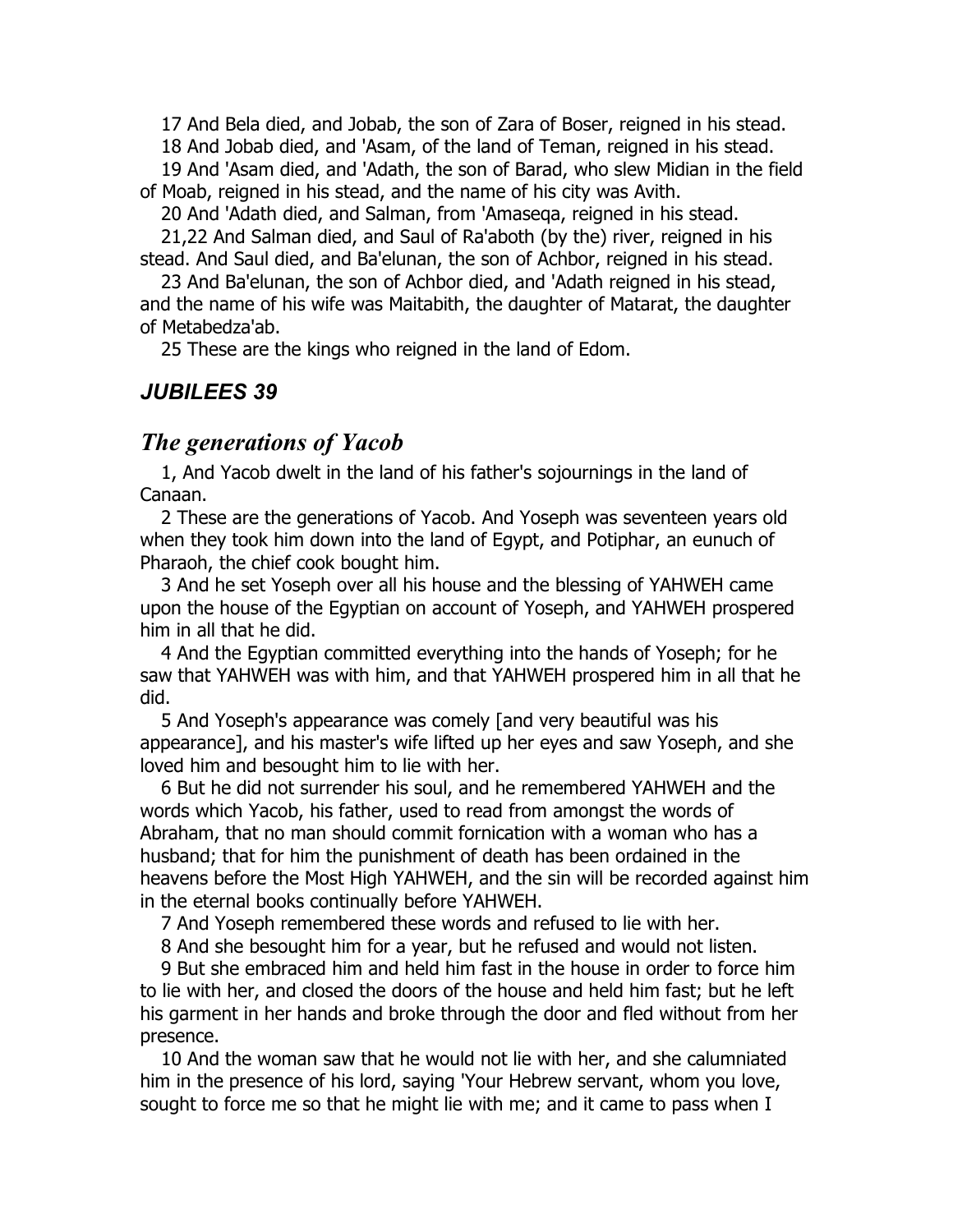lifted up my voice that he fled and left his garment in my hands when I held him, and he brake through the door.'

11 And the Egyptian saw the garment of Yoseph and the broken door, and heard the words of his wife, and cast Yoseph into prison into the place where the prisoners were kept whom the king imprisoned.

12 And he was there in the prison; and YAHWEH gave Yoseph favour in the sight of the chief of the prison guards and compassion before him, for he saw that YAHWEH was with him, and that YAHWEH made all that he did to prosper.

13 And he committed all things into his hands, and the chief of the prison guards knew of nothing that was with him, for Yoseph did every thing, and YAHWEH perfected it.

14 And he remained there two years. And in those days Pharaoh, king of Egypt was wroth against his two eunuchs, against the chief butler, and against the chief baker, and he put them in ward in the house of the chief cook, in the prison where Yoseph was kept.

15 And the chief of the prison guards appointed Yoseph to serve them; and he served before them.

16 And they both dreamed a dream, the chief butler and the chief baker, and they told it to Yoseph.

17 And as he interpreted to them so it befell them, and Pharaoh restored the chief butler to his office and the (chief) baker he slew, as Yoseph had interpreted to them.

18 But the chief butler forgot Yoseph in the prison, although he had informed him what would befall him, and did not remember to inform Pharaoh how Yoseph had told him, for he forgot.

## *JUBILEES 40*

## *Pharaoh dreamed two dreams*

1 And in those days Pharaoh dreamed two dreams in one night concerning a famine which was to be in all the land, and he awoke from his sleep and called all the interpreters of dreams that were in Egypt, and magicians, and told them his two dreams, and they were not able to declare them.

2 And then the chief butler remembered Yoseph and spoke of him to the king, and he brought him forth from the prison, and he told his two dreams before him.

3 And he said before Pharaoh that his two dreams were one, and he said to him: 'Seven years shall come (in which there shall be) plenty over all the land of Egypt, and after that seven years of famine, such a famine as has not been in all the land.

4 And now let Pharaoh appoint overseers in all the land of Egypt, and let them store up food in every city throughout the days of the years of plenty, and there will be food for the seven years of famine, and the land will not perish through the famine, for it will be very severe.'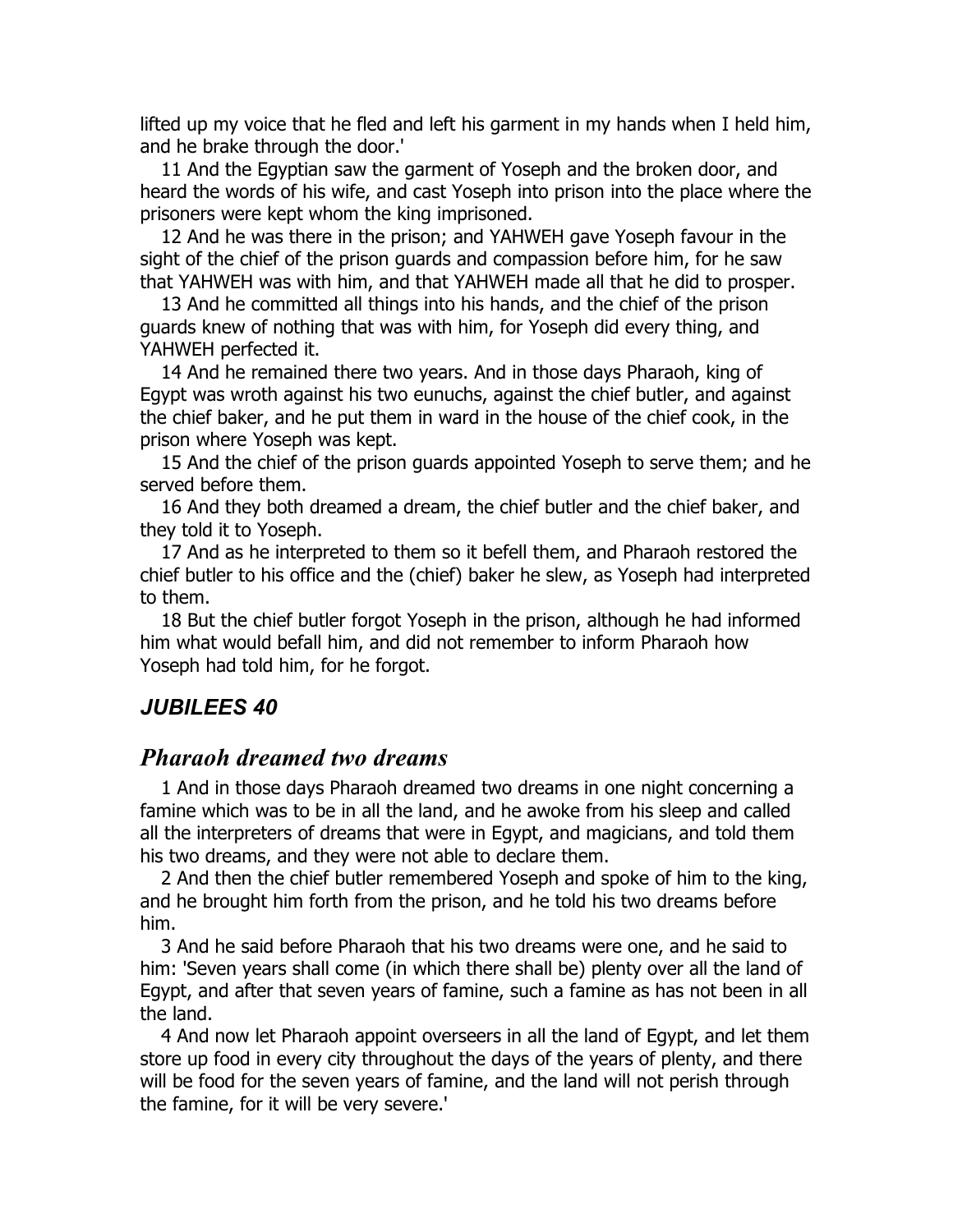5 And YAHWEH gave Yoseph favor and mercy in the eyes of Pharaoh, and Pharaoh said to his servants. We shall not find such a wise and discreet man as this man, for the spirit of YAHWEH is with him.'

6 And he appointed him the second in all his kingdom and gave him authority over all Egypt, and caused him to ride in the second chariot of Pharaoh.

7 And he clothed him with byssus garments, and he put a gold chain upon his neck, and (a herald) proclaimed before him ' 'El 'El wa 'Abirer,' and placed a ring on his hand and made him ruler over all his house, and magnified him, and said to him. 'Only on the throne shall I be greater than you.'

8 And Yoseph ruled over all the land of Egypt, and all the princes of Pharaoh, and all his servants, and all who did the king's business loved him, for he walked in uprightness, for he was without pride and arrogance, and he had no respect of persons, and did not accept gifts, but he judged in uprightness all the people of the land.

9 And the land of Egypt was at shalom before Pharaoh because of Yoseph, for YAHWEH was with him, and gave him favour and mercy for all his generations before all those who knew him and those who heard concerning him, and Pharaoh's kingdom was well ordered, and there was no Satan and no evil person (therein).

10 And the king called Yoseph's name Sephantiphans, and gave Yoseph to wife the daughter of Potiphar, the daughter of the priest of Heliopolis, the chief cook.

11 And on the day that Yoseph stood before Pharaoh he was thirty years old [when he stood before Pharaoh].

12 And in that year Yitschaq died. And it came to pass as Yoseph had said in the interpretation of his two dreams, according as he had said it, there were seven years of plenty over all the land of Egypt, and the land of Egypt abundantly produced, one measure (producing) eighteen hundred measures.

13 And Yoseph gathered food into every city until they were full of corn until they could no longer count and measure it for its multitude.

## *JUBILEES 41*

## *The sons of Yacob took wives*

1 And in the forty-fifth jubilee, in the second week, (and) in the second year, [2165 A.M.] Yahudah took for his first-born Er, a wife from the daughters of Aram, named Tamar.

2 But he hated, and did not lie with her, because his mother was of the daughters of Canaan, and he wished to take him a wife of the kinsfolk of his mother, but Yahudah, his father, would not permit him.

3 And this Er, the first-born of Yahudah, was wicked, and YAHWEH slew him.

4 And Yahudah said to Onan, his brother 'Go in unto your brother's wife and perform the duty of a husband's brother to her, and raise up seed unto your brother.'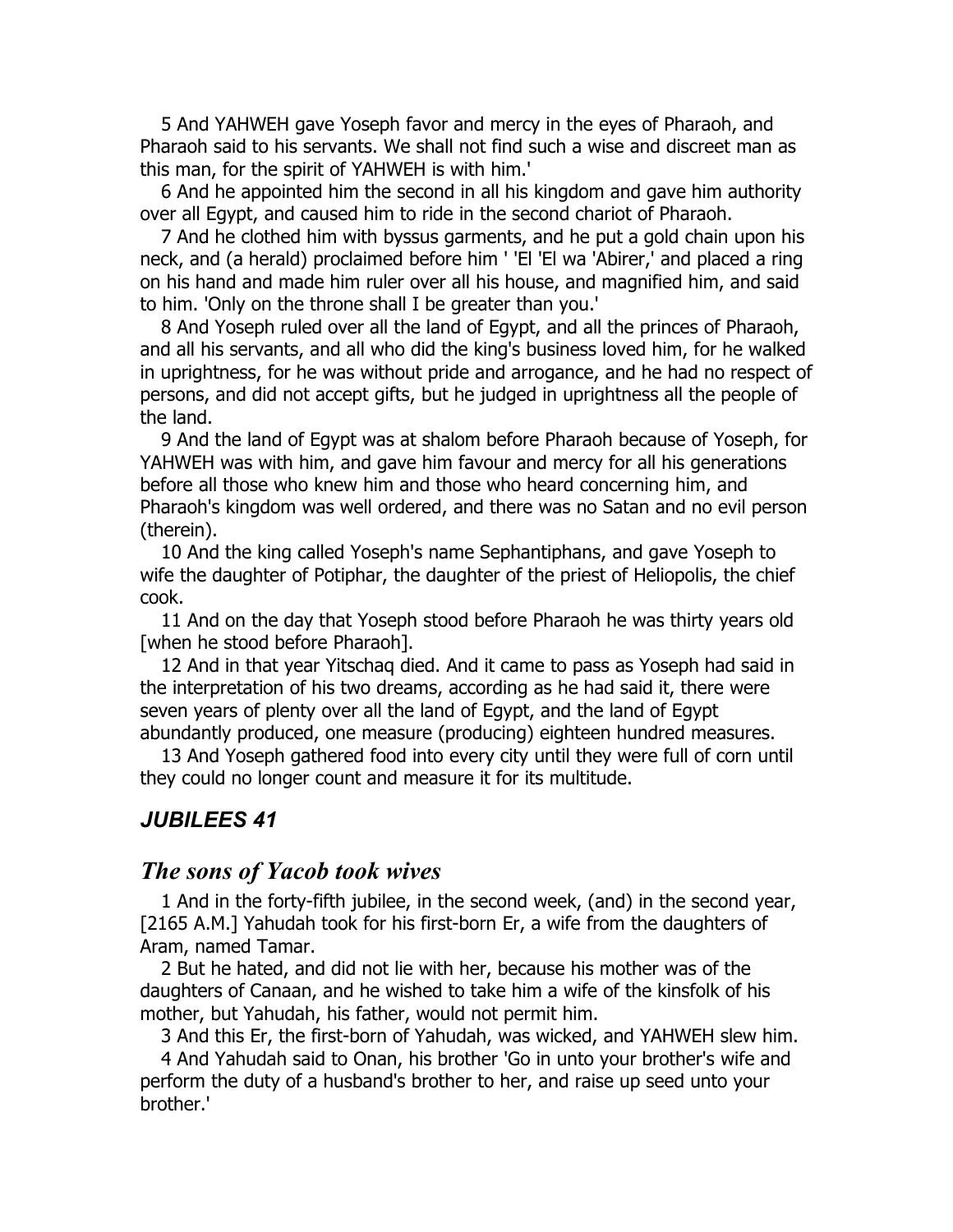5 And Onan knew that the seed would not be his, (but) his brother's only, and he went into the house of his brother's wife, and spilt the seed on the ground, and he was wicked in the eyes of YAHWEH, and He slew him.

6 And Yahudah said to Tamar, his daughter-in-law: 'Remain in your father's house as a widow till Shelah my son be grown up, and I shall give you to him to wife.'

7 And he grew up; but Bedsu'el, the wife of Yahudah, did not permit her son Shelah to marry.

8 And Bedsu'el, the wife of Yahudah, died [2168 A.M.] in the fifth year of this week. And in the sixth year Yahudah went up to shear his sheep at Timnah. [2169 A.M.]

9 And they told Tamar: 'Behold your father-in-law goes up to Timnah to shear his sheep.' And she put off her widow's clothes, and put on a veil, and adorned herself, and sat in the gate adjoining the way to Timnah.

10 And as Yahudah was going along he found her, and thought her to be an harlot, and he said to her: 'Let me come in unto you'; and she said to him Come in,' and he went in.

11 And she said to him: 'Give me my hire'; and he said to her: 'I have nothing in my hand save my ring that is on my finger, and my necklace, and my staff which is in my hand.'

12 And she said to him 'Give them to me until you do send me my hire', and he said to her: 'I will send unto you a kid of the goats'; and he gave them to her, and she conceived by him.

13, And Yahudah went unto his sheep, and she went to her father's house.

14 And Yahudah sent a kid of the goats by the hand of his shepherd, an Adullamite, and he found her not; and he asked the people of the place, saying: 'Where is the harlot who was here?'

15 And they said to him; 'There is no harlot here with us.' And he returned and informed him, and said to him that he had not found her: 'I asked the people of the place, and they said to me: "There is no harlot here.'

16 And he said: 'Let her keep them lest we become a cause of derision.' And when she had completed three months, it was manifest that she was with child, and they told Yahudah, saying: 'Behold Tamar, your daughter-in-law, is with child by whoredom.'

17 And Yahudah went to the house of her father, and said to her father and her brothers: 'Bring her forth, and let them burn her, for she has wrought uncleanness in Yisrael.'

18 And it came to pass when they brought her forth to burn her that she sent to her father-in-law the ring and the necklace, and the staff, saying: 'Discern whose are these, for by him am I with child.'

19 And Yahudah acknowledged, and said: 'Tamar is more righteous than I am. And therefore let them burn her not.'

20 And for that reason she was not given to Shelah,

21 And he did not again approach her, And after that she bare two sons,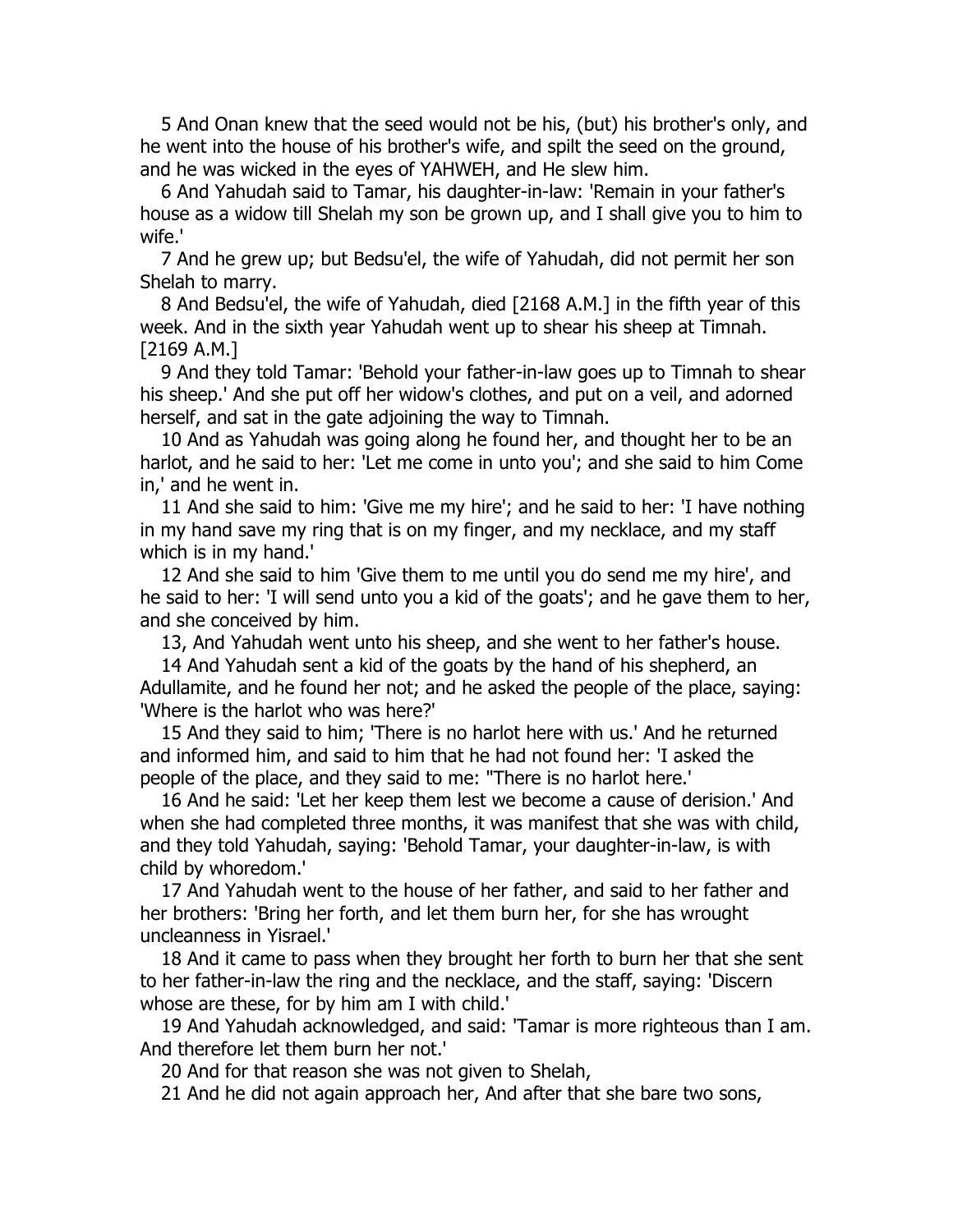Perez [2170 A.M.] and Zerah, in the seventh year of this second week.

22 And thereupon the seven years of fruitfulness were accomplished, of which Yoseph spoke to Pharaoh.

23 And Yahudah acknowledged that the deed which he had done was evil, for he had lain with his daughter-in-law, and he esteemed it hateful in his eyes, and he acknowledged that he had transgressed and gone astray, for he had uncovered the skirt of his son, and he began to lament and to supplicate before YAHWEH because of his transgression.

24 And we told him in a dream that it was forgiven him because he supplicated earnestly, and lamented, and did not again commit it.

25 And he received forgiveness because he turned from his sin and from his ignorance, for he transgressed greatly before YAHWEH our ALMIGHTY; and every one that acts thus, every one who lies with his mother-in-law, let them burn him with fire that he may burn therein, for there is uncleanness and pollution upon them, with fire let them burn them.

26 And do you command the children of Yisrael that there be no uncleanness amongst them, for every one who lies with his daughter-in-law or with his mother-in-law has wrought uncleanness; with fire let them burn the man who has lain with her, and likewise the woman, and He will turn away wrath and punishment from Yisrael.

27 And unto Yahudah we said that his two sons had not lain with her, and for this reason his seed was established for a second generation, and would not be rooted out.

28 For in singleness of eye he had gone and sought for punishment, namely, according to the judgment of Abraham, which he had commanded his sons, Yahudah had sought to burn her with fire.

## *JUBILEES 42*

## *Seven years of famine*

1 And in the first year of the third week of the forty-fifth jubilee the famine began to come into the [2171 A.M.] land, and the rain refused to be given to the earth, for none whatever fell.

2 And the earth grew barren, but in the land of Egypt there was food, for Yoseph had gathered the seed of the land in the seven years of plenty and had preserved it.

3 And the Egyptians came to Yoseph that he might give them food, and he opened the store-houses where was the grain of the first year, and he sold it to the people of the land for gold.

4 And Yacob heard that there was food in Egypt, and he sent his ten sons that they should procure food for him in Egypt; but Benjamin he did not send, and arrived among those that went (there).

5 And Yoseph recognized them, but they did not recognise him, and he spoke unto them and questioned them, and he said to them; 'Are you not spies and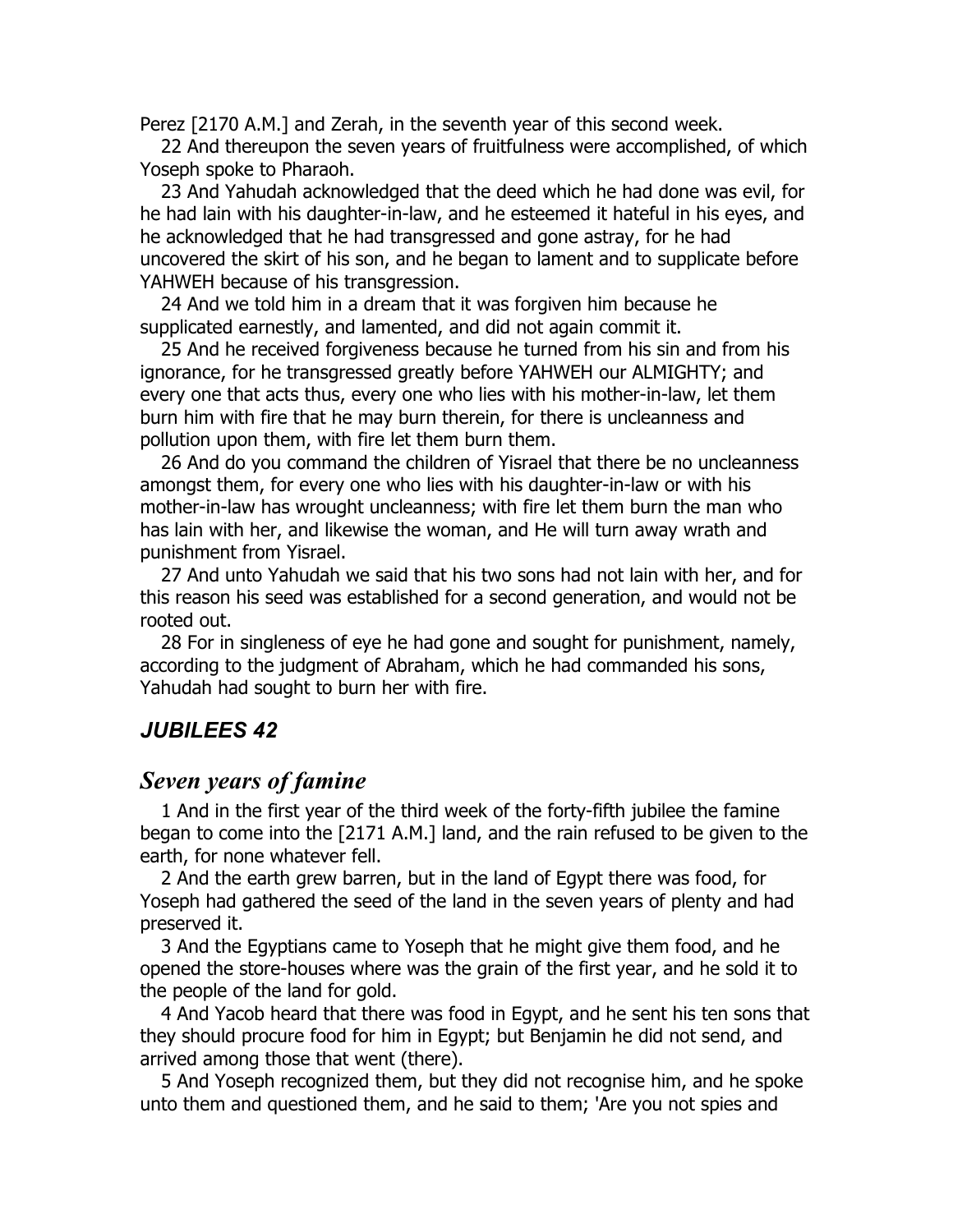have you not come to explore the approaches of the land?'

6 And he put them in ward. And after that he set them free again, and detained Simeon alone and sent off his nine brothers.

7 And he filled their sacks with corn, and he put their gold in their sacks, and they did not know.

8 And he commanded them to bring their younger brother, for they had told him their father was living and their younger brother.

9 And they went up from the land of Egypt and they came to the land of Canaan; and they told their father all that had befallen them, and how the lord of the country had spoken roughly to them, and had seized Simeon till they should bring Benjamin.

10 And Yacob said: 'Me have you bereaved of my children! Yoseph is not and Simeon also is not, and you will take Benjamin away. On me has your wickedness come.'

11 And he said: 'My son will not go down with you lest perchance he fall sick; for their mother gave birth to two sons, and one has perished, and this one also you will take from me. If perchance he took a fever on the road, you would bring down my old age with sorrow unto death.'

12 For he saw that their money had been returned to every man in his sack, and for this reason he feared to send him.

13 And the famine increased and became sore in the land of Canaan, and in all lands save in the land of Egypt, for many of the children of the Egyptians had stored up their seed for food from the time when they saw Yoseph gathering seed together and putting it in storehouses and preserving it for the years of famine.

14 And the people of Egypt fed themselves thereon during the first year of their famine.

15 But when Yisrael saw that the famine was very sore in the land, and that there was no deliverance, he said to his sons: 'Go again, and procure food for us that we die not.'

16 And they said: 'We shall not go; unless our youngest brother go with us, we shall not go.'

17 And Yisrael saw that if he did not send him with them, they should all perish by reason of the famine

18 And Reuben said: 'Give him into my hand, and if I do not bring him back to you, slay my two sons instead of his soul.'

19 And he said to him: 'He shall not go with you.' And Yahudah came near and said: 'Send him with me, and if I do not bring him back to you, let me bear the blame before you all the days of my life.'

20 And he sent him with them in the second year of this week on the [2172 A.m.] first day of the month, and they came to the land of Egypt with all those who went, and (they had) presents in their hands, stacte and almonds and terebinth nuts and pure honey.

21 And they went and stood before Yoseph, and he saw Benjamin his brother,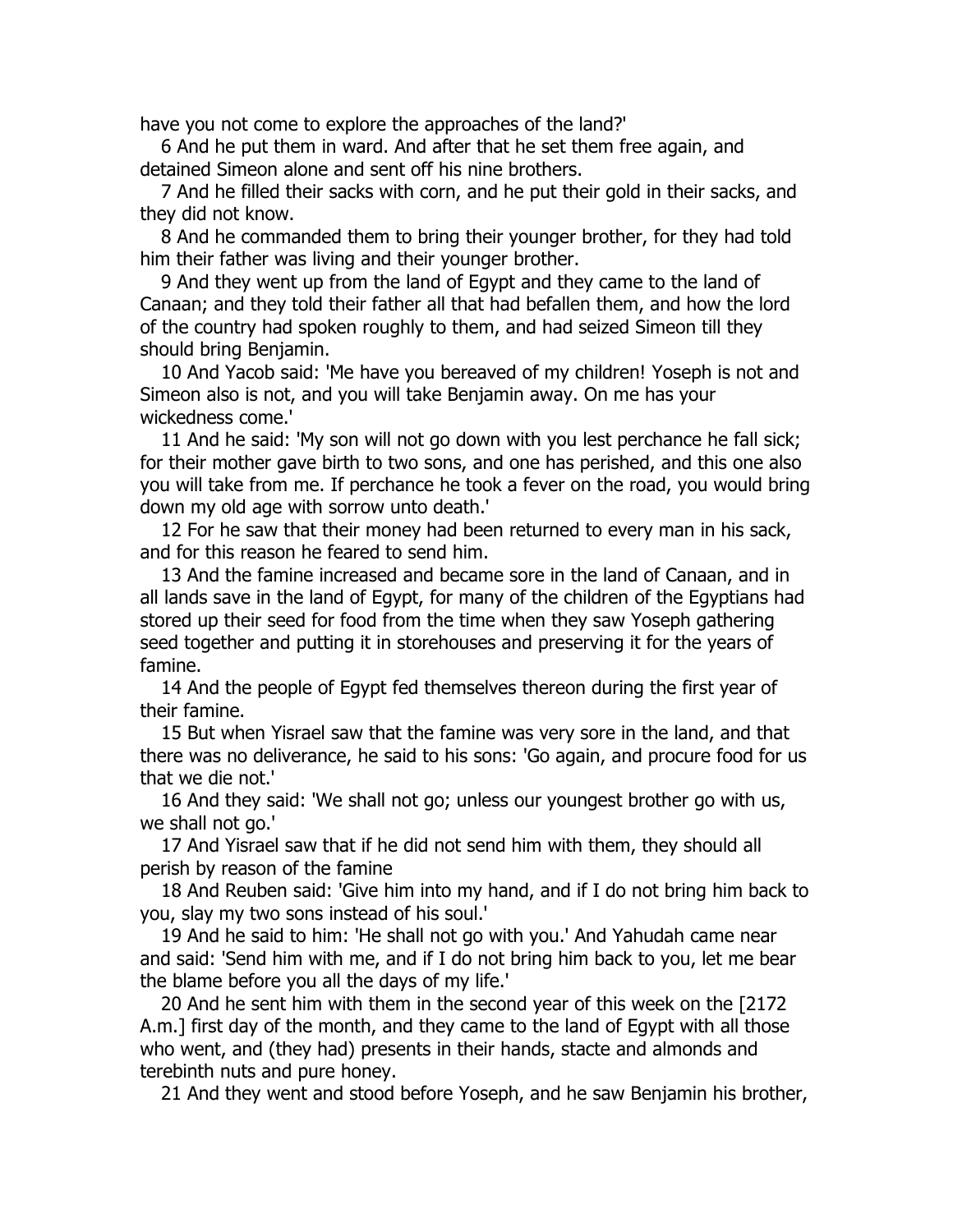and he knew him, and said to them: 'Is this your youngest brother?' And they said to him: 'It is he.' And he said 'YAHWEH be kind to you, my son!'

22 And he sent him into his house and he brought forth Simeon to them and he made a feast for them, and they presented to him the gift which they had brought in their hands.

23 And they eat before him and he gave them all a portion, but the portion of Benjamin was seven times larger than that of any of theirs.

24 And they eat and drank and arose and remained with their asses.

25 And Yoseph devised a plan whereby he might learn their thoughts as to whether thoughts of shalom prevailed amongst them, and he said to the steward who was over his house: 'Fill all their sacks with food, and return their money unto them into their vessels, and my cup, the silver cup out of which I drink, put it in the sack of the youngest, and send them away.'

#### *JUBILEES 43*

## *Yoseph reveals himself to his brothers*

1 And he did as Yoseph had told him, and filled all their sacks for them with food and put their money in their sacks, and put the cup in Benjamin's sack.

2 And early in the morning they departed, and it came to pass that, when they had gone from there, Yoseph said to the steward of his house: 'Pursue them, run and seize them, saying, "For good you have requited me with evil; you have stolen from me the silver cup out of which my lord drinks." And bring back to me their youngest brother, and fetch (him) quickly before I go forth to my seat of judgment.'

3 And he ran after them and said to them according to these words.

4 And they said to him: 'YAHWEH forbid that your servants should do this thing, and steal from the house of your lord any utensil, and the money also which we found in our sacks the first time, we your servants brought back from the land of Canaan.

5 How then should we steal any utensil? Behold here are we and our sacks search, and wherever you find the cup in the sack of any man amongst us, let him be slain, and we and our asses will serve your lord.'

6 And he said to them: 'Not so, the man with whom I find, him only shall I take as a servant, and you shall return in shalom unto your house.'

7 And as he was searching in their vessels, beginning with the eldest and ending with the youngest, it was found in Benjamin's sack.

8 And they rent their garments, and laded their asses, and returned to the city and came to the house of Yoseph, and they all bowed themselves on their faces to the ground before him.

9 And Yoseph said to them: 'You have done evil.' And they said: 'What shall we say and how shall we defend ourselves? Our lord has discovered the transgression of his servants; behold we are the servants of our lord, and our asses also.'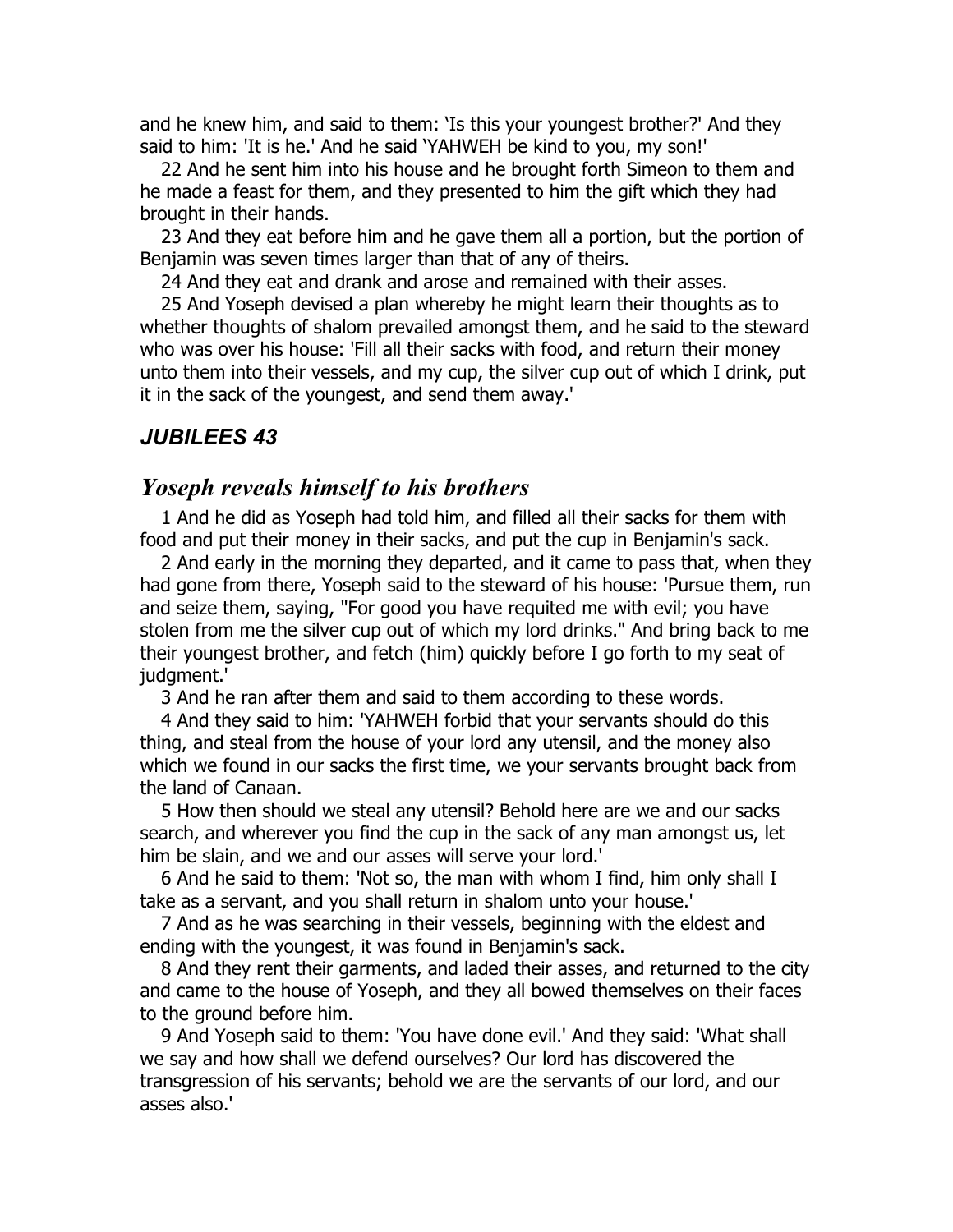10 And Yoseph said to them: 'I too fear YAHWEH; as for you, go you to your homes and let your brother be my servant, for you have done evil. Know you not that a man delights in his cup as I with this cup?

11 And yet you have stolen it from me.' And Yahudah said: 'O my lord, let your servant, I pray you, speak a word in my lord's ear two brothers did your servant's mother bear to our father: one went away and was lost, and has not been found, and he alone is left of his mother, and your servant our father loves him, and his life also is bound up with the life of this (lad).

12 And it will come to pass, when we go to your servant our father, and the lad is not with us, that he will die, and we shall bring down our father with sorrow unto death.

13 Now rather let me, your servant, abide instead of the boy as a bondsman unto my lord, and let the lad go with his brethren, for I became surety for him at the hand of your servant our father, and if I do not bring him back, your servant will hear the blame to our father forever.'

14 And Yoseph saw that they were all accordant in goodness one with another, and he could not refrain himself, and he told them that he was Yoseph.

15 And he conversed with them in the Hebrew tongue and fell on their neck and wept.

16 But they knew him not and they began to weep. And he said to them: 'Weep not over me, but hasten and bring my father to me; and you see that it is my mouth that speaks and the eyes of my brother Benjamin see.

17 For behold this is the second year of the famine, and there are

18 still five years without harvest or fruit of trees or ploughing. Come down quickly you and your households, so that you perish not through the famine, and do not be grieved for your possessions, for YAHWEH sent me before you to set things in order that many people might live.

19 And tell my father that I am still alive, and you, behold, you see that YAHWEH has made me as a father to Pharaoh, and ruler over his house and over all the land of Egypt.

20 And tell my father of all my splendor, and all the riches and splendor that YAHWEH has given me.'

21 And by the command of the mouth of Pharaoh he gave them chariots and provisions for the way, and he gave them all many-colored raiment and silver.

21 And to their father he sent raiment and silver and ten asses which carried corn, and he sent them away.

23 And they went up and told their father that Yoseph was alive, and was measuring out corn to all the nations of the earth, and that he was ruler over all the land of Egypt.

24 And their father did not believe it, for he was beside himself in his mind; but when he saw the wagons which Yoseph had sent, the life of his spirit revived, and he said: 'It is enough for me if Yoseph lives; I will go down and see him before I die.'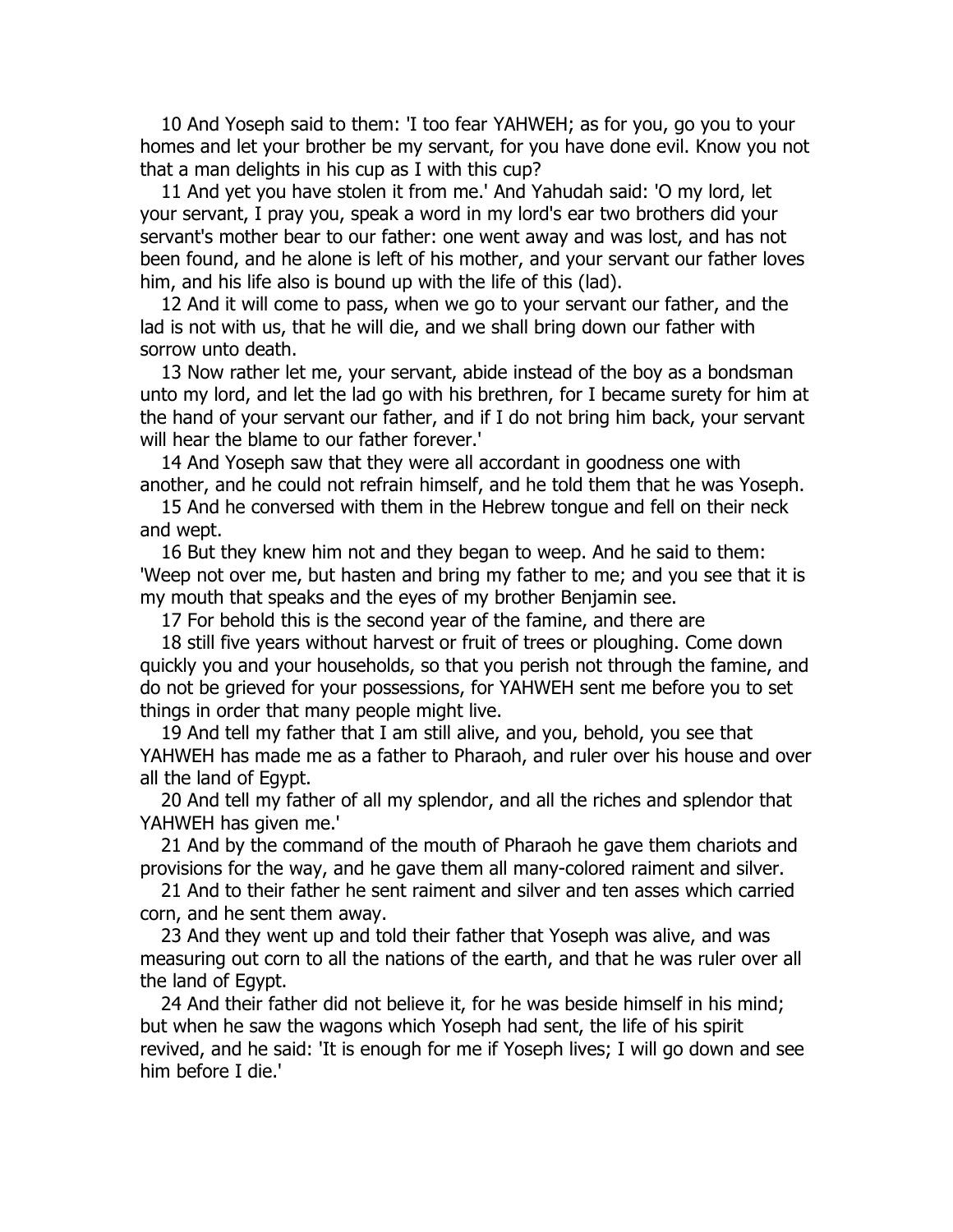## *JUBILEES 44*

## *Yisrael goes down into Egypt*

1 And Yisrael took his journey from Haran from his house on the new month of the third month, and he went on the way of the Well of the Oath, and he offered a sacrifice to YAHWEH the ALMIGHTY of his father Yitschaq on the seventh of this month.

2 And Yacob remembered the dream that he had seen at Bethel, and he feared to go down into Egypt.

3 And while he was thinking of sending word to Yoseph to come to him, and that he would not go down, he remained there seven days, if perchance he could see a vision as to whether he should remain or go down.

4 And he celebrated the harvest festival of the first-fruits with old grain, for in all the land of Canaan there was not a handful of seed [in the land], for the famine was over all the beasts and cattle and birds, and also over man.

5 And on the sixteenth YAHWEH appeared to him, and said to him, 'Yacob, Yacob'; and he said, 'Here am I.'

6 And He said to him: 'I am YAHWEH the ALMIGHTY of your fathers, the ALMIGHTY of Abraham and Yitschaq; fear not to go down into Egypt, for I will there make of you a great nation I will go down with you, and I will bring you up (again), and in this land shall you be buried, and Yoseph shall put his hands upon your eyes. Fear not; go down into Egypt.'

7 And his sons rose up, and his sons' sons, and they placed their father and their possessions upon wagons.

8 And Yisrael rose up from the Well of the Oath on the sixteenth of this third month, and he went to the land of Egypt.

9 And Yisrael sent Yahudah before him to his son Yoseph to examine the Land of Goshen, for Yoseph had told his brothers that they should come and dwell there that they might be near him.

10 And this was the goodliest (land) in the land of Egypt, and near to him, for all (of them) and also for the cattle.

11 And these are the names of the sons of Yacob who went into Egypt with Yacob their father Reuben, the First-born of Yisrael;

12 And these are the names of his sons Enoch, and Pallu, and Hezron and Carmi-five.

13 Simeon and his sons; and these are the names of his sons: Jemuel, and Jamin, and Ohad, and Jachin, and Zohar, and Shaul, the son of the Zephasite woman-seven.

14 Levi and his sons; and these are the names of his sons: Gershon, and Kohas, and Merari-four. Yahudah and his sons; and these are the names of his sons: Shela, and Perez, and Zerah-four.

15 Issachar and his sons; and these are the names of his sons: Tola, and Phua, and Jasub, and Shimron-five.

17 Zebulon and his sons; and these are the names of his sons: Sered, and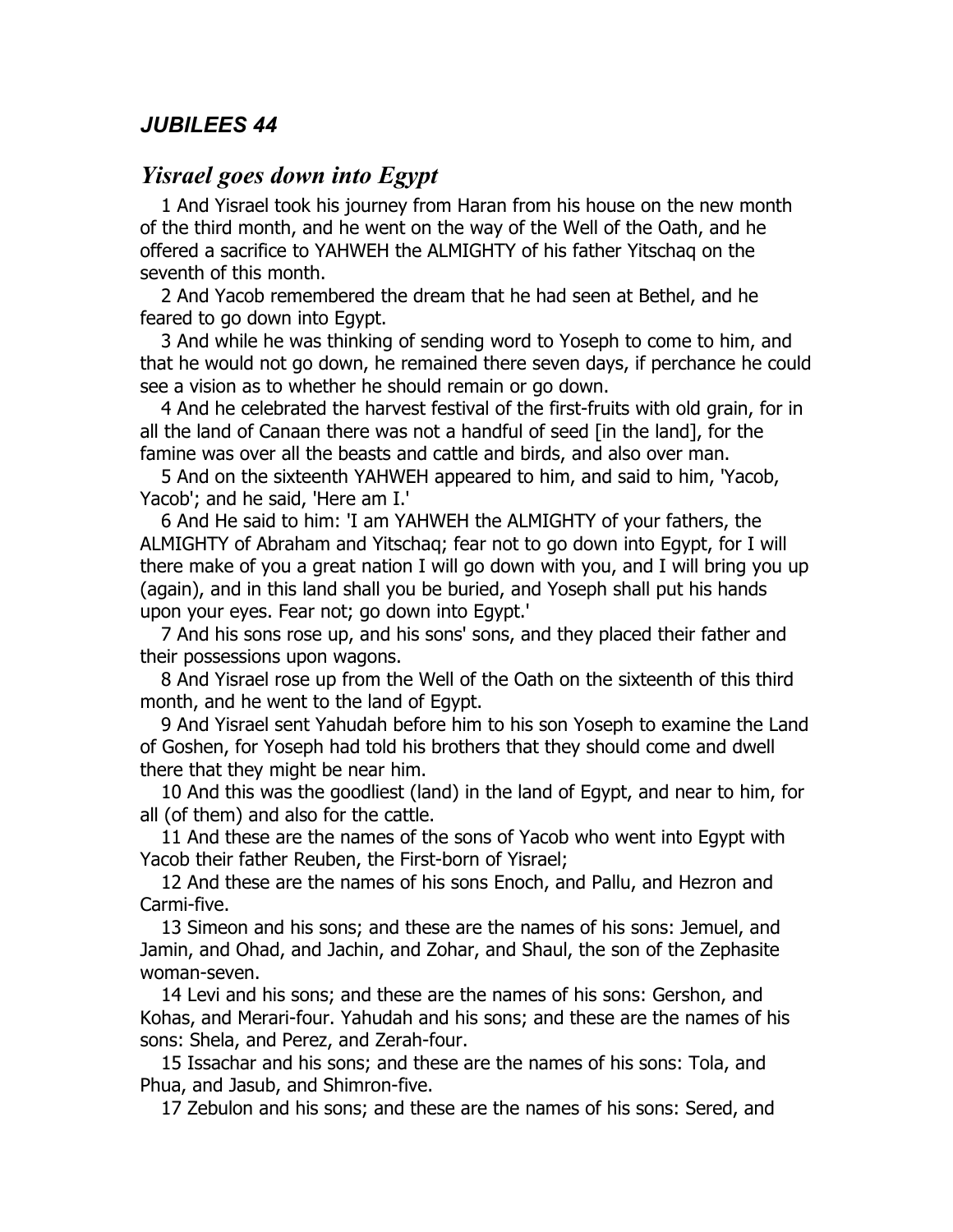Elon, and Jahleel-four.

18 And these are the sons of Yacob and their sons whom Leah bore to Yacob in Mesopotamia, six, and their one sister, Dinah and all the souls of the sons of Leah, and their sons, who went with Yacob their father into Egypt, were twentynine, and Yacob their father being with them, they were thirty.

19 And the sons of Zilpah, Leah's handmaid, the wife of Yacob, who bore unto Yacob Gad and Ashur.

20 And there are the names of their sons who went with him into Egypt. The sons of Gad: Ziphion, and Haggi, and Shuni, and Ezbon, (and Eri, and Areli, and Arodi-eight.

21 And the sons of Asher: Imnah, and Ishvah, (and Ishvi), and Beriah, and Serah, their one sister-six.

22 All the souls were fourteen, and all those of Leah were forty-four.

23 And the sons of Rachel, the wife of Yacob: Yoseph and Benjamin.

24 And there were born to Yoseph in Egypt before his father came into Egypt, those whom Asenath, daughter of Potiphar priest of Heliopolis bare unto him, Manasseh, and Ephraim-three.

25 And the sons of Benjamin: Bela and Becher and Ashbel, Gera, and Naaman, and Ehi, and Rosh, and Muppim, and Huppim, and Ard-eleven.

26 And all the souls of Rachel were fourteen.

27 And the sons of Bilhah, the handmaid of Rachel, the wife of Yacob, whom she bare to Yacob, were Dan and Naphtali.

28 And these are the names of their sons who went with them into Egypt. And the sons of Dan were Hushim, and Samon, and Asudi, and 'Ijaka, and Salomonsix.

29 And they died the year in which they entered into Egypt, and there was left to Dan Hushim alone.

30 And these are the names of the sons of Naphtali Jahziel, and Guni and Jezer, and Shallum, and 'Iv.

31 And 'Iv, who was born after the years of famine, died in Egypt.

32 And all the souls of Rachel were twenty-six.

33 And all the souls of Yacob which went into Egypt were seventy souls. These are his children and his children's children, in all seventy, but five died in Egypt before Yoseph, and had no children.

34 And in the land of Canaan two sons of Yahudah died, Er and Onan, and they had no children, and the children of Yisrael buried those who perished, and they were reckoned among the seventy Gentile nations.

## *JUBILEES 45*

## *Yisrael went into the land of Goshen*

1 And Yisrael went into the country of Egypt, into the land of Goshen, on the new month of the fourth [2172 A.M] month, in the second year of the third week of the forty-fifth jubilee.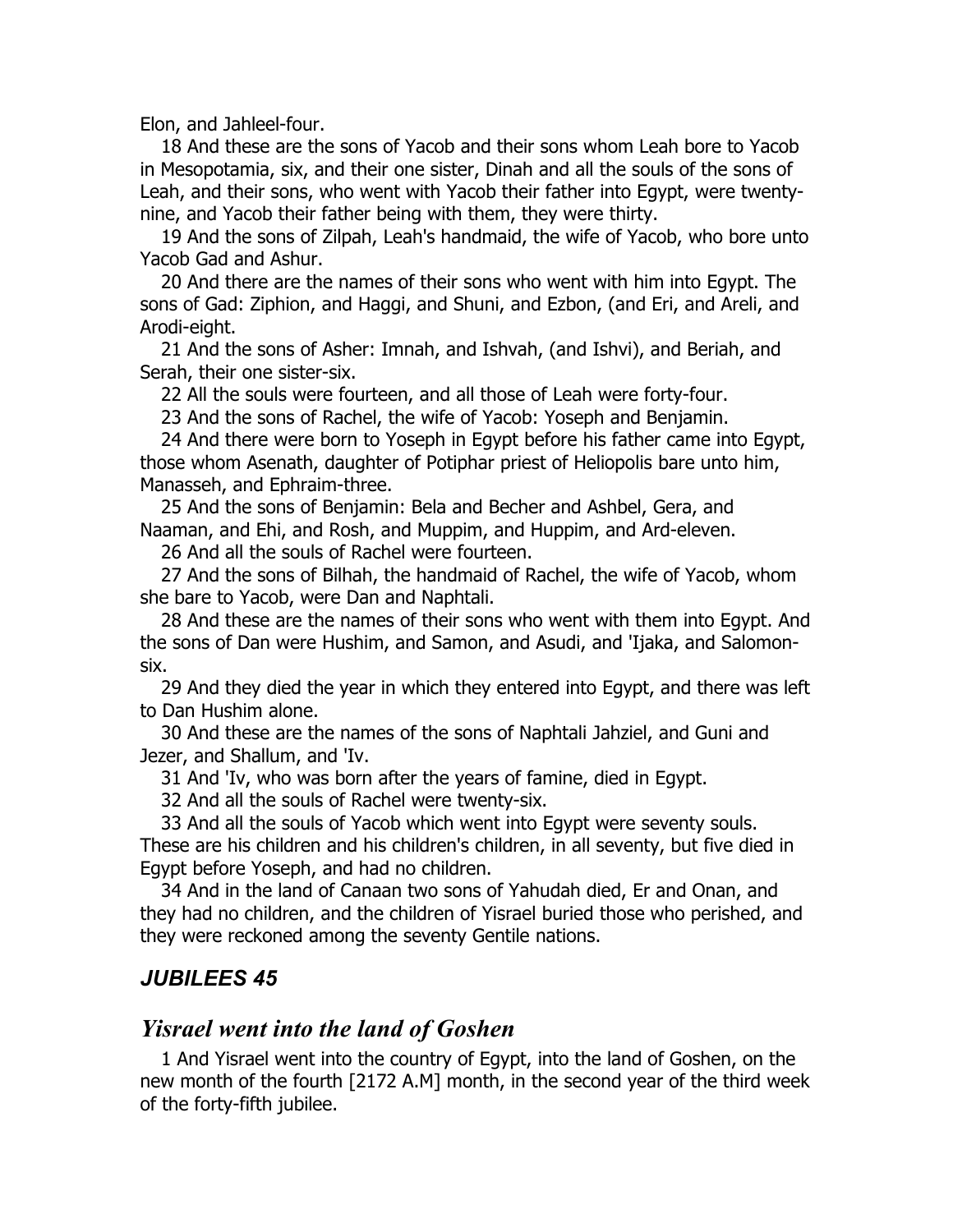2 And Yoseph went to meet his father Yacob, to the land of Goshen, and he fell on his father's neck and wept.

3 And Yisrael said to Yoseph: 'Now let me die since I have seen you, and now may YAHWEH ALMIGHTY of Yisrael be blessed the ALMIGHTY of Abraham and the ALMIGHTY of Yitschaq who has not withheld His mercy and His free unmerited pardon from His servant Yacob.

4 It is enough for me that I have seen your face whilst I am yet alive; yes, true is the vision which I saw at Bethel. Blessed be YAHWEH my Sovereign Ruler forever and ever, and blessed be His NAME.'

5 And Yoseph and his brothers eat bread before their father and drank wine, and Yacob rejoiced with exceeding great joy because he saw Yoseph eating with his brothers and drinking before him, and he blessed the Creator of all things who had preserved him, and had preserved for him his twelve sons.

6 And Yoseph had given to his father and to his brothers as a gift the right of dwelling in the land of Goshen and in Rameses and all the region round about, which he ruled over before Pharaoh. And Yisrael and his sons dwelt in the land of Goshen, the best part of the land of Egypt and Yisrael was one hundred and thirty years old when he came into Egypt.

7 And Yoseph nourished his father and his brethren and also their possessions with bread as much as sufficed them for the seven years of the famine.

8 And the land of Egypt suffered by reason of the famine, and Yoseph acquired all the land of Egypt for Pharaoh in return for food, and he got possession of the people and their cattle and everything for Pharaoh.

9 And the years of the famine were accomplished, and Yoseph gave to the people in the land seed and food that they might sow (the land) in the eighth year, for the river had overflowed all the land of Egypt.

10 For in the seven years of the famine it had (not) overflowed and had irrigated only a few places on the banks of the river, but now it overflowed

11 and the Egyptians sowed the land, and it bore much corn that year. And this was the first year of [2178 A.M.] the fourth week of the forty-fifth jubilee.

12 And Yoseph took of the corn of the harvest the fifth part for the king and left four parts for them for food and for seed, and Yoseph made it an ordinance for the land of Egypt until this day.

13 And Yisrael lived in the land of Egypt seventeen years, and all the days which he lived were three jubilees, one hundred and forty-seven years, and he died in the fourth [2188 A.M.] year of the fifth week of the forty-fifth jubilee.

14 And Yisrael blessed his sons before he died and told them everything that would befall them in the land of Egypt; and he made known to them what would come upon them in the last days, and blessed them and gave to Yoseph two portions in the land.

15 And he slept with his fathers, and he was buried in the double cave in the land of Canaan, near Abraham his father in the grave which he dug for himself in the double cave in the land of Hebron.

16 And he gave all his books and the books of his fathers to Levi his son that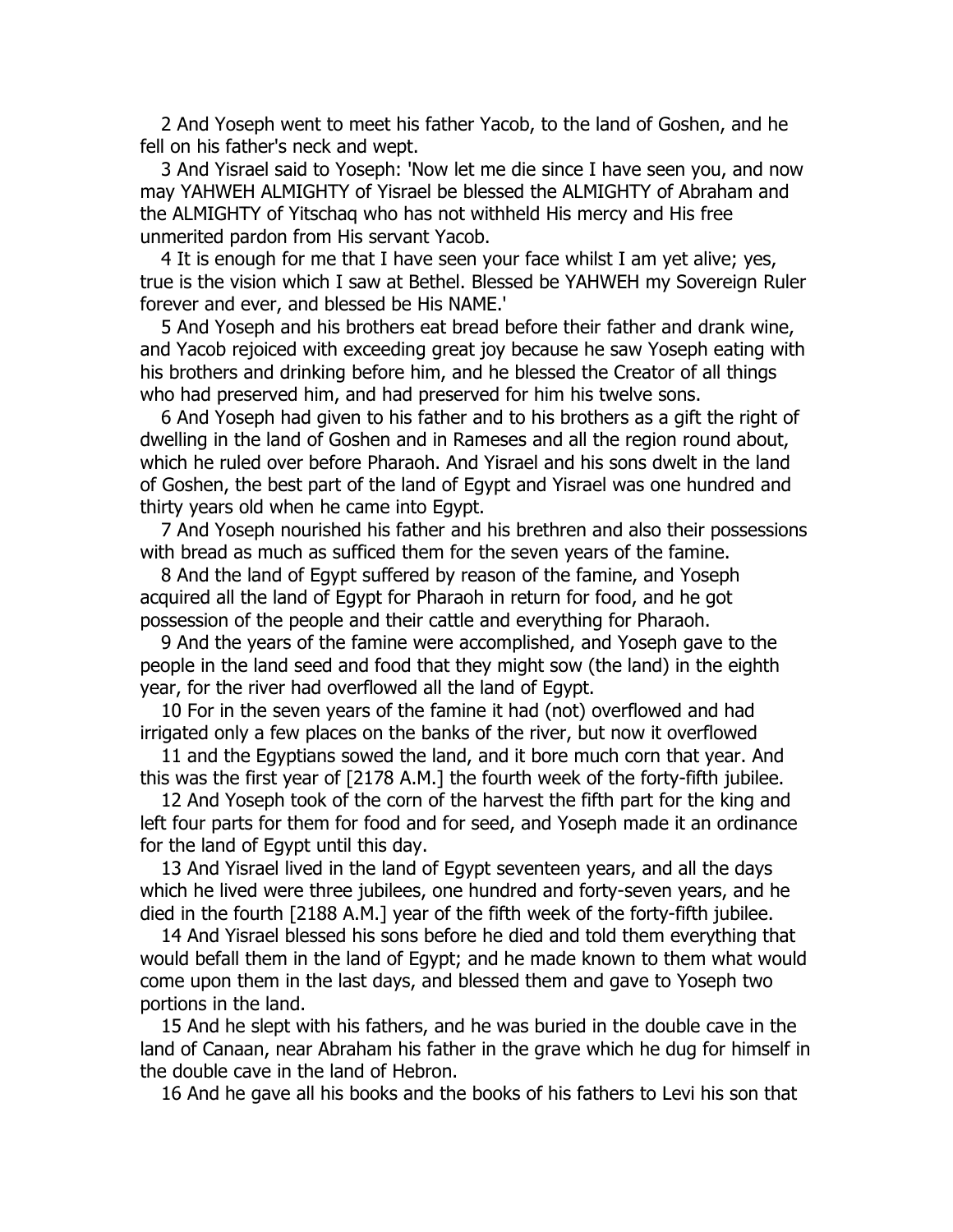he might preserve them and renew them for his children until this day.

# *JUBILEES 46*

# *Yacob dies and the children of Yisrael multiply*

1 And it came to pass that after Yacob died the children of Yisrael multiplied in the land of Egypt, and they became a great nation, and they were of one accord in heart, so that brother loved brother and every man helped his brother, and they increased abundantly and multiplied exceedingly, ten [2242 A.M.] weeks of years, all the days of the life of Yoseph.

2 And there was no Satan nor any evil all the days of the life of Yoseph which he lived after his father Yacob, for all the Egyptians honored the children of Yisrael all the days of the life of Yoseph.

3 And Yoseph died being a hundred and ten years old; seventeen years he lived in the land of Canaan, and ten years he was a servant, and three years in prison, and eighty years he was under the king, ruling all the land of Egypt.

4 And he died and all his brethren and all that generation.

5 And he commanded the children of Yisrael before he died that they should carry his bones with them when they went forth from the land of Egypt.

6 And he made them swear regarding his bones, for he knew that the Egyptians would not again bring forth and bury him in the land of Canaan, for Makamaron, king of Canaan, while dwelling in the land of Assyria, fought in the valley with the king of Egypt and slew him there, and pursued after the Egyptians to the gates of 'Ermon.

7 But he was not able to enter, for another, a new king, had become king of Egypt, and he was stronger than he, and he returned to the land of Canaan, and the gates of Egypt were closed, and none went out and none came into Egypt.

8 And Yoseph died in the forty-sixth jubilee, in the sixth week, in the second year, and they buried him in the land of Egypt, and [2242 A.M.] all his brethren died after him.

9 And the king of Egypt went forth to war with the king of Canaan [2263 A.M.] in the forty-seventh jubilee, in the second week in the second year, and the children of Yisrael brought forth all the bones of the children of Yacob save the bones of Yoseph, and they buried them in the field in the double cave in the mountain.

10 And the most (of them) returned to Egypt, but a few of them remained in the mountains of Hebron, and Amram your father remained with them.

11 And the king of Canaan was victorious over the king of Egypt, and he closed the gates of Egypt.

12 And he devised an evil device against the children of Yisrael of afflicting them.

13 And he said to the people of Egypt: 'Behold the people of the children of Yisrael have increased and multiplied more than we. Come and let us deal wisely with them before they become too many, and let us afflict them with slavery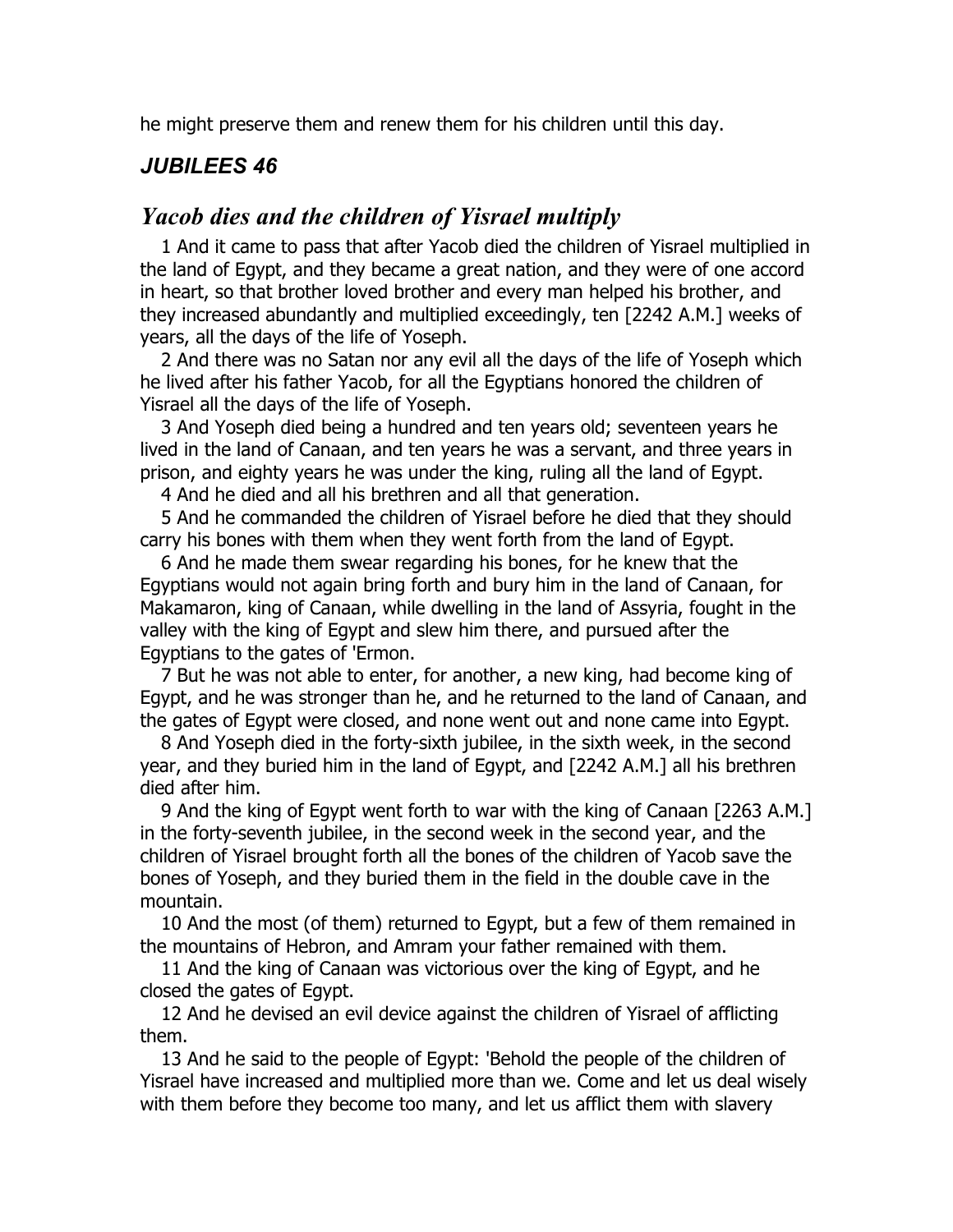before war come upon us and before they too fight against us; else they will join themselves unto our enemies and get them up out of our land, for their hearts and faces are towards the land of Canaan.'

14 And he set over them taskmasters to afflict them with slavery; and they built strong cities for Pharaoh, Pithom, and Raamses and they built all the walls and all the fortifications which had fallen in the cities of Egypt.

15 And they made them serve with rigour, and the more they dealt evilly with them, the more they increased and multiplied. And the people of Egypt abominated the children of Yisrael

#### *JUBILEES 47*

## *Pharaoh, king of Egypt kills all male babies born*

1 And in the seventh week, in the seventh year, in the forty-seventh jubilee, your father went forth [2303 A.M.] from the land of Canaan, and you were born in the fourth week, in the sixth year thereof, in the [2330 A.M.] forty-eighth jubilee; this was the time of tribulation on the children of Yisrael.

2 And Pharaoh, king of Egypt, issued a command regarding them that they should cast all their male children which were born into the river.

3 And they cast them in for seven months until the day that you were born

4 And your mother hid you for three months, and they told regarding her. And she made an ark for you, and covered it with pitch and asphalt, and placed it in the flags on the bank of the river, and she placed you in it seven days, and your mother came by night and suckled you, and by day Miriam, your sister, guarded you from the birds.

5 And in those days Tharmuth, the daughter of Pharaoh, came to bathe in the river, and she heard your voice crying, and she told her maidens to bring you forth, and they brought you unto her.

6 And she took you out of the ark, and she had compassion on you.

7 And your sister said to her: 'Shall I go and call unto you one of the Hebrew women to nurse and suckle this babe for you?'

8 And she said (unto her): 'Go.' And she went and called your mother Jochebed, and she gave her wages, and she nursed you.

9 And afterwards, when you were grown up, they brought you unto the daughter of Pharaoh, and you didst become her son, and Amram your father taught you writing, and after you had completed three weeks they brought you into the royal court.

10 And you were three weeks of years at court until the time [2351-] when you didst go forth from the royal court and did see an Egyptian smiting your friend who was [2372 A.M.] of the children of Yisrael, and you did slay him and hide him in the sand.

11 And on the second day you did and two of the children of Yisrael striving together, and you did say to him who was doing the wrong: 'Why do you smite your brother?'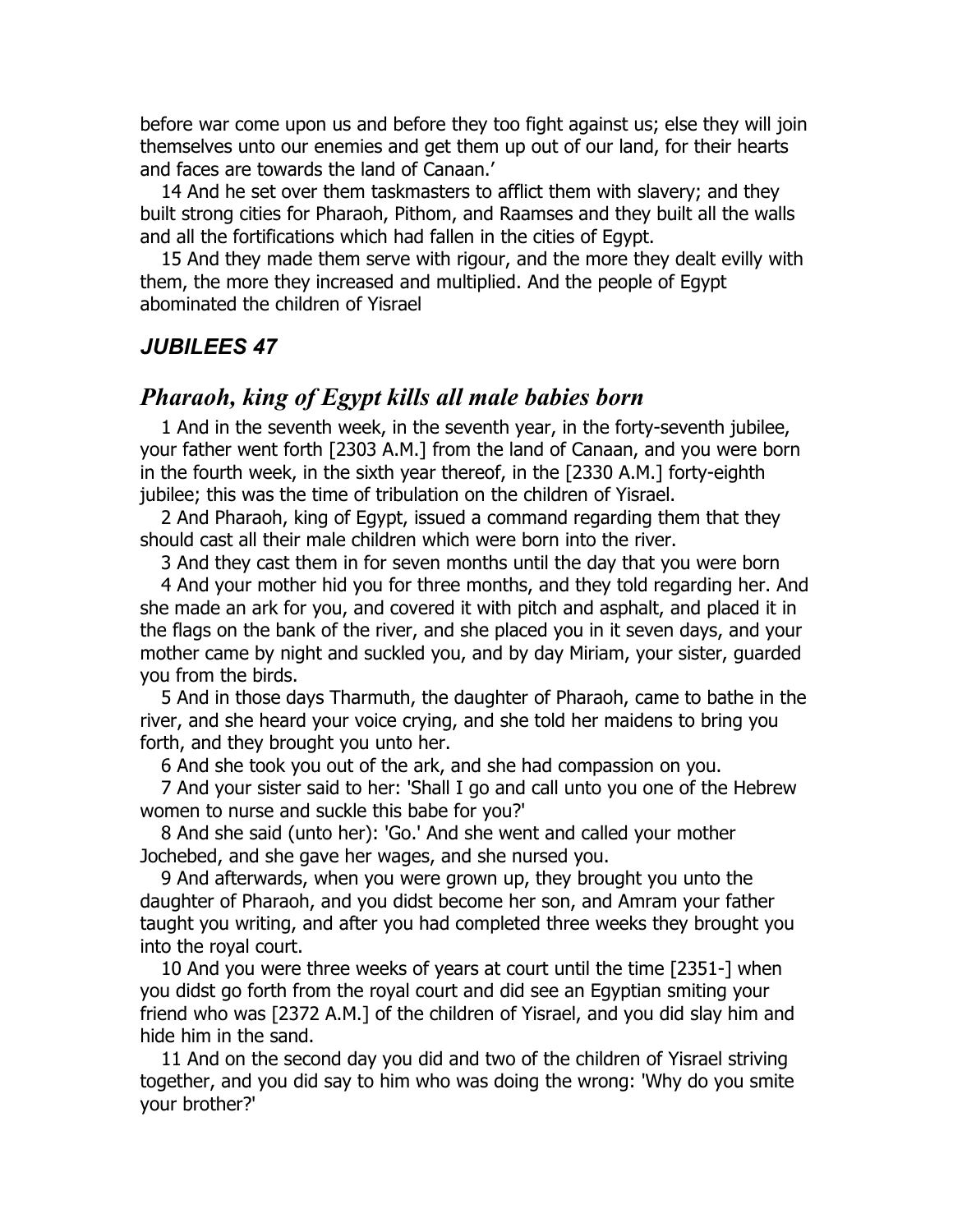12 And he was angry and indignant, and said: 'Who made you a prince and a judge over us? Think you to kill me as you killed the Egyptian yesterday?' And you did fear and flee on account of these words.

# *JUBILEES 48*

# *Mosheh returns from Midian to Egypt*

1 And in the sixth year of the third week of the forty-ninth jubilee you did depart and dwell (in [2372 A.M.] the land of Midian, five weeks and one year. And you did return into Egypt in the second week in the second year in the fiftieth jubilee.

2 And you yourself know what He spoke to you on [2410 A.M.] Mount Sinai, and what prince Mastema desired to do with you when you were returning into Egypt.

3 Did he not with all his power seek to slay you and deliver the Egyptians out of your hand when he saw that you were sent to execute judgment and vengeance on the Egyptians?

4 And I delivered you out of his hand, and you didst perform the signs and wonders which you were sent to perform in Egypt against Pharaoh, and against all his house, and against his servants and his people.

5 And YAHWEH executed a great vengeance on them for Yisrael's sake, and smote them through (the plagues of) blood and frogs, lice and dog-flies, and malignant boils breaking forth in blains; and their cattle by death; and by hailstones, thereby He destroyed everything that grew for them; and by locusts which devoured the residue which had been left by the hail, and by darkness; and (by the death) of the first-born of men and animals, and on all their idols YAHWEH took vengeance and burned them with fire.

6 And everything was sent through your hand, that you should declare (these things) before they were done, and you did speak with the king of Egypt before all his servants and before his people.

7 And everything took place according to your words; ten great and terrible judgments came on the land of Egypt that you might execute vengeance on it for Yisrael.

8 And YAHWEH did everything for Yisrael's sake, and according to His covenant, which he had ordained with Abraham that He would take vengeance on them as they had brought them by force into bondage.

9 And the prince Mastema stood up against you, and sought to cast you into the hands of Pharaoh, and he helped the Egyptian sorcerers,

10 And they stood up and wrought before you the evils indeed we permitted them to work, but the remedies we did not allow to be wrought by their hands.

11 And YAHWEH smote them with malignant ulcers, and they were not able to stand, for we destroyed them so that they could not perform a single sign.

12 And notwithstanding all (these) signs and wonders the prince Mastema was not put to shame because he took courage and cried to the Egyptians to pursue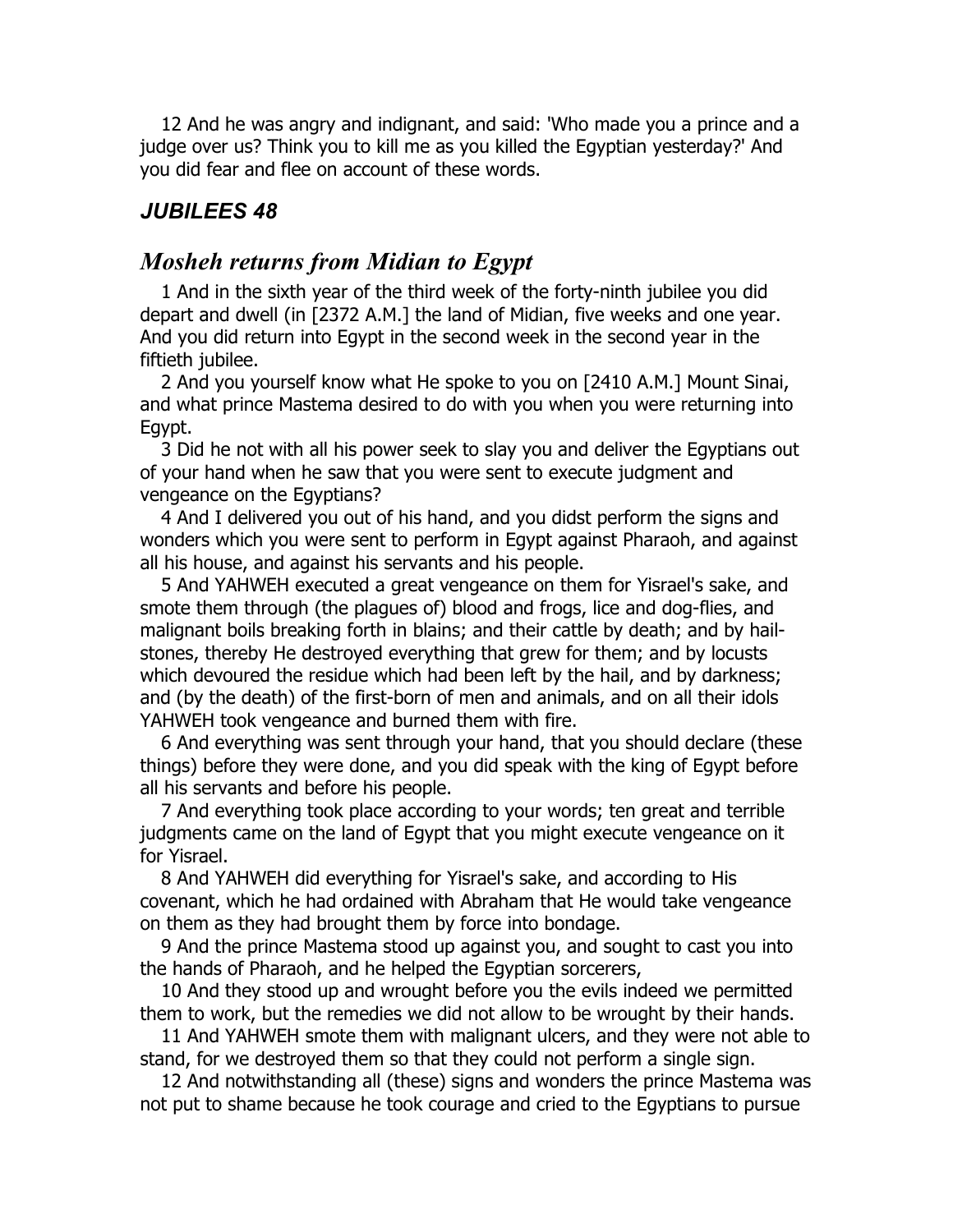after you with all the powers of the Egyptians, with their chariots, and with their horses, and with all the hosts of the peoples of Egypt.

13 And I stood between the Egyptians and Yisrael, and we delivered Yisrael out of his hand, and out of the hand of his people, and YAHWEH brought them through the midst of the sea as if it were dry land.

14 And all the peoples whom he brought to pursue after Yisrael, YAHWEH our Sovereign Ruler cast them into the midst of the sea, into the depths of the abyss beneath the children of Yisrael, even as the people of Egypt had cast their children into the river He took vengeance on 1,000,000 of them, and one thousand strong and energetic men were destroyed on account of one suckling of the children of your people which they had thrown into the river.

15 And on the fourteenth day and on the fifteenth and on the sixteenth and on the seventeenth and on the eighteenth the prince Mastema was bound and imprisoned behind the children of Yisrael that he might not accuse them.

16 And on the nineteenth we let them loose that they might help the Egyptians and pursue the children of Yisrael.

17 And he hardened their hearts and made them stubborn, and the device was devised by YAHWEH our Sovereign Ruler that He might smite the Egyptians and cast them into the sea.

18 And on the fourteenth we bound him that he might not accuse the children of Yisrael on the day when they asked the Egyptians for vessels and garments, vessels of silver, and vessels of gold, and vessels of bronze, in order to despoil the Egyptians in return for the bondage in which they had forced them to serve.

19 And we did not lead forth the children of Yisrael from Egypt empty handed.

#### *JUBILEES 49*

## *Remember the commandment of the Passover*

1 Remember the commandment which YAHWEH commanded you concerning the Passover, that you should celebrate it in its season on the fourteenth of the first month, that you should kill it before it is evening, and that they should eat it by night on the evening of the fifteenth from the time of the setting of the sun.

2 For on this night -the beginning of the festival and the beginning of the joyyou were eating the Passover in Egypt, when all the powers of Mastema had been let loose to slay all the first-born in the land of Egypt, from the first-born of Pharaoh to the first-born of the captive maid-servant in the mill, and to the cattle.

3 And this is the sign which YAHWEH gave them: Into every house on the lintels of which they saw the blood of a lamb of the first year, into that house they should not enter to slay, but should pass by it, that all those should be saved that were in the house because the sign of the blood was on its lintels.

4 And the powers of YAHWEH did everything according as YAHWEH commanded them, and they passed by all the children of Yisrael, and the plague came not upon them to destroy from amongst them any soul either of cattle, or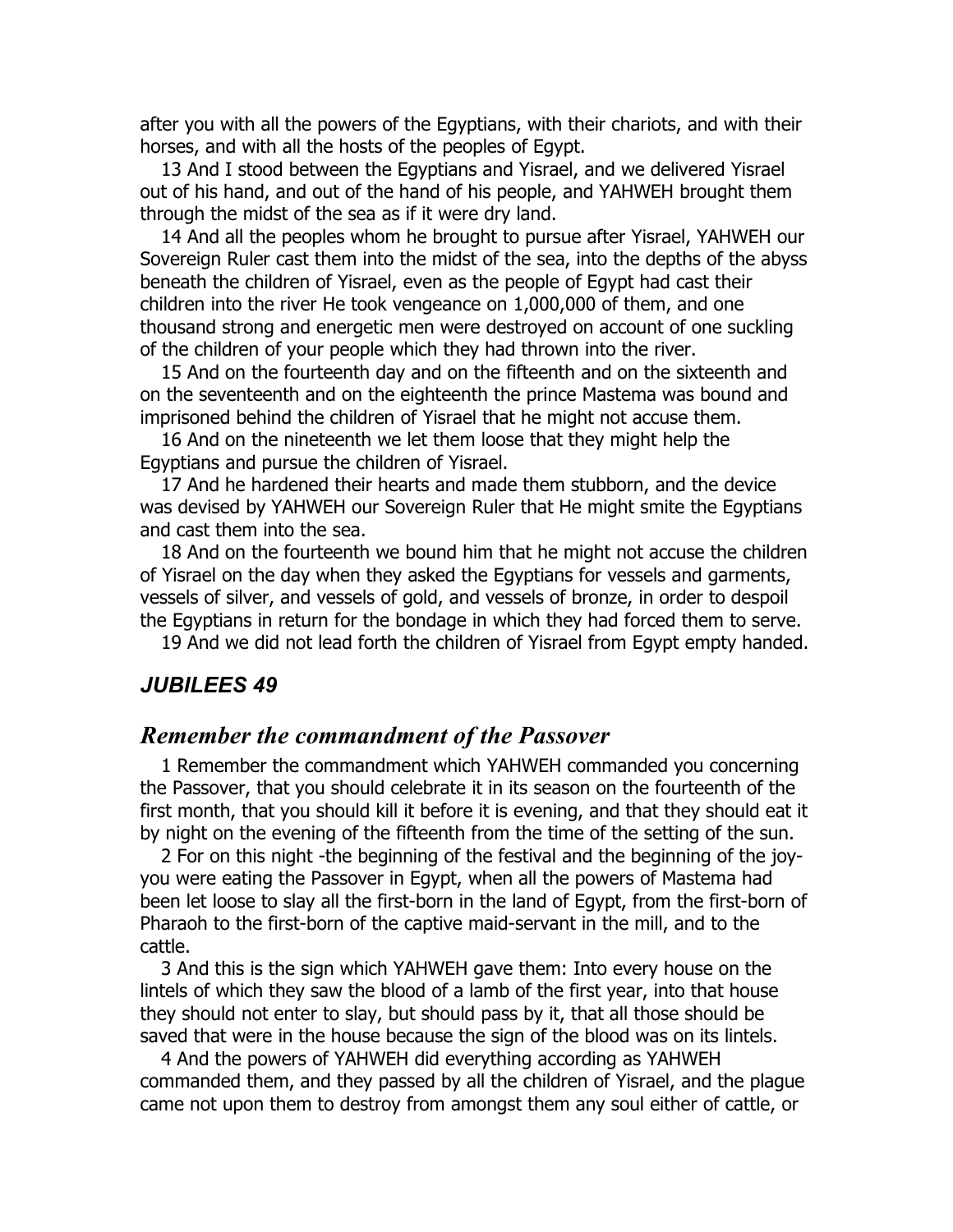man, or dog.

5 And the plague was very grievous in Egypt, and there was no house in Egypt where there was not one dead, and weeping and lamentation.

6 And all Yisrael was eating the flesh of the paschal lamb, and drinking the wine, and was lauding, and blessing, and giving thanks to YAHWEH ALMIGHTY of their fathers, and was ready to go forth from under the yoke of Egypt, and from the evil bondage.

7 And remember you this day all the days of your life, and observe it from year to year all the days of your life, once a year, on its day, according to all the Torah thereof, and do not adjourn it from day to day, or from month to month.

8 For it is an eternal ordinance, and engraved on the heavenly tablets regarding all the children of Yisrael that they should observe it every year on its day once a year, throughout all their generations; and there is no limit of days, for this is ordained forever.

9 And the man who is free from uncleanness, and does not come to observe it on occasion of its day, so as to bring an acceptable offering before YAHWEH, and to eat and to drink before YAHWEH on the day of its festival, that man who is clean and close at hand shall be cut off: because he offered not the oblation of YAHWEH in its appointed season, he shall take the guilt upon himself.

10 Let the children of Yisrael come and observe the Passover on the day of its fixed time, on the fourteenth day of the first month, between the evenings, from the third part of the day to the third part of the night, for two portions of the day are given to the light, and a third part to the evening.

11 This is that which YAHWEH commanded you that you should observe it between the evenings.

12 And it is not permissible to slay it during any period of the light, but during the period bordering on the evening, and let them eat it at the time of the evening, until the third part of the night, and whatever is left over of all its flesh from the third part of the night and onwards, let them burn it with fire.

13 And they shall not cook it with water, nor shall they eat it raw, but roast on the fire: they shall eat it with diligence, its head with the inwards thereof and its feet they shall roast with fire, and not break any bone thereof; for of the children of Yisrael no bone shall be crushed.

14 For this reason YAHWEH commanded the children of Yisrael to observe the Passover on the day of its fixed time, and they shall not break a bone thereof; for it is a festival day, and a day commanded, and there may be no passing over from day to day, and month to month, but on the day of its festival let it be observed.

15 And do you command the children of Yisrael to observe the Passover throughout their days, every year, once a year on the day of its fixed time, and it shall come for a memorial well pleasing before YAHWEH, and no plague shall come upon them to slay or to smite in that year in which they celebrate the Passover in its season in every respect according to His command.

16 And they shall not eat it outside the sanctuary of YAHWEH, but before the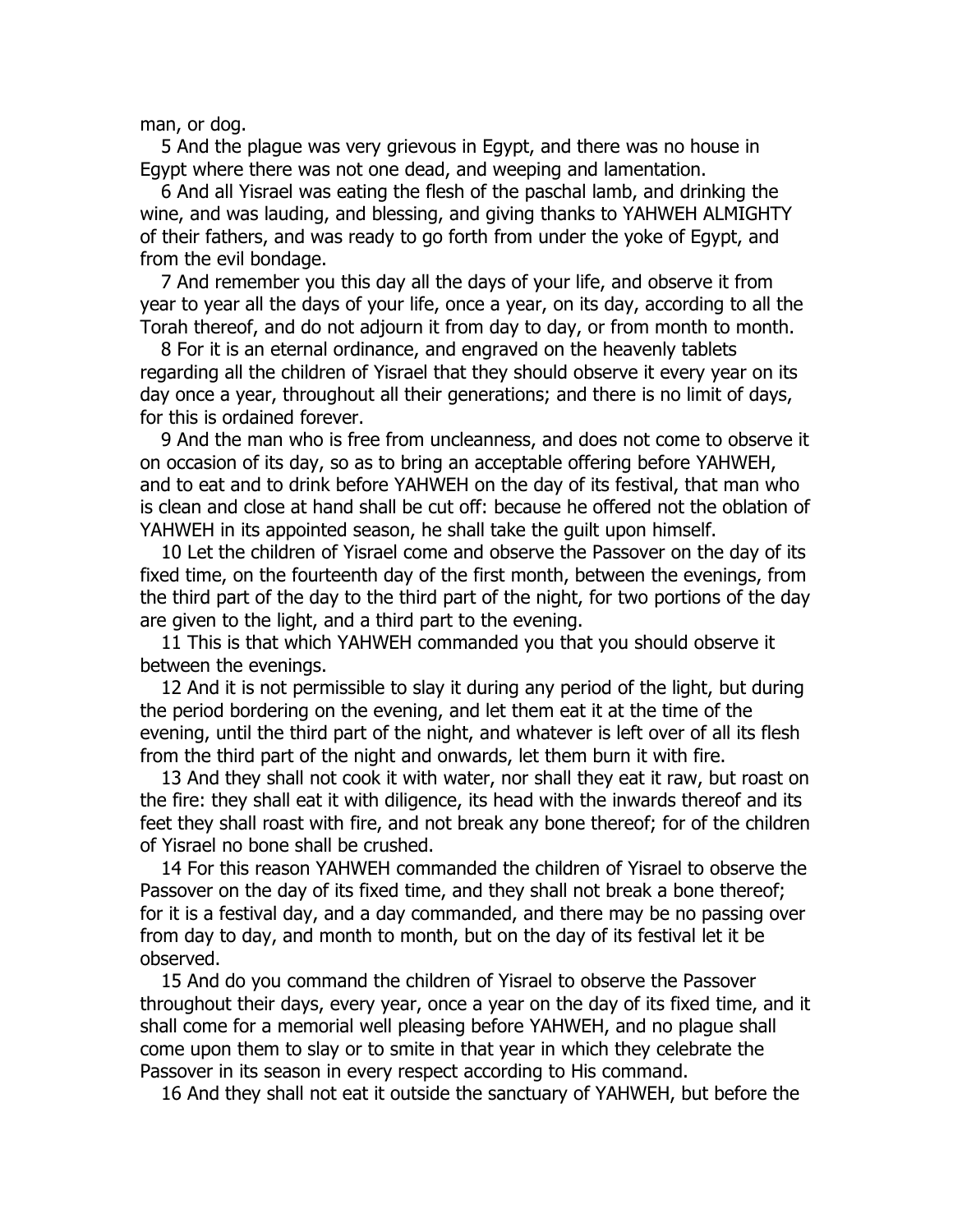sanctuary of YAHWEH, and all the people of the congregation of Yisrael shall celebrate it in its appointed season.

17 And every man who has come upon its day shall eat it in the sanctuary of your ALMIGHTY before YAHWEH from twenty years old and upward; for thus is it written and ordained that they should eat it in the sanctuary of YAHWEH.

18 And when the children of Yisrael come into the land which they are to possess, into the land of Canaan, and set up the tabernacle of YAHWEH in the midst of the land in one of their tribes until the sanctuary of YAHWEH has been built in the land, let them come and celebrate the Passover in the midst of the tabernacle of YAHWEH, and let them slay it before YAHWEH from year to year.

19 And in the days when the house has been built in the NAME of YAHWEH in the land of their inheritance, they shall go there and slay the Passover in the evening, at sunset, at the third part of the day.

20 And they shall offer its blood on the threshold of the altar, and shall place its fat on the fire which is upon the altar, and they shall eat its flesh roasted with fire in the court of the house which has been sanctified in the NAME of YAHWEH.

21 And they may not celebrate the Passover in their cities, nor in any place save before the tabernacle of YAHWEH, or before His house where His NAME has dwelt; and they shall not go astray from YAHWEH.

22 And do you, Mosheh, command the children of Yisrael to observe the ordinances of the Passover, as it was commanded to you; declare you unto them every year and the day of its days, and the festival of unleavened bread, that they should eat unleavened bread seven days, and that they should observe its festival, and that they bring an oblation every day during those seven days of joy before YAHWEH on the altar of YAHWEH your ALMIGHTY.

23 For you celebrated this festival with haste when you went forth from Egypt till you entered into the wilderness of Shur; for on the shore of the sea you completed it.

#### *JUBILEES 50*

#### *Remember the Shabbats*

1 And after this Torah I made known to you the days of the Shabbats in the desert of Sin, which is between Elim and Sinai.

2 And I told you of the Shabbats of the land on Mount Sinai, and I told you of the jubilee years in the Shabbats of years: but the year thereof have I not told you till you enter the land which you are to possess.

3 And the land also shall keep its Shabbats while they dwell upon it, and they shall know the jubilee year.

4 Wherefore I have ordained for you the year-weeks and the years and the jubilees: there are forty-nine jubilees from the days of Adam until this day, [2410 A.M.] and one week and two years: and there are yet forty years to come (lit. 'distant') for learning the [2450 A.M.] commandments of YAHWEH, until they pass over into the land of Canaan, crossing the Jordan to the west.